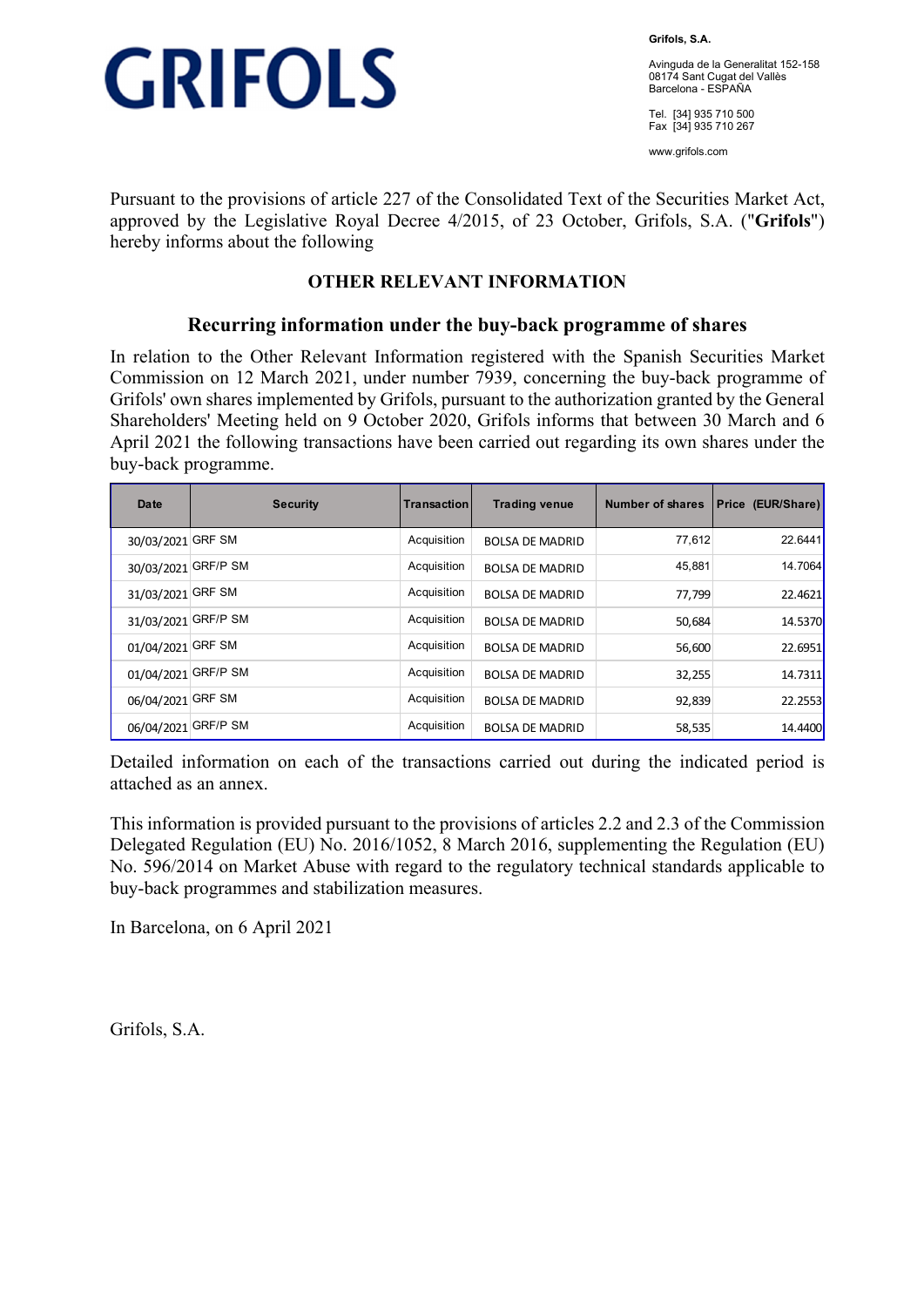## **GRIFOLS**

**ANNEX I**

#### **Individual trade details:**

| Name of the Issuer                | Date       | Price(EUR) | <b>Quantity bought</b> | <b>Exchange Venue</b>  |
|-----------------------------------|------------|------------|------------------------|------------------------|
| <b>GRIFOLS S.A. (SPA LISTING)</b> | 30/03/2021 | 22.9000    | 284                    | <b>BOLSA DE MADRID</b> |
| <b>GRIFOLS S.A. (SPA LISTING)</b> | 30/03/2021 | 22.9000    | 26                     | <b>BOLSA DE MADRID</b> |
| <b>GRIFOLS S.A. (SPA LISTING)</b> | 30/03/2021 | 22.9000    | 319                    | <b>BOLSA DE MADRID</b> |
| <b>GRIFOLS S.A. (SPA LISTING)</b> | 30/03/2021 | 22.9000    | 286                    | <b>BOLSA DE MADRID</b> |
| <b>GRIFOLS S.A. (SPA LISTING)</b> | 30/03/2021 | 22.9000    | 285                    | <b>BOLSA DE MADRID</b> |
| <b>GRIFOLS S.A. (SPA LISTING)</b> | 30/03/2021 | 22.8400    | 284                    | <b>BOLSA DE MADRID</b> |
| <b>GRIFOLS S.A. (SPA LISTING)</b> | 30/03/2021 | 22.9000    | 286                    | <b>BOLSA DE MADRID</b> |
| <b>GRIFOLS S.A. (SPA LISTING)</b> | 30/03/2021 | 22.9000    | 316                    | <b>BOLSA DE MADRID</b> |
| <b>GRIFOLS S.A. (SPA LISTING)</b> | 30/03/2021 | 22.8500    | 274                    | <b>BOLSA DE MADRID</b> |
| <b>GRIFOLS S.A. (SPA LISTING)</b> | 30/03/2021 | 22.8400    | 276                    | <b>BOLSA DE MADRID</b> |
| <b>GRIFOLS S.A. (SPA LISTING)</b> | 30/03/2021 | 22.8400    | 34                     | <b>BOLSA DE MADRID</b> |
| <b>GRIFOLS S.A. (SPA LISTING)</b> | 30/03/2021 | 22.8400    | 255                    | <b>BOLSA DE MADRID</b> |
| <b>GRIFOLS S.A. (SPA LISTING)</b> | 30/03/2021 | 22.8200    | 964                    | <b>BOLSA DE MADRID</b> |
| <b>GRIFOLS S.A. (SPA LISTING)</b> | 30/03/2021 | 22.7800    | 580                    | <b>BOLSA DE MADRID</b> |
| <b>GRIFOLS S.A. (SPA LISTING)</b> | 30/03/2021 | 22.7700    | 298                    | <b>BOLSA DE MADRID</b> |
| <b>GRIFOLS S.A. (SPA LISTING)</b> | 30/03/2021 | 22.7300    | 304                    | <b>BOLSA DE MADRID</b> |
| <b>GRIFOLS S.A. (SPA LISTING)</b> | 30/03/2021 | 22.7100    | 296                    | <b>BOLSA DE MADRID</b> |
| <b>GRIFOLS S.A. (SPA LISTING)</b> | 30/03/2021 | 22.7200    | 559                    | <b>BOLSA DE MADRID</b> |
| <b>GRIFOLS S.A. (SPA LISTING)</b> | 30/03/2021 | 22.6700    | 767                    | <b>BOLSA DE MADRID</b> |
| <b>GRIFOLS S.A. (SPA LISTING)</b> | 30/03/2021 | 22.6700    | 154                    | <b>BOLSA DE MADRID</b> |
| <b>GRIFOLS S.A. (SPA LISTING)</b> | 30/03/2021 | 22.6700    | 175                    | <b>BOLSA DE MADRID</b> |
| <b>GRIFOLS S.A. (SPA LISTING)</b> | 30/03/2021 | 22.6200    | 293                    | <b>BOLSA DE MADRID</b> |
| <b>GRIFOLS S.A. (SPA LISTING)</b> | 30/03/2021 | 22.6300    | 506                    | <b>BOLSA DE MADRID</b> |
| <b>GRIFOLS S.A. (SPA LISTING)</b> | 30/03/2021 | 22.6300    | 403                    | <b>BOLSA DE MADRID</b> |
| <b>GRIFOLS S.A. (SPA LISTING)</b> | 30/03/2021 | 22.6300    | 46                     | <b>BOLSA DE MADRID</b> |
| <b>GRIFOLS S.A. (SPA LISTING)</b> | 30/03/2021 | 22.6800    | 310                    | <b>BOLSA DE MADRID</b> |
| <b>GRIFOLS S.A. (SPA LISTING)</b> | 30/03/2021 | 22.6600    | 306                    | <b>BOLSA DE MADRID</b> |
| <b>GRIFOLS S.A. (SPA LISTING)</b> | 30/03/2021 | 22.6500    | 144                    | <b>BOLSA DE MADRID</b> |
| <b>GRIFOLS S.A. (SPA LISTING)</b> | 30/03/2021 | 22.6300    | 287                    | <b>BOLSA DE MADRID</b> |
| <b>GRIFOLS S.A. (SPA LISTING)</b> | 30/03/2021 | 22.6400    | 305                    | <b>BOLSA DE MADRID</b> |
| <b>GRIFOLS S.A. (SPA LISTING)</b> | 30/03/2021 | 22.6400    | 298                    | <b>BOLSA DE MADRID</b> |
| <b>GRIFOLS S.A. (SPA LISTING)</b> | 30/03/2021 | 22.6400    | 285                    | <b>BOLSA DE MADRID</b> |
| <b>GRIFOLS S.A. (SPA LISTING)</b> | 30/03/2021 | 22.6600    | 67                     | <b>BOLSA DE MADRID</b> |
| <b>GRIFOLS S.A. (SPA LISTING)</b> | 30/03/2021 | 22.6700    | 1,224                  | <b>BOLSA DE MADRID</b> |
| <b>GRIFOLS S.A. (SPA LISTING)</b> | 30/03/2021 | 22.6300    | 146                    | <b>BOLSA DE MADRID</b> |
| <b>GRIFOLS S.A. (SPA LISTING)</b> | 30/03/2021 | 22.6300    | 172                    | <b>BOLSA DE MADRID</b> |
| <b>GRIFOLS S.A. (SPA LISTING)</b> | 30/03/2021 | 22.6300    | 228                    | <b>BOLSA DE MADRID</b> |
| <b>GRIFOLS S.A. (SPA LISTING)</b> | 30/03/2021 | 22.6300    | 93                     | <b>BOLSA DE MADRID</b> |
| <b>GRIFOLS S.A. (SPA LISTING)</b> | 30/03/2021 | 22.6300    | 327                    | <b>BOLSA DE MADRID</b> |
| <b>GRIFOLS S.A. (SPA LISTING)</b> | 30/03/2021 | 22.6300    | 302                    | <b>BOLSA DE MADRID</b> |
| <b>GRIFOLS S.A. (SPA LISTING)</b> | 30/03/2021 | 22.5600    | 125                    | <b>BOLSA DE MADRID</b> |
| <b>GRIFOLS S.A. (SPA LISTING)</b> | 30/03/2021 | 22.5500    | 345                    | <b>BOLSA DE MADRID</b> |
| <b>GRIFOLS S.A. (SPA LISTING)</b> | 30/03/2021 | 22.5200    | 277                    | <b>BOLSA DE MADRID</b> |
| <b>GRIFOLS S.A. (SPA LISTING)</b> | 30/03/2021 | 22.5400    | 499                    | <b>BOLSA DE MADRID</b> |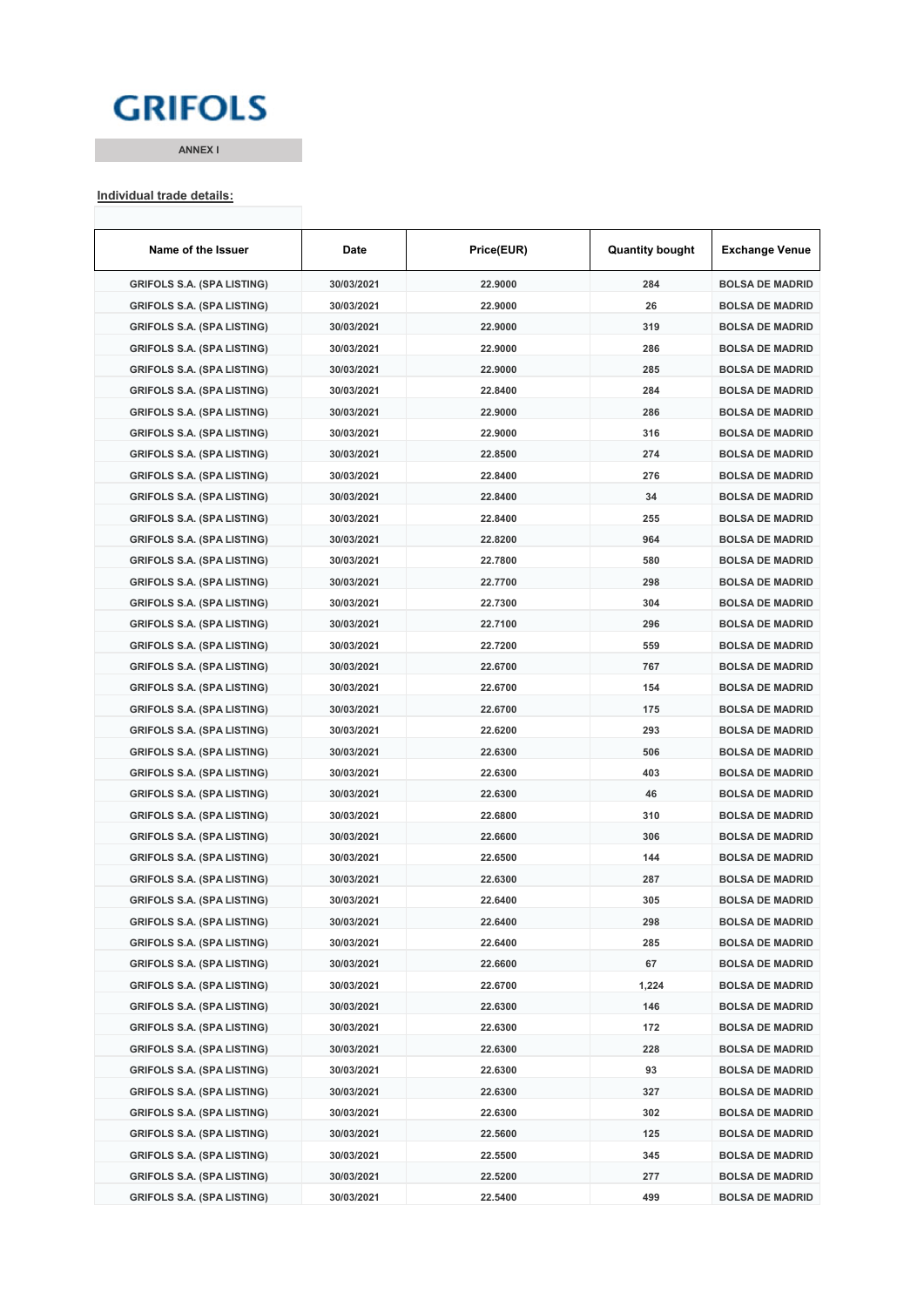| Name of the Issuer                | Date       | Price(EUR) | <b>Quantity bought</b> | <b>Exchange Venue</b>  |
|-----------------------------------|------------|------------|------------------------|------------------------|
| <b>GRIFOLS S.A. (SPA LISTING)</b> | 30/03/2021 | 22.5400    | 60                     | <b>BOLSA DE MADRID</b> |
| <b>GRIFOLS S.A. (SPA LISTING)</b> | 30/03/2021 | 22.5400    | 306                    | <b>BOLSA DE MADRID</b> |
| <b>GRIFOLS S.A. (SPA LISTING)</b> | 30/03/2021 | 22.5400    | 207                    | <b>BOLSA DE MADRID</b> |
| <b>GRIFOLS S.A. (SPA LISTING)</b> | 30/03/2021 | 22.5400    | 100                    | <b>BOLSA DE MADRID</b> |
| <b>GRIFOLS S.A. (SPA LISTING)</b> | 30/03/2021 | 22.5600    | 673                    | <b>BOLSA DE MADRID</b> |
| <b>GRIFOLS S.A. (SPA LISTING)</b> | 30/03/2021 | 22.5700    | 392                    | <b>BOLSA DE MADRID</b> |
| <b>GRIFOLS S.A. (SPA LISTING)</b> | 30/03/2021 | 22.5700    | 471                    | <b>BOLSA DE MADRID</b> |
| <b>GRIFOLS S.A. (SPA LISTING)</b> | 30/03/2021 | 22.6100    | 10                     | <b>BOLSA DE MADRID</b> |
| <b>GRIFOLS S.A. (SPA LISTING)</b> | 30/03/2021 | 22.6300    | 1                      | <b>BOLSA DE MADRID</b> |
| <b>GRIFOLS S.A. (SPA LISTING)</b> | 30/03/2021 | 22.6300    | 200                    | <b>BOLSA DE MADRID</b> |
| <b>GRIFOLS S.A. (SPA LISTING)</b> | 30/03/2021 | 22.6300    | 107                    | <b>BOLSA DE MADRID</b> |
| <b>GRIFOLS S.A. (SPA LISTING)</b> | 30/03/2021 | 22.6500    | 299                    | <b>BOLSA DE MADRID</b> |
| <b>GRIFOLS S.A. (SPA LISTING)</b> | 30/03/2021 | 22.6400    | 322                    | <b>BOLSA DE MADRID</b> |
| <b>GRIFOLS S.A. (SPA LISTING)</b> | 30/03/2021 | 22.6400    | 479                    | <b>BOLSA DE MADRID</b> |
| <b>GRIFOLS S.A. (SPA LISTING)</b> | 30/03/2021 | 22.6400    | 175                    | <b>BOLSA DE MADRID</b> |
| <b>GRIFOLS S.A. (SPA LISTING)</b> | 30/03/2021 | 22.6400    | 327                    | <b>BOLSA DE MADRID</b> |
| <b>GRIFOLS S.A. (SPA LISTING)</b> | 30/03/2021 | 22.6400    | 327                    | <b>BOLSA DE MADRID</b> |
| <b>GRIFOLS S.A. (SPA LISTING)</b> | 30/03/2021 | 22.7200    | 291                    | <b>BOLSA DE MADRID</b> |
| <b>GRIFOLS S.A. (SPA LISTING)</b> | 30/03/2021 | 22.7200    | 312                    | <b>BOLSA DE MADRID</b> |
| <b>GRIFOLS S.A. (SPA LISTING)</b> | 30/03/2021 | 22.7200    | 282                    | <b>BOLSA DE MADRID</b> |
| <b>GRIFOLS S.A. (SPA LISTING)</b> | 30/03/2021 | 22.8000    | 202                    | <b>BOLSA DE MADRID</b> |
| <b>GRIFOLS S.A. (SPA LISTING)</b> | 30/03/2021 | 22.8000    | 3                      | <b>BOLSA DE MADRID</b> |
| <b>GRIFOLS S.A. (SPA LISTING)</b> | 30/03/2021 | 22.8300    | 1                      | <b>BOLSA DE MADRID</b> |
| <b>GRIFOLS S.A. (SPA LISTING)</b> | 30/03/2021 | 22.8300    | 331                    | <b>BOLSA DE MADRID</b> |
| <b>GRIFOLS S.A. (SPA LISTING)</b> | 30/03/2021 | 22.8100    | 153                    | <b>BOLSA DE MADRID</b> |
| <b>GRIFOLS S.A. (SPA LISTING)</b> | 30/03/2021 | 22.8100    | 176                    | <b>BOLSA DE MADRID</b> |
| <b>GRIFOLS S.A. (SPA LISTING)</b> | 30/03/2021 | 22.8000    | 326                    | <b>BOLSA DE MADRID</b> |
| <b>GRIFOLS S.A. (SPA LISTING)</b> | 30/03/2021 | 22.8000    | 303                    | <b>BOLSA DE MADRID</b> |
| <b>GRIFOLS S.A. (SPA LISTING)</b> | 30/03/2021 | 22.8000    | 295                    | <b>BOLSA DE MADRID</b> |
| <b>GRIFOLS S.A. (SPA LISTING)</b> | 30/03/2021 | 22.8000    | 14                     | <b>BOLSA DE MADRID</b> |
| <b>GRIFOLS S.A. (SPA LISTING)</b> | 30/03/2021 | 22.7500    | 302                    | <b>BOLSA DE MADRID</b> |
| <b>GRIFOLS S.A. (SPA LISTING)</b> | 30/03/2021 | 22.8100    | 322                    | <b>BOLSA DE MADRID</b> |
| <b>GRIFOLS S.A. (SPA LISTING)</b> | 30/03/2021 | 22.8400    | 49                     | <b>BOLSA DE MADRID</b> |
| <b>GRIFOLS S.A. (SPA LISTING)</b> | 30/03/2021 | 22.8700    | 119                    | <b>BOLSA DE MADRID</b> |
| <b>GRIFOLS S.A. (SPA LISTING)</b> | 30/03/2021 | 22.8700    | 629                    | <b>BOLSA DE MADRID</b> |
| <b>GRIFOLS S.A. (SPA LISTING)</b> | 30/03/2021 | 22.8700    | 402                    | <b>BOLSA DE MADRID</b> |
| <b>GRIFOLS S.A. (SPA LISTING)</b> | 30/03/2021 | 22.8900    | 282                    | <b>BOLSA DE MADRID</b> |
| <b>GRIFOLS S.A. (SPA LISTING)</b> | 30/03/2021 | 22.8900    | 282                    | <b>BOLSA DE MADRID</b> |
| <b>GRIFOLS S.A. (SPA LISTING)</b> | 30/03/2021 | 22.8900    | 11                     | <b>BOLSA DE MADRID</b> |
| <b>GRIFOLS S.A. (SPA LISTING)</b> | 30/03/2021 | 22.9100    | 272                    | <b>BOLSA DE MADRID</b> |
| <b>GRIFOLS S.A. (SPA LISTING)</b> | 30/03/2021 | 22.8900    | 22                     | <b>BOLSA DE MADRID</b> |
| <b>GRIFOLS S.A. (SPA LISTING)</b> | 30/03/2021 | 22.8900    | 585                    | <b>BOLSA DE MADRID</b> |
| <b>GRIFOLS S.A. (SPA LISTING)</b> | 30/03/2021 | 22.8900    | 125                    | <b>BOLSA DE MADRID</b> |
| <b>GRIFOLS S.A. (SPA LISTING)</b> | 30/03/2021 | 22.8900    | 163                    | <b>BOLSA DE MADRID</b> |
| <b>GRIFOLS S.A. (SPA LISTING)</b> | 30/03/2021 | 22.8900    | 286                    | <b>BOLSA DE MADRID</b> |
| <b>GRIFOLS S.A. (SPA LISTING)</b> | 30/03/2021 | 22.8800    | 264                    | <b>BOLSA DE MADRID</b> |
| <b>GRIFOLS S.A. (SPA LISTING)</b> | 30/03/2021 | 22.8800    | 315                    | <b>BOLSA DE MADRID</b> |
| <b>GRIFOLS S.A. (SPA LISTING)</b> | 30/03/2021 | 22.8800    | 340                    | <b>BOLSA DE MADRID</b> |
| <b>GRIFOLS S.A. (SPA LISTING)</b> | 30/03/2021 | 22.8700    | 298                    | <b>BOLSA DE MADRID</b> |
| <b>GRIFOLS S.A. (SPA LISTING)</b> | 30/03/2021 | 22.8000    | 102                    | <b>BOLSA DE MADRID</b> |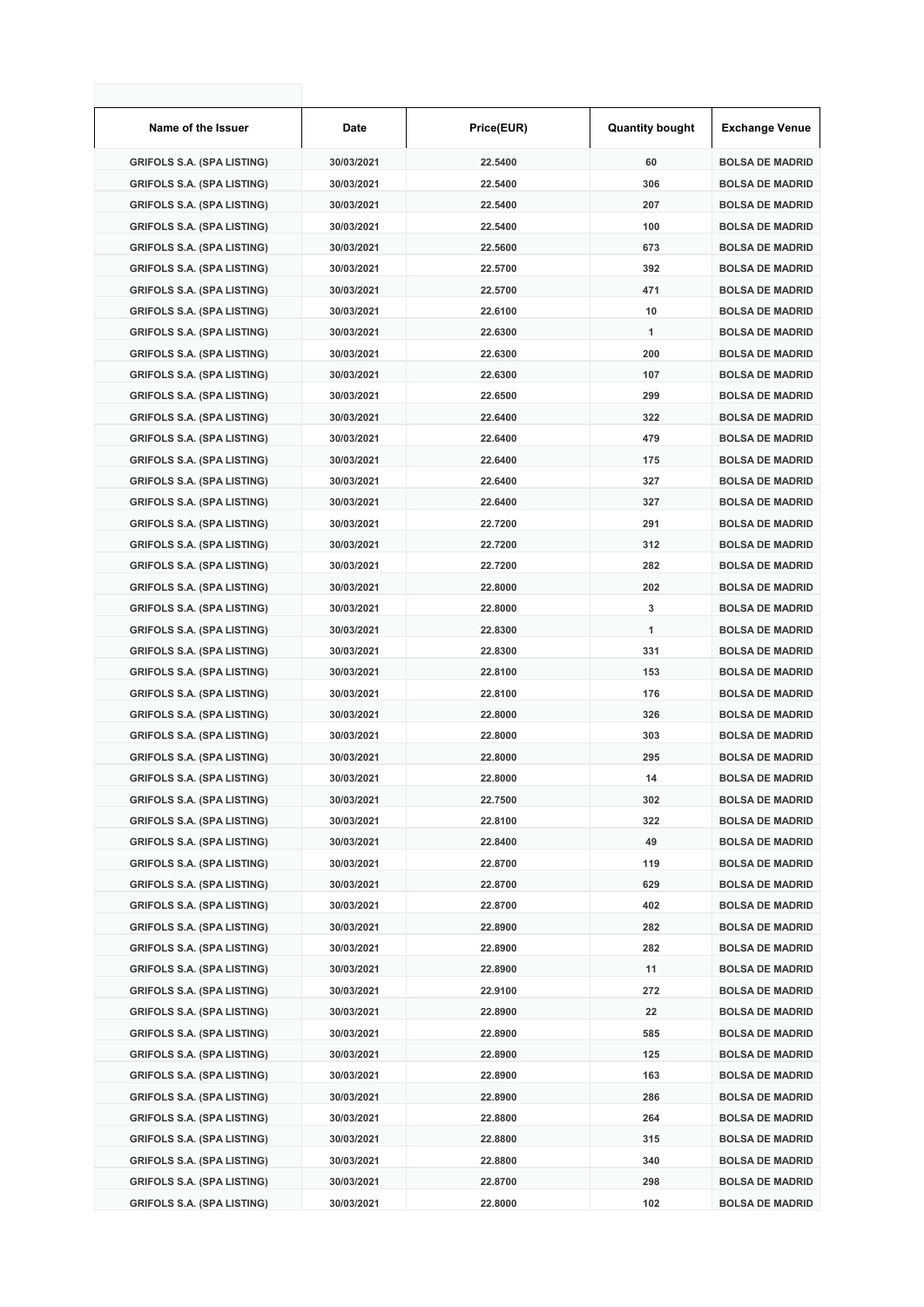| Name of the Issuer                | Date       | Price(EUR) | <b>Quantity bought</b> | <b>Exchange Venue</b>  |
|-----------------------------------|------------|------------|------------------------|------------------------|
| <b>GRIFOLS S.A. (SPA LISTING)</b> | 30/03/2021 | 22.8000    | 500                    | <b>BOLSA DE MADRID</b> |
| <b>GRIFOLS S.A. (SPA LISTING)</b> | 30/03/2021 | 22.7600    | 289                    | <b>BOLSA DE MADRID</b> |
| <b>GRIFOLS S.A. (SPA LISTING)</b> | 30/03/2021 | 22.7500    | 301                    | <b>BOLSA DE MADRID</b> |
| <b>GRIFOLS S.A. (SPA LISTING)</b> | 30/03/2021 | 22.7800    | 1                      | <b>BOLSA DE MADRID</b> |
| <b>GRIFOLS S.A. (SPA LISTING)</b> | 30/03/2021 | 22.7900    | 75                     | <b>BOLSA DE MADRID</b> |
| <b>GRIFOLS S.A. (SPA LISTING)</b> | 30/03/2021 | 22.7800    | 138                    | <b>BOLSA DE MADRID</b> |
| <b>GRIFOLS S.A. (SPA LISTING)</b> | 30/03/2021 | 22.7800    | 147                    | <b>BOLSA DE MADRID</b> |
| <b>GRIFOLS S.A. (SPA LISTING)</b> | 30/03/2021 | 22.7800    | 299                    | <b>BOLSA DE MADRID</b> |
| <b>GRIFOLS S.A. (SPA LISTING)</b> | 30/03/2021 | 22.7800    | 341                    | <b>BOLSA DE MADRID</b> |
| <b>GRIFOLS S.A. (SPA LISTING)</b> | 30/03/2021 | 22.7700    | 123                    | <b>BOLSA DE MADRID</b> |
| <b>GRIFOLS S.A. (SPA LISTING)</b> | 30/03/2021 | 22.7600    | 294                    | <b>BOLSA DE MADRID</b> |
| <b>GRIFOLS S.A. (SPA LISTING)</b> | 30/03/2021 | 22.7600    | 281                    | <b>BOLSA DE MADRID</b> |
| <b>GRIFOLS S.A. (SPA LISTING)</b> | 30/03/2021 | 22.7600    | 14                     | <b>BOLSA DE MADRID</b> |
| <b>GRIFOLS S.A. (SPA LISTING)</b> | 30/03/2021 | 22.7500    | 314                    | <b>BOLSA DE MADRID</b> |
| <b>GRIFOLS S.A. (SPA LISTING)</b> | 30/03/2021 | 22.7500    | 470                    | <b>BOLSA DE MADRID</b> |
| <b>GRIFOLS S.A. (SPA LISTING)</b> | 30/03/2021 | 22.7500    | 97                     | <b>BOLSA DE MADRID</b> |
| <b>GRIFOLS S.A. (SPA LISTING)</b> | 30/03/2021 | 22.7400    | 304                    | <b>BOLSA DE MADRID</b> |
| <b>GRIFOLS S.A. (SPA LISTING)</b> | 30/03/2021 | 22.7500    | 5                      | <b>BOLSA DE MADRID</b> |
| <b>GRIFOLS S.A. (SPA LISTING)</b> | 30/03/2021 | 22.7500    | 222                    | <b>BOLSA DE MADRID</b> |
| <b>GRIFOLS S.A. (SPA LISTING)</b> | 30/03/2021 | 22.7500    | 49                     | <b>BOLSA DE MADRID</b> |
| <b>GRIFOLS S.A. (SPA LISTING)</b> | 30/03/2021 | 22.7500    | 285                    | <b>BOLSA DE MADRID</b> |
| <b>GRIFOLS S.A. (SPA LISTING)</b> | 30/03/2021 | 22.7400    | 54                     | <b>BOLSA DE MADRID</b> |
| <b>GRIFOLS S.A. (SPA LISTING)</b> | 30/03/2021 | 22.7400    | 507                    | <b>BOLSA DE MADRID</b> |
| <b>GRIFOLS S.A. (SPA LISTING)</b> | 30/03/2021 | 22.7300    | 254                    | <b>BOLSA DE MADRID</b> |
| <b>GRIFOLS S.A. (SPA LISTING)</b> | 30/03/2021 | 22.7300    | 42                     | <b>BOLSA DE MADRID</b> |
| <b>GRIFOLS S.A. (SPA LISTING)</b> | 30/03/2021 | 22.7600    | 278                    | <b>BOLSA DE MADRID</b> |
| <b>GRIFOLS S.A. (SPA LISTING)</b> | 30/03/2021 | 22.7600    | 299                    | <b>BOLSA DE MADRID</b> |
| <b>GRIFOLS S.A. (SPA LISTING)</b> | 30/03/2021 | 22.7600    | 36                     | <b>BOLSA DE MADRID</b> |
| <b>GRIFOLS S.A. (SPA LISTING)</b> | 30/03/2021 | 22.7600    | 475                    | <b>BOLSA DE MADRID</b> |
| <b>GRIFOLS S.A. (SPA LISTING)</b> | 30/03/2021 | 22.7500    | 159                    | <b>BOLSA DE MADRID</b> |
| <b>GRIFOLS S.A. (SPA LISTING)</b> | 30/03/2021 | 22.7500    | 36                     | <b>BOLSA DE MADRID</b> |
| <b>GRIFOLS S.A. (SPA LISTING)</b> | 30/03/2021 | 22.7200    | 1                      | <b>BOLSA DE MADRID</b> |
| <b>GRIFOLS S.A. (SPA LISTING)</b> | 30/03/2021 | 22.7200    | 306                    | <b>BOLSA DE MADRID</b> |
| <b>GRIFOLS S.A. (SPA LISTING)</b> | 30/03/2021 | 22.7300    | 1                      | <b>BOLSA DE MADRID</b> |
| <b>GRIFOLS S.A. (SPA LISTING)</b> | 30/03/2021 | 22.7300    | 5                      | <b>BOLSA DE MADRID</b> |
| <b>GRIFOLS S.A. (SPA LISTING)</b> | 30/03/2021 | 22.7300    | 30                     | <b>BOLSA DE MADRID</b> |
| <b>GRIFOLS S.A. (SPA LISTING)</b> | 30/03/2021 | 22.7300    | 286                    | <b>BOLSA DE MADRID</b> |
| <b>GRIFOLS S.A. (SPA LISTING)</b> | 30/03/2021 | 22.7200    | 349                    | <b>BOLSA DE MADRID</b> |
| <b>GRIFOLS S.A. (SPA LISTING)</b> | 30/03/2021 | 22.7200    | 403                    | <b>BOLSA DE MADRID</b> |
| <b>GRIFOLS S.A. (SPA LISTING)</b> | 30/03/2021 | 22.7200    | 147                    | <b>BOLSA DE MADRID</b> |
| <b>GRIFOLS S.A. (SPA LISTING)</b> | 30/03/2021 | 22.7600    | 5                      | <b>BOLSA DE MADRID</b> |
| <b>GRIFOLS S.A. (SPA LISTING)</b> | 30/03/2021 | 22.7600    | 2                      | <b>BOLSA DE MADRID</b> |
| <b>GRIFOLS S.A. (SPA LISTING)</b> | 30/03/2021 | 22.7600    | 1                      | <b>BOLSA DE MADRID</b> |
| <b>GRIFOLS S.A. (SPA LISTING)</b> | 30/03/2021 | 22.7600    | 54                     | <b>BOLSA DE MADRID</b> |
| <b>GRIFOLS S.A. (SPA LISTING)</b> | 30/03/2021 | 22.7600    | 211                    | <b>BOLSA DE MADRID</b> |
| <b>GRIFOLS S.A. (SPA LISTING)</b> | 30/03/2021 | 22.7600    | 302                    | <b>BOLSA DE MADRID</b> |
| <b>GRIFOLS S.A. (SPA LISTING)</b> | 30/03/2021 | 22.7600    | 93                     | <b>BOLSA DE MADRID</b> |
| <b>GRIFOLS S.A. (SPA LISTING)</b> | 30/03/2021 | 22.7600    | 680                    | <b>BOLSA DE MADRID</b> |
| <b>GRIFOLS S.A. (SPA LISTING)</b> | 30/03/2021 | 22.7500    | 293                    | <b>BOLSA DE MADRID</b> |
| <b>GRIFOLS S.A. (SPA LISTING)</b> | 30/03/2021 | 22.7500    | 307                    | <b>BOLSA DE MADRID</b> |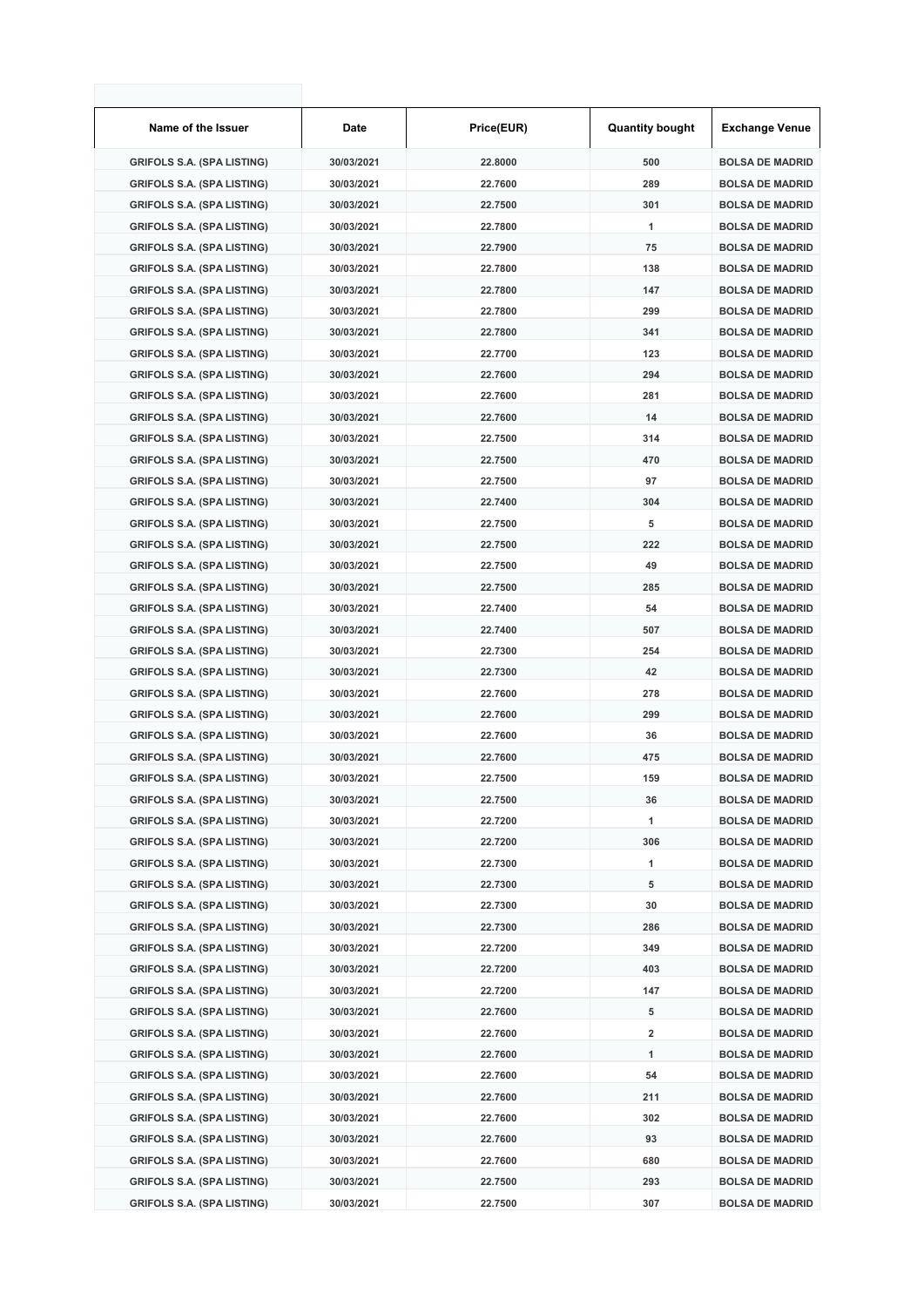| Name of the Issuer                | Date       | Price(EUR) | <b>Quantity bought</b>  | <b>Exchange Venue</b>  |
|-----------------------------------|------------|------------|-------------------------|------------------------|
| <b>GRIFOLS S.A. (SPA LISTING)</b> | 30/03/2021 | 22.7400    | 287                     | <b>BOLSA DE MADRID</b> |
| <b>GRIFOLS S.A. (SPA LISTING)</b> | 30/03/2021 | 22.7400    | 281                     | <b>BOLSA DE MADRID</b> |
| <b>GRIFOLS S.A. (SPA LISTING)</b> | 30/03/2021 | 22.7200    | 274                     | <b>BOLSA DE MADRID</b> |
| <b>GRIFOLS S.A. (SPA LISTING)</b> | 30/03/2021 | 22.7000    | 299                     | <b>BOLSA DE MADRID</b> |
| <b>GRIFOLS S.A. (SPA LISTING)</b> | 30/03/2021 | 22.7000    | 274                     | <b>BOLSA DE MADRID</b> |
| <b>GRIFOLS S.A. (SPA LISTING)</b> | 30/03/2021 | 22.7000    | 273                     | <b>BOLSA DE MADRID</b> |
| <b>GRIFOLS S.A. (SPA LISTING)</b> | 30/03/2021 | 22.7100    | 492                     | <b>BOLSA DE MADRID</b> |
| <b>GRIFOLS S.A. (SPA LISTING)</b> | 30/03/2021 | 22.7100    | 91                      | <b>BOLSA DE MADRID</b> |
| <b>GRIFOLS S.A. (SPA LISTING)</b> | 30/03/2021 | 22.6700    | 314                     | <b>BOLSA DE MADRID</b> |
| <b>GRIFOLS S.A. (SPA LISTING)</b> | 30/03/2021 | 22.7000    | 325                     | <b>BOLSA DE MADRID</b> |
| <b>GRIFOLS S.A. (SPA LISTING)</b> | 30/03/2021 | 22.7000    | 275                     | <b>BOLSA DE MADRID</b> |
| <b>GRIFOLS S.A. (SPA LISTING)</b> | 30/03/2021 | 22.7000    | $\overline{\mathbf{2}}$ | <b>BOLSA DE MADRID</b> |
| <b>GRIFOLS S.A. (SPA LISTING)</b> | 30/03/2021 | 22.7100    | 145                     | <b>BOLSA DE MADRID</b> |
| <b>GRIFOLS S.A. (SPA LISTING)</b> | 30/03/2021 | 22.7100    | 1                       | <b>BOLSA DE MADRID</b> |
| <b>GRIFOLS S.A. (SPA LISTING)</b> | 30/03/2021 | 22.7100    | 325                     | <b>BOLSA DE MADRID</b> |
| <b>GRIFOLS S.A. (SPA LISTING)</b> | 30/03/2021 | 22.7000    | 53                      | <b>BOLSA DE MADRID</b> |
| <b>GRIFOLS S.A. (SPA LISTING)</b> | 30/03/2021 | 22.7000    | 222                     | <b>BOLSA DE MADRID</b> |
| <b>GRIFOLS S.A. (SPA LISTING)</b> | 30/03/2021 | 22.7000    | 264                     | <b>BOLSA DE MADRID</b> |
| <b>GRIFOLS S.A. (SPA LISTING)</b> | 30/03/2021 | 22.7100    | 300                     | <b>BOLSA DE MADRID</b> |
| <b>GRIFOLS S.A. (SPA LISTING)</b> | 30/03/2021 | 22.7100    | 19                      | <b>BOLSA DE MADRID</b> |
| <b>GRIFOLS S.A. (SPA LISTING)</b> | 30/03/2021 | 22.7100    | 205                     | <b>BOLSA DE MADRID</b> |
| <b>GRIFOLS S.A. (SPA LISTING)</b> | 30/03/2021 | 22.7100    | 216                     | <b>BOLSA DE MADRID</b> |
| <b>GRIFOLS S.A. (SPA LISTING)</b> | 30/03/2021 | 22.7100    | 300                     | <b>BOLSA DE MADRID</b> |
| <b>GRIFOLS S.A. (SPA LISTING)</b> | 30/03/2021 | 22.7100    | 267                     | <b>BOLSA DE MADRID</b> |
| <b>GRIFOLS S.A. (SPA LISTING)</b> | 30/03/2021 | 22.6700    | 319                     | <b>BOLSA DE MADRID</b> |
| <b>GRIFOLS S.A. (SPA LISTING)</b> | 30/03/2021 | 22.6300    | 146                     | <b>BOLSA DE MADRID</b> |
| <b>GRIFOLS S.A. (SPA LISTING)</b> | 30/03/2021 | 22.6300    | 127                     | <b>BOLSA DE MADRID</b> |
| <b>GRIFOLS S.A. (SPA LISTING)</b> | 30/03/2021 | 22.6300    | 11                      | <b>BOLSA DE MADRID</b> |
| <b>GRIFOLS S.A. (SPA LISTING)</b> | 30/03/2021 | 22.5900    | 288                     | <b>BOLSA DE MADRID</b> |
| <b>GRIFOLS S.A. (SPA LISTING)</b> | 30/03/2021 | 22.6100    | 47                      | <b>BOLSA DE MADRID</b> |
| <b>GRIFOLS S.A. (SPA LISTING)</b> | 30/03/2021 | 22.6100    | 20                      | <b>BOLSA DE MADRID</b> |
| <b>GRIFOLS S.A. (SPA LISTING)</b> | 30/03/2021 | 22.6100    | 224                     | <b>BOLSA DE MADRID</b> |
| <b>GRIFOLS S.A. (SPA LISTING)</b> | 30/03/2021 | 22.6000    | 595                     | <b>BOLSA DE MADRID</b> |
| <b>GRIFOLS S.A. (SPA LISTING)</b> | 30/03/2021 | 22.5800    | 8                       | <b>BOLSA DE MADRID</b> |
| <b>GRIFOLS S.A. (SPA LISTING)</b> | 30/03/2021 | 22.5800    | 164                     | <b>BOLSA DE MADRID</b> |
| <b>GRIFOLS S.A. (SPA LISTING)</b> | 30/03/2021 | 22.5800    | 131                     | <b>BOLSA DE MADRID</b> |
| <b>GRIFOLS S.A. (SPA LISTING)</b> | 30/03/2021 | 22.5700    | 319                     | <b>BOLSA DE MADRID</b> |
| <b>GRIFOLS S.A. (SPA LISTING)</b> | 30/03/2021 | 22.5700    | 484                     | <b>BOLSA DE MADRID</b> |
| <b>GRIFOLS S.A. (SPA LISTING)</b> | 30/03/2021 | 22.5700    | 70                      | <b>BOLSA DE MADRID</b> |
| <b>GRIFOLS S.A. (SPA LISTING)</b> | 30/03/2021 | 22.5500    | 273                     | <b>BOLSA DE MADRID</b> |
| <b>GRIFOLS S.A. (SPA LISTING)</b> | 30/03/2021 | 22.5600    | 44                      | <b>BOLSA DE MADRID</b> |
| <b>GRIFOLS S.A. (SPA LISTING)</b> | 30/03/2021 | 22.5600    | 37                      | <b>BOLSA DE MADRID</b> |
| <b>GRIFOLS S.A. (SPA LISTING)</b> | 30/03/2021 | 22.5600    | 205                     | <b>BOLSA DE MADRID</b> |
| <b>GRIFOLS S.A. (SPA LISTING)</b> | 30/03/2021 | 22.5400    | 53                      | <b>BOLSA DE MADRID</b> |
| <b>GRIFOLS S.A. (SPA LISTING)</b> | 30/03/2021 | 22.5400    | 596                     | <b>BOLSA DE MADRID</b> |
| <b>GRIFOLS S.A. (SPA LISTING)</b> | 30/03/2021 | 22.5300    | 320                     | <b>BOLSA DE MADRID</b> |
| <b>GRIFOLS S.A. (SPA LISTING)</b> | 30/03/2021 | 22.5000    | 320                     | <b>BOLSA DE MADRID</b> |
| <b>GRIFOLS S.A. (SPA LISTING)</b> | 30/03/2021 | 22.5000    | 298                     | <b>BOLSA DE MADRID</b> |
| <b>GRIFOLS S.A. (SPA LISTING)</b> | 30/03/2021 | 22.4900    | 21                      | <b>BOLSA DE MADRID</b> |
| <b>GRIFOLS S.A. (SPA LISTING)</b> | 30/03/2021 | 22.4900    | 260                     | <b>BOLSA DE MADRID</b> |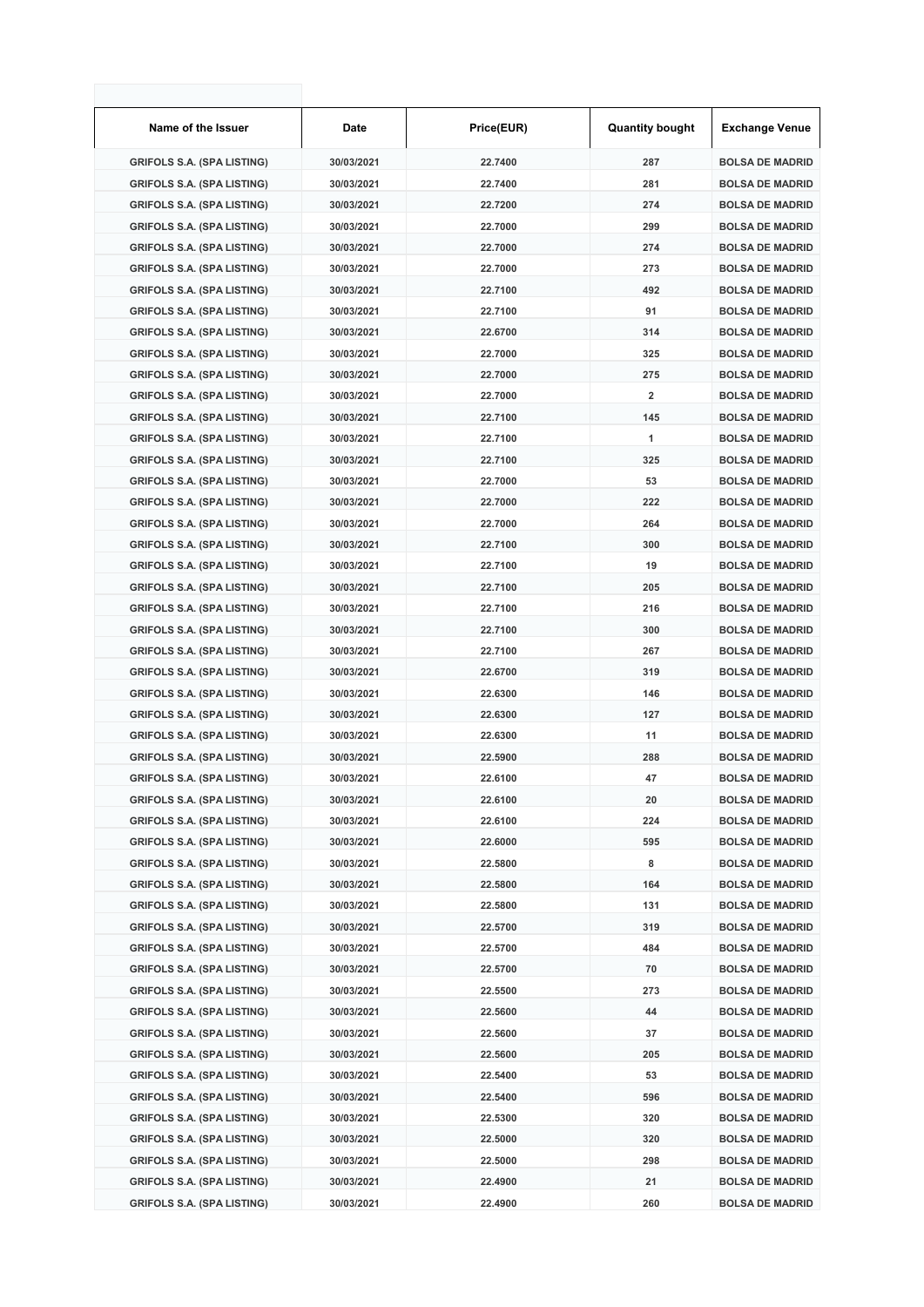| Name of the Issuer                | Date       | Price(EUR) | <b>Quantity bought</b>  | <b>Exchange Venue</b>  |
|-----------------------------------|------------|------------|-------------------------|------------------------|
| <b>GRIFOLS S.A. (SPA LISTING)</b> | 30/03/2021 | 22.5000    | $\overline{\mathbf{2}}$ | <b>BOLSA DE MADRID</b> |
| <b>GRIFOLS S.A. (SPA LISTING)</b> | 30/03/2021 | 22.5000    | 319                     | <b>BOLSA DE MADRID</b> |
| <b>GRIFOLS S.A. (SPA LISTING)</b> | 30/03/2021 | 22.4900    | 279                     | <b>BOLSA DE MADRID</b> |
| <b>GRIFOLS S.A. (SPA LISTING)</b> | 30/03/2021 | 22.4900    | 8                       | <b>BOLSA DE MADRID</b> |
| <b>GRIFOLS S.A. (SPA LISTING)</b> | 30/03/2021 | 22.5200    | 262                     | <b>BOLSA DE MADRID</b> |
| <b>GRIFOLS S.A. (SPA LISTING)</b> | 30/03/2021 | 22.5600    | 446                     | <b>BOLSA DE MADRID</b> |
| <b>GRIFOLS S.A. (SPA LISTING)</b> | 30/03/2021 | 22.5600    | 220                     | <b>BOLSA DE MADRID</b> |
| <b>GRIFOLS S.A. (SPA LISTING)</b> | 30/03/2021 | 22.5600    | 611                     | <b>BOLSA DE MADRID</b> |
| <b>GRIFOLS S.A. (SPA LISTING)</b> | 30/03/2021 | 22.5600    | 28                      | <b>BOLSA DE MADRID</b> |
| <b>GRIFOLS S.A. (SPA LISTING)</b> | 30/03/2021 | 22.5600    | 4                       | <b>BOLSA DE MADRID</b> |
| <b>GRIFOLS S.A. (SPA LISTING)</b> | 30/03/2021 | 22.5800    | 256                     | <b>BOLSA DE MADRID</b> |
| <b>GRIFOLS S.A. (SPA LISTING)</b> | 30/03/2021 | 22.5800    | 389                     | <b>BOLSA DE MADRID</b> |
| <b>GRIFOLS S.A. (SPA LISTING)</b> | 30/03/2021 | 22.5800    | 593                     | <b>BOLSA DE MADRID</b> |
| <b>GRIFOLS S.A. (SPA LISTING)</b> | 30/03/2021 | 22.5800    | 200                     | <b>BOLSA DE MADRID</b> |
| <b>GRIFOLS S.A. (SPA LISTING)</b> | 30/03/2021 | 22.5800    | 48                      | <b>BOLSA DE MADRID</b> |
| <b>GRIFOLS S.A. (SPA LISTING)</b> | 30/03/2021 | 22.5500    | 82                      | <b>BOLSA DE MADRID</b> |
| <b>GRIFOLS S.A. (SPA LISTING)</b> | 30/03/2021 | 22.5500    | 12                      | <b>BOLSA DE MADRID</b> |
| <b>GRIFOLS S.A. (SPA LISTING)</b> | 30/03/2021 | 22.5900    | 313                     | <b>BOLSA DE MADRID</b> |
| <b>GRIFOLS S.A. (SPA LISTING)</b> | 30/03/2021 | 22.5900    | 1                       | <b>BOLSA DE MADRID</b> |
| <b>GRIFOLS S.A. (SPA LISTING)</b> | 30/03/2021 | 22.5700    | 83                      | <b>BOLSA DE MADRID</b> |
| <b>GRIFOLS S.A. (SPA LISTING)</b> | 30/03/2021 | 22.5700    | 12                      | <b>BOLSA DE MADRID</b> |
| <b>GRIFOLS S.A. (SPA LISTING)</b> | 30/03/2021 | 22.5700    | 1                       | <b>BOLSA DE MADRID</b> |
| <b>GRIFOLS S.A. (SPA LISTING)</b> | 30/03/2021 | 22.5700    | 1                       | <b>BOLSA DE MADRID</b> |
| <b>GRIFOLS S.A. (SPA LISTING)</b> | 30/03/2021 | 22.5700    | 12                      | <b>BOLSA DE MADRID</b> |
| <b>GRIFOLS S.A. (SPA LISTING)</b> | 30/03/2021 | 22.5700    | 23                      | <b>BOLSA DE MADRID</b> |
| <b>GRIFOLS S.A. (SPA LISTING)</b> | 30/03/2021 | 22.6100    | 271                     | <b>BOLSA DE MADRID</b> |
| <b>GRIFOLS S.A. (SPA LISTING)</b> | 30/03/2021 | 22.6100    | 273                     | <b>BOLSA DE MADRID</b> |
| <b>GRIFOLS S.A. (SPA LISTING)</b> | 30/03/2021 | 22.6100    | 192                     | <b>BOLSA DE MADRID</b> |
| <b>GRIFOLS S.A. (SPA LISTING)</b> | 30/03/2021 | 22.6100    | 78                      | <b>BOLSA DE MADRID</b> |
| <b>GRIFOLS S.A. (SPA LISTING)</b> | 30/03/2021 | 22.6100    | 39                      | <b>BOLSA DE MADRID</b> |
| GRIFOLS S.A. (SPA LISTING)        | 30/03/2021 | 22.6400    | 272                     | <b>BOLSA DE MADRID</b> |
| <b>GRIFOLS S.A. (SPA LISTING)</b> | 30/03/2021 | 22.6400    | 308                     | <b>BOLSA DE MADRID</b> |
| <b>GRIFOLS S.A. (SPA LISTING)</b> | 30/03/2021 | 22.6300    | 10                      | <b>BOLSA DE MADRID</b> |
| <b>GRIFOLS S.A. (SPA LISTING)</b> | 30/03/2021 | 22.6300    | 84                      | <b>BOLSA DE MADRID</b> |
| <b>GRIFOLS S.A. (SPA LISTING)</b> | 30/03/2021 | 22.6300    | 500                     | <b>BOLSA DE MADRID</b> |
| <b>GRIFOLS S.A. (SPA LISTING)</b> | 30/03/2021 | 22.6200    | 291                     | <b>BOLSA DE MADRID</b> |
| <b>GRIFOLS S.A. (SPA LISTING)</b> | 30/03/2021 | 22.6200    | 274                     | <b>BOLSA DE MADRID</b> |
| <b>GRIFOLS S.A. (SPA LISTING)</b> | 30/03/2021 | 22.6200    | 281                     | <b>BOLSA DE MADRID</b> |
| <b>GRIFOLS S.A. (SPA LISTING)</b> | 30/03/2021 | 22.5700    | 23                      | <b>BOLSA DE MADRID</b> |
| <b>GRIFOLS S.A. (SPA LISTING)</b> | 30/03/2021 | 22.5700    | 285                     | <b>BOLSA DE MADRID</b> |
| <b>GRIFOLS S.A. (SPA LISTING)</b> | 30/03/2021 | 22.5600    | 94                      | <b>BOLSA DE MADRID</b> |
| <b>GRIFOLS S.A. (SPA LISTING)</b> | 30/03/2021 | 22.5500    | 283                     | <b>BOLSA DE MADRID</b> |
| <b>GRIFOLS S.A. (SPA LISTING)</b> | 30/03/2021 | 22.5400    | 276                     | <b>BOLSA DE MADRID</b> |
| <b>GRIFOLS S.A. (SPA LISTING)</b> | 30/03/2021 | 22.4900    | 291                     | <b>BOLSA DE MADRID</b> |
| <b>GRIFOLS S.A. (SPA LISTING)</b> | 30/03/2021 | 22.5400    | 295                     | <b>BOLSA DE MADRID</b> |
| <b>GRIFOLS S.A. (SPA LISTING)</b> | 30/03/2021 | 22.5500    | 47                      | <b>BOLSA DE MADRID</b> |
| <b>GRIFOLS S.A. (SPA LISTING)</b> | 30/03/2021 | 22.5500    | 25                      | <b>BOLSA DE MADRID</b> |
| <b>GRIFOLS S.A. (SPA LISTING)</b> | 30/03/2021 | 22.5500    | 853                     | <b>BOLSA DE MADRID</b> |
| <b>GRIFOLS S.A. (SPA LISTING)</b> | 30/03/2021 | 22.5400    | 293                     | <b>BOLSA DE MADRID</b> |
| <b>GRIFOLS S.A. (SPA LISTING)</b> | 30/03/2021 | 22.5400    | 301                     | <b>BOLSA DE MADRID</b> |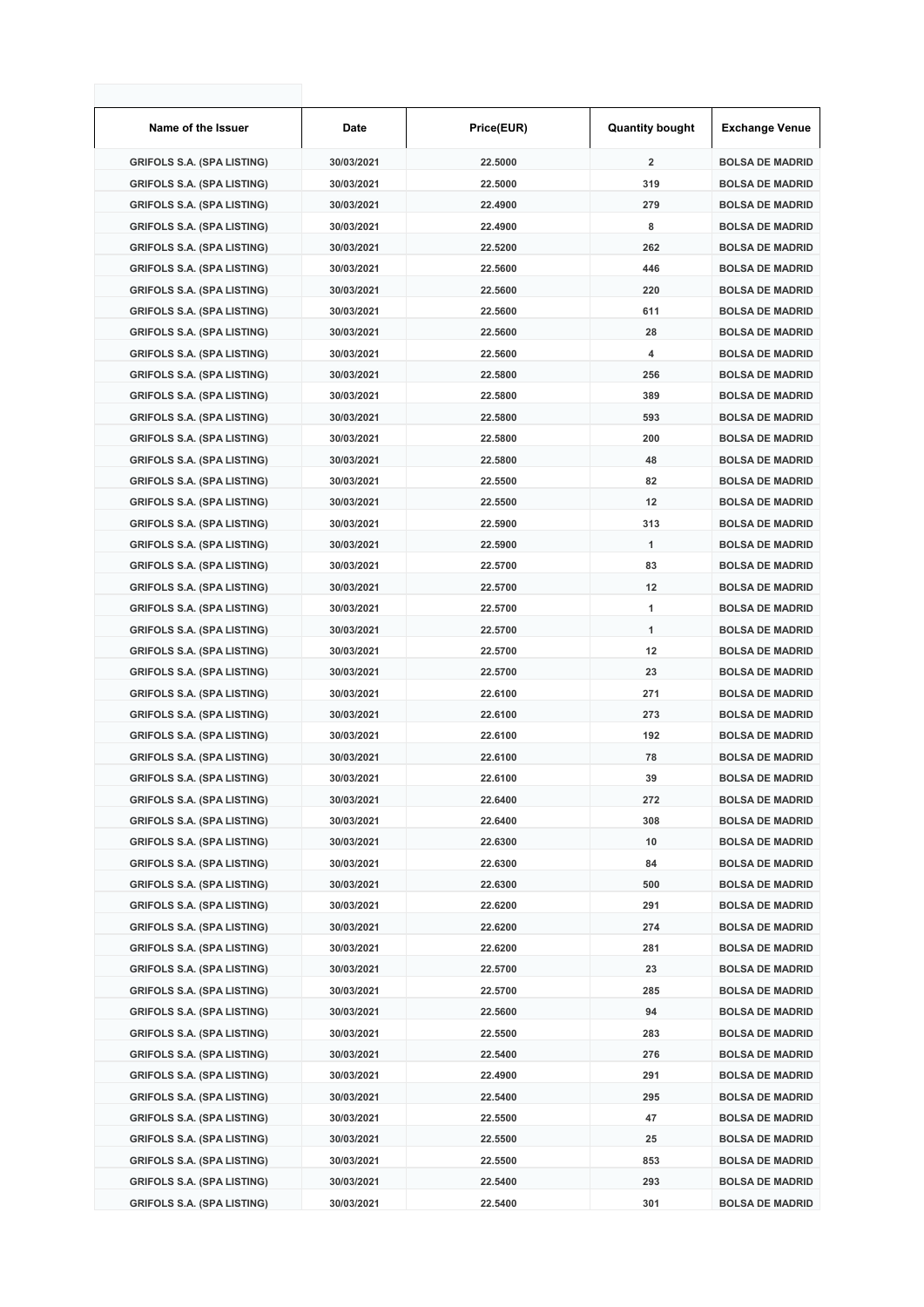| Name of the Issuer                | Date       | Price(EUR) | <b>Quantity bought</b>  | <b>Exchange Venue</b>  |
|-----------------------------------|------------|------------|-------------------------|------------------------|
| <b>GRIFOLS S.A. (SPA LISTING)</b> | 30/03/2021 | 22.5300    | 328                     | <b>BOLSA DE MADRID</b> |
| <b>GRIFOLS S.A. (SPA LISTING)</b> | 30/03/2021 | 22.5300    | 313                     | <b>BOLSA DE MADRID</b> |
| <b>GRIFOLS S.A. (SPA LISTING)</b> | 30/03/2021 | 22.5100    | 91                      | <b>BOLSA DE MADRID</b> |
| <b>GRIFOLS S.A. (SPA LISTING)</b> | 30/03/2021 | 22.5100    | 128                     | <b>BOLSA DE MADRID</b> |
| <b>GRIFOLS S.A. (SPA LISTING)</b> | 30/03/2021 | 22.5100    | 661                     | <b>BOLSA DE MADRID</b> |
| <b>GRIFOLS S.A. (SPA LISTING)</b> | 30/03/2021 | 22.4900    | 261                     | <b>BOLSA DE MADRID</b> |
| <b>GRIFOLS S.A. (SPA LISTING)</b> | 30/03/2021 | 22.5200    | 319                     | <b>BOLSA DE MADRID</b> |
| <b>GRIFOLS S.A. (SPA LISTING)</b> | 30/03/2021 | 22.5200    | 1,620                   | <b>BOLSA DE MADRID</b> |
| <b>GRIFOLS S.A. (SPA LISTING)</b> | 30/03/2021 | 22.4900    | 415                     | <b>BOLSA DE MADRID</b> |
| <b>GRIFOLS S.A. (SPA LISTING)</b> | 30/03/2021 | 22.4900    | 96                      | <b>BOLSA DE MADRID</b> |
| <b>GRIFOLS S.A. (SPA LISTING)</b> | 30/03/2021 | 22.4900    | 624                     | <b>BOLSA DE MADRID</b> |
| <b>GRIFOLS S.A. (SPA LISTING)</b> | 30/03/2021 | 22.5500    | $\overline{\mathbf{2}}$ | <b>BOLSA DE MADRID</b> |
| <b>GRIFOLS S.A. (SPA LISTING)</b> | 30/03/2021 | 22.5500    | 200                     | <b>BOLSA DE MADRID</b> |
| <b>GRIFOLS S.A. (SPA LISTING)</b> | 30/03/2021 | 22.5500    | 75                      | <b>BOLSA DE MADRID</b> |
| <b>GRIFOLS S.A. (SPA LISTING)</b> | 30/03/2021 | 22.5600    | $\overline{7}$          | <b>BOLSA DE MADRID</b> |
| <b>GRIFOLS S.A. (SPA LISTING)</b> | 30/03/2021 | 22.5600    | 323                     | <b>BOLSA DE MADRID</b> |
| <b>GRIFOLS S.A. (SPA LISTING)</b> | 30/03/2021 | 22.5600    | 200                     | <b>BOLSA DE MADRID</b> |
| <b>GRIFOLS S.A. (SPA LISTING)</b> | 30/03/2021 | 22.5600    | 593                     | <b>BOLSA DE MADRID</b> |
| <b>GRIFOLS S.A. (SPA LISTING)</b> | 30/03/2021 | 22.5600    | 259                     | <b>BOLSA DE MADRID</b> |
| <b>GRIFOLS S.A. (SPA LISTING)</b> | 30/03/2021 | 22.5600    | 371                     | <b>BOLSA DE MADRID</b> |
| <b>GRIFOLS S.A. (SPA LISTING)</b> | 30/03/2021 | 22.5600    | 200                     | <b>BOLSA DE MADRID</b> |
| <b>GRIFOLS S.A. (SPA LISTING)</b> | 30/03/2021 | 22.5600    | 30                      | <b>BOLSA DE MADRID</b> |
| <b>GRIFOLS S.A. (SPA LISTING)</b> | 30/03/2021 | 22.5600    | 444                     | <b>BOLSA DE MADRID</b> |
| <b>GRIFOLS S.A. (SPA LISTING)</b> | 30/03/2021 | 22.5500    | 118                     | <b>BOLSA DE MADRID</b> |
| <b>GRIFOLS S.A. (SPA LISTING)</b> | 30/03/2021 | 22.5500    | 222                     | <b>BOLSA DE MADRID</b> |
| <b>GRIFOLS S.A. (SPA LISTING)</b> | 30/03/2021 | 22.5500    | 144                     | <b>BOLSA DE MADRID</b> |
| <b>GRIFOLS S.A. (SPA LISTING)</b> | 30/03/2021 | 22.5500    | 23                      | <b>BOLSA DE MADRID</b> |
| <b>GRIFOLS S.A. (SPA LISTING)</b> | 30/03/2021 | 22.5600    | 302                     | <b>BOLSA DE MADRID</b> |
| <b>GRIFOLS S.A. (SPA LISTING)</b> | 30/03/2021 | 22.5600    | 263                     | <b>BOLSA DE MADRID</b> |
| <b>GRIFOLS S.A. (SPA LISTING)</b> | 30/03/2021 | 22.5600    | 230                     | <b>BOLSA DE MADRID</b> |
| <b>GRIFOLS S.A. (SPA LISTING)</b> | 30/03/2021 | 22.5600    | 284                     | <b>BOLSA DE MADRID</b> |
| <b>GRIFOLS S.A. (SPA LISTING)</b> | 30/03/2021 | 22.5600    | 250                     | <b>BOLSA DE MADRID</b> |
| <b>GRIFOLS S.A. (SPA LISTING)</b> | 30/03/2021 | 22.5600    | 25                      | <b>BOLSA DE MADRID</b> |
| <b>GRIFOLS S.A. (SPA LISTING)</b> | 30/03/2021 | 22.5600    | 38                      | <b>BOLSA DE MADRID</b> |
| <b>GRIFOLS S.A. (SPA LISTING)</b> | 30/03/2021 | 22.5600    | 57                      | <b>BOLSA DE MADRID</b> |
| <b>GRIFOLS S.A. (SPA LISTING)</b> | 30/03/2021 | 22.5600    | 168                     | <b>BOLSA DE MADRID</b> |
| <b>GRIFOLS S.A. (SPA LISTING)</b> | 30/03/2021 | 22.5600    | 132                     | <b>BOLSA DE MADRID</b> |
| <b>GRIFOLS S.A. (SPA LISTING)</b> | 30/03/2021 | 22.5500    | 531                     | <b>BOLSA DE MADRID</b> |
| <b>GRIFOLS S.A. (SPA LISTING)</b> | 30/03/2021 | 22.5500    | 287                     | <b>BOLSA DE MADRID</b> |
| <b>GRIFOLS S.A. (SPA LISTING)</b> | 30/03/2021 | 22.5500    | 285                     | <b>BOLSA DE MADRID</b> |
| <b>GRIFOLS S.A. (SPA LISTING)</b> | 30/03/2021 | 22.5500    | 305                     | <b>BOLSA DE MADRID</b> |
| <b>GRIFOLS S.A. (SPA LISTING)</b> | 30/03/2021 | 22.5500    | 319                     | <b>BOLSA DE MADRID</b> |
| <b>GRIFOLS S.A. (SPA LISTING)</b> | 30/03/2021 | 22.5300    | 915                     | <b>BOLSA DE MADRID</b> |
| <b>GRIFOLS S.A. (SPA LISTING)</b> | 30/03/2021 | 22.5200    | 16                      | <b>BOLSA DE MADRID</b> |
| <b>GRIFOLS S.A. (SPA LISTING)</b> | 30/03/2021 | 22.5200    | 260                     | <b>BOLSA DE MADRID</b> |
| <b>GRIFOLS S.A. (SPA LISTING)</b> | 30/03/2021 | 22.5100    | 81                      | <b>BOLSA DE MADRID</b> |
| <b>GRIFOLS S.A. (SPA LISTING)</b> | 30/03/2021 | 22.5100    | 210                     | <b>BOLSA DE MADRID</b> |
| <b>GRIFOLS S.A. (SPA LISTING)</b> | 30/03/2021 | 22.5100    | 160                     | <b>BOLSA DE MADRID</b> |
| <b>GRIFOLS S.A. (SPA LISTING)</b> | 30/03/2021 | 22.5100    | 113                     | <b>BOLSA DE MADRID</b> |
| <b>GRIFOLS S.A. (SPA LISTING)</b> | 30/03/2021 | 22.5000    | 327                     | <b>BOLSA DE MADRID</b> |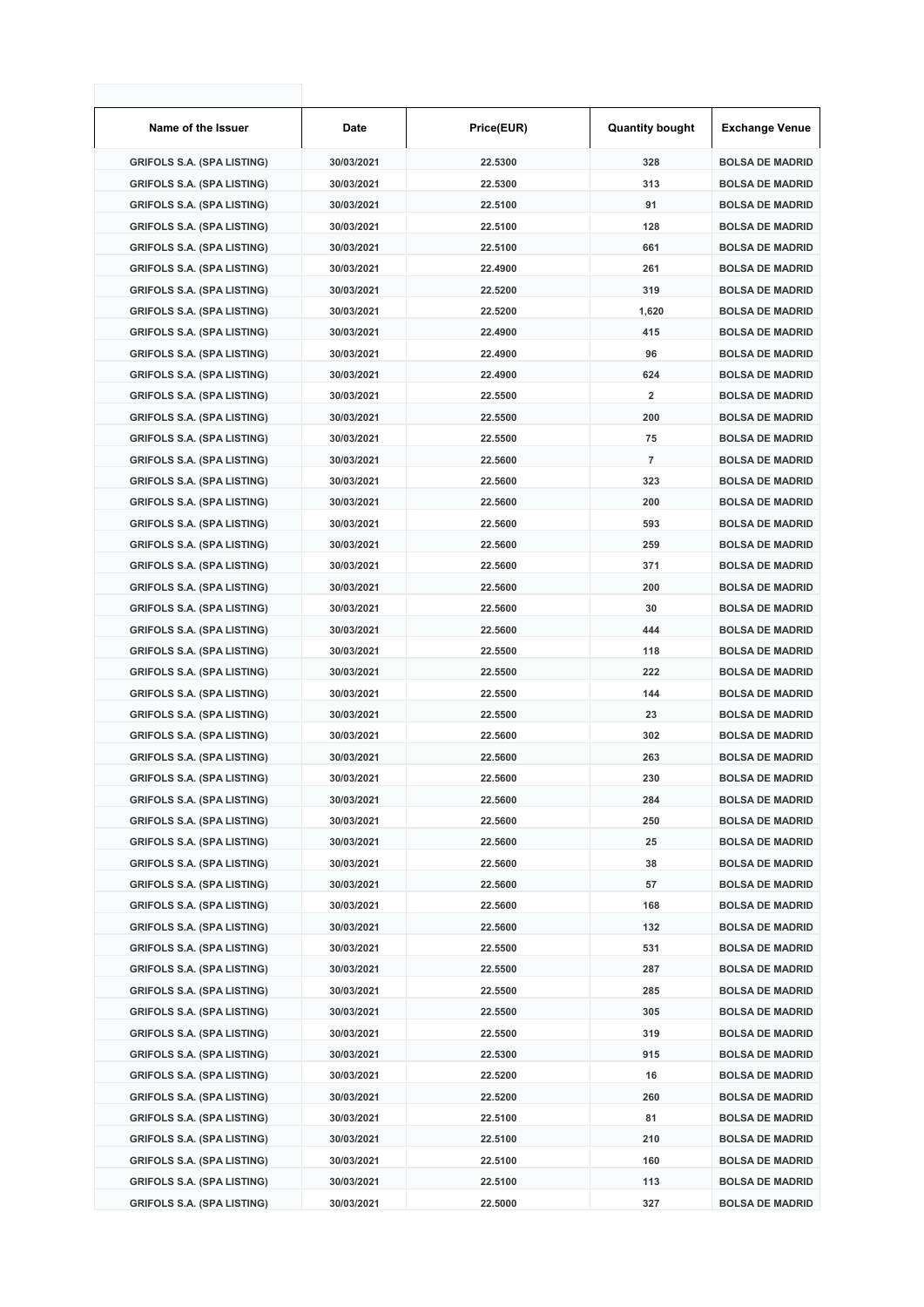| Name of the Issuer                                                     | Date                     | Price(EUR)         | <b>Quantity bought</b> | <b>Exchange Venue</b>                            |
|------------------------------------------------------------------------|--------------------------|--------------------|------------------------|--------------------------------------------------|
| <b>GRIFOLS S.A. (SPA LISTING)</b>                                      | 30/03/2021               | 22.5000            | 290                    | <b>BOLSA DE MADRID</b>                           |
| <b>GRIFOLS S.A. (SPA LISTING)</b>                                      | 30/03/2021               | 22.4800            | 225                    | <b>BOLSA DE MADRID</b>                           |
| <b>GRIFOLS S.A. (SPA LISTING)</b>                                      | 30/03/2021               | 22.4800            | 68                     | <b>BOLSA DE MADRID</b>                           |
| <b>GRIFOLS S.A. (SPA LISTING)</b>                                      | 30/03/2021               | 22.4800            | 287                    | <b>BOLSA DE MADRID</b>                           |
| <b>GRIFOLS S.A. (SPA LISTING)</b>                                      | 30/03/2021               | 22.4800            | 69                     | <b>BOLSA DE MADRID</b>                           |
| <b>GRIFOLS S.A. (SPA LISTING)</b>                                      | 30/03/2021               | 22.4800            | 288                    | <b>BOLSA DE MADRID</b>                           |
| <b>GRIFOLS S.A. (SPA LISTING)</b>                                      | 30/03/2021               | 22.4800            | 11                     | <b>BOLSA DE MADRID</b>                           |
| <b>GRIFOLS S.A. (SPA LISTING)</b>                                      | 30/03/2021               | 22.4800            | 305                    | <b>BOLSA DE MADRID</b>                           |
| <b>GRIFOLS S.A. (SPA LISTING)</b>                                      | 30/03/2021               | 22.4800            | 318                    | <b>BOLSA DE MADRID</b>                           |
| <b>GRIFOLS S.A. (SPA LISTING)</b>                                      | 30/03/2021               | 22.4800            | 314                    | <b>BOLSA DE MADRID</b>                           |
| <b>GRIFOLS S.A. (SPA LISTING)</b>                                      | 30/03/2021               | 22.4800            | 290                    | <b>BOLSA DE MADRID</b>                           |
| <b>GRIFOLS S.A. (SPA LISTING)</b>                                      | 30/03/2021               | 22.4800            | 200                    | <b>BOLSA DE MADRID</b>                           |
| <b>GRIFOLS S.A. (SPA LISTING)</b>                                      | 30/03/2021               | 22.4800            | 404                    | <b>BOLSA DE MADRID</b>                           |
| <b>GRIFOLS S.A. (SPA LISTING)</b>                                      | 30/03/2021               | 22.4800            | 244                    | <b>BOLSA DE MADRID</b>                           |
| <b>GRIFOLS S.A. (SPA LISTING)</b>                                      | 30/03/2021               | 22.4800            | 276                    | <b>BOLSA DE MADRID</b>                           |
| <b>GRIFOLS S.A. (SPA LISTING)</b>                                      | 30/03/2021               | 22.4800            | 150                    | <b>BOLSA DE MADRID</b>                           |
| <b>GRIFOLS S.A. (SPA LISTING)</b>                                      | 30/03/2021               | 22.4800            | 15                     | <b>BOLSA DE MADRID</b>                           |
| <b>GRIFOLS S.A. (SPA LISTING)</b>                                      | 30/03/2021               | 22.4700            | 1,459                  | <b>BOLSA DE MADRID</b>                           |
| <b>GRIFOLS S.A. (SPA LISTING)</b>                                      | 30/03/2021               | 22.4700            | 279                    | <b>BOLSA DE MADRID</b>                           |
| <b>GRIFOLS S.A. (SPA LISTING)</b>                                      | 30/03/2021               | 22.4700            | 283                    | <b>BOLSA DE MADRID</b>                           |
| <b>GRIFOLS S.A. (SPA LISTING)</b>                                      | 30/03/2021               | 22.4600            | 338                    | <b>BOLSA DE MADRID</b>                           |
| <b>GRIFOLS S.A. (SPA LISTING)</b>                                      | 30/03/2021               | 22.4400            | 356                    | <b>BOLSA DE MADRID</b>                           |
| <b>GRIFOLS S.A. (SPA LISTING)</b>                                      | 31/03/2021               | 22.6100            | 331                    | <b>BOLSA DE MADRID</b>                           |
| <b>GRIFOLS S.A. (SPA LISTING)</b>                                      | 31/03/2021               | 22.6100            | 284                    | <b>BOLSA DE MADRID</b>                           |
| <b>GRIFOLS S.A. (SPA LISTING)</b>                                      | 31/03/2021               | 22.6100            | 287                    | <b>BOLSA DE MADRID</b>                           |
| <b>GRIFOLS S.A. (SPA LISTING)</b>                                      | 31/03/2021               | 22.6100            | 310                    | <b>BOLSA DE MADRID</b>                           |
| <b>GRIFOLS S.A. (SPA LISTING)</b>                                      | 31/03/2021               | 22.5900            | 305                    | <b>BOLSA DE MADRID</b>                           |
| <b>GRIFOLS S.A. (SPA LISTING)</b>                                      | 31/03/2021               | 22.6100            | 286                    | <b>BOLSA DE MADRID</b>                           |
| <b>GRIFOLS S.A. (SPA LISTING)</b>                                      | 31/03/2021               | 22.6100            | 234                    | <b>BOLSA DE MADRID</b>                           |
| <b>GRIFOLS S.A. (SPA LISTING)</b>                                      | 31/03/2021               | 22.6100            | 58                     | <b>BOLSA DE MADRID</b>                           |
| GRIFOLS S.A. (SPA LISTING)                                             | 31/03/2021               | 22.6100            | 278                    | <b>BOLSA DE MADRID</b>                           |
| <b>GRIFOLS S.A. (SPA LISTING)</b>                                      | 31/03/2021               | 22.5700            | 294                    | <b>BOLSA DE MADRID</b>                           |
| <b>GRIFOLS S.A. (SPA LISTING)</b>                                      | 31/03/2021               | 22.5700            | 34                     | <b>BOLSA DE MADRID</b>                           |
| <b>GRIFOLS S.A. (SPA LISTING)</b>                                      | 31/03/2021               | 22.5700            | 93                     | <b>BOLSA DE MADRID</b>                           |
| <b>GRIFOLS S.A. (SPA LISTING)</b>                                      | 31/03/2021               | 22.5800            | 322                    | <b>BOLSA DE MADRID</b>                           |
| <b>GRIFOLS S.A. (SPA LISTING)</b>                                      | 31/03/2021               | 22.5800            | 318                    | <b>BOLSA DE MADRID</b>                           |
| <b>GRIFOLS S.A. (SPA LISTING)</b>                                      | 31/03/2021               | 22.5800            | 322                    | <b>BOLSA DE MADRID</b>                           |
| <b>GRIFOLS S.A. (SPA LISTING)</b>                                      | 31/03/2021               | 22.5800            | 322                    | <b>BOLSA DE MADRID</b>                           |
| <b>GRIFOLS S.A. (SPA LISTING)</b>                                      | 31/03/2021               | 22.5900            | 175                    | <b>BOLSA DE MADRID</b>                           |
| <b>GRIFOLS S.A. (SPA LISTING)</b>                                      | 31/03/2021               | 22.5900            | 131                    | <b>BOLSA DE MADRID</b>                           |
| <b>GRIFOLS S.A. (SPA LISTING)</b>                                      | 31/03/2021               | 22.5800            | 124                    | <b>BOLSA DE MADRID</b>                           |
|                                                                        |                          |                    |                        |                                                  |
| <b>GRIFOLS S.A. (SPA LISTING)</b><br><b>GRIFOLS S.A. (SPA LISTING)</b> | 31/03/2021<br>31/03/2021 | 22.5800<br>22.5800 | 5<br>329               | <b>BOLSA DE MADRID</b><br><b>BOLSA DE MADRID</b> |
| <b>GRIFOLS S.A. (SPA LISTING)</b>                                      | 31/03/2021               | 22.5800            | 62                     | <b>BOLSA DE MADRID</b>                           |
|                                                                        |                          |                    | 388                    |                                                  |
| <b>GRIFOLS S.A. (SPA LISTING)</b>                                      | 31/03/2021               | 22.5800            |                        | <b>BOLSA DE MADRID</b>                           |
| <b>GRIFOLS S.A. (SPA LISTING)</b><br><b>GRIFOLS S.A. (SPA LISTING)</b> | 31/03/2021<br>31/03/2021 | 22.5700<br>22.5700 | 420<br>551             | <b>BOLSA DE MADRID</b><br><b>BOLSA DE MADRID</b> |
| <b>GRIFOLS S.A. (SPA LISTING)</b>                                      | 31/03/2021               | 22.5500            | 281                    | <b>BOLSA DE MADRID</b>                           |
| <b>GRIFOLS S.A. (SPA LISTING)</b>                                      | 31/03/2021               | 22.5500            | 293                    | <b>BOLSA DE MADRID</b>                           |
| <b>GRIFOLS S.A. (SPA LISTING)</b>                                      | 31/03/2021               | 22.5000            | 316                    | <b>BOLSA DE MADRID</b>                           |
|                                                                        |                          |                    |                        |                                                  |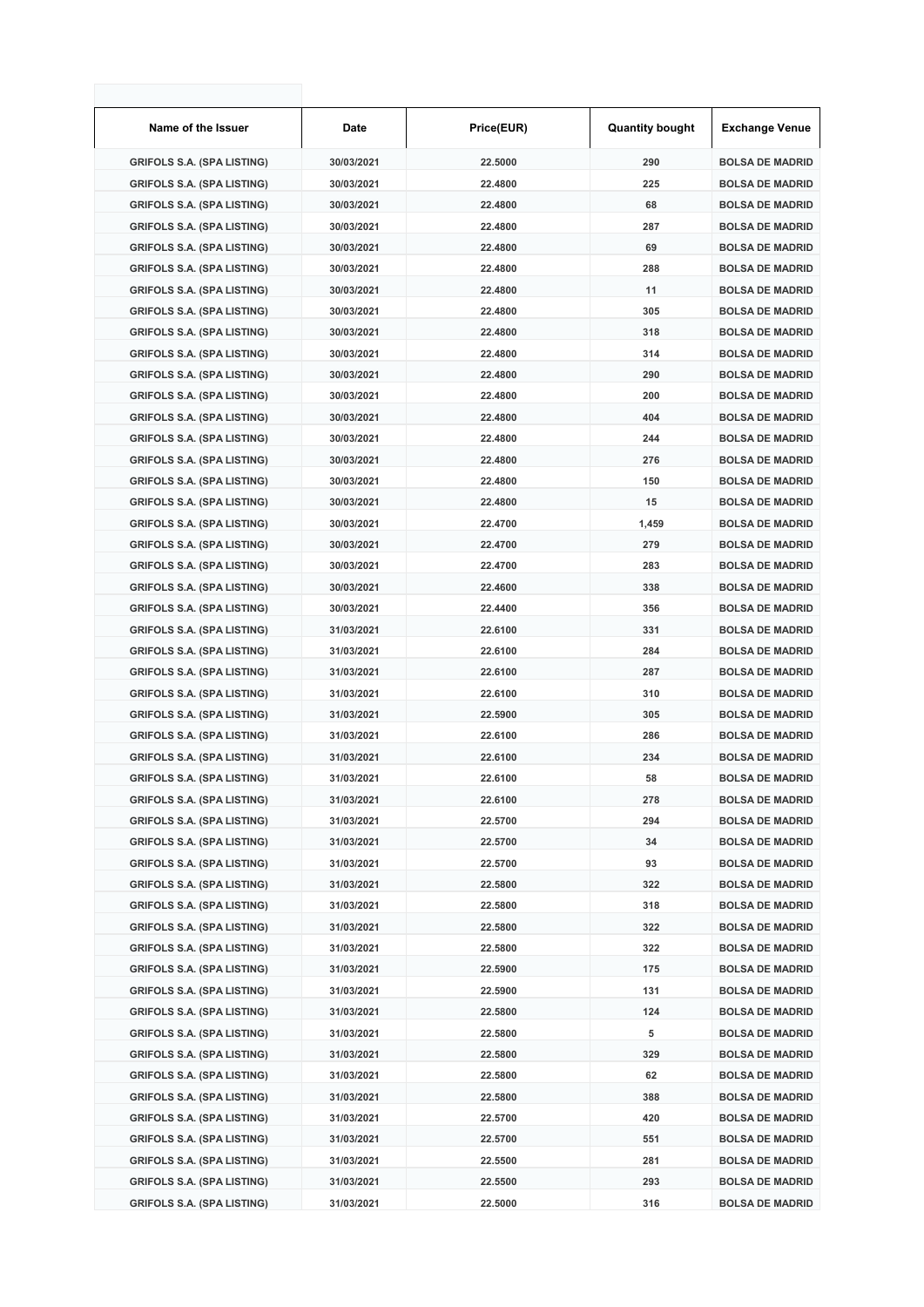| Name of the Issuer                                                     | Date                     | Price(EUR)         | <b>Quantity bought</b> | <b>Exchange Venue</b>                            |
|------------------------------------------------------------------------|--------------------------|--------------------|------------------------|--------------------------------------------------|
| <b>GRIFOLS S.A. (SPA LISTING)</b>                                      | 31/03/2021               | 22.5000            | 289                    | <b>BOLSA DE MADRID</b>                           |
| <b>GRIFOLS S.A. (SPA LISTING)</b>                                      | 31/03/2021               | 22.5300            | 341                    | <b>BOLSA DE MADRID</b>                           |
| <b>GRIFOLS S.A. (SPA LISTING)</b>                                      | 31/03/2021               | 22.5300            | 280                    | <b>BOLSA DE MADRID</b>                           |
| <b>GRIFOLS S.A. (SPA LISTING)</b>                                      | 31/03/2021               | 22.5300            | 279                    | <b>BOLSA DE MADRID</b>                           |
| <b>GRIFOLS S.A. (SPA LISTING)</b>                                      | 31/03/2021               | 22.5500            | 286                    | <b>BOLSA DE MADRID</b>                           |
| <b>GRIFOLS S.A. (SPA LISTING)</b>                                      | 31/03/2021               | 22.5500            | 301                    | <b>BOLSA DE MADRID</b>                           |
| <b>GRIFOLS S.A. (SPA LISTING)</b>                                      | 31/03/2021               | 22.5300            | 218                    | <b>BOLSA DE MADRID</b>                           |
| <b>GRIFOLS S.A. (SPA LISTING)</b>                                      | 31/03/2021               | 22.5300            | 57                     | <b>BOLSA DE MADRID</b>                           |
| <b>GRIFOLS S.A. (SPA LISTING)</b>                                      | 31/03/2021               | 22.5300            | 280                    | <b>BOLSA DE MADRID</b>                           |
| <b>GRIFOLS S.A. (SPA LISTING)</b>                                      | 31/03/2021               | 22.5300            | 174                    | <b>BOLSA DE MADRID</b>                           |
| <b>GRIFOLS S.A. (SPA LISTING)</b>                                      | 31/03/2021               | 22.5300            | 116                    | <b>BOLSA DE MADRID</b>                           |
| <b>GRIFOLS S.A. (SPA LISTING)</b>                                      | 31/03/2021               | 22.5000            | 294                    | <b>BOLSA DE MADRID</b>                           |
| <b>GRIFOLS S.A. (SPA LISTING)</b>                                      | 31/03/2021               | 22.5300            | 79                     | <b>BOLSA DE MADRID</b>                           |
| <b>GRIFOLS S.A. (SPA LISTING)</b>                                      | 31/03/2021               | 22.6000            | 310                    | <b>BOLSA DE MADRID</b>                           |
| <b>GRIFOLS S.A. (SPA LISTING)</b>                                      | 31/03/2021               | 22.6000            | 200                    | <b>BOLSA DE MADRID</b>                           |
| <b>GRIFOLS S.A. (SPA LISTING)</b>                                      | 31/03/2021               | 22.6000            | 410                    | <b>BOLSA DE MADRID</b>                           |
| <b>GRIFOLS S.A. (SPA LISTING)</b>                                      | 31/03/2021               | 22.6000            | 762                    | <b>BOLSA DE MADRID</b>                           |
| <b>GRIFOLS S.A. (SPA LISTING)</b>                                      | 31/03/2021               | 22.6000            | 79                     | <b>BOLSA DE MADRID</b>                           |
| <b>GRIFOLS S.A. (SPA LISTING)</b>                                      | 31/03/2021               | 22.6000            | 27                     | <b>BOLSA DE MADRID</b>                           |
| <b>GRIFOLS S.A. (SPA LISTING)</b>                                      | 31/03/2021               | 22.5800            | 70                     | <b>BOLSA DE MADRID</b>                           |
| <b>GRIFOLS S.A. (SPA LISTING)</b>                                      | 31/03/2021               | 22.5800            | 225                    | <b>BOLSA DE MADRID</b>                           |
| <b>GRIFOLS S.A. (SPA LISTING)</b>                                      | 31/03/2021               | 22.5700            | 300                    | <b>BOLSA DE MADRID</b>                           |
| <b>GRIFOLS S.A. (SPA LISTING)</b>                                      | 31/03/2021               | 22.6300            | 380                    | <b>BOLSA DE MADRID</b>                           |
| <b>GRIFOLS S.A. (SPA LISTING)</b>                                      | 31/03/2021               | 22.6300            | 321                    | <b>BOLSA DE MADRID</b>                           |
| <b>GRIFOLS S.A. (SPA LISTING)</b>                                      | 31/03/2021               | 22.6300            | $\overline{2}$         | <b>BOLSA DE MADRID</b>                           |
| <b>GRIFOLS S.A. (SPA LISTING)</b>                                      | 31/03/2021               | 22.6300            | 80                     | <b>BOLSA DE MADRID</b>                           |
| <b>GRIFOLS S.A. (SPA LISTING)</b>                                      | 31/03/2021               | 22.6300            | 241                    | <b>BOLSA DE MADRID</b>                           |
| <b>GRIFOLS S.A. (SPA LISTING)</b>                                      | 31/03/2021               | 22.6600            | 311                    | <b>BOLSA DE MADRID</b>                           |
| <b>GRIFOLS S.A. (SPA LISTING)</b>                                      | 31/03/2021               | 22.6600            | 273                    | <b>BOLSA DE MADRID</b>                           |
| <b>GRIFOLS S.A. (SPA LISTING)</b>                                      | 31/03/2021               | 22.6600            | 311                    | <b>BOLSA DE MADRID</b>                           |
| GRIFOLS S.A. (SPA LISTING)                                             | 31/03/2021               | 22.6600            | 311                    | <b>BOLSA DE MADRID</b>                           |
| <b>GRIFOLS S.A. (SPA LISTING)</b>                                      | 31/03/2021               | 22.6600            | 311                    | <b>BOLSA DE MADRID</b>                           |
| <b>GRIFOLS S.A. (SPA LISTING)</b>                                      | 31/03/2021               | 22.6600            | 397                    | <b>BOLSA DE MADRID</b>                           |
| <b>GRIFOLS S.A. (SPA LISTING)</b>                                      | 31/03/2021               | 22.6600            | 294                    | <b>BOLSA DE MADRID</b>                           |
| <b>GRIFOLS S.A. (SPA LISTING)</b>                                      | 31/03/2021               | 22.6600            | 297                    | <b>BOLSA DE MADRID</b>                           |
| <b>GRIFOLS S.A. (SPA LISTING)</b>                                      | 31/03/2021               | 22.6600            | 298                    | <b>BOLSA DE MADRID</b>                           |
| <b>GRIFOLS S.A. (SPA LISTING)</b>                                      | 31/03/2021               | 22.6600            | 638                    | <b>BOLSA DE MADRID</b>                           |
| <b>GRIFOLS S.A. (SPA LISTING)</b>                                      | 31/03/2021               | 22.5500            | 65                     | <b>BOLSA DE MADRID</b>                           |
| <b>GRIFOLS S.A. (SPA LISTING)</b>                                      | 31/03/2021               | 22.5500            | 216                    | <b>BOLSA DE MADRID</b>                           |
| <b>GRIFOLS S.A. (SPA LISTING)</b>                                      | 31/03/2021               | 22.5600            | 307                    | <b>BOLSA DE MADRID</b>                           |
|                                                                        |                          | 22.5500            | 299                    | <b>BOLSA DE MADRID</b>                           |
| <b>GRIFOLS S.A. (SPA LISTING)</b><br><b>GRIFOLS S.A. (SPA LISTING)</b> | 31/03/2021<br>31/03/2021 | 22.5900            | 308                    | <b>BOLSA DE MADRID</b>                           |
| <b>GRIFOLS S.A. (SPA LISTING)</b>                                      | 31/03/2021               | 22.5900            | 294                    | <b>BOLSA DE MADRID</b>                           |
| <b>GRIFOLS S.A. (SPA LISTING)</b>                                      | 31/03/2021               | 22.5800            | 327                    | <b>BOLSA DE MADRID</b>                           |
|                                                                        |                          | 22.5800            | 880                    | <b>BOLSA DE MADRID</b>                           |
| <b>GRIFOLS S.A. (SPA LISTING)</b>                                      | 31/03/2021               |                    |                        |                                                  |
| <b>GRIFOLS S.A. (SPA LISTING)</b>                                      | 31/03/2021               | 22.5800            | 276                    | <b>BOLSA DE MADRID</b>                           |
| <b>GRIFOLS S.A. (SPA LISTING)</b>                                      | 31/03/2021               | 22.5700            | 307                    | <b>BOLSA DE MADRID</b><br><b>BOLSA DE MADRID</b> |
| <b>GRIFOLS S.A. (SPA LISTING)</b>                                      | 31/03/2021               | 22.5400            | 287                    | <b>BOLSA DE MADRID</b>                           |
| <b>GRIFOLS S.A. (SPA LISTING)</b>                                      | 31/03/2021<br>31/03/2021 | 22.5500<br>22.5200 | 288<br>115             | <b>BOLSA DE MADRID</b>                           |
| <b>GRIFOLS S.A. (SPA LISTING)</b>                                      |                          |                    |                        |                                                  |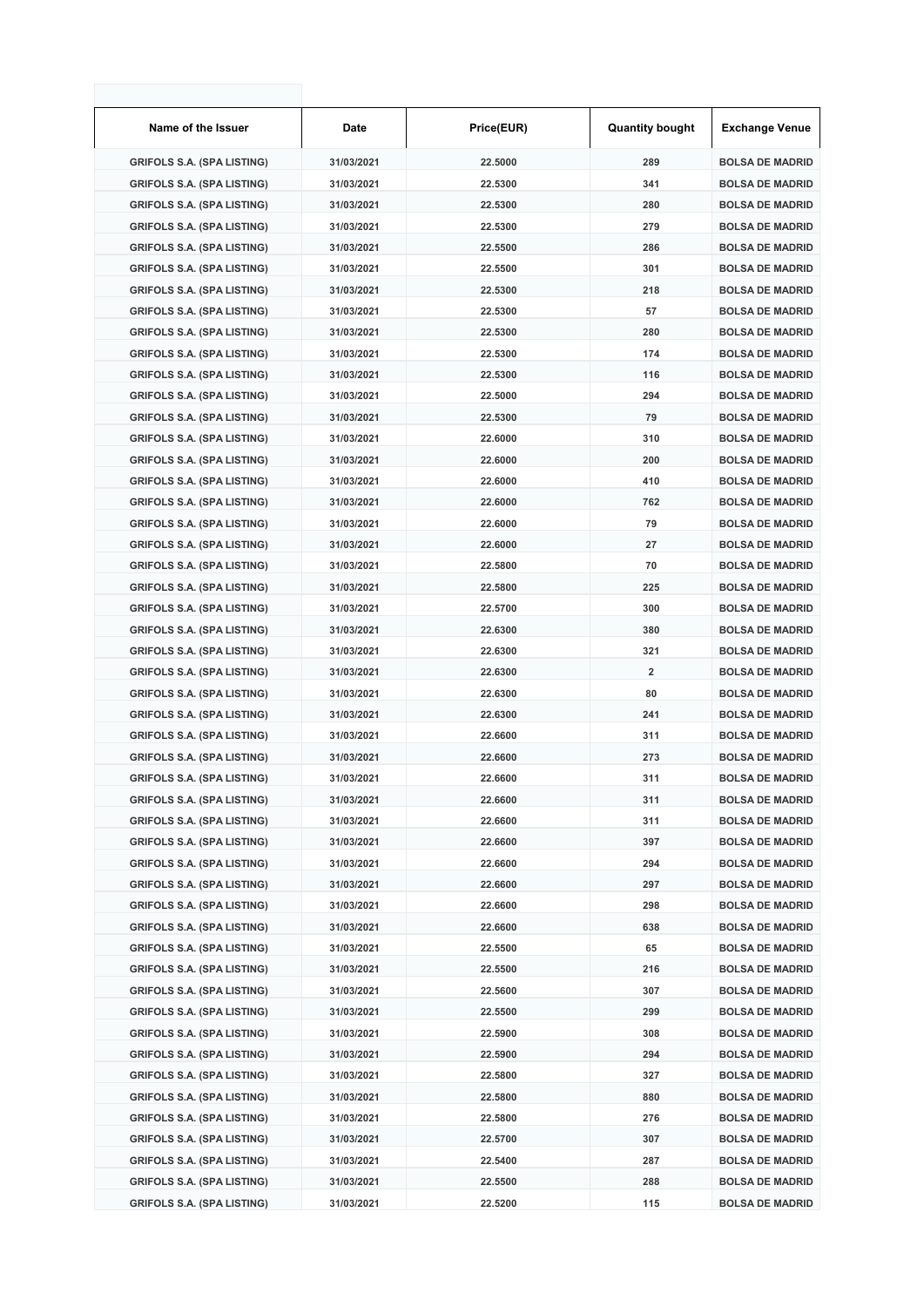| Name of the Issuer                | Date       | Price(EUR) | <b>Quantity bought</b> | <b>Exchange Venue</b>  |
|-----------------------------------|------------|------------|------------------------|------------------------|
| <b>GRIFOLS S.A. (SPA LISTING)</b> | 31/03/2021 | 22.5200    | 170                    | <b>BOLSA DE MADRID</b> |
| <b>GRIFOLS S.A. (SPA LISTING)</b> | 31/03/2021 | 22.5100    | 286                    | <b>BOLSA DE MADRID</b> |
| <b>GRIFOLS S.A. (SPA LISTING)</b> | 31/03/2021 | 22.5100    | 286                    | <b>BOLSA DE MADRID</b> |
| <b>GRIFOLS S.A. (SPA LISTING)</b> | 31/03/2021 | 22.5100    | 34                     | <b>BOLSA DE MADRID</b> |
| <b>GRIFOLS S.A. (SPA LISTING)</b> | 31/03/2021 | 22.5000    | 273                    | <b>BOLSA DE MADRID</b> |
| <b>GRIFOLS S.A. (SPA LISTING)</b> | 31/03/2021 | 22.5000    | 252                    | <b>BOLSA DE MADRID</b> |
| <b>GRIFOLS S.A. (SPA LISTING)</b> | 31/03/2021 | 22.5000    | 361                    | <b>BOLSA DE MADRID</b> |
| <b>GRIFOLS S.A. (SPA LISTING)</b> | 31/03/2021 | 22.5000    | 289                    | <b>BOLSA DE MADRID</b> |
| <b>GRIFOLS S.A. (SPA LISTING)</b> | 31/03/2021 | 22.4900    | 276                    | <b>BOLSA DE MADRID</b> |
| <b>GRIFOLS S.A. (SPA LISTING)</b> | 31/03/2021 | 22.4900    | 280                    | <b>BOLSA DE MADRID</b> |
| <b>GRIFOLS S.A. (SPA LISTING)</b> | 31/03/2021 | 22.4900    | 200                    | <b>BOLSA DE MADRID</b> |
| <b>GRIFOLS S.A. (SPA LISTING)</b> | 31/03/2021 | 22.4900    | 200                    | <b>BOLSA DE MADRID</b> |
| <b>GRIFOLS S.A. (SPA LISTING)</b> | 31/03/2021 | 22.4800    | 64                     | <b>BOLSA DE MADRID</b> |
| <b>GRIFOLS S.A. (SPA LISTING)</b> | 31/03/2021 | 22.4800    | 285                    | <b>BOLSA DE MADRID</b> |
| <b>GRIFOLS S.A. (SPA LISTING)</b> | 31/03/2021 | 22.4800    | 400                    | <b>BOLSA DE MADRID</b> |
| <b>GRIFOLS S.A. (SPA LISTING)</b> | 31/03/2021 | 22.4800    | 25                     | <b>BOLSA DE MADRID</b> |
| <b>GRIFOLS S.A. (SPA LISTING)</b> | 31/03/2021 | 22.4800    | 59                     | <b>BOLSA DE MADRID</b> |
| <b>GRIFOLS S.A. (SPA LISTING)</b> | 31/03/2021 | 22.4700    | 295                    | <b>BOLSA DE MADRID</b> |
| <b>GRIFOLS S.A. (SPA LISTING)</b> | 31/03/2021 | 22.4500    | 315                    | <b>BOLSA DE MADRID</b> |
| <b>GRIFOLS S.A. (SPA LISTING)</b> | 31/03/2021 | 22.4400    | 77                     | <b>BOLSA DE MADRID</b> |
| <b>GRIFOLS S.A. (SPA LISTING)</b> | 31/03/2021 | 22.4400    | 213                    | <b>BOLSA DE MADRID</b> |
| <b>GRIFOLS S.A. (SPA LISTING)</b> | 31/03/2021 | 22.4400    | 31                     | <b>BOLSA DE MADRID</b> |
| <b>GRIFOLS S.A. (SPA LISTING)</b> | 31/03/2021 | 22.4400    | 278                    | <b>BOLSA DE MADRID</b> |
| <b>GRIFOLS S.A. (SPA LISTING)</b> | 31/03/2021 | 22.4400    | 279                    | <b>BOLSA DE MADRID</b> |
| <b>GRIFOLS S.A. (SPA LISTING)</b> | 31/03/2021 | 22.4300    | 324                    | <b>BOLSA DE MADRID</b> |
| <b>GRIFOLS S.A. (SPA LISTING)</b> | 31/03/2021 | 22.4400    | 295                    | <b>BOLSA DE MADRID</b> |
| <b>GRIFOLS S.A. (SPA LISTING)</b> | 31/03/2021 | 22.4400    | 302                    | <b>BOLSA DE MADRID</b> |
| <b>GRIFOLS S.A. (SPA LISTING)</b> | 31/03/2021 | 22.4200    | 287                    | <b>BOLSA DE MADRID</b> |
| <b>GRIFOLS S.A. (SPA LISTING)</b> | 31/03/2021 | 22.4200    | 87                     | <b>BOLSA DE MADRID</b> |
| <b>GRIFOLS S.A. (SPA LISTING)</b> | 31/03/2021 | 22.4400    | 300                    | <b>BOLSA DE MADRID</b> |
| GRIFOLS S.A. (SPA LISTING)        | 31/03/2021 | 22.4400    | 49                     | <b>BOLSA DE MADRID</b> |
| <b>GRIFOLS S.A. (SPA LISTING)</b> | 31/03/2021 | 22.4300    | 257                    | <b>BOLSA DE MADRID</b> |
| <b>GRIFOLS S.A. (SPA LISTING)</b> | 31/03/2021 | 22.4300    | 26                     | <b>BOLSA DE MADRID</b> |
| <b>GRIFOLS S.A. (SPA LISTING)</b> | 31/03/2021 | 22.4200    | 290                    | <b>BOLSA DE MADRID</b> |
| <b>GRIFOLS S.A. (SPA LISTING)</b> | 31/03/2021 | 22.4200    | 321                    | <b>BOLSA DE MADRID</b> |
| <b>GRIFOLS S.A. (SPA LISTING)</b> | 31/03/2021 | 22.4200    | 288                    | <b>BOLSA DE MADRID</b> |
| <b>GRIFOLS S.A. (SPA LISTING)</b> | 31/03/2021 | 22.4100    | 320                    | <b>BOLSA DE MADRID</b> |
| <b>GRIFOLS S.A. (SPA LISTING)</b> | 31/03/2021 | 22.4000    | 291                    | <b>BOLSA DE MADRID</b> |
| <b>GRIFOLS S.A. (SPA LISTING)</b> | 31/03/2021 | 22.3400    | 144                    | <b>BOLSA DE MADRID</b> |
| <b>GRIFOLS S.A. (SPA LISTING)</b> | 31/03/2021 | 22.3400    | 140                    | <b>BOLSA DE MADRID</b> |
| <b>GRIFOLS S.A. (SPA LISTING)</b> | 31/03/2021 | 22.3000    | 298                    | <b>BOLSA DE MADRID</b> |
| <b>GRIFOLS S.A. (SPA LISTING)</b> | 31/03/2021 | 22.2700    | 299                    | <b>BOLSA DE MADRID</b> |
| <b>GRIFOLS S.A. (SPA LISTING)</b> | 31/03/2021 | 22.2700    | 318                    | <b>BOLSA DE MADRID</b> |
| <b>GRIFOLS S.A. (SPA LISTING)</b> | 31/03/2021 | 22.2700    | 299                    | <b>BOLSA DE MADRID</b> |
| <b>GRIFOLS S.A. (SPA LISTING)</b> | 31/03/2021 | 22.2800    | 272                    | <b>BOLSA DE MADRID</b> |
| <b>GRIFOLS S.A. (SPA LISTING)</b> | 31/03/2021 | 22.2900    | 278                    | <b>BOLSA DE MADRID</b> |
| <b>GRIFOLS S.A. (SPA LISTING)</b> | 31/03/2021 | 22.3700    | 290                    | <b>BOLSA DE MADRID</b> |
| <b>GRIFOLS S.A. (SPA LISTING)</b> | 31/03/2021 | 22.3300    | 230                    | <b>BOLSA DE MADRID</b> |
| <b>GRIFOLS S.A. (SPA LISTING)</b> | 31/03/2021 | 22.4100    | 301                    | <b>BOLSA DE MADRID</b> |
| <b>GRIFOLS S.A. (SPA LISTING)</b> | 31/03/2021 | 22.4200    | 284                    | <b>BOLSA DE MADRID</b> |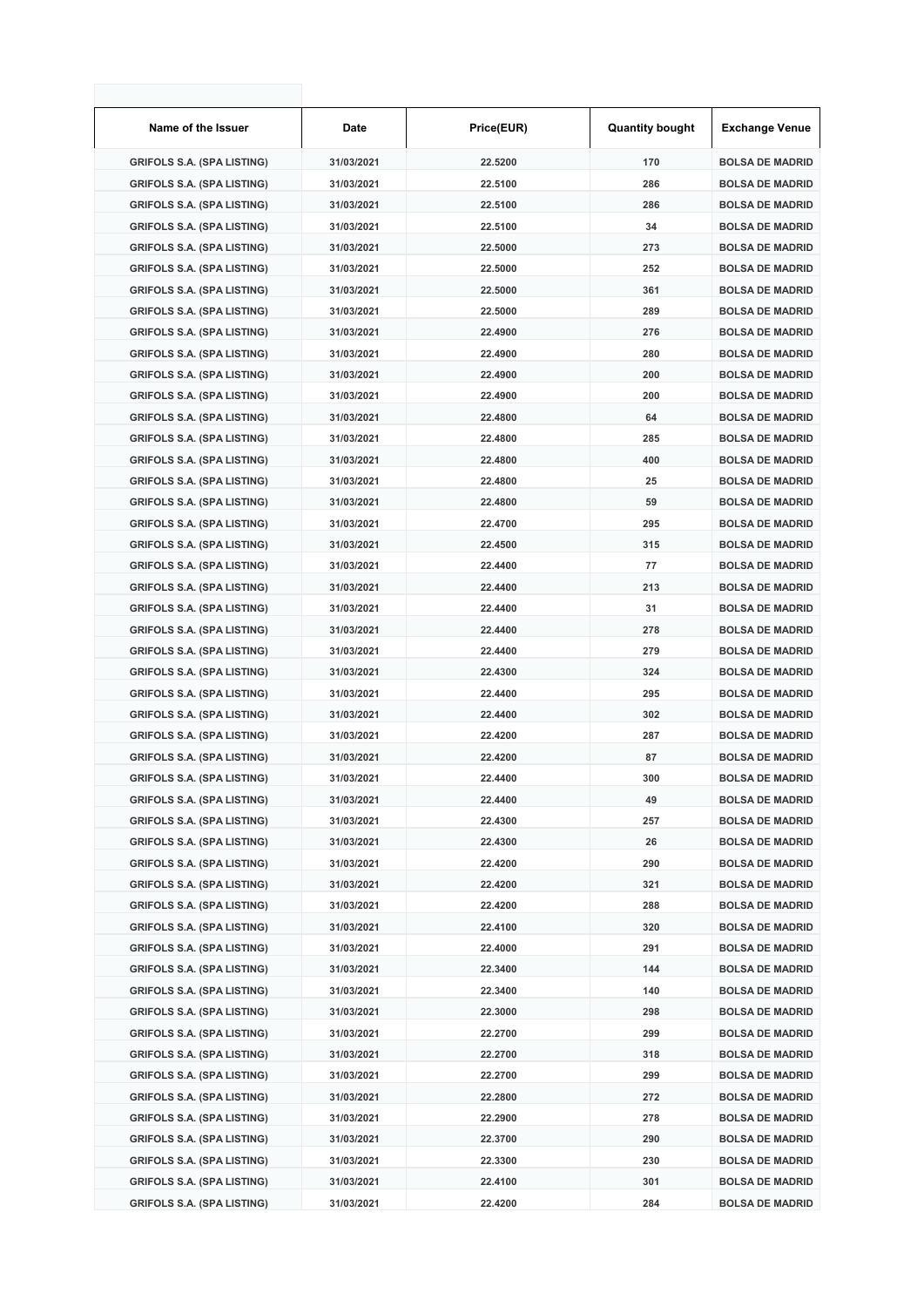| Name of the Issuer                | Date       | Price(EUR)         | <b>Quantity bought</b> | <b>Exchange Venue</b>                            |
|-----------------------------------|------------|--------------------|------------------------|--------------------------------------------------|
| <b>GRIFOLS S.A. (SPA LISTING)</b> | 31/03/2021 | 22.4200            | 284                    | <b>BOLSA DE MADRID</b>                           |
| <b>GRIFOLS S.A. (SPA LISTING)</b> | 31/03/2021 | 22.4200            | 192                    | <b>BOLSA DE MADRID</b>                           |
| <b>GRIFOLS S.A. (SPA LISTING)</b> | 31/03/2021 | 22.4500            | 95                     | <b>BOLSA DE MADRID</b>                           |
| <b>GRIFOLS S.A. (SPA LISTING)</b> | 31/03/2021 | 22.4500            | 3                      | <b>BOLSA DE MADRID</b>                           |
| <b>GRIFOLS S.A. (SPA LISTING)</b> | 31/03/2021 | 22.4500            | 185                    | <b>BOLSA DE MADRID</b>                           |
| <b>GRIFOLS S.A. (SPA LISTING)</b> | 31/03/2021 | 22.4300            | 3                      | <b>BOLSA DE MADRID</b>                           |
| <b>GRIFOLS S.A. (SPA LISTING)</b> | 31/03/2021 | 22.4400            | 169                    | <b>BOLSA DE MADRID</b>                           |
| <b>GRIFOLS S.A. (SPA LISTING)</b> | 31/03/2021 | 22.4400            | 128                    | <b>BOLSA DE MADRID</b>                           |
| <b>GRIFOLS S.A. (SPA LISTING)</b> | 31/03/2021 | 22.4500            | 3                      | <b>BOLSA DE MADRID</b>                           |
| <b>GRIFOLS S.A. (SPA LISTING)</b> | 31/03/2021 | 22.4500            | 288                    | <b>BOLSA DE MADRID</b>                           |
| <b>GRIFOLS S.A. (SPA LISTING)</b> | 31/03/2021 | 22.4400            | 25                     | <b>BOLSA DE MADRID</b>                           |
| <b>GRIFOLS S.A. (SPA LISTING)</b> | 31/03/2021 | 22.4400            | 145                    | <b>BOLSA DE MADRID</b>                           |
| <b>GRIFOLS S.A. (SPA LISTING)</b> | 31/03/2021 | 22.4400            | 146                    | <b>BOLSA DE MADRID</b>                           |
| <b>GRIFOLS S.A. (SPA LISTING)</b> | 31/03/2021 | 22.4400            | 573                    | <b>BOLSA DE MADRID</b>                           |
| <b>GRIFOLS S.A. (SPA LISTING)</b> | 31/03/2021 | 22.4100            | 69                     | <b>BOLSA DE MADRID</b>                           |
| <b>GRIFOLS S.A. (SPA LISTING)</b> | 31/03/2021 | 22.4100            | 206                    | <b>BOLSA DE MADRID</b>                           |
| <b>GRIFOLS S.A. (SPA LISTING)</b> | 31/03/2021 | 22.3900            | 269                    | <b>BOLSA DE MADRID</b>                           |
| <b>GRIFOLS S.A. (SPA LISTING)</b> | 31/03/2021 | 22.3900            | 11                     | <b>BOLSA DE MADRID</b>                           |
| <b>GRIFOLS S.A. (SPA LISTING)</b> | 31/03/2021 | 22.4100            | 183                    | <b>BOLSA DE MADRID</b>                           |
| <b>GRIFOLS S.A. (SPA LISTING)</b> | 31/03/2021 | 22.4100            | 128                    | <b>BOLSA DE MADRID</b>                           |
| <b>GRIFOLS S.A. (SPA LISTING)</b> | 31/03/2021 | 22.4000            | 110                    | <b>BOLSA DE MADRID</b>                           |
| <b>GRIFOLS S.A. (SPA LISTING)</b> | 31/03/2021 | 22.4000            | 208                    | <b>BOLSA DE MADRID</b>                           |
| <b>GRIFOLS S.A. (SPA LISTING)</b> | 31/03/2021 | 22.4300            | 912                    | <b>BOLSA DE MADRID</b>                           |
| <b>GRIFOLS S.A. (SPA LISTING)</b> | 31/03/2021 | 22.4300            | 573                    | <b>BOLSA DE MADRID</b>                           |
| <b>GRIFOLS S.A. (SPA LISTING)</b> | 31/03/2021 | 22.4300            | 68                     | <b>BOLSA DE MADRID</b>                           |
| <b>GRIFOLS S.A. (SPA LISTING)</b> | 31/03/2021 | 22.4200            | 243                    | <b>BOLSA DE MADRID</b>                           |
| <b>GRIFOLS S.A. (SPA LISTING)</b> | 31/03/2021 | 22.4100            | 78                     | <b>BOLSA DE MADRID</b>                           |
| <b>GRIFOLS S.A. (SPA LISTING)</b> | 31/03/2021 | 22.4100            | 2                      | <b>BOLSA DE MADRID</b>                           |
| <b>GRIFOLS S.A. (SPA LISTING)</b> | 31/03/2021 | 22.4200            | 1,251                  | <b>BOLSA DE MADRID</b>                           |
| <b>GRIFOLS S.A. (SPA LISTING)</b> | 31/03/2021 | 22.4200            | 47                     | <b>BOLSA DE MADRID</b>                           |
| GRIFOLS S.A. (SPA LISTING)        | 31/03/2021 | 22.4200            | 227                    | <b>BOLSA DE MADRID</b>                           |
| <b>GRIFOLS S.A. (SPA LISTING)</b> | 31/03/2021 | 22.4200            | 27                     | <b>BOLSA DE MADRID</b>                           |
| <b>GRIFOLS S.A. (SPA LISTING)</b> | 31/03/2021 | 22.4200            | 33                     | <b>BOLSA DE MADRID</b>                           |
| <b>GRIFOLS S.A. (SPA LISTING)</b> | 31/03/2021 | 22.4200            | 229                    | <b>BOLSA DE MADRID</b>                           |
| <b>GRIFOLS S.A. (SPA LISTING)</b> | 31/03/2021 | 22.4200            | 298                    | <b>BOLSA DE MADRID</b>                           |
| <b>GRIFOLS S.A. (SPA LISTING)</b> | 31/03/2021 | 22.4200            | 273                    | <b>BOLSA DE MADRID</b>                           |
| <b>GRIFOLS S.A. (SPA LISTING)</b> | 31/03/2021 | 22.4200            | 201                    | <b>BOLSA DE MADRID</b>                           |
| <b>GRIFOLS S.A. (SPA LISTING)</b> | 31/03/2021 | 22.4200            | 102                    | <b>BOLSA DE MADRID</b>                           |
| <b>GRIFOLS S.A. (SPA LISTING)</b> | 31/03/2021 | 22.4100            | 274                    | <b>BOLSA DE MADRID</b>                           |
|                                   |            |                    |                        |                                                  |
| <b>GRIFOLS S.A. (SPA LISTING)</b> | 31/03/2021 | 22.4100<br>22.4300 | 279<br>283             | <b>BOLSA DE MADRID</b><br><b>BOLSA DE MADRID</b> |
| <b>GRIFOLS S.A. (SPA LISTING)</b> | 31/03/2021 |                    |                        |                                                  |
| <b>GRIFOLS S.A. (SPA LISTING)</b> | 31/03/2021 | 22.4300            | 305                    | <b>BOLSA DE MADRID</b>                           |
| <b>GRIFOLS S.A. (SPA LISTING)</b> | 31/03/2021 | 22.4500            | 23                     | <b>BOLSA DE MADRID</b>                           |
| <b>GRIFOLS S.A. (SPA LISTING)</b> | 31/03/2021 | 22.4500            | 23                     | <b>BOLSA DE MADRID</b>                           |
| <b>GRIFOLS S.A. (SPA LISTING)</b> | 31/03/2021 | 22.4500            | 244                    | <b>BOLSA DE MADRID</b>                           |
| <b>GRIFOLS S.A. (SPA LISTING)</b> | 31/03/2021 | 22.4500            | 437                    | <b>BOLSA DE MADRID</b>                           |
| <b>GRIFOLS S.A. (SPA LISTING)</b> | 31/03/2021 | 22.4500            | 340                    | <b>BOLSA DE MADRID</b>                           |
| <b>GRIFOLS S.A. (SPA LISTING)</b> | 31/03/2021 | 22.4500            | 130                    | <b>BOLSA DE MADRID</b>                           |
| <b>GRIFOLS S.A. (SPA LISTING)</b> | 31/03/2021 | 22.4500            | 80                     | <b>BOLSA DE MADRID</b>                           |
| <b>GRIFOLS S.A. (SPA LISTING)</b> | 31/03/2021 | 22.4500            | 293                    | <b>BOLSA DE MADRID</b>                           |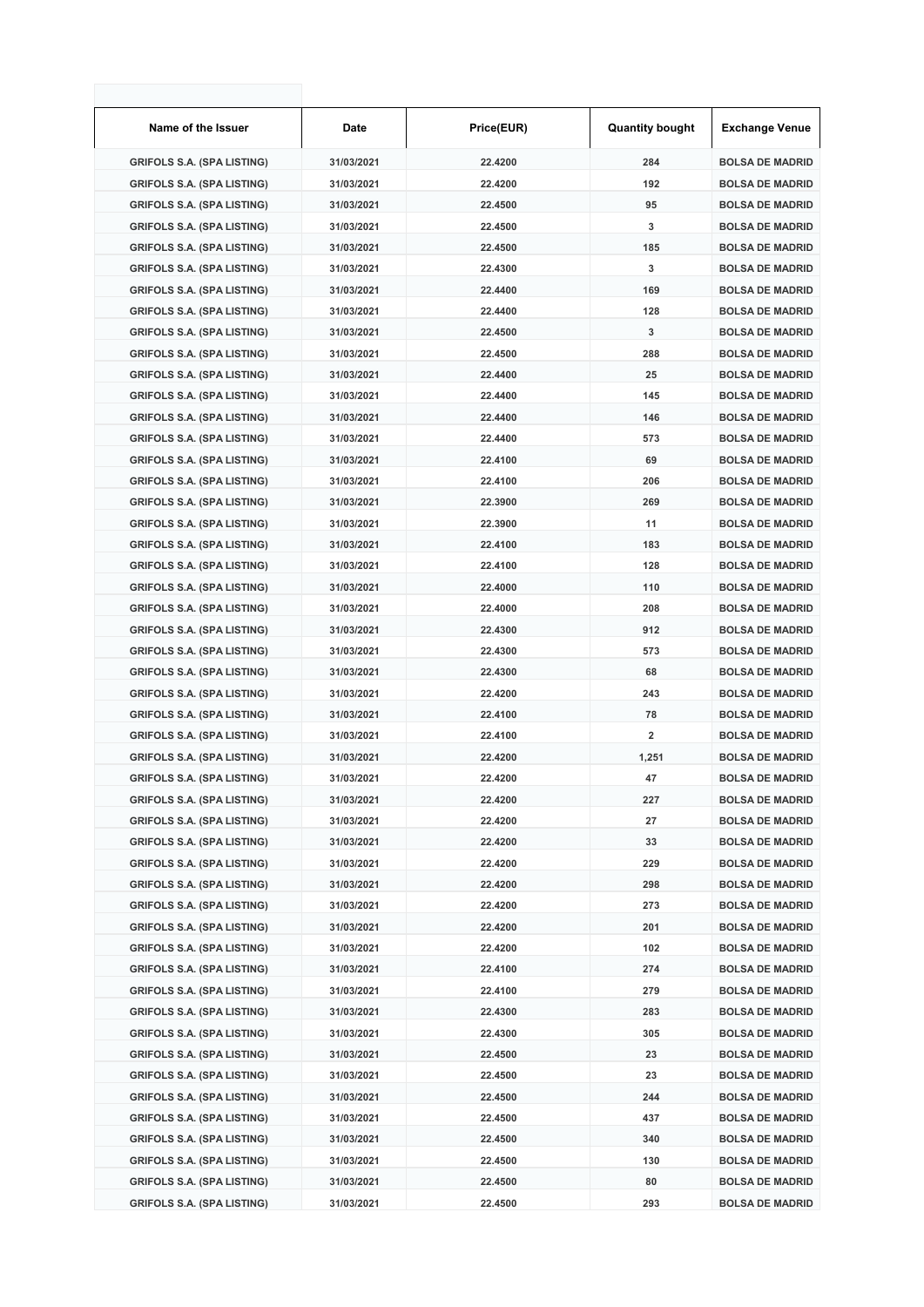| Name of the Issuer                | Date       | Price(EUR) | <b>Quantity bought</b> | <b>Exchange Venue</b>  |
|-----------------------------------|------------|------------|------------------------|------------------------|
| <b>GRIFOLS S.A. (SPA LISTING)</b> | 31/03/2021 | 22.4300    | 562                    | <b>BOLSA DE MADRID</b> |
| <b>GRIFOLS S.A. (SPA LISTING)</b> | 31/03/2021 | 22.4200    | 299                    | <b>BOLSA DE MADRID</b> |
| <b>GRIFOLS S.A. (SPA LISTING)</b> | 31/03/2021 | 22.4200    | 219                    | <b>BOLSA DE MADRID</b> |
| <b>GRIFOLS S.A. (SPA LISTING)</b> | 31/03/2021 | 22.4200    | 90                     | <b>BOLSA DE MADRID</b> |
| <b>GRIFOLS S.A. (SPA LISTING)</b> | 31/03/2021 | 22.4100    | 221                    | <b>BOLSA DE MADRID</b> |
| <b>GRIFOLS S.A. (SPA LISTING)</b> | 31/03/2021 | 22.4100    | 332                    | <b>BOLSA DE MADRID</b> |
| <b>GRIFOLS S.A. (SPA LISTING)</b> | 31/03/2021 | 22.4100    | 315                    | <b>BOLSA DE MADRID</b> |
| <b>GRIFOLS S.A. (SPA LISTING)</b> | 31/03/2021 | 22.4000    | 299                    | <b>BOLSA DE MADRID</b> |
| <b>GRIFOLS S.A. (SPA LISTING)</b> | 31/03/2021 | 22.4000    | 311                    | <b>BOLSA DE MADRID</b> |
| <b>GRIFOLS S.A. (SPA LISTING)</b> | 31/03/2021 | 22.3700    | 308                    | <b>BOLSA DE MADRID</b> |
| <b>GRIFOLS S.A. (SPA LISTING)</b> | 31/03/2021 | 22.3700    | 301                    | <b>BOLSA DE MADRID</b> |
| <b>GRIFOLS S.A. (SPA LISTING)</b> | 31/03/2021 | 22.3600    | 298                    | <b>BOLSA DE MADRID</b> |
| <b>GRIFOLS S.A. (SPA LISTING)</b> | 31/03/2021 | 22.4000    | 256                    | <b>BOLSA DE MADRID</b> |
| <b>GRIFOLS S.A. (SPA LISTING)</b> | 31/03/2021 | 22.4000    | 277                    | <b>BOLSA DE MADRID</b> |
| <b>GRIFOLS S.A. (SPA LISTING)</b> | 31/03/2021 | 22.4000    | 290                    | <b>BOLSA DE MADRID</b> |
| <b>GRIFOLS S.A. (SPA LISTING)</b> | 31/03/2021 | 22.4000    | 290                    | <b>BOLSA DE MADRID</b> |
| <b>GRIFOLS S.A. (SPA LISTING)</b> | 31/03/2021 | 22.4100    | 314                    | <b>BOLSA DE MADRID</b> |
| <b>GRIFOLS S.A. (SPA LISTING)</b> | 31/03/2021 | 22.4100    | 313                    | <b>BOLSA DE MADRID</b> |
| <b>GRIFOLS S.A. (SPA LISTING)</b> | 31/03/2021 | 22.4100    | 13                     | <b>BOLSA DE MADRID</b> |
|                                   | 31/03/2021 | 22.4100    | 297                    | <b>BOLSA DE MADRID</b> |
| <b>GRIFOLS S.A. (SPA LISTING)</b> |            |            | 298                    |                        |
| <b>GRIFOLS S.A. (SPA LISTING)</b> | 31/03/2021 | 22.4100    |                        | <b>BOLSA DE MADRID</b> |
| <b>GRIFOLS S.A. (SPA LISTING)</b> | 31/03/2021 | 22.4100    | 352                    | <b>BOLSA DE MADRID</b> |
| <b>GRIFOLS S.A. (SPA LISTING)</b> | 31/03/2021 | 22.3900    | 327                    | <b>BOLSA DE MADRID</b> |
| <b>GRIFOLS S.A. (SPA LISTING)</b> | 31/03/2021 | 22.3900    | 334                    | <b>BOLSA DE MADRID</b> |
| <b>GRIFOLS S.A. (SPA LISTING)</b> | 31/03/2021 | 22.3600    | 327                    | <b>BOLSA DE MADRID</b> |
| <b>GRIFOLS S.A. (SPA LISTING)</b> | 31/03/2021 | 22.3800    | 20                     | <b>BOLSA DE MADRID</b> |
| <b>GRIFOLS S.A. (SPA LISTING)</b> | 31/03/2021 | 22.3800    | 283                    | <b>BOLSA DE MADRID</b> |
| <b>GRIFOLS S.A. (SPA LISTING)</b> | 31/03/2021 | 22.3800    | 303                    | <b>BOLSA DE MADRID</b> |
| <b>GRIFOLS S.A. (SPA LISTING)</b> | 31/03/2021 | 22.3800    | 27                     | <b>BOLSA DE MADRID</b> |
| <b>GRIFOLS S.A. (SPA LISTING)</b> | 31/03/2021 | 22.4400    | 96                     | <b>BOLSA DE MADRID</b> |
| GRIFOLS S.A. (SPA LISTING)        | 31/03/2021 | 22.4400    | 428                    | <b>BOLSA DE MADRID</b> |
| <b>GRIFOLS S.A. (SPA LISTING)</b> | 31/03/2021 | 22.4400    | 887                    | <b>BOLSA DE MADRID</b> |
| <b>GRIFOLS S.A. (SPA LISTING)</b> | 31/03/2021 | 22.4100    | 304                    | <b>BOLSA DE MADRID</b> |
| <b>GRIFOLS S.A. (SPA LISTING)</b> | 31/03/2021 | 22.4100    | 316                    | <b>BOLSA DE MADRID</b> |
| <b>GRIFOLS S.A. (SPA LISTING)</b> | 31/03/2021 | 22.4200    | 264                    | <b>BOLSA DE MADRID</b> |
| <b>GRIFOLS S.A. (SPA LISTING)</b> | 31/03/2021 | 22.4200    | 48                     | <b>BOLSA DE MADRID</b> |
| <b>GRIFOLS S.A. (SPA LISTING)</b> | 31/03/2021 | 22.4100    | 311                    | <b>BOLSA DE MADRID</b> |
| <b>GRIFOLS S.A. (SPA LISTING)</b> | 31/03/2021 | 22.4000    | 322                    | <b>BOLSA DE MADRID</b> |
| <b>GRIFOLS S.A. (SPA LISTING)</b> | 31/03/2021 | 22.3900    | 40                     | <b>BOLSA DE MADRID</b> |
| <b>GRIFOLS S.A. (SPA LISTING)</b> | 31/03/2021 | 22.3900    | 245                    | <b>BOLSA DE MADRID</b> |
| <b>GRIFOLS S.A. (SPA LISTING)</b> | 31/03/2021 | 22.4100    | 473                    | <b>BOLSA DE MADRID</b> |
| <b>GRIFOLS S.A. (SPA LISTING)</b> | 31/03/2021 | 22.4100    | 1,079                  | <b>BOLSA DE MADRID</b> |
| <b>GRIFOLS S.A. (SPA LISTING)</b> | 31/03/2021 | 22.4000    | 329                    | <b>BOLSA DE MADRID</b> |
| <b>GRIFOLS S.A. (SPA LISTING)</b> | 31/03/2021 | 22.3900    | 281                    | <b>BOLSA DE MADRID</b> |
| <b>GRIFOLS S.A. (SPA LISTING)</b> | 31/03/2021 | 22.4500    | 73                     | <b>BOLSA DE MADRID</b> |
| <b>GRIFOLS S.A. (SPA LISTING)</b> | 31/03/2021 | 22.4500    | 35                     | <b>BOLSA DE MADRID</b> |
| <b>GRIFOLS S.A. (SPA LISTING)</b> | 31/03/2021 | 22.4800    | 934                    | <b>BOLSA DE MADRID</b> |
| <b>GRIFOLS S.A. (SPA LISTING)</b> | 31/03/2021 | 22.4800    | 492                    | <b>BOLSA DE MADRID</b> |
| <b>GRIFOLS S.A. (SPA LISTING)</b> | 31/03/2021 | 22.4800    | 320                    | <b>BOLSA DE MADRID</b> |
| <b>GRIFOLS S.A. (SPA LISTING)</b> | 31/03/2021 | 22.4200    | 301                    | <b>BOLSA DE MADRID</b> |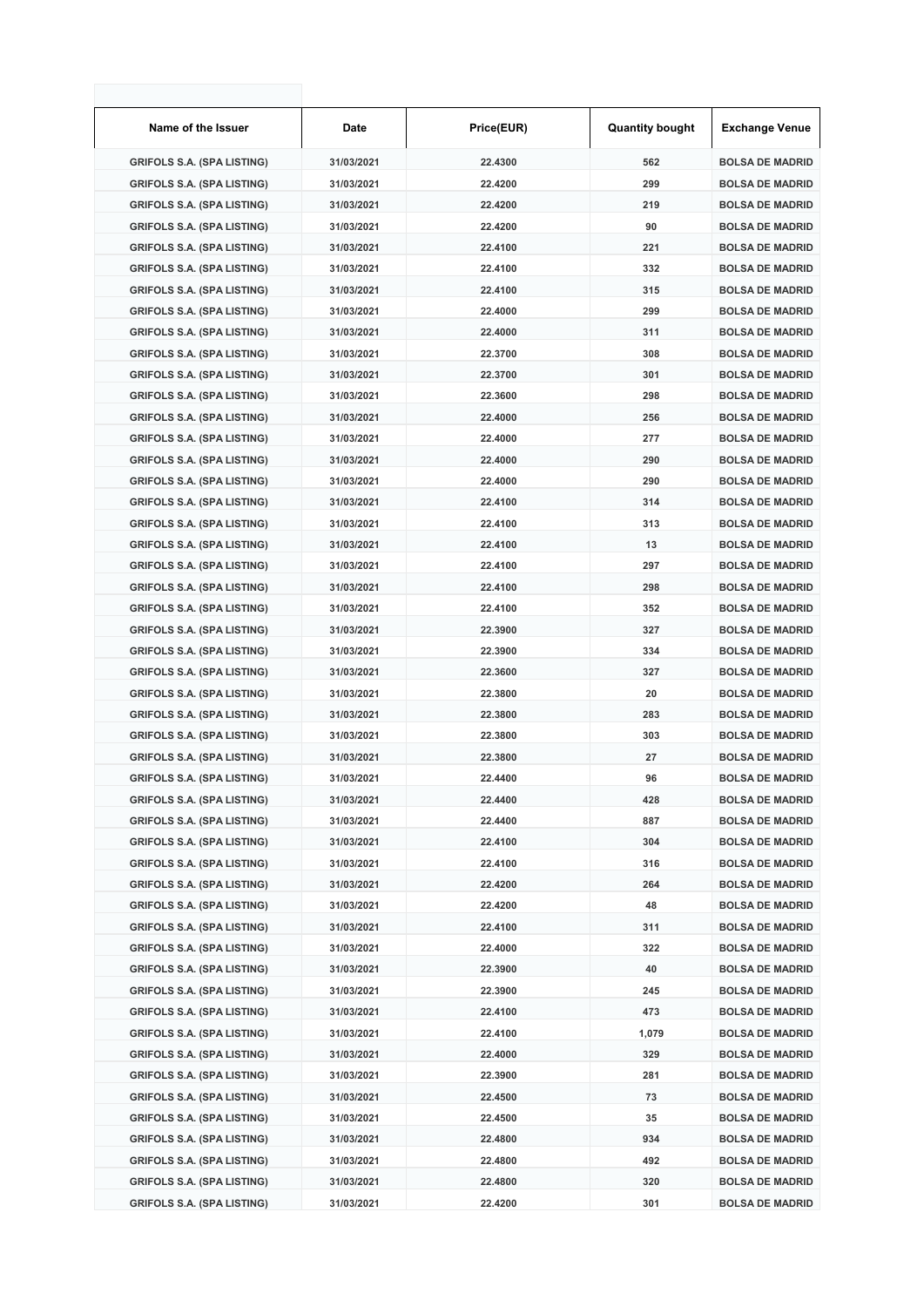| Name of the Issuer                                              | Date       | Price(EUR)         | <b>Quantity bought</b> | <b>Exchange Venue</b>  |
|-----------------------------------------------------------------|------------|--------------------|------------------------|------------------------|
| <b>GRIFOLS S.A. (SPA LISTING)</b>                               | 31/03/2021 | 22.4200            | 322                    | <b>BOLSA DE MADRID</b> |
| <b>GRIFOLS S.A. (SPA LISTING)</b>                               | 31/03/2021 | 22.4200            | 273                    | <b>BOLSA DE MADRID</b> |
| <b>GRIFOLS S.A. (SPA LISTING)</b>                               | 31/03/2021 | 22.4000            | 99                     | <b>BOLSA DE MADRID</b> |
| <b>GRIFOLS S.A. (SPA LISTING)</b>                               | 31/03/2021 | 22.4000            | 179                    | <b>BOLSA DE MADRID</b> |
| <b>GRIFOLS S.A. (SPA LISTING)</b>                               | 31/03/2021 | 22.4000            | 275                    | <b>BOLSA DE MADRID</b> |
| <b>GRIFOLS S.A. (SPA LISTING)</b>                               | 31/03/2021 | 22.4000            | 46                     | <b>BOLSA DE MADRID</b> |
| <b>GRIFOLS S.A. (SPA LISTING)</b>                               | 31/03/2021 | 22.3900            | 63                     | <b>BOLSA DE MADRID</b> |
| <b>GRIFOLS S.A. (SPA LISTING)</b>                               | 31/03/2021 | 22.3900            | 253                    | <b>BOLSA DE MADRID</b> |
| <b>GRIFOLS S.A. (SPA LISTING)</b>                               | 31/03/2021 | 22.4200            | 874                    | <b>BOLSA DE MADRID</b> |
| <b>GRIFOLS S.A. (SPA LISTING)</b>                               | 31/03/2021 | 22.4100            | 338                    | <b>BOLSA DE MADRID</b> |
| <b>GRIFOLS S.A. (SPA LISTING)</b>                               | 31/03/2021 | 22.4400            | 288                    | <b>BOLSA DE MADRID</b> |
| <b>GRIFOLS S.A. (SPA LISTING)</b>                               | 31/03/2021 | 22.4400            | 40                     | <b>BOLSA DE MADRID</b> |
| <b>GRIFOLS S.A. (SPA LISTING)</b>                               | 31/03/2021 | 22.4300            | 30                     | <b>BOLSA DE MADRID</b> |
| <b>GRIFOLS S.A. (SPA LISTING)</b>                               | 31/03/2021 | 22.4300            | 1,092                  | <b>BOLSA DE MADRID</b> |
| <b>GRIFOLS S.A. (SPA LISTING)</b>                               | 31/03/2021 | 22.4300            | 200                    | <b>BOLSA DE MADRID</b> |
| <b>GRIFOLS S.A. (SPA LISTING)</b>                               | 31/03/2021 | 22.4300            | 92                     | <b>BOLSA DE MADRID</b> |
| <b>GRIFOLS S.A. (SPA LISTING)</b>                               | 31/03/2021 | 22.4400            | 307                    | <b>BOLSA DE MADRID</b> |
| <b>GRIFOLS S.A. (SPA LISTING)</b>                               | 31/03/2021 | 22.4400            | 296                    | <b>BOLSA DE MADRID</b> |
| <b>GRIFOLS S.A. (SPA LISTING)</b>                               | 31/03/2021 | 22.4400            | 617                    | <b>BOLSA DE MADRID</b> |
| <b>GRIFOLS S.A. (SPA LISTING)</b>                               | 31/03/2021 | 22.4300            | 257                    | <b>BOLSA DE MADRID</b> |
| <b>GRIFOLS S.A. (SPA LISTING)</b>                               | 31/03/2021 | 22.4300            | 30                     | <b>BOLSA DE MADRID</b> |
| <b>GRIFOLS S.A. (SPA LISTING)</b>                               | 31/03/2021 | 22.4200            | 300                    | <b>BOLSA DE MADRID</b> |
| <b>GRIFOLS S.A. (SPA LISTING)</b>                               | 31/03/2021 | 22.4200            | 289                    | <b>BOLSA DE MADRID</b> |
| <b>GRIFOLS S.A. (SPA LISTING)</b>                               | 31/03/2021 | 22.4200            | 287                    | <b>BOLSA DE MADRID</b> |
| <b>GRIFOLS S.A. (SPA LISTING)</b>                               | 31/03/2021 | 22.4100            | 314                    | <b>BOLSA DE MADRID</b> |
| <b>GRIFOLS S.A. (SPA LISTING)</b>                               | 31/03/2021 | 22.4000            | 570                    | <b>BOLSA DE MADRID</b> |
| <b>GRIFOLS S.A. (SPA LISTING)</b>                               | 31/03/2021 | 22.4000            | 288                    | <b>BOLSA DE MADRID</b> |
| <b>GRIFOLS S.A. (SPA LISTING)</b>                               | 31/03/2021 | 22.3900            | 577                    | <b>BOLSA DE MADRID</b> |
| <b>GRIFOLS S.A. (SPA LISTING)</b>                               | 31/03/2021 | 22.3900            | 600                    | <b>BOLSA DE MADRID</b> |
| <b>GRIFOLS S.A. (SPA LISTING)</b>                               | 31/03/2021 | 22.3900            | 230                    | <b>BOLSA DE MADRID</b> |
|                                                                 | 31/03/2021 |                    |                        | <b>BOLSA DE MADRID</b> |
| GRIFOLS S.A. (SPA LISTING)<br><b>GRIFOLS S.A. (SPA LISTING)</b> | 31/03/2021 | 22.4000<br>22.4000 | 95<br>937              | <b>BOLSA DE MADRID</b> |
| <b>GRIFOLS S.A. (SPA LISTING)</b>                               | 31/03/2021 | 22.4000            | 200                    | <b>BOLSA DE MADRID</b> |
| <b>GRIFOLS S.A. (SPA LISTING)</b>                               | 31/03/2021 | 22.4000            | 770                    | <b>BOLSA DE MADRID</b> |
|                                                                 |            | 22.4000            |                        |                        |
| <b>GRIFOLS S.A. (SPA LISTING)</b>                               | 31/03/2021 | 22.4000            | 165<br>317             | <b>BOLSA DE MADRID</b> |
| <b>GRIFOLS S.A. (SPA LISTING)</b>                               | 31/03/2021 |                    |                        | <b>BOLSA DE MADRID</b> |
| <b>GRIFOLS S.A. (SPA LISTING)</b>                               | 31/03/2021 | 22.4000            | 326                    | <b>BOLSA DE MADRID</b> |
| <b>GRIFOLS S.A. (SPA LISTING)</b>                               | 31/03/2021 | 22.4000            | 318                    | <b>BOLSA DE MADRID</b> |
| <b>GRIFOLS S.A. (SPA LISTING)</b>                               | 31/03/2021 | 22.4000            | 320                    | <b>BOLSA DE MADRID</b> |
| <b>GRIFOLS S.A. (SPA LISTING)</b>                               | 31/03/2021 | 22.4000            | 1,167                  | <b>BOLSA DE MADRID</b> |
| <b>GRIFOLS S.A. (SPA LISTING)</b>                               | 31/03/2021 | 22.3800            | 324                    | <b>BOLSA DE MADRID</b> |
| <b>GRIFOLS S.A. (SPA LISTING)</b>                               | 31/03/2021 | 22.3800            | 277                    | <b>BOLSA DE MADRID</b> |
| <b>GRIFOLS S.A. (SPA LISTING)</b>                               | 31/03/2021 | 22.3800            | 272                    | <b>BOLSA DE MADRID</b> |
| <b>GRIFOLS S.A. (SPA LISTING)</b>                               | 31/03/2021 | 22.3800            | 433                    | <b>BOLSA DE MADRID</b> |
| <b>GRIFOLS S.A. (SPA LISTING)</b>                               | 31/03/2021 | 22.3600            | 279                    | <b>BOLSA DE MADRID</b> |
| <b>GRIFOLS S.A. (SPA LISTING)</b>                               | 31/03/2021 | 22.3600            | 290                    | <b>BOLSA DE MADRID</b> |
| <b>GRIFOLS S.A. (SPA LISTING)</b>                               | 31/03/2021 | 22.3700            | 396                    | <b>BOLSA DE MADRID</b> |
| <b>GRIFOLS S.A. (SPA LISTING)</b>                               | 31/03/2021 | 22.3700            | 166                    | <b>BOLSA DE MADRID</b> |
| <b>GRIFOLS S.A. (SPA LISTING)</b>                               | 31/03/2021 | 22.4100            | 401                    | <b>BOLSA DE MADRID</b> |
| <b>GRIFOLS S.A. (SPA LISTING)</b>                               | 31/03/2021 | 22.4100            | 200                    | <b>BOLSA DE MADRID</b> |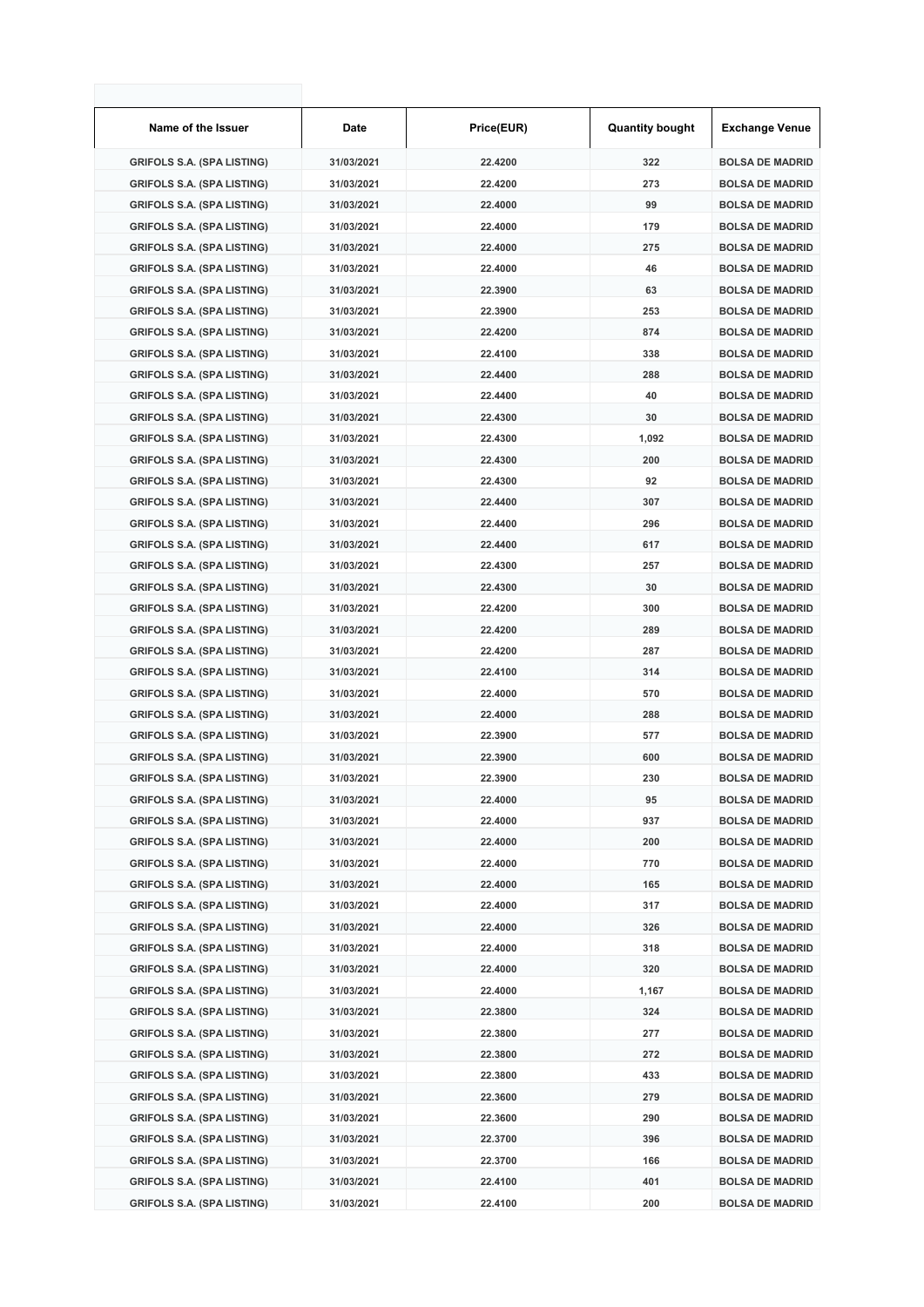| Name of the Issuer                                                     | Date                     | Price(EUR)         | <b>Quantity bought</b> | <b>Exchange Venue</b>                            |
|------------------------------------------------------------------------|--------------------------|--------------------|------------------------|--------------------------------------------------|
| <b>GRIFOLS S.A. (SPA LISTING)</b>                                      | 31/03/2021               | 22.4100            | 113                    | <b>BOLSA DE MADRID</b>                           |
| <b>GRIFOLS S.A. (SPA LISTING)</b>                                      | 31/03/2021               | 22.4100            | 113                    | <b>BOLSA DE MADRID</b>                           |
| <b>GRIFOLS S.A. (SPA LISTING)</b>                                      | 31/03/2021               | 22.4100            | 153                    | <b>BOLSA DE MADRID</b>                           |
| <b>GRIFOLS S.A. (SPA LISTING)</b>                                      | 31/03/2021               | 22.4100            | 94                     | <b>BOLSA DE MADRID</b>                           |
| <b>GRIFOLS S.A. (SPA LISTING)</b>                                      | 31/03/2021               | 22.4100            | 23                     | <b>BOLSA DE MADRID</b>                           |
|                                                                        |                          |                    |                        |                                                  |
| <b>GRIFOLS S.A. (SPA LISTING)</b>                                      | 31/03/2021               | 22.4100            | 94                     | <b>BOLSA DE MADRID</b>                           |
| <b>GRIFOLS S.A. (SPA LISTING)</b>                                      | 31/03/2021               | 22.4100            | 128                    | <b>BOLSA DE MADRID</b>                           |
| <b>GRIFOLS S.A. (SPA LISTING)</b>                                      | 31/03/2021               | 22.4100            | 124                    | <b>BOLSA DE MADRID</b>                           |
| <b>GRIFOLS S.A. (SPA LISTING)</b>                                      | 31/03/2021               | 22.4100            | 163                    | <b>BOLSA DE MADRID</b>                           |
| <b>GRIFOLS S.A. (SPA LISTING)</b>                                      | 31/03/2021               | 22.4100            | 414                    | <b>BOLSA DE MADRID</b>                           |
| <b>GRIFOLS S.A. (SPA LISTING)</b>                                      | 31/03/2021               | 22.3900            | 367                    | <b>BOLSA DE MADRID</b>                           |
| <b>GRIFOLS S.A. (SPA LISTING)</b>                                      | 01/04/2021               | 22.4500            | 329                    | <b>BOLSA DE MADRID</b>                           |
| <b>GRIFOLS S.A. (SPA LISTING)</b>                                      | 01/04/2021               | 22.4500            | 282                    | <b>BOLSA DE MADRID</b>                           |
| <b>GRIFOLS S.A. (SPA LISTING)</b>                                      | 01/04/2021               | 22.4500            | 288                    | <b>BOLSA DE MADRID</b>                           |
| <b>GRIFOLS S.A. (SPA LISTING)</b>                                      | 01/04/2021               | 22.4500            | 300                    | <b>BOLSA DE MADRID</b>                           |
| <b>GRIFOLS S.A. (SPA LISTING)</b><br><b>GRIFOLS S.A. (SPA LISTING)</b> | 01/04/2021<br>01/04/2021 | 22.5000<br>22.5000 | 208<br>88              | <b>BOLSA DE MADRID</b><br><b>BOLSA DE MADRID</b> |
| <b>GRIFOLS S.A. (SPA LISTING)</b>                                      | 01/04/2021               | 22.5800            | 280                    | <b>BOLSA DE MADRID</b>                           |
| <b>GRIFOLS S.A. (SPA LISTING)</b>                                      | 01/04/2021               | 22.6400            | 304                    | <b>BOLSA DE MADRID</b>                           |
| <b>GRIFOLS S.A. (SPA LISTING)</b>                                      | 01/04/2021               | 22.6800            | 907                    | <b>BOLSA DE MADRID</b>                           |
| <b>GRIFOLS S.A. (SPA LISTING)</b>                                      | 01/04/2021               | 22.6500            | 309                    | <b>BOLSA DE MADRID</b>                           |
| <b>GRIFOLS S.A. (SPA LISTING)</b>                                      | 01/04/2021               | 22.6200            | 277                    | <b>BOLSA DE MADRID</b>                           |
| <b>GRIFOLS S.A. (SPA LISTING)</b>                                      | 01/04/2021               | 22.5900            | 318                    | <b>BOLSA DE MADRID</b>                           |
| <b>GRIFOLS S.A. (SPA LISTING)</b>                                      | 01/04/2021               | 22.5900            | 328                    | <b>BOLSA DE MADRID</b>                           |
| <b>GRIFOLS S.A. (SPA LISTING)</b>                                      | 01/04/2021               | 22.5200            | 324                    | <b>BOLSA DE MADRID</b>                           |
| <b>GRIFOLS S.A. (SPA LISTING)</b><br><b>GRIFOLS S.A. (SPA LISTING)</b> | 01/04/2021<br>01/04/2021 | 22.5400<br>22.5400 | 322<br>296             | <b>BOLSA DE MADRID</b><br><b>BOLSA DE MADRID</b> |
| <b>GRIFOLS S.A. (SPA LISTING)</b>                                      | 01/04/2021               | 22.5400            | 192                    | <b>BOLSA DE MADRID</b>                           |
| <b>GRIFOLS S.A. (SPA LISTING)</b>                                      | 01/04/2021               | 22.5400            | 89                     | <b>BOLSA DE MADRID</b>                           |
| <b>GRIFOLS S.A. (SPA LISTING)</b>                                      | 01/04/2021               | 22.5500            | 126                    | <b>BOLSA DE MADRID</b>                           |
| <b>GRIFOLS S.A. (SPA LISTING)</b>                                      | 01/04/2021               | 22.5500            | 171                    | <b>BOLSA DE MADRID</b>                           |
| <b>GRIFOLS S.A. (SPA LISTING)</b>                                      | 01/04/2021               | 22.5500            | 200                    | <b>BOLSA DE MADRID</b>                           |
| <b>GRIFOLS S.A. (SPA LISTING)</b>                                      | 01/04/2021               | 22.5500            | 416                    | <b>BOLSA DE MADRID</b>                           |
| <b>GRIFOLS S.A. (SPA LISTING)</b>                                      | 01/04/2021               | 22.5500            | 274                    | <b>BOLSA DE MADRID</b>                           |
| <b>GRIFOLS S.A. (SPA LISTING)</b><br><b>GRIFOLS S.A. (SPA LISTING)</b> | 01/04/2021<br>01/04/2021 | 22.5700<br>22.5600 | 281<br>309             | <b>BOLSA DE MADRID</b><br><b>BOLSA DE MADRID</b> |
| <b>GRIFOLS S.A. (SPA LISTING)</b>                                      | 01/04/2021               | 22.5600            | 281                    | <b>BOLSA DE MADRID</b>                           |
| <b>GRIFOLS S.A. (SPA LISTING)</b>                                      | 01/04/2021               | 22.5600            | 283                    | <b>BOLSA DE MADRID</b>                           |
| <b>GRIFOLS S.A. (SPA LISTING)</b>                                      | 01/04/2021               | 22.5600            | 197                    | <b>BOLSA DE MADRID</b>                           |
| <b>GRIFOLS S.A. (SPA LISTING)</b>                                      | 01/04/2021               | 22.6100            | 40                     | <b>BOLSA DE MADRID</b>                           |
| <b>GRIFOLS S.A. (SPA LISTING)</b>                                      | 01/04/2021               | 22.6100            | 200                    | <b>BOLSA DE MADRID</b>                           |
| <b>GRIFOLS S.A. (SPA LISTING)</b>                                      | 01/04/2021               | 22.6100            | 68                     | <b>BOLSA DE MADRID</b>                           |
| <b>GRIFOLS S.A. (SPA LISTING)</b>                                      | 01/04/2021               | 22.6300            | 709                    | <b>BOLSA DE MADRID</b>                           |
| <b>GRIFOLS S.A. (SPA LISTING)</b><br><b>GRIFOLS S.A. (SPA LISTING)</b> | 01/04/2021<br>01/04/2021 | 22.6700<br>22.7200 | 98<br>534              | <b>BOLSA DE MADRID</b><br><b>BOLSA DE MADRID</b> |
| <b>GRIFOLS S.A. (SPA LISTING)</b>                                      | 01/04/2021               | 22.7200            | 316                    | <b>BOLSA DE MADRID</b>                           |
| <b>GRIFOLS S.A. (SPA LISTING)</b>                                      | 01/04/2021               | 22.8900            | 669                    | <b>BOLSA DE MADRID</b>                           |
| <b>GRIFOLS S.A. (SPA LISTING)</b>                                      | 01/04/2021               | 22.8400            | 295                    | <b>BOLSA DE MADRID</b>                           |
| <b>GRIFOLS S.A. (SPA LISTING)</b>                                      | 01/04/2021               | 22.8000            | 282                    | <b>BOLSA DE MADRID</b>                           |
| <b>GRIFOLS S.A. (SPA LISTING)</b>                                      | 01/04/2021               | 22.8200            | 557                    | <b>BOLSA DE MADRID</b>                           |
| <b>GRIFOLS S.A. (SPA LISTING)</b>                                      | 01/04/2021               | 22.8100            | 278                    | <b>BOLSA DE MADRID</b>                           |
| <b>GRIFOLS S.A. (SPA LISTING)</b>                                      | 01/04/2021               | 22.8000            | 108                    | <b>BOLSA DE MADRID</b>                           |
| <b>GRIFOLS S.A. (SPA LISTING)</b><br><b>GRIFOLS S.A. (SPA LISTING)</b> | 01/04/2021<br>01/04/2021 | 22.8000<br>22.8200 | 206<br>20              | <b>BOLSA DE MADRID</b><br><b>BOLSA DE MADRID</b> |
| <b>GRIFOLS S.A. (SPA LISTING)</b>                                      | 01/04/2021               | 22.8200            | 283                    | <b>BOLSA DE MADRID</b>                           |
| <b>GRIFOLS S.A. (SPA LISTING)</b>                                      | 01/04/2021               | 22.8200            | 291                    | <b>BOLSA DE MADRID</b>                           |
| <b>GRIFOLS S.A. (SPA LISTING)</b>                                      | 01/04/2021               | 22.8300            | 148                    | <b>BOLSA DE MADRID</b>                           |
| <b>GRIFOLS S.A. (SPA LISTING)</b>                                      | 01/04/2021               | 22.8300            | 241                    | <b>BOLSA DE MADRID</b>                           |
| <b>GRIFOLS S.A. (SPA LISTING)</b>                                      | 01/04/2021               | 22.8300            | 350                    | <b>BOLSA DE MADRID</b>                           |
| <b>GRIFOLS S.A. (SPA LISTING)</b>                                      | 01/04/2021               | 22.8300            | 39                     | <b>BOLSA DE MADRID</b>                           |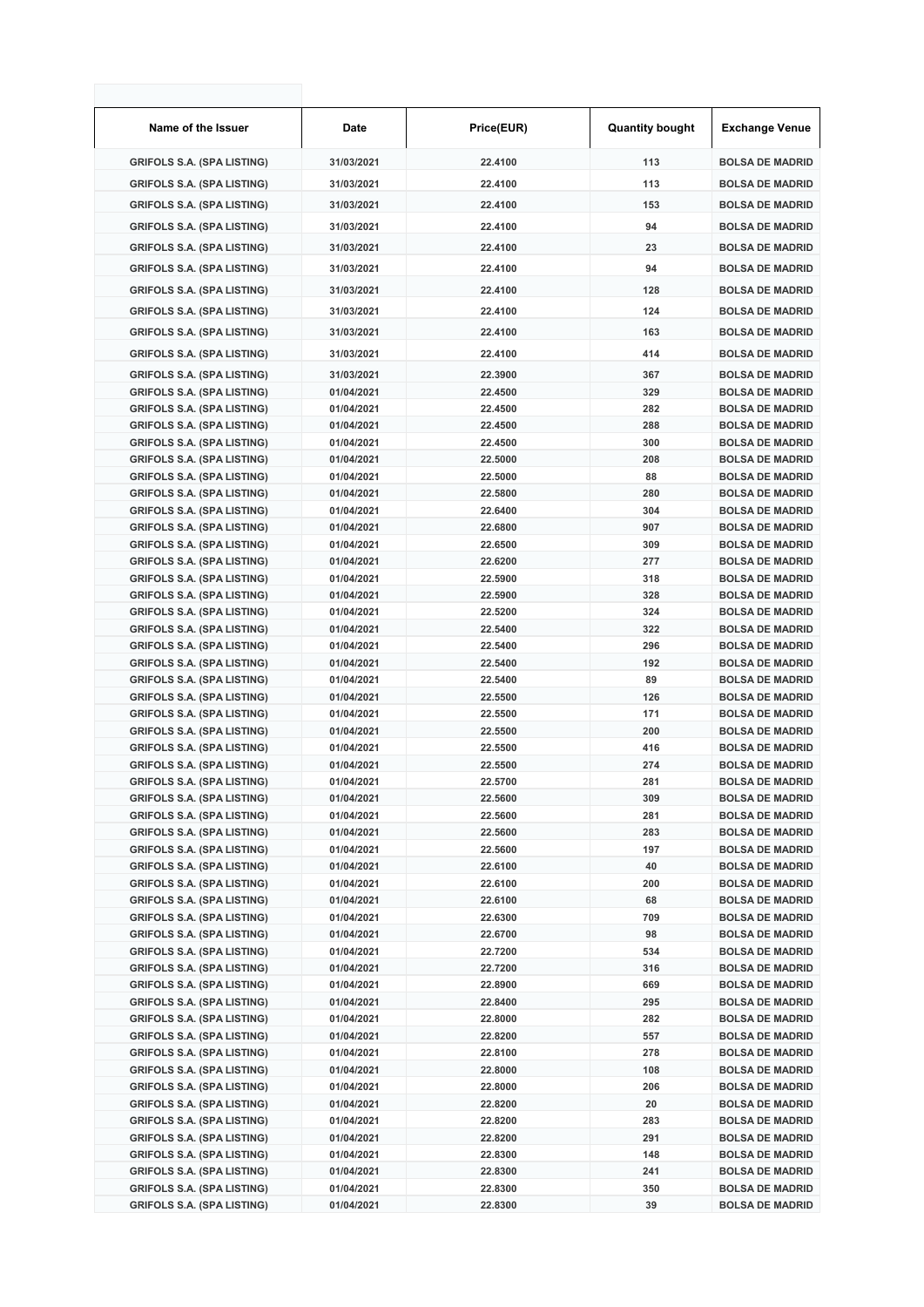| Name of the Issuer                | Date       | Price(EUR) | <b>Quantity bought</b> | <b>Exchange Venue</b>  |
|-----------------------------------|------------|------------|------------------------|------------------------|
| <b>GRIFOLS S.A. (SPA LISTING)</b> | 01/04/2021 | 22.8300    | 103                    | <b>BOLSA DE MADRID</b> |
| <b>GRIFOLS S.A. (SPA LISTING)</b> | 01/04/2021 | 22.8800    | 155                    | <b>BOLSA DE MADRID</b> |
| <b>GRIFOLS S.A. (SPA LISTING)</b> | 01/04/2021 | 22.8800    | 290                    | <b>BOLSA DE MADRID</b> |
| <b>GRIFOLS S.A. (SPA LISTING)</b> | 01/04/2021 | 22.8900    | 51                     | <b>BOLSA DE MADRID</b> |
| <b>GRIFOLS S.A. (SPA LISTING)</b> | 01/04/2021 | 22.8900    | 1,103                  | <b>BOLSA DE MADRID</b> |
| <b>GRIFOLS S.A. (SPA LISTING)</b> | 01/04/2021 | 22.8600    | 150                    | <b>BOLSA DE MADRID</b> |
| <b>GRIFOLS S.A. (SPA LISTING)</b> | 01/04/2021 | 22.8600    | 152                    | <b>BOLSA DE MADRID</b> |
| <b>GRIFOLS S.A. (SPA LISTING)</b> | 01/04/2021 | 22.8900    | 240                    | <b>BOLSA DE MADRID</b> |
| <b>GRIFOLS S.A. (SPA LISTING)</b> | 01/04/2021 | 22.8900    | 35                     | <b>BOLSA DE MADRID</b> |
| <b>GRIFOLS S.A. (SPA LISTING)</b> | 01/04/2021 | 22.9300    | 175                    | <b>BOLSA DE MADRID</b> |
| <b>GRIFOLS S.A. (SPA LISTING)</b> | 01/04/2021 | 22.9300    | 103                    | <b>BOLSA DE MADRID</b> |
| <b>GRIFOLS S.A. (SPA LISTING)</b> | 01/04/2021 | 22.9100    | 304                    | <b>BOLSA DE MADRID</b> |
| <b>GRIFOLS S.A. (SPA LISTING)</b> | 01/04/2021 | 22.9100    | 260                    | <b>BOLSA DE MADRID</b> |
| <b>GRIFOLS S.A. (SPA LISTING)</b> | 01/04/2021 | 22.9100    | 44                     | <b>BOLSA DE MADRID</b> |
| <b>GRIFOLS S.A. (SPA LISTING)</b> | 01/04/2021 | 22.9100    | 400                    | <b>BOLSA DE MADRID</b> |
| <b>GRIFOLS S.A. (SPA LISTING)</b> | 01/04/2021 | 22.9100    | 15                     | <b>BOLSA DE MADRID</b> |
| <b>GRIFOLS S.A. (SPA LISTING)</b> | 01/04/2021 | 22.9100    | 219                    | <b>BOLSA DE MADRID</b> |
| <b>GRIFOLS S.A. (SPA LISTING)</b> | 01/04/2021 | 22.9100    | 340                    | <b>BOLSA DE MADRID</b> |
| <b>GRIFOLS S.A. (SPA LISTING)</b> | 01/04/2021 | 22.9000    | 274                    | <b>BOLSA DE MADRID</b> |
| <b>GRIFOLS S.A. (SPA LISTING)</b> | 01/04/2021 | 22.9200    | 310                    | <b>BOLSA DE MADRID</b> |
| <b>GRIFOLS S.A. (SPA LISTING)</b> | 01/04/2021 | 22.9000    | 579                    | <b>BOLSA DE MADRID</b> |
|                                   | 01/04/2021 | 22.8800    | 18                     | <b>BOLSA DE MADRID</b> |
| <b>GRIFOLS S.A. (SPA LISTING)</b> |            |            |                        |                        |
| <b>GRIFOLS S.A. (SPA LISTING)</b> | 01/04/2021 | 22.8800    | 276                    | <b>BOLSA DE MADRID</b> |
| <b>GRIFOLS S.A. (SPA LISTING)</b> | 01/04/2021 | 22.8800    | 300                    | <b>BOLSA DE MADRID</b> |
| <b>GRIFOLS S.A. (SPA LISTING)</b> | 01/04/2021 | 22.8500    | 328                    | <b>BOLSA DE MADRID</b> |
| <b>GRIFOLS S.A. (SPA LISTING)</b> | 01/04/2021 | 22.8500    | 306                    | <b>BOLSA DE MADRID</b> |
| <b>GRIFOLS S.A. (SPA LISTING)</b> | 01/04/2021 | 22.8100    | 287                    | <b>BOLSA DE MADRID</b> |
| <b>GRIFOLS S.A. (SPA LISTING)</b> | 01/04/2021 | 22.8100    | 303                    | <b>BOLSA DE MADRID</b> |
| <b>GRIFOLS S.A. (SPA LISTING)</b> | 01/04/2021 | 22.7900    | 298                    | <b>BOLSA DE MADRID</b> |
| <b>GRIFOLS S.A. (SPA LISTING)</b> | 01/04/2021 | 22.7900    | 288                    | <b>BOLSA DE MADRID</b> |
| <b>GRIFOLS S.A. (SPA LISTING)</b> | 01/04/2021 | 22.8500    | 589                    | <b>BOLSA DE MADRID</b> |
| <b>GRIFOLS S.A. (SPA LISTING)</b> | 01/04/2021 | 22.8200    | 285                    | <b>BOLSA DE MADRID</b> |
| <b>GRIFOLS S.A. (SPA LISTING)</b> | 01/04/2021 | 22.8200    | 313                    | <b>BOLSA DE MADRID</b> |
| <b>GRIFOLS S.A. (SPA LISTING)</b> | 01/04/2021 | 22.8800    | 308                    | <b>BOLSA DE MADRID</b> |
| <b>GRIFOLS S.A. (SPA LISTING)</b> | 01/04/2021 | 22.8700    | 860                    | <b>BOLSA DE MADRID</b> |
| <b>GRIFOLS S.A. (SPA LISTING)</b> | 01/04/2021 | 22.8000    | 175                    | <b>BOLSA DE MADRID</b> |
| <b>GRIFOLS S.A. (SPA LISTING)</b> | 01/04/2021 | 22.8000    | 131                    | <b>BOLSA DE MADRID</b> |
| <b>GRIFOLS S.A. (SPA LISTING)</b> | 01/04/2021 | 22.8200    | 582                    | <b>BOLSA DE MADRID</b> |
| <b>GRIFOLS S.A. (SPA LISTING)</b> | 01/04/2021 | 22.8100    | 281                    | <b>BOLSA DE MADRID</b> |
| <b>GRIFOLS S.A. (SPA LISTING)</b> | 01/04/2021 | 22.8000    | 257                    | <b>BOLSA DE MADRID</b> |
| <b>GRIFOLS S.A. (SPA LISTING)</b> | 01/04/2021 | 22.8000    | 257                    | <b>BOLSA DE MADRID</b> |
| <b>GRIFOLS S.A. (SPA LISTING)</b> | 01/04/2021 | 22.8000    | 71                     | <b>BOLSA DE MADRID</b> |
| <b>GRIFOLS S.A. (SPA LISTING)</b> | 01/04/2021 | 22.7900    | 286                    | <b>BOLSA DE MADRID</b> |
| <b>GRIFOLS S.A. (SPA LISTING)</b> | 01/04/2021 | 22.7800    | 587                    | <b>BOLSA DE MADRID</b> |
| <b>GRIFOLS S.A. (SPA LISTING)</b> | 01/04/2021 | 22.7700    | 277                    | <b>BOLSA DE MADRID</b> |
| <b>GRIFOLS S.A. (SPA LISTING)</b> | 01/04/2021 | 22.7700    | 601                    | <b>BOLSA DE MADRID</b> |
| <b>GRIFOLS S.A. (SPA LISTING)</b> | 01/04/2021 | 22.7700    | 42                     | <b>BOLSA DE MADRID</b> |
| <b>GRIFOLS S.A. (SPA LISTING)</b> | 01/04/2021 | 22.7700    | 318                    | <b>BOLSA DE MADRID</b> |
| <b>GRIFOLS S.A. (SPA LISTING)</b> | 01/04/2021 | 22.7500    | 280                    | <b>BOLSA DE MADRID</b> |
| <b>GRIFOLS S.A. (SPA LISTING)</b> | 01/04/2021 | 22.7300    | 324                    | <b>BOLSA DE MADRID</b> |
| <b>GRIFOLS S.A. (SPA LISTING)</b> | 01/04/2021 | 22.7500    | 311                    | <b>BOLSA DE MADRID</b> |
| <b>GRIFOLS S.A. (SPA LISTING)</b> | 01/04/2021 | 22.7300    | 145                    | <b>BOLSA DE MADRID</b> |
| <b>GRIFOLS S.A. (SPA LISTING)</b> | 01/04/2021 | 22.7300    | 447                    | <b>BOLSA DE MADRID</b> |
| <b>GRIFOLS S.A. (SPA LISTING)</b> | 01/04/2021 | 22.7200    | 338                    | <b>BOLSA DE MADRID</b> |
| <b>GRIFOLS S.A. (SPA LISTING)</b> | 01/04/2021 | 22.7200    | 282                    | <b>BOLSA DE MADRID</b> |
| <b>GRIFOLS S.A. (SPA LISTING)</b> | 01/04/2021 | 22.7100    | 261                    | <b>BOLSA DE MADRID</b> |
| <b>GRIFOLS S.A. (SPA LISTING)</b> | 01/04/2021 | 22.7100    | 321                    | <b>BOLSA DE MADRID</b> |
| <b>GRIFOLS S.A. (SPA LISTING)</b> | 01/04/2021 | 22.7100    | 20                     | <b>BOLSA DE MADRID</b> |
| <b>GRIFOLS S.A. (SPA LISTING)</b> | 01/04/2021 | 22.6900    | 281                    | <b>BOLSA DE MADRID</b> |
| <b>GRIFOLS S.A. (SPA LISTING)</b> | 01/04/2021 | 22.7000    | 569                    | <b>BOLSA DE MADRID</b> |
| <b>GRIFOLS S.A. (SPA LISTING)</b> | 01/04/2021 | 22.6900    | 306                    | <b>BOLSA DE MADRID</b> |
| <b>GRIFOLS S.A. (SPA LISTING)</b> | 01/04/2021 | 22.6800    | 322                    | <b>BOLSA DE MADRID</b> |
| <b>GRIFOLS S.A. (SPA LISTING)</b> | 01/04/2021 | 22.6600    | 275                    | <b>BOLSA DE MADRID</b> |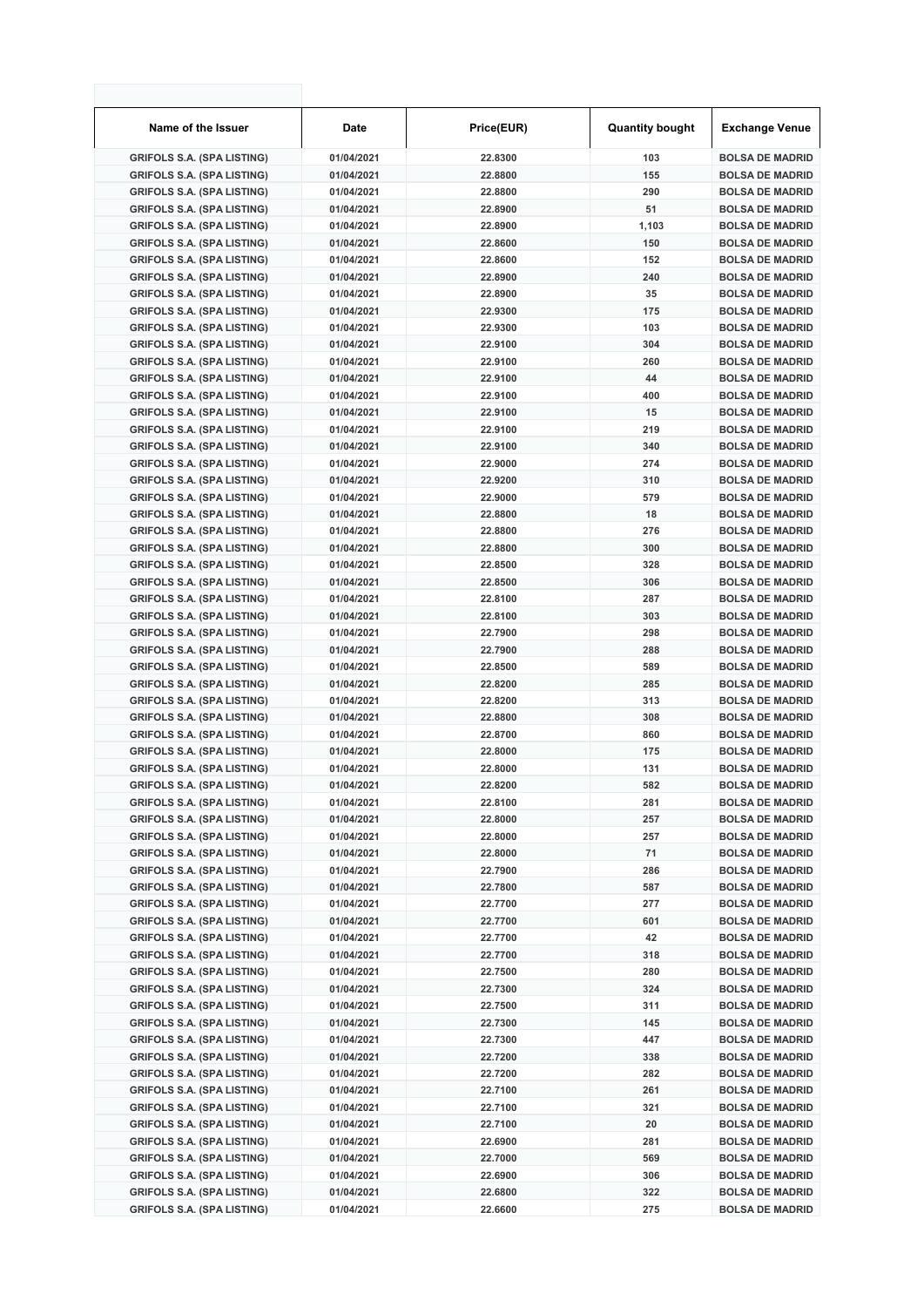| Name of the Issuer                | Date       | Price(EUR) | <b>Quantity bought</b> | <b>Exchange Venue</b>  |
|-----------------------------------|------------|------------|------------------------|------------------------|
| <b>GRIFOLS S.A. (SPA LISTING)</b> | 01/04/2021 | 22.6600    | 56                     | <b>BOLSA DE MADRID</b> |
| <b>GRIFOLS S.A. (SPA LISTING)</b> | 01/04/2021 | 22.6900    | 286                    | <b>BOLSA DE MADRID</b> |
| <b>GRIFOLS S.A. (SPA LISTING)</b> | 01/04/2021 | 22.6800    | 265                    | <b>BOLSA DE MADRID</b> |
| <b>GRIFOLS S.A. (SPA LISTING)</b> | 01/04/2021 | 22.6800    | 312                    | <b>BOLSA DE MADRID</b> |
| <b>GRIFOLS S.A. (SPA LISTING)</b> | 01/04/2021 | 22.6800    | 282                    | <b>BOLSA DE MADRID</b> |
| <b>GRIFOLS S.A. (SPA LISTING)</b> | 01/04/2021 | 22.7200    | 159                    | <b>BOLSA DE MADRID</b> |
| <b>GRIFOLS S.A. (SPA LISTING)</b> | 01/04/2021 | 22.7200    | 420                    | <b>BOLSA DE MADRID</b> |
| <b>GRIFOLS S.A. (SPA LISTING)</b> | 01/04/2021 | 22.7000    | 317                    | <b>BOLSA DE MADRID</b> |
| <b>GRIFOLS S.A. (SPA LISTING)</b> | 01/04/2021 | 22.7100    | 124                    | <b>BOLSA DE MADRID</b> |
| <b>GRIFOLS S.A. (SPA LISTING)</b> | 01/04/2021 | 22.7100    | 182                    | <b>BOLSA DE MADRID</b> |
| <b>GRIFOLS S.A. (SPA LISTING)</b> | 01/04/2021 | 22.7100    | 312                    | <b>BOLSA DE MADRID</b> |
| <b>GRIFOLS S.A. (SPA LISTING)</b> | 01/04/2021 | 22.6900    | 149                    | <b>BOLSA DE MADRID</b> |
| <b>GRIFOLS S.A. (SPA LISTING)</b> | 01/04/2021 | 22.6900    | 152                    | <b>BOLSA DE MADRID</b> |
| <b>GRIFOLS S.A. (SPA LISTING)</b> | 01/04/2021 | 22.7000    | 275                    | <b>BOLSA DE MADRID</b> |
| <b>GRIFOLS S.A. (SPA LISTING)</b> | 01/04/2021 | 22.6900    | 300                    | <b>BOLSA DE MADRID</b> |
|                                   | 01/04/2021 |            |                        | <b>BOLSA DE MADRID</b> |
| <b>GRIFOLS S.A. (SPA LISTING)</b> |            | 22.6900    | 324                    |                        |
| <b>GRIFOLS S.A. (SPA LISTING)</b> | 01/04/2021 | 22.6800    | 264                    | <b>BOLSA DE MADRID</b> |
| <b>GRIFOLS S.A. (SPA LISTING)</b> | 01/04/2021 | 22.6800    | 13                     | <b>BOLSA DE MADRID</b> |
| <b>GRIFOLS S.A. (SPA LISTING)</b> | 01/04/2021 | 22.6800    | 322                    | <b>BOLSA DE MADRID</b> |
| <b>GRIFOLS S.A. (SPA LISTING)</b> | 01/04/2021 | 22.6800    | 917                    | <b>BOLSA DE MADRID</b> |
| <b>GRIFOLS S.A. (SPA LISTING)</b> | 01/04/2021 | 22.6800    | 33                     | <b>BOLSA DE MADRID</b> |
| <b>GRIFOLS S.A. (SPA LISTING)</b> | 01/04/2021 | 22.6500    | 313                    | <b>BOLSA DE MADRID</b> |
| <b>GRIFOLS S.A. (SPA LISTING)</b> | 01/04/2021 | 22.6300    | 293                    | <b>BOLSA DE MADRID</b> |
| <b>GRIFOLS S.A. (SPA LISTING)</b> | 01/04/2021 | 22.6300    | 263                    | <b>BOLSA DE MADRID</b> |
| <b>GRIFOLS S.A. (SPA LISTING)</b> | 01/04/2021 | 22.6300    | 263                    | <b>BOLSA DE MADRID</b> |
| <b>GRIFOLS S.A. (SPA LISTING)</b> | 01/04/2021 | 22.6400    | 144                    | <b>BOLSA DE MADRID</b> |
| <b>GRIFOLS S.A. (SPA LISTING)</b> | 01/04/2021 | 22.6300    | 129                    | <b>BOLSA DE MADRID</b> |
| <b>GRIFOLS S.A. (SPA LISTING)</b> | 01/04/2021 | 22.6300    | 159                    | <b>BOLSA DE MADRID</b> |
| <b>GRIFOLS S.A. (SPA LISTING)</b> | 01/04/2021 | 22.6200    | 269                    | <b>BOLSA DE MADRID</b> |
| <b>GRIFOLS S.A. (SPA LISTING)</b> | 01/04/2021 | 22.6200    | 16                     | <b>BOLSA DE MADRID</b> |
| <b>GRIFOLS S.A. (SPA LISTING)</b> | 01/04/2021 | 22.6100    | 306                    | <b>BOLSA DE MADRID</b> |
| <b>GRIFOLS S.A. (SPA LISTING)</b> | 01/04/2021 | 22.5800    | 284                    | <b>BOLSA DE MADRID</b> |
| <b>GRIFOLS S.A. (SPA LISTING)</b> | 01/04/2021 | 22.5800    | 183                    | <b>BOLSA DE MADRID</b> |
| <b>GRIFOLS S.A. (SPA LISTING)</b> | 01/04/2021 | 22.5800    | 112                    | <b>BOLSA DE MADRID</b> |
| <b>GRIFOLS S.A. (SPA LISTING)</b> | 01/04/2021 | 22.5700    | 316                    | <b>BOLSA DE MADRID</b> |
| <b>GRIFOLS S.A. (SPA LISTING)</b> | 01/04/2021 | 22.5300    | 282                    | <b>BOLSA DE MADRID</b> |
| <b>GRIFOLS S.A. (SPA LISTING)</b> | 01/04/2021 | 22.5300    | 277                    | <b>BOLSA DE MADRID</b> |
| <b>GRIFOLS S.A. (SPA LISTING)</b> | 01/04/2021 | 22.5300    | 568                    | <b>BOLSA DE MADRID</b> |
| <b>GRIFOLS S.A. (SPA LISTING)</b> | 01/04/2021 | 22.5300    | 278                    | <b>BOLSA DE MADRID</b> |
| <b>GRIFOLS S.A. (SPA LISTING)</b> | 01/04/2021 | 22.5200    | 284                    | <b>BOLSA DE MADRID</b> |
| <b>GRIFOLS S.A. (SPA LISTING)</b> | 01/04/2021 | 22.5100    | 285                    | <b>BOLSA DE MADRID</b> |
| <b>GRIFOLS S.A. (SPA LISTING)</b> | 01/04/2021 | 22.5300    | 295                    | <b>BOLSA DE MADRID</b> |
| <b>GRIFOLS S.A. (SPA LISTING)</b> | 01/04/2021 | 22.5600    | 275                    | <b>BOLSA DE MADRID</b> |
| <b>GRIFOLS S.A. (SPA LISTING)</b> | 01/04/2021 | 22.5500    | 322                    | <b>BOLSA DE MADRID</b> |
| <b>GRIFOLS S.A. (SPA LISTING)</b> | 01/04/2021 | 22.5900    | 131                    | <b>BOLSA DE MADRID</b> |
| <b>GRIFOLS S.A. (SPA LISTING)</b> | 01/04/2021 | 22.6000    | 200                    | <b>BOLSA DE MADRID</b> |
| <b>GRIFOLS S.A. (SPA LISTING)</b> | 01/04/2021 | 22.6000    | 450                    | <b>BOLSA DE MADRID</b> |
| <b>GRIFOLS S.A. (SPA LISTING)</b> |            |            | 82                     |                        |
|                                   | 01/04/2021 | 22.6000    |                        | <b>BOLSA DE MADRID</b> |
| <b>GRIFOLS S.A. (SPA LISTING)</b> | 01/04/2021 | 22.6600    | 304                    | <b>BOLSA DE MADRID</b> |
| <b>GRIFOLS S.A. (SPA LISTING)</b> | 01/04/2021 | 22.6600    | 601                    | <b>BOLSA DE MADRID</b> |
| <b>GRIFOLS S.A. (SPA LISTING)</b> | 01/04/2021 | 22.6100    | 295                    | <b>BOLSA DE MADRID</b> |
| <b>GRIFOLS S.A. (SPA LISTING)</b> | 01/04/2021 | 22.6300    | 285                    | <b>BOLSA DE MADRID</b> |
| <b>GRIFOLS S.A. (SPA LISTING)</b> | 01/04/2021 | 22.6400    | 327                    | <b>BOLSA DE MADRID</b> |
| <b>GRIFOLS S.A. (SPA LISTING)</b> | 01/04/2021 | 22.6300    | 275                    | <b>BOLSA DE MADRID</b> |
| <b>GRIFOLS S.A. (SPA LISTING)</b> | 01/04/2021 | 22.6400    | 611                    | <b>BOLSA DE MADRID</b> |
| <b>GRIFOLS S.A. (SPA LISTING)</b> | 01/04/2021 | 22.6000    | 285                    | <b>BOLSA DE MADRID</b> |
| <b>GRIFOLS S.A. (SPA LISTING)</b> | 01/04/2021 | 22.6100    | 294                    | <b>BOLSA DE MADRID</b> |
| <b>GRIFOLS S.A. (SPA LISTING)</b> | 01/04/2021 | 22.6100    | 291                    | <b>BOLSA DE MADRID</b> |
| <b>GRIFOLS S.A. (SPA LISTING)</b> | 01/04/2021 | 22.6100    | 8                      | <b>BOLSA DE MADRID</b> |
| <b>GRIFOLS S.A. (SPA LISTING)</b> | 01/04/2021 | 22.6200    | 320                    | <b>BOLSA DE MADRID</b> |
| <b>GRIFOLS S.A. (SPA LISTING)</b> | 01/04/2021 | 22.6000    | 279                    | <b>BOLSA DE MADRID</b> |
| <b>GRIFOLS S.A. (SPA LISTING)</b> | 01/04/2021 | 22.5900    | 565                    | <b>BOLSA DE MADRID</b> |
| <b>GRIFOLS S.A. (SPA LISTING)</b> | 01/04/2021 | 22.5900    | 273                    | <b>BOLSA DE MADRID</b> |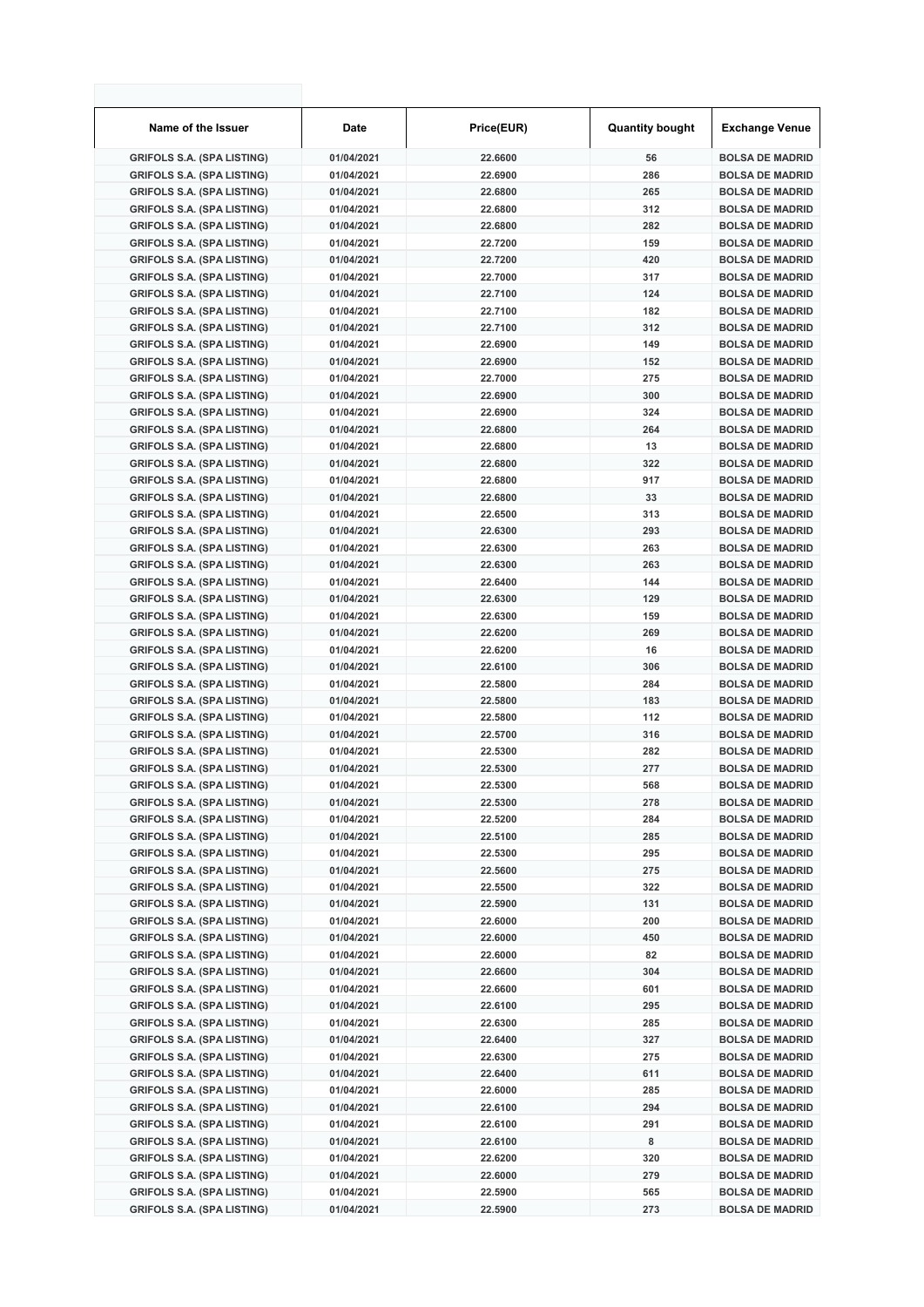| Name of the Issuer                | <b>Date</b> | Price(EUR) | <b>Quantity bought</b> | <b>Exchange Venue</b>  |
|-----------------------------------|-------------|------------|------------------------|------------------------|
| <b>GRIFOLS S.A. (SPA LISTING)</b> | 01/04/2021  | 22.5800    | 608                    | <b>BOLSA DE MADRID</b> |
| <b>GRIFOLS S.A. (SPA LISTING)</b> | 01/04/2021  | 22.5700    | 296                    | <b>BOLSA DE MADRID</b> |
| <b>GRIFOLS S.A. (SPA LISTING)</b> | 01/04/2021  | 22.5500    | 275                    | <b>BOLSA DE MADRID</b> |
| <b>GRIFOLS S.A. (SPA LISTING)</b> | 01/04/2021  | 22.5700    | 336                    | <b>BOLSA DE MADRID</b> |
| <b>GRIFOLS S.A. (SPA LISTING)</b> | 01/04/2021  | 22.5600    | 273                    | <b>BOLSA DE MADRID</b> |
| <b>GRIFOLS S.A. (SPA LISTING)</b> | 01/04/2021  | 22.5600    | 74                     | <b>BOLSA DE MADRID</b> |
| <b>GRIFOLS S.A. (SPA LISTING)</b> | 01/04/2021  | 22.5700    | 37                     | <b>BOLSA DE MADRID</b> |
| <b>GRIFOLS S.A. (SPA LISTING)</b> | 01/04/2021  | 22.5700    | 106                    | <b>BOLSA DE MADRID</b> |
| <b>GRIFOLS S.A. (SPA LISTING)</b> | 01/04/2021  | 22.5700    | 139                    | <b>BOLSA DE MADRID</b> |
| <b>GRIFOLS S.A. (SPA LISTING)</b> | 01/04/2021  | 22.6400    | 287                    | <b>BOLSA DE MADRID</b> |
| <b>GRIFOLS S.A. (SPA LISTING)</b> | 01/04/2021  | 22.6300    | 278                    | <b>BOLSA DE MADRID</b> |
| <b>GRIFOLS S.A. (SPA LISTING)</b> | 01/04/2021  | 22.6100    | 331                    | <b>BOLSA DE MADRID</b> |
| <b>GRIFOLS S.A. (SPA LISTING)</b> | 01/04/2021  | 22.6100    | 286                    | <b>BOLSA DE MADRID</b> |
| <b>GRIFOLS S.A. (SPA LISTING)</b> | 01/04/2021  | 22.6300    | 1,198                  | <b>BOLSA DE MADRID</b> |
| <b>GRIFOLS S.A. (SPA LISTING)</b> | 01/04/2021  | 22.6300    | 298                    | <b>BOLSA DE MADRID</b> |
| <b>GRIFOLS S.A. (SPA LISTING)</b> | 01/04/2021  | 22.7100    | 1,910                  | <b>BOLSA DE MADRID</b> |
| <b>GRIFOLS S.A. (SPA LISTING)</b> | 01/04/2021  | 22.6700    | 493                    | <b>BOLSA DE MADRID</b> |
| <b>GRIFOLS S.A. (SPA LISTING)</b> | 06/04/2021  | 22.2100    | 295                    | <b>BOLSA DE MADRID</b> |
| <b>GRIFOLS S.A. (SPA LISTING)</b> | 06/04/2021  | 22.2100    | 5                      | <b>BOLSA DE MADRID</b> |
| <b>GRIFOLS S.A. (SPA LISTING)</b> | 06/04/2021  | 22.2100    | 270                    | <b>BOLSA DE MADRID</b> |
| <b>GRIFOLS S.A. (SPA LISTING)</b> | 06/04/2021  | 22.2100    | 230                    | <b>BOLSA DE MADRID</b> |
| <b>GRIFOLS S.A. (SPA LISTING)</b> | 06/04/2021  | 22.2100    | 50                     | <b>BOLSA DE MADRID</b> |
| <b>GRIFOLS S.A. (SPA LISTING)</b> | 06/04/2021  | 22.2100    | 20                     | <b>BOLSA DE MADRID</b> |
| <b>GRIFOLS S.A. (SPA LISTING)</b> | 06/04/2021  | 22.2100    | 200                    | <b>BOLSA DE MADRID</b> |
| <b>GRIFOLS S.A. (SPA LISTING)</b> | 06/04/2021  | 22.2100    | 47                     | <b>BOLSA DE MADRID</b> |
| <b>GRIFOLS S.A. (SPA LISTING)</b> | 06/04/2021  | 21.5500    | 278                    | <b>BOLSA DE MADRID</b> |
| <b>GRIFOLS S.A. (SPA LISTING)</b> | 06/04/2021  | 22.1200    | 353                    | <b>BOLSA DE MADRID</b> |
| <b>GRIFOLS S.A. (SPA LISTING)</b> | 06/04/2021  | 22.5000    | 432                    | <b>BOLSA DE MADRID</b> |
| <b>GRIFOLS S.A. (SPA LISTING)</b> | 06/04/2021  | 22.5000    | 277                    | <b>BOLSA DE MADRID</b> |
| <b>GRIFOLS S.A. (SPA LISTING)</b> | 06/04/2021  | 22.5000    | 343                    | <b>BOLSA DE MADRID</b> |
| <b>GRIFOLS S.A. (SPA LISTING)</b> | 06/04/2021  | 22.5000    | 391                    | <b>BOLSA DE MADRID</b> |
| <b>GRIFOLS S.A. (SPA LISTING)</b> | 06/04/2021  | 22.4600    | 46                     | <b>BOLSA DE MADRID</b> |
| <b>GRIFOLS S.A. (SPA LISTING)</b> | 06/04/2021  | 22.4600    | 225                    | <b>BOLSA DE MADRID</b> |
| <b>GRIFOLS S.A. (SPA LISTING)</b> | 06/04/2021  | 22.4500    | 288                    | <b>BOLSA DE MADRID</b> |
| <b>GRIFOLS S.A. (SPA LISTING)</b> | 06/04/2021  | 22.4300    | 57                     | <b>BOLSA DE MADRID</b> |
| <b>GRIFOLS S.A. (SPA LISTING)</b> | 06/04/2021  | 22.4300    | 248                    | <b>BOLSA DE MADRID</b> |
| <b>GRIFOLS S.A. (SPA LISTING)</b> | 06/04/2021  | 22.4200    | 287                    | <b>BOLSA DE MADRID</b> |
| <b>GRIFOLS S.A. (SPA LISTING)</b> | 06/04/2021  | 22.4200    | 299                    | <b>BOLSA DE MADRID</b> |
| <b>GRIFOLS S.A. (SPA LISTING)</b> | 06/04/2021  | 22.3800    | 299                    | <b>BOLSA DE MADRID</b> |
| <b>GRIFOLS S.A. (SPA LISTING)</b> | 06/04/2021  | 22.3200    | 274                    | <b>BOLSA DE MADRID</b> |
| <b>GRIFOLS S.A. (SPA LISTING)</b> | 06/04/2021  | 22.2700    | 304                    | <b>BOLSA DE MADRID</b> |
| <b>GRIFOLS S.A. (SPA LISTING)</b> | 06/04/2021  | 22.2100    | 300                    | <b>BOLSA DE MADRID</b> |
| <b>GRIFOLS S.A. (SPA LISTING)</b> | 06/04/2021  | 22.3000    | 200                    | <b>BOLSA DE MADRID</b> |
| <b>GRIFOLS S.A. (SPA LISTING)</b> | 06/04/2021  | 22.3000    | 80                     | <b>BOLSA DE MADRID</b> |
| <b>GRIFOLS S.A. (SPA LISTING)</b> | 06/04/2021  | 22.2400    | 386                    | <b>BOLSA DE MADRID</b> |
| <b>GRIFOLS S.A. (SPA LISTING)</b> | 06/04/2021  | 22.2400    | 281                    | <b>BOLSA DE MADRID</b> |
| <b>GRIFOLS S.A. (SPA LISTING)</b> | 06/04/2021  | 22.2400    | 279                    | <b>BOLSA DE MADRID</b> |
| <b>GRIFOLS S.A. (SPA LISTING)</b> | 06/04/2021  | 22.2000    | 287                    | <b>BOLSA DE MADRID</b> |
| <b>GRIFOLS S.A. (SPA LISTING)</b> | 06/04/2021  | 22.2100    | 330                    | <b>BOLSA DE MADRID</b> |
| <b>GRIFOLS S.A. (SPA LISTING)</b> | 06/04/2021  | 22.2300    | 831                    | <b>BOLSA DE MADRID</b> |
| <b>GRIFOLS S.A. (SPA LISTING)</b> | 06/04/2021  | 22.2400    | 302                    | <b>BOLSA DE MADRID</b> |
| <b>GRIFOLS S.A. (SPA LISTING)</b> | 06/04/2021  | 22.2400    | 294                    | <b>BOLSA DE MADRID</b> |
| <b>GRIFOLS S.A. (SPA LISTING)</b> | 06/04/2021  | 22.2100    | 320                    | <b>BOLSA DE MADRID</b> |
| <b>GRIFOLS S.A. (SPA LISTING)</b> | 06/04/2021  | 22.2000    | 312                    | <b>BOLSA DE MADRID</b> |
| <b>GRIFOLS S.A. (SPA LISTING)</b> | 06/04/2021  | 22.1600    | 289                    | <b>BOLSA DE MADRID</b> |
| <b>GRIFOLS S.A. (SPA LISTING)</b> | 06/04/2021  | 22.1600    | 10                     | <b>BOLSA DE MADRID</b> |
| <b>GRIFOLS S.A. (SPA LISTING)</b> | 06/04/2021  | 22.3400    | 313                    | <b>BOLSA DE MADRID</b> |
| <b>GRIFOLS S.A. (SPA LISTING)</b> | 06/04/2021  | 22.3400    | 261                    | <b>BOLSA DE MADRID</b> |
| <b>GRIFOLS S.A. (SPA LISTING)</b> | 06/04/2021  | 22.3400    | 410                    | <b>BOLSA DE MADRID</b> |
| <b>GRIFOLS S.A. (SPA LISTING)</b> | 06/04/2021  | 22.3400    | 112                    | <b>BOLSA DE MADRID</b> |
| <b>GRIFOLS S.A. (SPA LISTING)</b> | 06/04/2021  | 22.3500    | 392                    | <b>BOLSA DE MADRID</b> |
| <b>GRIFOLS S.A. (SPA LISTING)</b> | 06/04/2021  | 22.3500    | 644                    | <b>BOLSA DE MADRID</b> |
| <b>GRIFOLS S.A. (SPA LISTING)</b> | 06/04/2021  | 22.3500    | 140                    | <b>BOLSA DE MADRID</b> |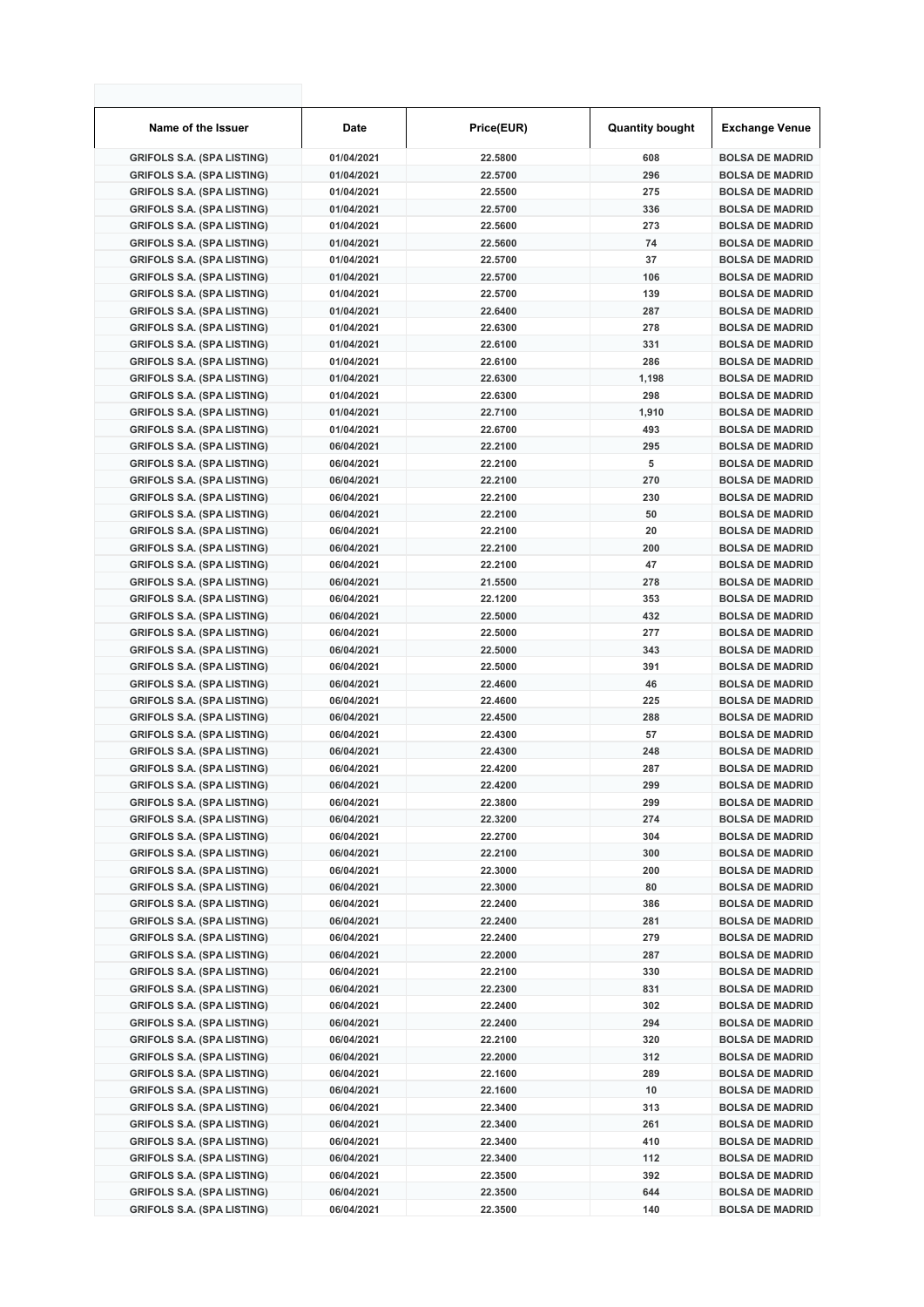| Name of the Issuer                | <b>Date</b> | Price(EUR) | <b>Quantity bought</b>  | <b>Exchange Venue</b>  |
|-----------------------------------|-------------|------------|-------------------------|------------------------|
| <b>GRIFOLS S.A. (SPA LISTING)</b> | 06/04/2021  | 22.3500    | 190                     | <b>BOLSA DE MADRID</b> |
| <b>GRIFOLS S.A. (SPA LISTING)</b> | 06/04/2021  | 22.3100    | 314                     | <b>BOLSA DE MADRID</b> |
| <b>GRIFOLS S.A. (SPA LISTING)</b> | 06/04/2021  | 22.3100    | 273                     | <b>BOLSA DE MADRID</b> |
| <b>GRIFOLS S.A. (SPA LISTING)</b> | 06/04/2021  | 22.3000    | 305                     | <b>BOLSA DE MADRID</b> |
| <b>GRIFOLS S.A. (SPA LISTING)</b> | 06/04/2021  | 22.2400    | 323                     | <b>BOLSA DE MADRID</b> |
| <b>GRIFOLS S.A. (SPA LISTING)</b> | 06/04/2021  | 22.3400    | 283                     | <b>BOLSA DE MADRID</b> |
| <b>GRIFOLS S.A. (SPA LISTING)</b> | 06/04/2021  | 22.3400    | 286                     | <b>BOLSA DE MADRID</b> |
| <b>GRIFOLS S.A. (SPA LISTING)</b> | 06/04/2021  | 22.3400    | 387                     | <b>BOLSA DE MADRID</b> |
| <b>GRIFOLS S.A. (SPA LISTING)</b> | 06/04/2021  | 22.3400    | 48                      | <b>BOLSA DE MADRID</b> |
| <b>GRIFOLS S.A. (SPA LISTING)</b> | 06/04/2021  | 22.3300    | 270                     | <b>BOLSA DE MADRID</b> |
| <b>GRIFOLS S.A. (SPA LISTING)</b> | 06/04/2021  | 22.3100    | 283                     | <b>BOLSA DE MADRID</b> |
| <b>GRIFOLS S.A. (SPA LISTING)</b> | 06/04/2021  | 22.3100    | 125                     | <b>BOLSA DE MADRID</b> |
| <b>GRIFOLS S.A. (SPA LISTING)</b> | 06/04/2021  | 22.3300    | 251                     | <b>BOLSA DE MADRID</b> |
| <b>GRIFOLS S.A. (SPA LISTING)</b> | 06/04/2021  | 22.3300    | 290                     | <b>BOLSA DE MADRID</b> |
| <b>GRIFOLS S.A. (SPA LISTING)</b> | 06/04/2021  | 22.3300    | 339                     | <b>BOLSA DE MADRID</b> |
| <b>GRIFOLS S.A. (SPA LISTING)</b> | 06/04/2021  | 22.3300    | 235                     | <b>BOLSA DE MADRID</b> |
| <b>GRIFOLS S.A. (SPA LISTING)</b> | 06/04/2021  | 22.3000    | 294                     | <b>BOLSA DE MADRID</b> |
| <b>GRIFOLS S.A. (SPA LISTING)</b> | 06/04/2021  | 22.2900    | 200                     | <b>BOLSA DE MADRID</b> |
| <b>GRIFOLS S.A. (SPA LISTING)</b> | 06/04/2021  | 22.2900    | 69                      | <b>BOLSA DE MADRID</b> |
| <b>GRIFOLS S.A. (SPA LISTING)</b> | 06/04/2021  | 22.2800    | 297                     | <b>BOLSA DE MADRID</b> |
| <b>GRIFOLS S.A. (SPA LISTING)</b> | 06/04/2021  | 22.2600    | 295                     | <b>BOLSA DE MADRID</b> |
| <b>GRIFOLS S.A. (SPA LISTING)</b> | 06/04/2021  | 22.2600    | 215                     | <b>BOLSA DE MADRID</b> |
| <b>GRIFOLS S.A. (SPA LISTING)</b> | 06/04/2021  | 22.2600    | 66                      | <b>BOLSA DE MADRID</b> |
| <b>GRIFOLS S.A. (SPA LISTING)</b> | 06/04/2021  | 22.2500    | 301                     | <b>BOLSA DE MADRID</b> |
| <b>GRIFOLS S.A. (SPA LISTING)</b> | 06/04/2021  | 22.2500    | 288                     | <b>BOLSA DE MADRID</b> |
| <b>GRIFOLS S.A. (SPA LISTING)</b> | 06/04/2021  | 22.2900    | 3                       | <b>BOLSA DE MADRID</b> |
| <b>GRIFOLS S.A. (SPA LISTING)</b> | 06/04/2021  | 22.2900    | 3                       | <b>BOLSA DE MADRID</b> |
| <b>GRIFOLS S.A. (SPA LISTING)</b> | 06/04/2021  | 22.2900    | 65                      | <b>BOLSA DE MADRID</b> |
| <b>GRIFOLS S.A. (SPA LISTING)</b> | 06/04/2021  | 22.2900    | 221                     | <b>BOLSA DE MADRID</b> |
| <b>GRIFOLS S.A. (SPA LISTING)</b> | 06/04/2021  | 22.2800    | 45                      | <b>BOLSA DE MADRID</b> |
| <b>GRIFOLS S.A. (SPA LISTING)</b> | 06/04/2021  | 22.2800    | 276                     | <b>BOLSA DE MADRID</b> |
| <b>GRIFOLS S.A. (SPA LISTING)</b> | 06/04/2021  | 22.2800    | 9                       | <b>BOLSA DE MADRID</b> |
| <b>GRIFOLS S.A. (SPA LISTING)</b> | 06/04/2021  | 22.2900    | 282                     | <b>BOLSA DE MADRID</b> |
| <b>GRIFOLS S.A. (SPA LISTING)</b> | 06/04/2021  | 22.3000    | 139                     | <b>BOLSA DE MADRID</b> |
| <b>GRIFOLS S.A. (SPA LISTING)</b> | 06/04/2021  | 22.3000    | 4                       | <b>BOLSA DE MADRID</b> |
| <b>GRIFOLS S.A. (SPA LISTING)</b> | 06/04/2021  | 22.3000    | $\overline{2}$          | <b>BOLSA DE MADRID</b> |
| <b>GRIFOLS S.A. (SPA LISTING)</b> | 06/04/2021  | 22.3000    | 3                       | <b>BOLSA DE MADRID</b> |
| <b>GRIFOLS S.A. (SPA LISTING)</b> | 06/04/2021  | 22.3000    | $\overline{\mathbf{c}}$ | <b>BOLSA DE MADRID</b> |
| <b>GRIFOLS S.A. (SPA LISTING)</b> | 06/04/2021  | 22.3000    | 278                     | <b>BOLSA DE MADRID</b> |
| <b>GRIFOLS S.A. (SPA LISTING)</b> | 06/04/2021  | 22.2800    | 700                     | <b>BOLSA DE MADRID</b> |
| <b>GRIFOLS S.A. (SPA LISTING)</b> | 06/04/2021  | 22.2800    | 1,164                   | <b>BOLSA DE MADRID</b> |
| <b>GRIFOLS S.A. (SPA LISTING)</b> | 06/04/2021  | 22.2500    | 275                     | <b>BOLSA DE MADRID</b> |
| <b>GRIFOLS S.A. (SPA LISTING)</b> | 06/04/2021  | 22.2400    | 319                     | <b>BOLSA DE MADRID</b> |
| <b>GRIFOLS S.A. (SPA LISTING)</b> | 06/04/2021  | 22.2300    | 177                     | <b>BOLSA DE MADRID</b> |
| <b>GRIFOLS S.A. (SPA LISTING)</b> | 06/04/2021  | 22.2300    | 123                     | <b>BOLSA DE MADRID</b> |
| <b>GRIFOLS S.A. (SPA LISTING)</b> | 06/04/2021  | 22.2200    | 308                     | <b>BOLSA DE MADRID</b> |
| <b>GRIFOLS S.A. (SPA LISTING)</b> | 06/04/2021  | 22.2200    | 97                      | <b>BOLSA DE MADRID</b> |
| <b>GRIFOLS S.A. (SPA LISTING)</b> | 06/04/2021  | 22.2200    | 517                     | <b>BOLSA DE MADRID</b> |
| <b>GRIFOLS S.A. (SPA LISTING)</b> | 06/04/2021  | 22.2200    | 370                     | <b>BOLSA DE MADRID</b> |
| <b>GRIFOLS S.A. (SPA LISTING)</b> | 06/04/2021  | 22.2200    | 312                     | <b>BOLSA DE MADRID</b> |
| <b>GRIFOLS S.A. (SPA LISTING)</b> | 06/04/2021  | 22.2200    | 68                      | <b>BOLSA DE MADRID</b> |
| <b>GRIFOLS S.A. (SPA LISTING)</b> | 06/04/2021  | 22.2200    | 74                      | <b>BOLSA DE MADRID</b> |
| <b>GRIFOLS S.A. (SPA LISTING)</b> | 06/04/2021  | 22.2200    | 323                     | <b>BOLSA DE MADRID</b> |
| <b>GRIFOLS S.A. (SPA LISTING)</b> | 06/04/2021  | 22.2200    | 281                     | <b>BOLSA DE MADRID</b> |
| <b>GRIFOLS S.A. (SPA LISTING)</b> | 06/04/2021  | 22.2200    | 270                     | <b>BOLSA DE MADRID</b> |
| <b>GRIFOLS S.A. (SPA LISTING)</b> | 06/04/2021  | 22.2100    | 277                     | <b>BOLSA DE MADRID</b> |
| <b>GRIFOLS S.A. (SPA LISTING)</b> | 06/04/2021  | 22.2100    | 15                      | <b>BOLSA DE MADRID</b> |
| <b>GRIFOLS S.A. (SPA LISTING)</b> | 06/04/2021  | 22.2000    | 273                     | <b>BOLSA DE MADRID</b> |
| <b>GRIFOLS S.A. (SPA LISTING)</b> | 06/04/2021  | 22.2000    | 276                     | <b>BOLSA DE MADRID</b> |
| <b>GRIFOLS S.A. (SPA LISTING)</b> | 06/04/2021  | 22.2000    | 277                     | <b>BOLSA DE MADRID</b> |
| <b>GRIFOLS S.A. (SPA LISTING)</b> | 06/04/2021  | 22.2000    | 284                     | <b>BOLSA DE MADRID</b> |
| <b>GRIFOLS S.A. (SPA LISTING)</b> | 06/04/2021  | 22.2000    | 99                      | <b>BOLSA DE MADRID</b> |
| <b>GRIFOLS S.A. (SPA LISTING)</b> | 06/04/2021  | 22.1800    | 286                     | <b>BOLSA DE MADRID</b> |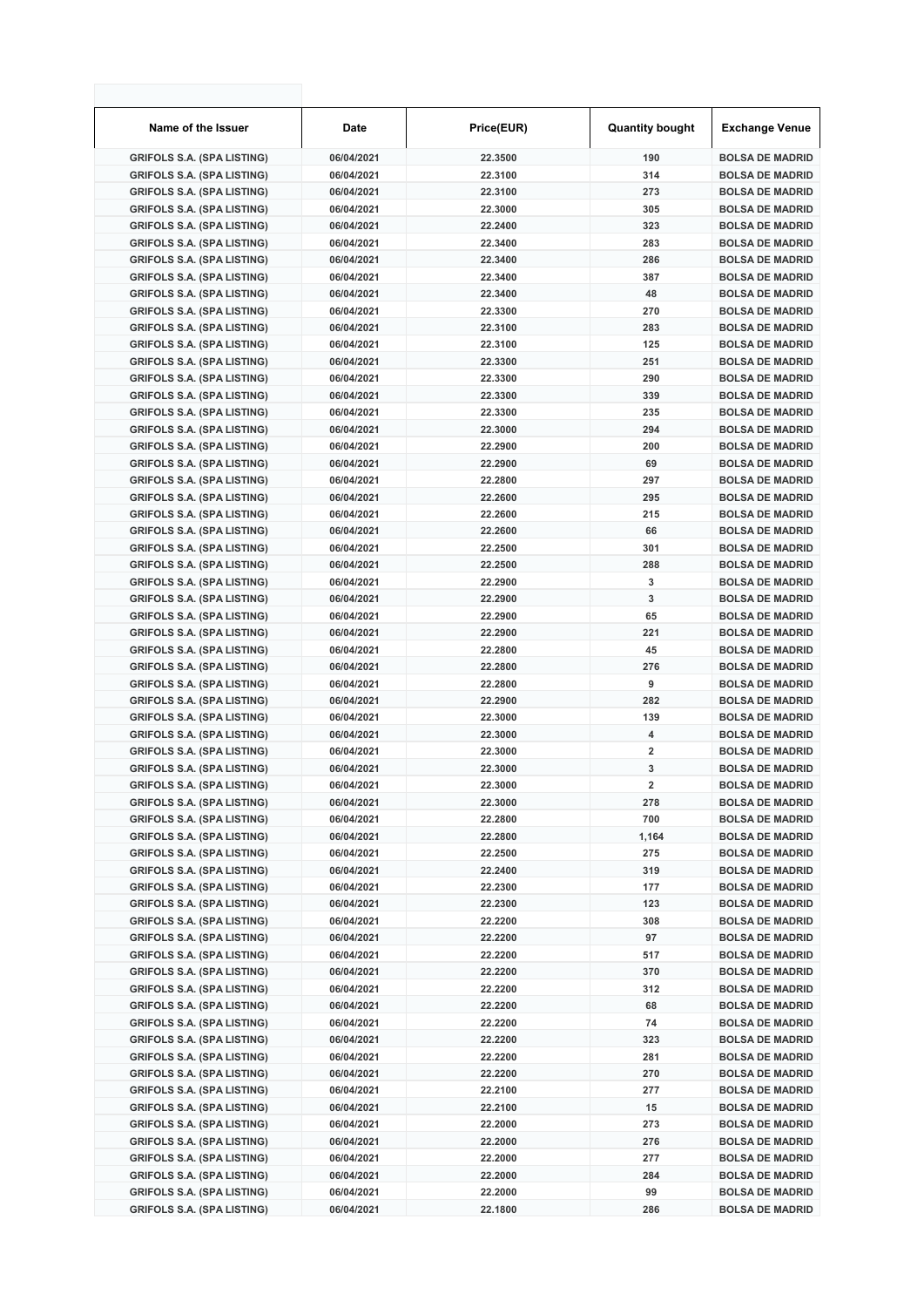| Name of the Issuer                | <b>Date</b> | Price(EUR) | <b>Quantity bought</b> | <b>Exchange Venue</b>  |
|-----------------------------------|-------------|------------|------------------------|------------------------|
| <b>GRIFOLS S.A. (SPA LISTING)</b> | 06/04/2021  | 22.1500    | 276                    | <b>BOLSA DE MADRID</b> |
| <b>GRIFOLS S.A. (SPA LISTING)</b> | 06/04/2021  | 22.1500    | 67                     | <b>BOLSA DE MADRID</b> |
| <b>GRIFOLS S.A. (SPA LISTING)</b> | 06/04/2021  | 22.1500    | 205                    | <b>BOLSA DE MADRID</b> |
| <b>GRIFOLS S.A. (SPA LISTING)</b> | 06/04/2021  | 22.1700    | 321                    | <b>BOLSA DE MADRID</b> |
| <b>GRIFOLS S.A. (SPA LISTING)</b> | 06/04/2021  | 22.1700    | 361                    | <b>BOLSA DE MADRID</b> |
| <b>GRIFOLS S.A. (SPA LISTING)</b> | 06/04/2021  | 22.1700    | 157                    | <b>BOLSA DE MADRID</b> |
| <b>GRIFOLS S.A. (SPA LISTING)</b> | 06/04/2021  | 22.1700    | 279                    | <b>BOLSA DE MADRID</b> |
| <b>GRIFOLS S.A. (SPA LISTING)</b> | 06/04/2021  | 22.1900    | 656                    | <b>BOLSA DE MADRID</b> |
| <b>GRIFOLS S.A. (SPA LISTING)</b> | 06/04/2021  | 22.1900    | 311                    | <b>BOLSA DE MADRID</b> |
| <b>GRIFOLS S.A. (SPA LISTING)</b> | 06/04/2021  | 22.2200    | 272                    | <b>BOLSA DE MADRID</b> |
| <b>GRIFOLS S.A. (SPA LISTING)</b> | 06/04/2021  | 22.2300    | 93                     | <b>BOLSA DE MADRID</b> |
| <b>GRIFOLS S.A. (SPA LISTING)</b> | 06/04/2021  | 22.2300    | 968                    | <b>BOLSA DE MADRID</b> |
| <b>GRIFOLS S.A. (SPA LISTING)</b> | 06/04/2021  | 22.2300    | 31                     | <b>BOLSA DE MADRID</b> |
| <b>GRIFOLS S.A. (SPA LISTING)</b> | 06/04/2021  | 22.2200    | 94                     | <b>BOLSA DE MADRID</b> |
| <b>GRIFOLS S.A. (SPA LISTING)</b> | 06/04/2021  | 22.2200    | 188                    | <b>BOLSA DE MADRID</b> |
| <b>GRIFOLS S.A. (SPA LISTING)</b> | 06/04/2021  | 22.2200    | 277                    | <b>BOLSA DE MADRID</b> |
| <b>GRIFOLS S.A. (SPA LISTING)</b> | 06/04/2021  | 22.2200    | 309                    | <b>BOLSA DE MADRID</b> |
| <b>GRIFOLS S.A. (SPA LISTING)</b> | 06/04/2021  | 22.2000    | 247                    | <b>BOLSA DE MADRID</b> |
| <b>GRIFOLS S.A. (SPA LISTING)</b> | 06/04/2021  | 22.2000    | 276                    | <b>BOLSA DE MADRID</b> |
| <b>GRIFOLS S.A. (SPA LISTING)</b> | 06/04/2021  | 22.1800    | 297                    | <b>BOLSA DE MADRID</b> |
| <b>GRIFOLS S.A. (SPA LISTING)</b> | 06/04/2021  | 22.2000    | 228                    | <b>BOLSA DE MADRID</b> |
| <b>GRIFOLS S.A. (SPA LISTING)</b> | 06/04/2021  | 22.2000    | 46                     | <b>BOLSA DE MADRID</b> |
| <b>GRIFOLS S.A. (SPA LISTING)</b> | 06/04/2021  | 22.2000    | 144                    | <b>BOLSA DE MADRID</b> |
| <b>GRIFOLS S.A. (SPA LISTING)</b> | 06/04/2021  | 22.2100    | 289                    | <b>BOLSA DE MADRID</b> |
| <b>GRIFOLS S.A. (SPA LISTING)</b> | 06/04/2021  | 22.2200    | 1                      | <b>BOLSA DE MADRID</b> |
| <b>GRIFOLS S.A. (SPA LISTING)</b> | 06/04/2021  | 22.2200    | $\overline{7}$         | <b>BOLSA DE MADRID</b> |
| <b>GRIFOLS S.A. (SPA LISTING)</b> | 06/04/2021  | 22.2200    | 266                    | <b>BOLSA DE MADRID</b> |
| <b>GRIFOLS S.A. (SPA LISTING)</b> | 06/04/2021  | 22.2200    | 3                      | <b>BOLSA DE MADRID</b> |
| <b>GRIFOLS S.A. (SPA LISTING)</b> | 06/04/2021  | 22.2200    | 23                     | <b>BOLSA DE MADRID</b> |
| <b>GRIFOLS S.A. (SPA LISTING)</b> | 06/04/2021  | 22.2200    | 98                     | <b>BOLSA DE MADRID</b> |
| <b>GRIFOLS S.A. (SPA LISTING)</b> | 06/04/2021  | 22.2200    | 145                    | <b>BOLSA DE MADRID</b> |
| <b>GRIFOLS S.A. (SPA LISTING)</b> | 06/04/2021  | 22.2200    | 3                      | <b>BOLSA DE MADRID</b> |
| <b>GRIFOLS S.A. (SPA LISTING)</b> | 06/04/2021  | 22.2100    | 38                     | <b>BOLSA DE MADRID</b> |
| <b>GRIFOLS S.A. (SPA LISTING)</b> | 06/04/2021  | 22.2100    | 242                    | <b>BOLSA DE MADRID</b> |
| <b>GRIFOLS S.A. (SPA LISTING)</b> | 06/04/2021  | 22.2100    | 262                    | <b>BOLSA DE MADRID</b> |
| <b>GRIFOLS S.A. (SPA LISTING)</b> | 06/04/2021  | 22.2100    | 265                    | <b>BOLSA DE MADRID</b> |
| <b>GRIFOLS S.A. (SPA LISTING)</b> | 06/04/2021  | 22.2000    | 269                    | <b>BOLSA DE MADRID</b> |
| <b>GRIFOLS S.A. (SPA LISTING)</b> | 06/04/2021  | 22.1900    | 526                    | <b>BOLSA DE MADRID</b> |
| <b>GRIFOLS S.A. (SPA LISTING)</b> | 06/04/2021  | 22.1900    | 311                    | <b>BOLSA DE MADRID</b> |
| <b>GRIFOLS S.A. (SPA LISTING)</b> | 06/04/2021  | 22.1900    | 502                    | <b>BOLSA DE MADRID</b> |
| <b>GRIFOLS S.A. (SPA LISTING)</b> | 06/04/2021  | 22.1900    | 55                     | <b>BOLSA DE MADRID</b> |
| <b>GRIFOLS S.A. (SPA LISTING)</b> | 06/04/2021  | 22.2700    | 74                     | <b>BOLSA DE MADRID</b> |
| <b>GRIFOLS S.A. (SPA LISTING)</b> | 06/04/2021  | 22.2700    | 2                      | <b>BOLSA DE MADRID</b> |
| <b>GRIFOLS S.A. (SPA LISTING)</b> | 06/04/2021  | 22.3000    | 252                    | <b>BOLSA DE MADRID</b> |
| <b>GRIFOLS S.A. (SPA LISTING)</b> | 06/04/2021  | 22.3000    | 75                     | <b>BOLSA DE MADRID</b> |
| <b>GRIFOLS S.A. (SPA LISTING)</b> | 06/04/2021  | 22.3000    | 2                      | <b>BOLSA DE MADRID</b> |
| <b>GRIFOLS S.A. (SPA LISTING)</b> | 06/04/2021  | 22.3000    | 88                     | <b>BOLSA DE MADRID</b> |
| <b>GRIFOLS S.A. (SPA LISTING)</b> | 06/04/2021  | 22.3000    | 279                    | <b>BOLSA DE MADRID</b> |
| <b>GRIFOLS S.A. (SPA LISTING)</b> | 06/04/2021  | 22.2900    | 260                    | <b>BOLSA DE MADRID</b> |
| <b>GRIFOLS S.A. (SPA LISTING)</b> | 06/04/2021  | 22.2900    | 316                    | <b>BOLSA DE MADRID</b> |
| <b>GRIFOLS S.A. (SPA LISTING)</b> | 06/04/2021  | 22.2900    | 172                    | <b>BOLSA DE MADRID</b> |
| <b>GRIFOLS S.A. (SPA LISTING)</b> | 06/04/2021  | 22.2900    | 109                    | <b>BOLSA DE MADRID</b> |
| <b>GRIFOLS S.A. (SPA LISTING)</b> | 06/04/2021  | 22.2900    | 40                     | <b>BOLSA DE MADRID</b> |
| <b>GRIFOLS S.A. (SPA LISTING)</b> | 06/04/2021  | 22.2700    | 556                    | <b>BOLSA DE MADRID</b> |
| <b>GRIFOLS S.A. (SPA LISTING)</b> | 06/04/2021  | 22.2500    | 272                    | <b>BOLSA DE MADRID</b> |
| <b>GRIFOLS S.A. (SPA LISTING)</b> | 06/04/2021  | 22.2500    | 267                    | <b>BOLSA DE MADRID</b> |
| <b>GRIFOLS S.A. (SPA LISTING)</b> | 06/04/2021  | 22.2500    | 272                    | <b>BOLSA DE MADRID</b> |
| <b>GRIFOLS S.A. (SPA LISTING)</b> | 06/04/2021  | 22.2500    | 284                    | <b>BOLSA DE MADRID</b> |
| <b>GRIFOLS S.A. (SPA LISTING)</b> | 06/04/2021  | 22.2600    | 272                    | <b>BOLSA DE MADRID</b> |
| <b>GRIFOLS S.A. (SPA LISTING)</b> | 06/04/2021  | 22.2600    | 296                    | <b>BOLSA DE MADRID</b> |
| <b>GRIFOLS S.A. (SPA LISTING)</b> | 06/04/2021  | 22.2600    | 321                    | <b>BOLSA DE MADRID</b> |
| <b>GRIFOLS S.A. (SPA LISTING)</b> | 06/04/2021  | 22.2800    | 480                    | <b>BOLSA DE MADRID</b> |
| <b>GRIFOLS S.A. (SPA LISTING)</b> | 06/04/2021  | 22.2800    | 591                    | <b>BOLSA DE MADRID</b> |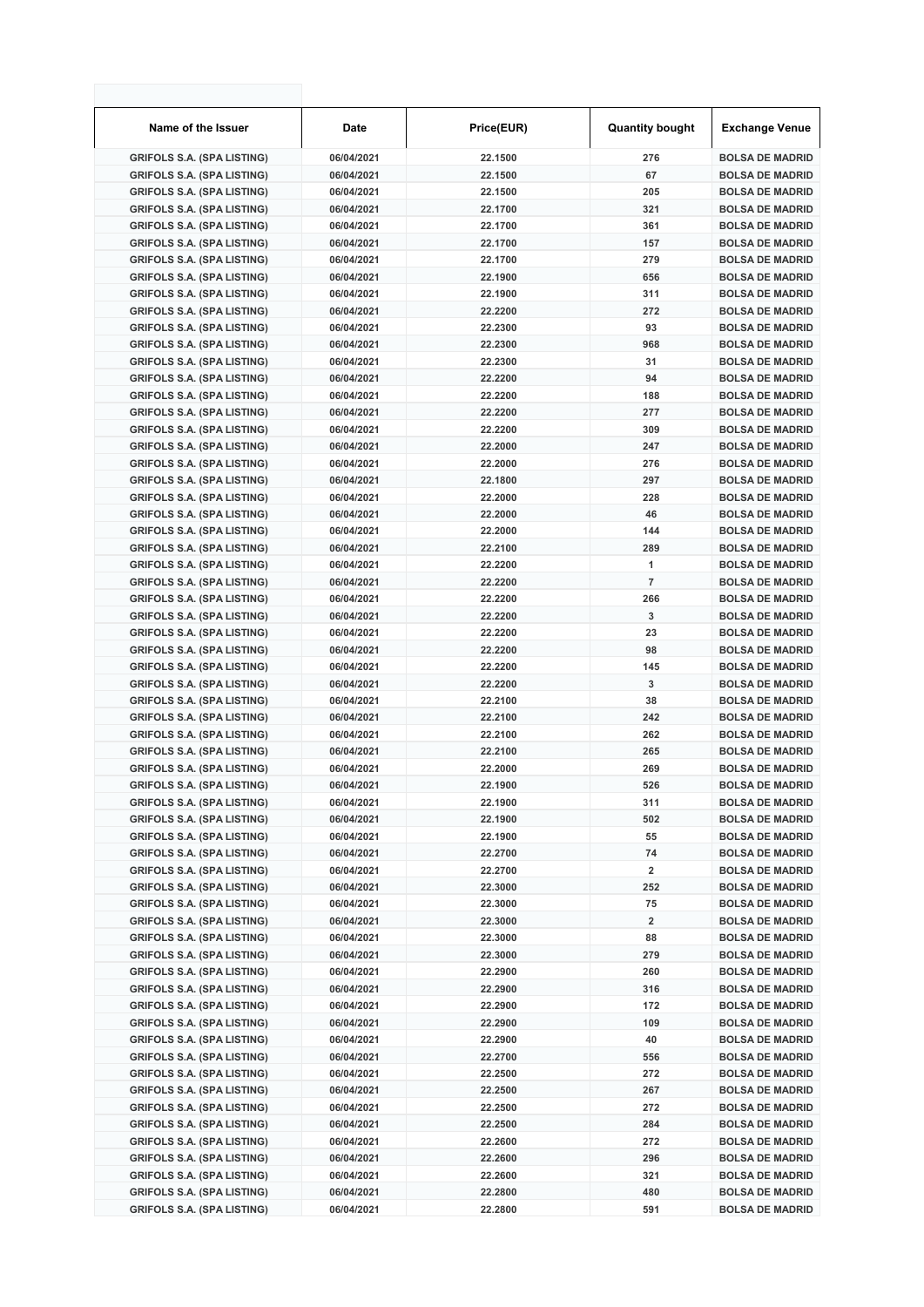| Name of the Issuer                                                     | <b>Date</b>              | Price(EUR)         | <b>Quantity bought</b>  | <b>Exchange Venue</b>                            |
|------------------------------------------------------------------------|--------------------------|--------------------|-------------------------|--------------------------------------------------|
| <b>GRIFOLS S.A. (SPA LISTING)</b>                                      | 06/04/2021               | 22.2800            | 126                     | <b>BOLSA DE MADRID</b>                           |
| <b>GRIFOLS S.A. (SPA LISTING)</b>                                      | 06/04/2021               | 22.2700            | $\overline{2}$          | <b>BOLSA DE MADRID</b>                           |
| <b>GRIFOLS S.A. (SPA LISTING)</b>                                      | 06/04/2021               | 22.2700            | $\overline{2}$          | <b>BOLSA DE MADRID</b>                           |
| <b>GRIFOLS S.A. (SPA LISTING)</b>                                      | 06/04/2021               | 22.2700            | 4                       | <b>BOLSA DE MADRID</b>                           |
| <b>GRIFOLS S.A. (SPA LISTING)</b>                                      | 06/04/2021               | 22.2700            | $\overline{\mathbf{2}}$ | <b>BOLSA DE MADRID</b>                           |
| <b>GRIFOLS S.A. (SPA LISTING)</b>                                      | 06/04/2021               | 22.2700            | $\overline{\mathbf{2}}$ | <b>BOLSA DE MADRID</b>                           |
| <b>GRIFOLS S.A. (SPA LISTING)</b>                                      | 06/04/2021               | 22.2700            | 18                      | <b>BOLSA DE MADRID</b>                           |
| <b>GRIFOLS S.A. (SPA LISTING)</b>                                      | 06/04/2021               | 22.2700            | 250                     | <b>BOLSA DE MADRID</b>                           |
| <b>GRIFOLS S.A. (SPA LISTING)</b>                                      | 06/04/2021               | 22.2700            | 276                     | <b>BOLSA DE MADRID</b>                           |
| <b>GRIFOLS S.A. (SPA LISTING)</b>                                      | 06/04/2021               | 22.2700            | 534                     | <b>BOLSA DE MADRID</b>                           |
| <b>GRIFOLS S.A. (SPA LISTING)</b>                                      | 06/04/2021               | 22.2700            | 839                     | <b>BOLSA DE MADRID</b>                           |
| <b>GRIFOLS S.A. (SPA LISTING)</b>                                      | 06/04/2021               | 22.3000            | 299                     | <b>BOLSA DE MADRID</b>                           |
| <b>GRIFOLS S.A. (SPA LISTING)</b>                                      | 06/04/2021               | 22.3000            | 252                     | <b>BOLSA DE MADRID</b>                           |
| <b>GRIFOLS S.A. (SPA LISTING)</b>                                      | 06/04/2021               | 22.3000            | 261                     | <b>BOLSA DE MADRID</b>                           |
| <b>GRIFOLS S.A. (SPA LISTING)</b>                                      | 06/04/2021               | 22.3000            | 261                     | <b>BOLSA DE MADRID</b>                           |
| <b>GRIFOLS S.A. (SPA LISTING)</b>                                      | 06/04/2021               | 22.3000            | 296                     | <b>BOLSA DE MADRID</b>                           |
| <b>GRIFOLS S.A. (SPA LISTING)</b>                                      | 06/04/2021               | 22.3100            | 268                     | <b>BOLSA DE MADRID</b>                           |
| <b>GRIFOLS S.A. (SPA LISTING)</b>                                      | 06/04/2021               | 22.3100            | 268                     | <b>BOLSA DE MADRID</b>                           |
| <b>GRIFOLS S.A. (SPA LISTING)</b>                                      | 06/04/2021               | 22.3100            | 283                     | <b>BOLSA DE MADRID</b>                           |
| <b>GRIFOLS S.A. (SPA LISTING)</b>                                      | 06/04/2021               | 22.3100            | 295                     | <b>BOLSA DE MADRID</b>                           |
| <b>GRIFOLS S.A. (SPA LISTING)</b>                                      | 06/04/2021               | 22.3000            | 268                     | <b>BOLSA DE MADRID</b>                           |
| <b>GRIFOLS S.A. (SPA LISTING)</b>                                      | 06/04/2021               | 22.3200            | 277                     | <b>BOLSA DE MADRID</b>                           |
| <b>GRIFOLS S.A. (SPA LISTING)</b>                                      | 06/04/2021               | 22.3200            | 297                     | <b>BOLSA DE MADRID</b>                           |
| <b>GRIFOLS S.A. (SPA LISTING)</b>                                      | 06/04/2021               | 22.3300            | 200                     | <b>BOLSA DE MADRID</b>                           |
| <b>GRIFOLS S.A. (SPA LISTING)</b>                                      | 06/04/2021               | 22.3600            | 186                     | <b>BOLSA DE MADRID</b>                           |
| <b>GRIFOLS S.A. (SPA LISTING)</b>                                      | 06/04/2021               | 22.3600            | 135                     | <b>BOLSA DE MADRID</b>                           |
| <b>GRIFOLS S.A. (SPA LISTING)</b>                                      | 06/04/2021               | 22.3700            | 182                     | <b>BOLSA DE MADRID</b>                           |
| <b>GRIFOLS S.A. (SPA LISTING)</b>                                      | 06/04/2021               | 22.3700            | 182                     | <b>BOLSA DE MADRID</b>                           |
| <b>GRIFOLS S.A. (SPA LISTING)</b>                                      | 06/04/2021               | 22.3700            | 69                      | <b>BOLSA DE MADRID</b>                           |
| <b>GRIFOLS S.A. (SPA LISTING)</b>                                      | 06/04/2021               | 22.3700            | 278                     | <b>BOLSA DE MADRID</b>                           |
| <b>GRIFOLS S.A. (SPA LISTING)</b>                                      | 06/04/2021               | 22.3700            | 199                     | <b>BOLSA DE MADRID</b>                           |
| <b>GRIFOLS S.A. (SPA LISTING)</b>                                      | 06/04/2021               | 22.3700            | 125                     | <b>BOLSA DE MADRID</b>                           |
| <b>GRIFOLS S.A. (SPA LISTING)</b>                                      | 06/04/2021               | 22.3700            | 293                     | <b>BOLSA DE MADRID</b>                           |
| <b>GRIFOLS S.A. (SPA LISTING)</b>                                      | 06/04/2021               | 22.3700            | 73                      | <b>BOLSA DE MADRID</b>                           |
| <b>GRIFOLS S.A. (SPA LISTING)</b>                                      | 06/04/2021               | 22.3600            | 284                     | <b>BOLSA DE MADRID</b>                           |
| <b>GRIFOLS S.A. (SPA LISTING)</b>                                      | 06/04/2021               | 22.3600            | 280                     | <b>BOLSA DE MADRID</b>                           |
| <b>GRIFOLS S.A. (SPA LISTING)</b>                                      | 06/04/2021               | 22.3600            | 288                     | <b>BOLSA DE MADRID</b>                           |
| <b>GRIFOLS S.A. (SPA LISTING)</b>                                      | 06/04/2021               | 22.3500            | 273                     | <b>BOLSA DE MADRID</b>                           |
| <b>GRIFOLS S.A. (SPA LISTING)</b>                                      | 06/04/2021               | 22.3500            | 534                     | <b>BOLSA DE MADRID</b>                           |
| <b>GRIFOLS S.A. (SPA LISTING)</b>                                      | 06/04/2021               | 22.3500            | 286                     | <b>BOLSA DE MADRID</b>                           |
| <b>GRIFOLS S.A. (SPA LISTING)</b>                                      | 06/04/2021               | 22.3500            | 298                     | <b>BOLSA DE MADRID</b>                           |
| <b>GRIFOLS S.A. (SPA LISTING)</b>                                      | 06/04/2021               | 22.3400            | 303                     | <b>BOLSA DE MADRID</b>                           |
| <b>GRIFOLS S.A. (SPA LISTING)</b>                                      |                          | 22.3300            | 481                     | <b>BOLSA DE MADRID</b>                           |
| <b>GRIFOLS S.A. (SPA LISTING)</b>                                      | 06/04/2021<br>06/04/2021 | 22.3500            | 1                       | <b>BOLSA DE MADRID</b>                           |
| <b>GRIFOLS S.A. (SPA LISTING)</b>                                      | 06/04/2021               | 22.3500            | 136                     | <b>BOLSA DE MADRID</b>                           |
| <b>GRIFOLS S.A. (SPA LISTING)</b>                                      | 06/04/2021               | 22.3500            | 6                       | <b>BOLSA DE MADRID</b>                           |
| <b>GRIFOLS S.A. (SPA LISTING)</b>                                      | 06/04/2021               | 22.3500            | 107                     | <b>BOLSA DE MADRID</b>                           |
| <b>GRIFOLS S.A. (SPA LISTING)</b>                                      | 06/04/2021               | 22.3400            | 116                     | <b>BOLSA DE MADRID</b>                           |
| <b>GRIFOLS S.A. (SPA LISTING)</b>                                      |                          |                    |                         |                                                  |
|                                                                        | 06/04/2021               | 22.3400            | 75                      | <b>BOLSA DE MADRID</b>                           |
| <b>GRIFOLS S.A. (SPA LISTING)</b><br><b>GRIFOLS S.A. (SPA LISTING)</b> | 06/04/2021               | 22.3400<br>22.3400 | 999<br>274              | <b>BOLSA DE MADRID</b><br><b>BOLSA DE MADRID</b> |
|                                                                        | 06/04/2021               |                    |                         |                                                  |
| <b>GRIFOLS S.A. (SPA LISTING)</b>                                      | 06/04/2021               | 22.3200            | 271                     | <b>BOLSA DE MADRID</b>                           |
| <b>GRIFOLS S.A. (SPA LISTING)</b>                                      | 06/04/2021               | 22.2800            | 308                     | <b>BOLSA DE MADRID</b>                           |
| <b>GRIFOLS S.A. (SPA LISTING)</b>                                      | 06/04/2021               | 22.2700            | 297                     | <b>BOLSA DE MADRID</b>                           |
| <b>GRIFOLS S.A. (SPA LISTING)</b>                                      | 06/04/2021               | 22.2800            | 275                     | <b>BOLSA DE MADRID</b>                           |
| <b>GRIFOLS S.A. (SPA LISTING)</b>                                      | 06/04/2021               | 22.2800            | 288                     | <b>BOLSA DE MADRID</b>                           |
| <b>GRIFOLS S.A. (SPA LISTING)</b>                                      | 06/04/2021               | 22.3100            | 29                      | <b>BOLSA DE MADRID</b>                           |
| <b>GRIFOLS S.A. (SPA LISTING)</b>                                      | 06/04/2021               | 22.3100            | 4                       | <b>BOLSA DE MADRID</b>                           |
| <b>GRIFOLS S.A. (SPA LISTING)</b>                                      | 06/04/2021               | 22.3100            | 5                       | <b>BOLSA DE MADRID</b>                           |
| <b>GRIFOLS S.A. (SPA LISTING)</b>                                      | 06/04/2021               | 22.3200            | 644                     | <b>BOLSA DE MADRID</b>                           |
| <b>GRIFOLS S.A. (SPA LISTING)</b>                                      | 06/04/2021               | 22.3100            | 298                     | <b>BOLSA DE MADRID</b>                           |
| <b>GRIFOLS S.A. (SPA LISTING)</b>                                      | 06/04/2021               | 22.3100            | 39                      | <b>BOLSA DE MADRID</b>                           |
| <b>GRIFOLS S.A. (SPA LISTING)</b>                                      | 06/04/2021               | 22.3100            | 529                     | <b>BOLSA DE MADRID</b>                           |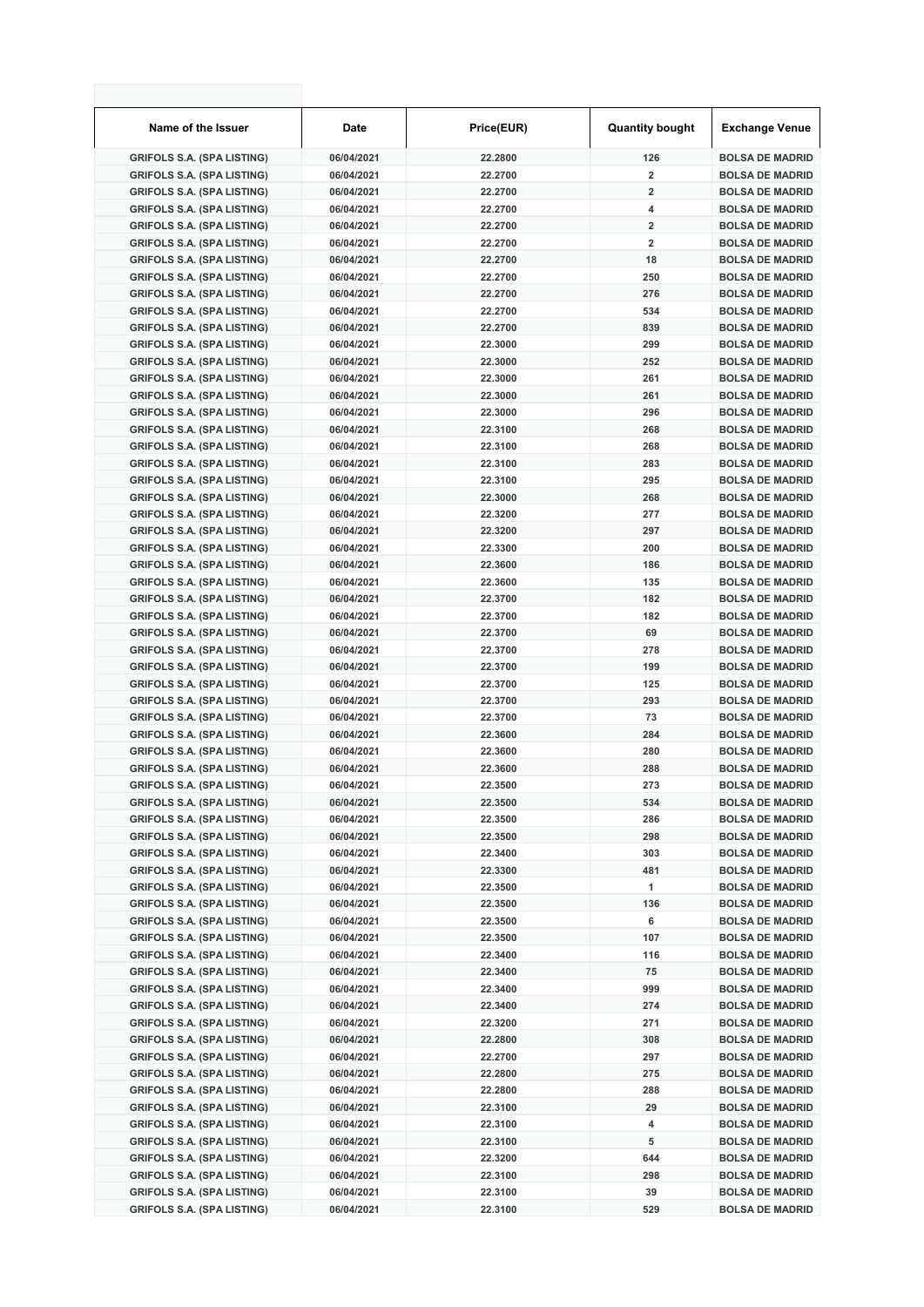| Name of the Issuer                | <b>Date</b> | Price(EUR) | <b>Quantity bought</b> | <b>Exchange Venue</b>  |
|-----------------------------------|-------------|------------|------------------------|------------------------|
| <b>GRIFOLS S.A. (SPA LISTING)</b> | 06/04/2021  | 22.3100    | 333                    | <b>BOLSA DE MADRID</b> |
| <b>GRIFOLS S.A. (SPA LISTING)</b> | 06/04/2021  | 22.2700    | 263                    | <b>BOLSA DE MADRID</b> |
| <b>GRIFOLS S.A. (SPA LISTING)</b> | 06/04/2021  | 22.2700    | 8                      | <b>BOLSA DE MADRID</b> |
| <b>GRIFOLS S.A. (SPA LISTING)</b> | 06/04/2021  | 22.2700    | $\overline{7}$         | <b>BOLSA DE MADRID</b> |
| <b>GRIFOLS S.A. (SPA LISTING)</b> | 06/04/2021  | 22.2700    | 588                    | <b>BOLSA DE MADRID</b> |
| <b>GRIFOLS S.A. (SPA LISTING)</b> | 06/04/2021  | 22.2700    | 308                    | <b>BOLSA DE MADRID</b> |
| <b>GRIFOLS S.A. (SPA LISTING)</b> | 06/04/2021  | 22.2300    | 203                    | <b>BOLSA DE MADRID</b> |
| <b>GRIFOLS S.A. (SPA LISTING)</b> | 06/04/2021  | 22.2300    | 70                     | <b>BOLSA DE MADRID</b> |
| <b>GRIFOLS S.A. (SPA LISTING)</b> | 06/04/2021  | 22.2300    | 278                    | <b>BOLSA DE MADRID</b> |
| <b>GRIFOLS S.A. (SPA LISTING)</b> | 06/04/2021  | 22.2100    | 257                    | <b>BOLSA DE MADRID</b> |
| <b>GRIFOLS S.A. (SPA LISTING)</b> | 06/04/2021  | 22.1900    | 288                    | <b>BOLSA DE MADRID</b> |
| <b>GRIFOLS S.A. (SPA LISTING)</b> | 06/04/2021  | 22.1900    | 287                    | <b>BOLSA DE MADRID</b> |
| <b>GRIFOLS S.A. (SPA LISTING)</b> | 06/04/2021  | 22.1800    | 273                    | <b>BOLSA DE MADRID</b> |
| <b>GRIFOLS S.A. (SPA LISTING)</b> | 06/04/2021  | 22.1600    | 272                    | <b>BOLSA DE MADRID</b> |
| <b>GRIFOLS S.A. (SPA LISTING)</b> | 06/04/2021  | 22.1600    | 266                    | <b>BOLSA DE MADRID</b> |
| <b>GRIFOLS S.A. (SPA LISTING)</b> | 06/04/2021  | 22.1600    | 277                    | <b>BOLSA DE MADRID</b> |
| <b>GRIFOLS S.A. (SPA LISTING)</b> | 06/04/2021  | 22.1600    | 236                    | <b>BOLSA DE MADRID</b> |
| <b>GRIFOLS S.A. (SPA LISTING)</b> | 06/04/2021  | 22.1600    | 41                     | <b>BOLSA DE MADRID</b> |
| <b>GRIFOLS S.A. (SPA LISTING)</b> | 06/04/2021  | 22.1400    | 63                     | <b>BOLSA DE MADRID</b> |
| <b>GRIFOLS S.A. (SPA LISTING)</b> | 06/04/2021  | 22.1400    | 246                    | <b>BOLSA DE MADRID</b> |
| <b>GRIFOLS S.A. (SPA LISTING)</b> | 06/04/2021  | 22.1300    | 273                    | <b>BOLSA DE MADRID</b> |
| <b>GRIFOLS S.A. (SPA LISTING)</b> | 06/04/2021  | 22.1000    | 52                     | <b>BOLSA DE MADRID</b> |
| <b>GRIFOLS S.A. (SPA LISTING)</b> | 06/04/2021  | 22.1000    | 229                    | <b>BOLSA DE MADRID</b> |
|                                   | 06/04/2021  | 22.0900    | 278                    | <b>BOLSA DE MADRID</b> |
| <b>GRIFOLS S.A. (SPA LISTING)</b> |             |            |                        |                        |
| <b>GRIFOLS S.A. (SPA LISTING)</b> | 06/04/2021  | 22.0800    | 269                    | <b>BOLSA DE MADRID</b> |
| <b>GRIFOLS S.A. (SPA LISTING)</b> | 06/04/2021  | 22.1000    | 292                    | <b>BOLSA DE MADRID</b> |
| <b>GRIFOLS S.A. (SPA LISTING)</b> | 06/04/2021  | 22.0900    | 298                    | <b>BOLSA DE MADRID</b> |
| <b>GRIFOLS S.A. (SPA LISTING)</b> | 06/04/2021  | 22.1100    | 37                     | <b>BOLSA DE MADRID</b> |
| <b>GRIFOLS S.A. (SPA LISTING)</b> | 06/04/2021  | 22.1000    | 124                    | <b>BOLSA DE MADRID</b> |
| <b>GRIFOLS S.A. (SPA LISTING)</b> | 06/04/2021  | 22.1000    | 436                    | <b>BOLSA DE MADRID</b> |
| <b>GRIFOLS S.A. (SPA LISTING)</b> | 06/04/2021  | 22.0800    | 291                    | <b>BOLSA DE MADRID</b> |
| <b>GRIFOLS S.A. (SPA LISTING)</b> | 06/04/2021  | 22.1400    | 1,394                  | <b>BOLSA DE MADRID</b> |
| <b>GRIFOLS S.A. (SPA LISTING)</b> | 06/04/2021  | 22.1400    | 315                    | <b>BOLSA DE MADRID</b> |
| <b>GRIFOLS S.A. (SPA LISTING)</b> | 06/04/2021  | 22.1400    | 296                    | <b>BOLSA DE MADRID</b> |
| <b>GRIFOLS S.A. (SPA LISTING)</b> | 06/04/2021  | 22.1200    | 96                     | <b>BOLSA DE MADRID</b> |
| <b>GRIFOLS S.A. (SPA LISTING)</b> | 06/04/2021  | 22.1200    | 219                    | <b>BOLSA DE MADRID</b> |
| <b>GRIFOLS S.A. (SPA LISTING)</b> | 06/04/2021  | 22.1200    | 280                    | <b>BOLSA DE MADRID</b> |
| <b>GRIFOLS S.A. (SPA LISTING)</b> | 06/04/2021  | 22.1300    | 272                    | <b>BOLSA DE MADRID</b> |
| <b>GRIFOLS S.A. (SPA LISTING)</b> | 06/04/2021  | 22.1200    | 226                    | <b>BOLSA DE MADRID</b> |
| <b>GRIFOLS S.A. (SPA LISTING)</b> | 06/04/2021  | 22.1200    | 81                     | <b>BOLSA DE MADRID</b> |
| <b>GRIFOLS S.A. (SPA LISTING)</b> | 06/04/2021  | 22.1200    | 283                    | <b>BOLSA DE MADRID</b> |
| <b>GRIFOLS S.A. (SPA LISTING)</b> | 06/04/2021  | 22.1500    | 272                    | <b>BOLSA DE MADRID</b> |
| <b>GRIFOLS S.A. (SPA LISTING)</b> | 06/04/2021  | 22.1500    | 387                    | <b>BOLSA DE MADRID</b> |
| <b>GRIFOLS S.A. (SPA LISTING)</b> | 06/04/2021  | 22.1500    | 280                    | <b>BOLSA DE MADRID</b> |
| <b>GRIFOLS S.A. (SPA LISTING)</b> | 06/04/2021  | 22.1500    | 194                    | <b>BOLSA DE MADRID</b> |
| <b>GRIFOLS S.A. (SPA LISTING)</b> | 06/04/2021  | 22.1500    | 285                    | <b>BOLSA DE MADRID</b> |
| <b>GRIFOLS S.A. (SPA LISTING)</b> | 06/04/2021  | 22.1700    | 258                    | <b>BOLSA DE MADRID</b> |
| <b>GRIFOLS S.A. (SPA LISTING)</b> | 06/04/2021  | 22.1700    | 484                    | <b>BOLSA DE MADRID</b> |
| <b>GRIFOLS S.A. (SPA LISTING)</b> | 06/04/2021  | 22.1700    | 387                    | <b>BOLSA DE MADRID</b> |
| <b>GRIFOLS S.A. (SPA LISTING)</b> | 06/04/2021  | 22.1700    | 13                     | <b>BOLSA DE MADRID</b> |
| <b>GRIFOLS S.A. (SPA LISTING)</b> | 06/04/2021  | 22.1600    | 280                    | <b>BOLSA DE MADRID</b> |
| <b>GRIFOLS S.A. (SPA LISTING)</b> | 06/04/2021  | 22.1600    | 241                    | <b>BOLSA DE MADRID</b> |
| <b>GRIFOLS S.A. (SPA LISTING)</b> | 06/04/2021  | 22.1600    | 46                     | <b>BOLSA DE MADRID</b> |
| <b>GRIFOLS S.A. (SPA LISTING)</b> | 06/04/2021  | 22.1400    | 15                     | <b>BOLSA DE MADRID</b> |
| <b>GRIFOLS S.A. (SPA LISTING)</b> | 06/04/2021  | 22.1400    | 200                    | <b>BOLSA DE MADRID</b> |
| <b>GRIFOLS S.A. (SPA LISTING)</b> | 06/04/2021  | 22.1400    | 345                    | <b>BOLSA DE MADRID</b> |
| <b>GRIFOLS S.A. (SPA LISTING)</b> | 06/04/2021  | 22.1400    | 283                    | <b>BOLSA DE MADRID</b> |
| <b>GRIFOLS S.A. (SPA LISTING)</b> | 06/04/2021  | 22.1300    | 286                    | <b>BOLSA DE MADRID</b> |
| <b>GRIFOLS S.A. (SPA LISTING)</b> | 06/04/2021  | 22.1400    | 45                     | <b>BOLSA DE MADRID</b> |
| <b>GRIFOLS S.A. (SPA LISTING)</b> | 06/04/2021  | 22.1400    | 130                    | <b>BOLSA DE MADRID</b> |
| <b>GRIFOLS S.A. (SPA LISTING)</b> | 06/04/2021  | 22.1400    | 91                     | <b>BOLSA DE MADRID</b> |
| <b>GRIFOLS S.A. (SPA LISTING)</b> | 06/04/2021  | 22.1400    | 119                    | <b>BOLSA DE MADRID</b> |
| <b>GRIFOLS S.A. (SPA LISTING)</b> | 06/04/2021  | 22.1400    | 81                     | <b>BOLSA DE MADRID</b> |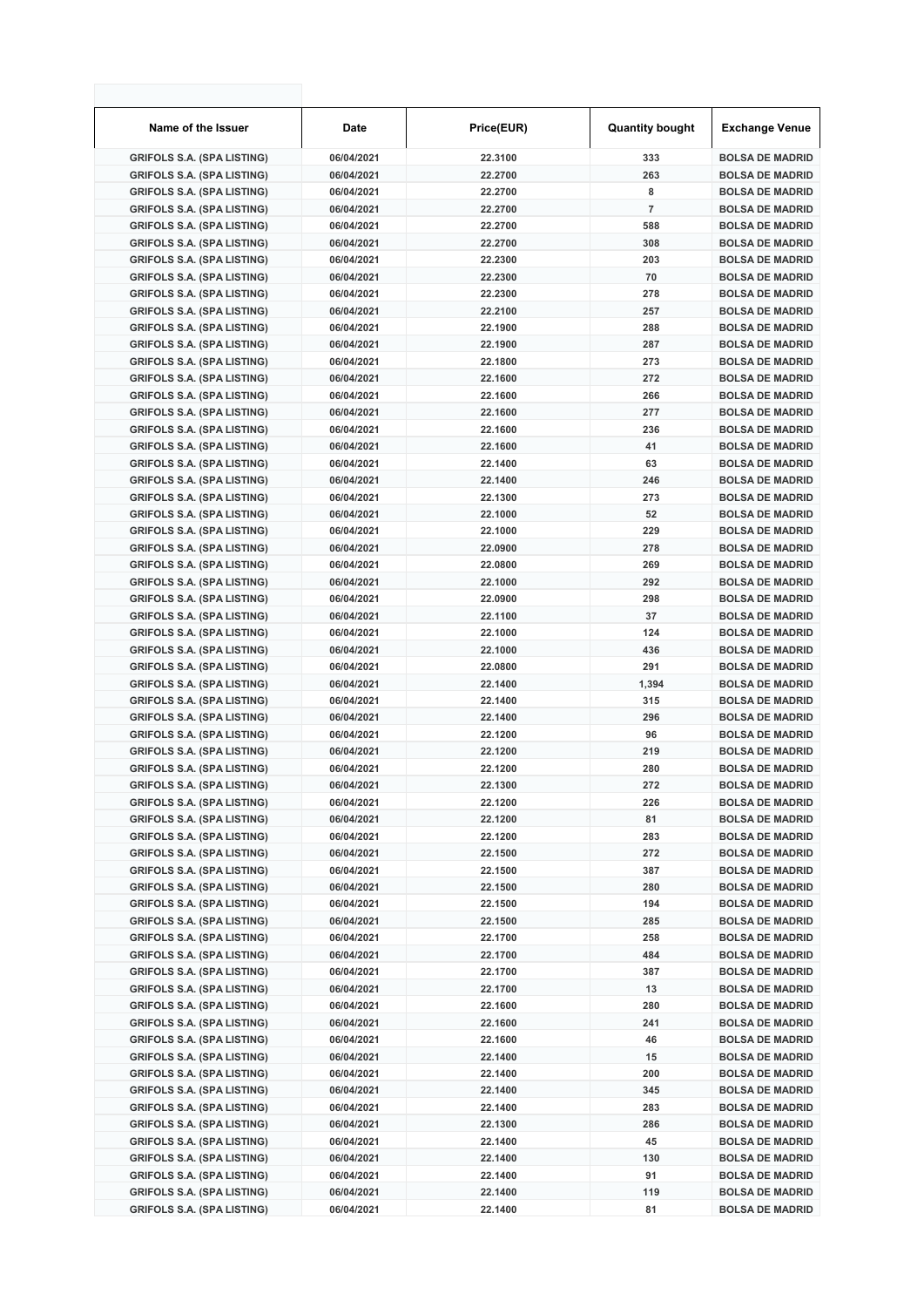| Name of the Issuer                | <b>Date</b> | Price(EUR) | <b>Quantity bought</b> | <b>Exchange Venue</b>  |
|-----------------------------------|-------------|------------|------------------------|------------------------|
| <b>GRIFOLS S.A. (SPA LISTING)</b> | 06/04/2021  | 22.2100    | 520                    | <b>BOLSA DE MADRID</b> |
| <b>GRIFOLS S.A. (SPA LISTING)</b> | 06/04/2021  | 22.2100    | 269                    | <b>BOLSA DE MADRID</b> |
| <b>GRIFOLS S.A. (SPA LISTING)</b> | 06/04/2021  | 22.2000    | 299                    | <b>BOLSA DE MADRID</b> |
| <b>GRIFOLS S.A. (SPA LISTING)</b> | 06/04/2021  | 22.2700    | 313                    | <b>BOLSA DE MADRID</b> |
| <b>GRIFOLS S.A. (SPA LISTING)</b> | 06/04/2021  | 22.2700    | 314                    | <b>BOLSA DE MADRID</b> |
| <b>GRIFOLS S.A. (SPA LISTING)</b> | 06/04/2021  | 22.2500    | 107                    | <b>BOLSA DE MADRID</b> |
| <b>GRIFOLS S.A. (SPA LISTING)</b> | 06/04/2021  | 22.2500    | 183                    | <b>BOLSA DE MADRID</b> |
| <b>GRIFOLS S.A. (SPA LISTING)</b> | 06/04/2021  | 22.2300    | 31                     | <b>BOLSA DE MADRID</b> |
| <b>GRIFOLS S.A. (SPA LISTING)</b> | 06/04/2021  | 22.2400    | 323                    | <b>BOLSA DE MADRID</b> |
| <b>GRIFOLS S.A. (SPA LISTING)</b> | 06/04/2021  | 22.2400    | 459                    | <b>BOLSA DE MADRID</b> |
| <b>GRIFOLS S.A. (SPA LISTING)</b> | 06/04/2021  | 22.2400    | 357                    | <b>BOLSA DE MADRID</b> |
| <b>GRIFOLS S.A. (SPA LISTING)</b> | 06/04/2021  | 22.2200    | 109                    | <b>BOLSA DE MADRID</b> |
| <b>GRIFOLS S.A. (SPA LISTING)</b> | 06/04/2021  | 22.2200    | 232                    | <b>BOLSA DE MADRID</b> |
| <b>GRIFOLS S.A. (SPA LISTING)</b> | 06/04/2021  | 22.2200    | 38                     | <b>BOLSA DE MADRID</b> |
| <b>GRIFOLS S.A. (SPA LISTING)</b> | 06/04/2021  | 22.2200    | 89                     | <b>BOLSA DE MADRID</b> |
| <b>GRIFOLS S.A. (SPA LISTING)</b> | 06/04/2021  | 22.2200    | 185                    | <b>BOLSA DE MADRID</b> |
| <b>GRIFOLS S.A. (SPA LISTING)</b> | 06/04/2021  | 22.3500    | 265                    | <b>BOLSA DE MADRID</b> |
| <b>GRIFOLS S.A. (SPA LISTING)</b> | 06/04/2021  | 22.3500    | 306                    | <b>BOLSA DE MADRID</b> |
| <b>GRIFOLS S.A. (SPA LISTING)</b> | 06/04/2021  | 22.3500    | 60                     | <b>BOLSA DE MADRID</b> |
| <b>GRIFOLS S.A. (SPA LISTING)</b> | 06/04/2021  | 22.3400    | 278                    | <b>BOLSA DE MADRID</b> |
| <b>GRIFOLS S.A. (SPA LISTING)</b> | 06/04/2021  | 22.2800    | 319                    | <b>BOLSA DE MADRID</b> |
| <b>GRIFOLS S.A. (SPA LISTING)</b> | 06/04/2021  | 22.3500    | 268                    | <b>BOLSA DE MADRID</b> |
| <b>GRIFOLS S.A. (SPA LISTING)</b> | 06/04/2021  | 22.2900    | 304                    | <b>BOLSA DE MADRID</b> |
| <b>GRIFOLS S.A. (SPA LISTING)</b> | 06/04/2021  | 22.3300    | 281                    | <b>BOLSA DE MADRID</b> |
| <b>GRIFOLS S.A. (SPA LISTING)</b> | 06/04/2021  | 22.3100    | 296                    | <b>BOLSA DE MADRID</b> |
| <b>GRIFOLS S.A. (SPA LISTING)</b> | 06/04/2021  | 22.2900    | 267                    | <b>BOLSA DE MADRID</b> |
| <b>GRIFOLS S.A. (SPA LISTING)</b> | 06/04/2021  | 22.2900    | 4                      | <b>BOLSA DE MADRID</b> |
| <b>GRIFOLS S.A. (SPA LISTING)</b> | 06/04/2021  | 22.2900    | 1                      | <b>BOLSA DE MADRID</b> |
| <b>GRIFOLS S.A. (SPA LISTING)</b> | 06/04/2021  | 22.2700    | 549                    | <b>BOLSA DE MADRID</b> |
| <b>GRIFOLS S.A. (SPA LISTING)</b> | 06/04/2021  | 22.2700    | 279                    | <b>BOLSA DE MADRID</b> |
| <b>GRIFOLS S.A. (SPA LISTING)</b> | 06/04/2021  | 22.2800    | 269                    | <b>BOLSA DE MADRID</b> |
| <b>GRIFOLS S.A. (SPA LISTING)</b> | 06/04/2021  | 22.2800    | 291                    | <b>BOLSA DE MADRID</b> |
| <b>GRIFOLS S.A. (SPA LISTING)</b> | 06/04/2021  | 22.2800    | 618                    | <b>BOLSA DE MADRID</b> |
| <b>GRIFOLS S.A. (SPA LISTING)</b> | 06/04/2021  | 22.2700    | 52                     | <b>BOLSA DE MADRID</b> |
| <b>GRIFOLS S.A. (SPA LISTING)</b> | 06/04/2021  | 22.2700    | 233                    | <b>BOLSA DE MADRID</b> |
| <b>GRIFOLS S.A. (SPA LISTING)</b> | 06/04/2021  | 22.2900    | 1,158                  | <b>BOLSA DE MADRID</b> |
| <b>GRIFOLS S.A. (SPA LISTING)</b> | 06/04/2021  | 22.2900    | 272                    | <b>BOLSA DE MADRID</b> |
| <b>GRIFOLS S.A. (SPA LISTING)</b> | 06/04/2021  | 22.2900    | 277                    | <b>BOLSA DE MADRID</b> |
| <b>GRIFOLS S.A. (SPA LISTING)</b> | 06/04/2021  | 22.2800    | 282                    | <b>BOLSA DE MADRID</b> |
| <b>GRIFOLS S.A. (SPA LISTING)</b> | 06/04/2021  | 22.2400    | 286                    | <b>BOLSA DE MADRID</b> |
| <b>GRIFOLS S.A. (SPA LISTING)</b> | 06/04/2021  | 22.2500    | 276                    | <b>BOLSA DE MADRID</b> |
| <b>GRIFOLS S.A. (SPA LISTING)</b> | 06/04/2021  | 22.2500    | 855                    | <b>BOLSA DE MADRID</b> |
| <b>GRIFOLS S.A. (SPA LISTING)</b> | 06/04/2021  | 22.2000    | 169                    | <b>BOLSA DE MADRID</b> |
| <b>GRIFOLS S.A. (SPA LISTING)</b> | 06/04/2021  | 22.2600    | 67                     | <b>BOLSA DE MADRID</b> |
| <b>GRIFOLS S.A. (SPA LISTING)</b> | 06/04/2021  | 22.2600    | 2                      | <b>BOLSA DE MADRID</b> |
| <b>GRIFOLS S.A. (SPA LISTING)</b> | 06/04/2021  | 22.2600    | 4                      | <b>BOLSA DE MADRID</b> |
| <b>GRIFOLS S.A. (SPA LISTING)</b> | 06/04/2021  | 22.2600    | 26                     | <b>BOLSA DE MADRID</b> |
| <b>GRIFOLS S.A. (SPA LISTING)</b> | 06/04/2021  | 22.2600    | 26                     | <b>BOLSA DE MADRID</b> |
| <b>GRIFOLS S.A. (SPA LISTING)</b> | 06/04/2021  | 22.2600    | 179                    | <b>BOLSA DE MADRID</b> |
| <b>GRIFOLS S.A. (SPA LISTING)</b> | 06/04/2021  | 22.2600    | 66                     | <b>BOLSA DE MADRID</b> |
| <b>GRIFOLS S.A. (SPA LISTING)</b> | 06/04/2021  | 22.2600    | 259                    | <b>BOLSA DE MADRID</b> |
| <b>GRIFOLS S.A. (SPA LISTING)</b> | 06/04/2021  | 22.2600    | 65                     | <b>BOLSA DE MADRID</b> |
| <b>GRIFOLS S.A. (SPA LISTING)</b> | 06/04/2021  | 22.2600    | 272                    | <b>BOLSA DE MADRID</b> |
| <b>GRIFOLS S.A. (SPA LISTING)</b> | 06/04/2021  | 22.2600    | 232                    | <b>BOLSA DE MADRID</b> |
| <b>GRIFOLS S.A. (SPA LISTING)</b> | 06/04/2021  | 22.2600    | 65                     | <b>BOLSA DE MADRID</b> |
| <b>GRIFOLS S.A. (SPA LISTING)</b> | 06/04/2021  | 22.2600    | 26                     | <b>BOLSA DE MADRID</b> |
| <b>GRIFOLS S.A. (SPA LISTING)</b> | 06/04/2021  | 22.2600    | 297                    | <b>BOLSA DE MADRID</b> |
| <b>GRIFOLS S.A. (SPA LISTING)</b> | 06/04/2021  | 22.2500    | 140                    | <b>BOLSA DE MADRID</b> |
| <b>GRIFOLS S.A. (SPA LISTING)</b> | 06/04/2021  | 22.2500    | 146                    | <b>BOLSA DE MADRID</b> |
| <b>GRIFOLS S.A. (SPA LISTING)</b> | 06/04/2021  | 22.2500    | 290                    | <b>BOLSA DE MADRID</b> |
| <b>GRIFOLS S.A. (SPA LISTING)</b> | 06/04/2021  | 22.2500    | 281                    | <b>BOLSA DE MADRID</b> |
| <b>GRIFOLS S.A. (SPA LISTING)</b> | 06/04/2021  | 22.2400    | 212                    | <b>BOLSA DE MADRID</b> |
| <b>GRIFOLS S.A. (SPA LISTING)</b> | 06/04/2021  | 22.2900    | 390                    | <b>BOLSA DE MADRID</b> |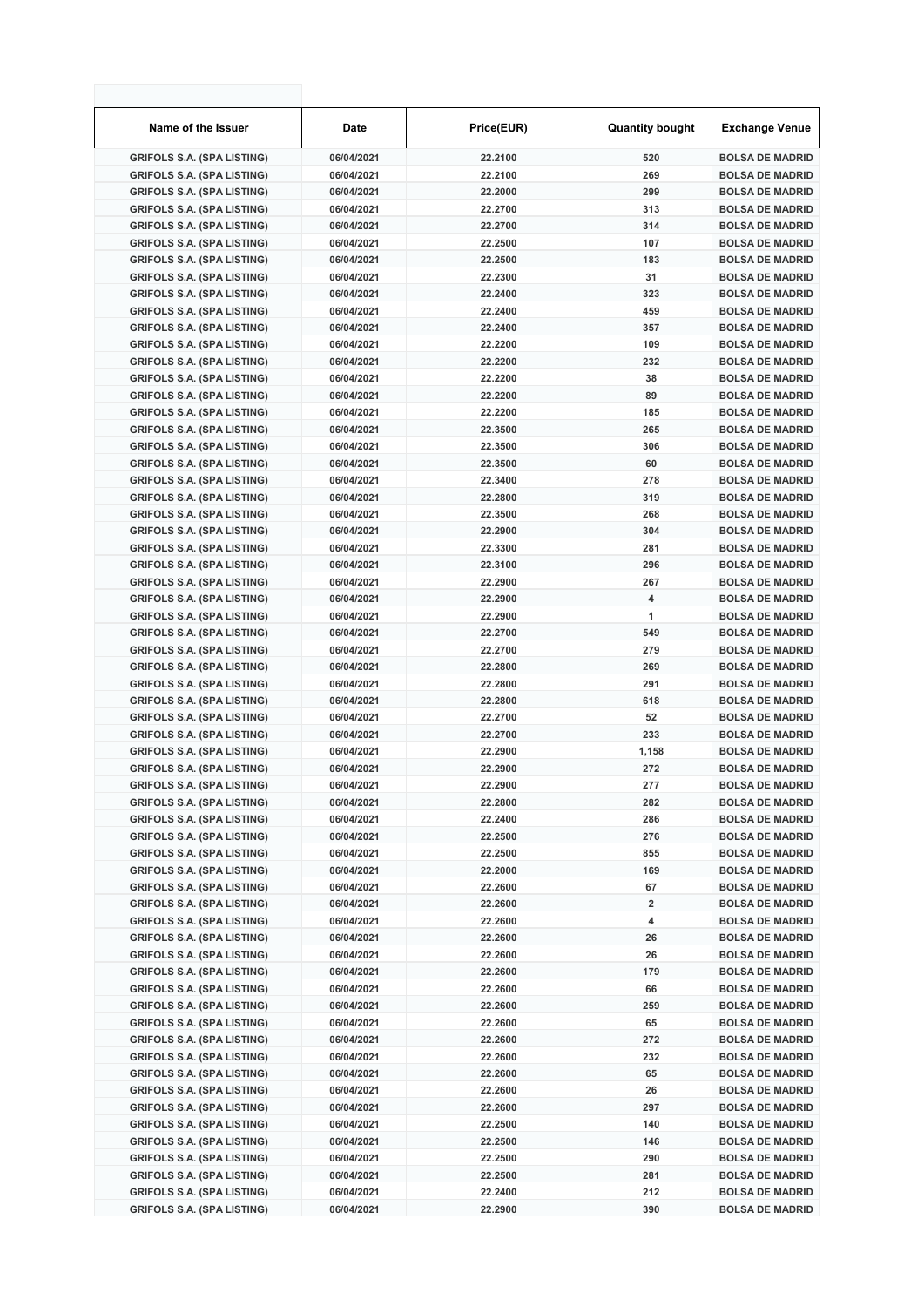| Name of the Issuer                | Date       | Price(EUR) | <b>Quantity bought</b> | <b>Exchange Venue</b>  |
|-----------------------------------|------------|------------|------------------------|------------------------|
| <b>GRIFOLS S.A. (SPA LISTING)</b> | 06/04/2021 | 22.2900    | 174                    | <b>BOLSA DE MADRID</b> |
| <b>GRIFOLS S.A. (SPA LISTING)</b> | 06/04/2021 | 22.2900    | 305                    | <b>BOLSA DE MADRID</b> |
| <b>GRIFOLS S.A. (SPA LISTING)</b> | 06/04/2021 | 22.2900    | 65                     | <b>BOLSA DE MADRID</b> |
| <b>GRIFOLS S.A. (SPA LISTING)</b> | 06/04/2021 | 22.2900    | 1,134                  | <b>BOLSA DE MADRID</b> |
| <b>GRIFOLS S.A. (SPA LISTING)</b> | 06/04/2021 | 22,3000    | 595                    | <b>BOLSA DE MADRID</b> |
| <b>GRIFOLS S.A. (SPA LISTING)</b> | 06/04/2021 | 22,3100    | 583                    | <b>BOLSA DE MADRID</b> |
| <b>GRIFOLS S.A. (SPA LISTING)</b> | 06/04/2021 | 22,3100    | 283                    | <b>BOLSA DE MADRID</b> |
| <b>GRIFOLS S.A. (SPA LISTING)</b> | 06/04/2021 | 22.2900    | 320                    | <b>BOLSA DE MADRID</b> |
| <b>GRIFOLS S.A. (SPA LISTING)</b> | 06/04/2021 | 22.2600    | 601                    | <b>BOLSA DE MADRID</b> |
| <b>GRIFOLS S.A. (SPA LISTING)</b> | 06/04/2021 | 22.2600    | 277                    | <b>BOLSA DE MADRID</b> |
| <b>GRIFOLS S.A. (SPA LISTING)</b> | 06/04/2021 | 22.2600    | 53                     | <b>BOLSA DE MADRID</b> |
| <b>GRIFOLS S.A. (SPA LISTING)</b> | 06/04/2021 | 22.2600    | 214                    | <b>BOLSA DE MADRID</b> |
| <b>GRIFOLS S.A. (SPA LISTING)</b> | 06/04/2021 | 22.2600    | 311                    | <b>BOLSA DE MADRID</b> |
| <b>GRIFOLS S.A. (SPA LISTING)</b> | 06/04/2021 | 22.2500    | 98                     | <b>BOLSA DE MADRID</b> |
| <b>GRIFOLS S.A. (SPA LISTING)</b> | 06/04/2021 | 22.2500    | 378                    | <b>BOLSA DE MADRID</b> |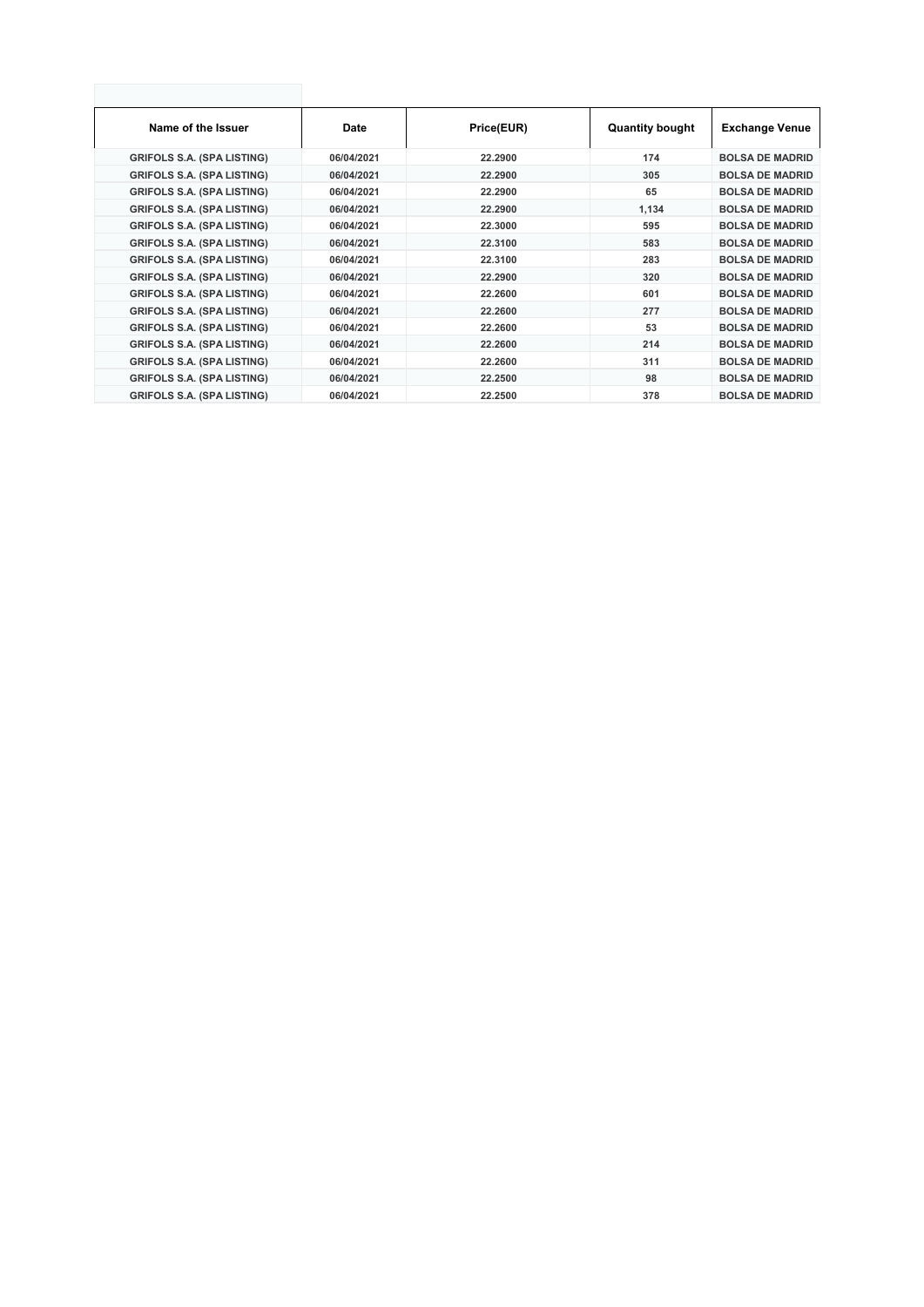# **GRIFOLS**

**ANNEX II**

#### **Individual trade details:**

| Name of the Issuer                 | Date       | Price(EUR) | <b>Quantity bought</b> | <b>Exchange Venue</b>  |
|------------------------------------|------------|------------|------------------------|------------------------|
| GRIFOLS S.A. CLASE B (SPA LISTING) | 30/03/2021 | 14.7200    | 376                    | <b>BOLSA DE MADRID</b> |
| GRIFOLS S.A. CLASE B (SPA LISTING) | 30/03/2021 | 14.7200    | 692                    | <b>BOLSA DE MADRID</b> |
| GRIFOLS S.A. CLASE B (SPA LISTING) | 30/03/2021 | 14.8000    | 114                    | <b>BOLSA DE MADRID</b> |
| GRIFOLS S.A. CLASE B (SPA LISTING) | 30/03/2021 | 14.8000    | 250                    | <b>BOLSA DE MADRID</b> |
| GRIFOLS S.A. CLASE B (SPA LISTING) | 30/03/2021 | 14.8000    | 98                     | <b>BOLSA DE MADRID</b> |
| GRIFOLS S.A. CLASE B (SPA LISTING) | 30/03/2021 | 14.8000    | 267                    | <b>BOLSA DE MADRID</b> |
| GRIFOLS S.A. CLASE B (SPA LISTING) | 30/03/2021 | 14.8000    | 339                    | <b>BOLSA DE MADRID</b> |
| GRIFOLS S.A. CLASE B (SPA LISTING) | 30/03/2021 | 14.7600    | 401                    | <b>BOLSA DE MADRID</b> |
| GRIFOLS S.A. CLASE B (SPA LISTING) | 30/03/2021 | 14.7600    | 52                     | <b>BOLSA DE MADRID</b> |
| GRIFOLS S.A. CLASE B (SPA LISTING) | 30/03/2021 | 14.7600    | 200                    | <b>BOLSA DE MADRID</b> |
| GRIFOLS S.A. CLASE B (SPA LISTING) | 30/03/2021 | 14.7600    | 139                    | <b>BOLSA DE MADRID</b> |
| GRIFOLS S.A. CLASE B (SPA LISTING) | 30/03/2021 | 14.7600    | 262                    | <b>BOLSA DE MADRID</b> |
| GRIFOLS S.A. CLASE B (SPA LISTING) | 30/03/2021 | 14.7600    | 52                     | <b>BOLSA DE MADRID</b> |
| GRIFOLS S.A. CLASE B (SPA LISTING) | 30/03/2021 | 14.8000    | 335                    | <b>BOLSA DE MADRID</b> |
| GRIFOLS S.A. CLASE B (SPA LISTING) | 30/03/2021 | 14.7800    | 146                    | <b>BOLSA DE MADRID</b> |
| GRIFOLS S.A. CLASE B (SPA LISTING) | 30/03/2021 | 14.7800    | 94                     | <b>BOLSA DE MADRID</b> |
| GRIFOLS S.A. CLASE B (SPA LISTING) | 30/03/2021 | 14.7800    | 152                    | <b>BOLSA DE MADRID</b> |
| GRIFOLS S.A. CLASE B (SPA LISTING) | 30/03/2021 | 14.7800    | 13                     | <b>BOLSA DE MADRID</b> |
| GRIFOLS S.A. CLASE B (SPA LISTING) | 30/03/2021 | 14.8000    | 172                    | <b>BOLSA DE MADRID</b> |
| GRIFOLS S.A. CLASE B (SPA LISTING) | 30/03/2021 | 14.8000    | 255                    | <b>BOLSA DE MADRID</b> |
| GRIFOLS S.A. CLASE B (SPA LISTING) | 30/03/2021 | 14.8000    | 8                      | <b>BOLSA DE MADRID</b> |
| GRIFOLS S.A. CLASE B (SPA LISTING) | 30/03/2021 | 14.8000    | 650                    | <b>BOLSA DE MADRID</b> |
| GRIFOLS S.A. CLASE B (SPA LISTING) | 30/03/2021 | 14.8000    | 653                    | <b>BOLSA DE MADRID</b> |
| GRIFOLS S.A. CLASE B (SPA LISTING) | 30/03/2021 | 14.8000    | 653                    | <b>BOLSA DE MADRID</b> |
| GRIFOLS S.A. CLASE B (SPA LISTING) | 30/03/2021 | 14.8000    | 653                    | <b>BOLSA DE MADRID</b> |
| GRIFOLS S.A. CLASE B (SPA LISTING) | 30/03/2021 | 14.8000    | 250                    | <b>BOLSA DE MADRID</b> |
| GRIFOLS S.A. CLASE B (SPA LISTING) | 30/03/2021 | 14.8000    | 89                     | <b>BOLSA DE MADRID</b> |
| GRIFOLS S.A. CLASE B (SPA LISTING) | 30/03/2021 | 14.7600    | 453                    | <b>BOLSA DE MADRID</b> |
| GRIFOLS S.A. CLASE B (SPA LISTING) | 30/03/2021 | 14.7600    | 100                    | <b>BOLSA DE MADRID</b> |
| GRIFOLS S.A. CLASE B (SPA LISTING) | 30/03/2021 | 14.7600    | 100                    | <b>BOLSA DE MADRID</b> |
| GRIFOLS S.A. CLASE B (SPA LISTING) | 30/03/2021 | 14.7600    | 313                    | BOLSA DE MADRID        |
| GRIFOLS S.A. CLASE B (SPA LISTING) | 30/03/2021 | 14.7000    | 400                    | <b>BOLSA DE MADRID</b> |
| GRIFOLS S.A. CLASE B (SPA LISTING) | 30/03/2021 | 14.7800    | 108                    | <b>BOLSA DE MADRID</b> |
| GRIFOLS S.A. CLASE B (SPA LISTING) | 30/03/2021 | 14.7800    | 234                    | <b>BOLSA DE MADRID</b> |
| GRIFOLS S.A. CLASE B (SPA LISTING) | 30/03/2021 | 14.7800    | 371                    | <b>BOLSA DE MADRID</b> |
| GRIFOLS S.A. CLASE B (SPA LISTING) | 30/03/2021 | 14.7400    | 354                    | <b>BOLSA DE MADRID</b> |
| GRIFOLS S.A. CLASE B (SPA LISTING) | 30/03/2021 | 14.8200    | 655                    | <b>BOLSA DE MADRID</b> |
| GRIFOLS S.A. CLASE B (SPA LISTING) | 30/03/2021 | 14.8200    | 47                     | <b>BOLSA DE MADRID</b> |
| GRIFOLS S.A. CLASE B (SPA LISTING) | 30/03/2021 | 14.8400    | 467                    | <b>BOLSA DE MADRID</b> |
| GRIFOLS S.A. CLASE B (SPA LISTING) | 30/03/2021 | 14.8400    | 219                    | <b>BOLSA DE MADRID</b> |
| GRIFOLS S.A. CLASE B (SPA LISTING) | 30/03/2021 | 14.8400    | 240                    | <b>BOLSA DE MADRID</b> |
| GRIFOLS S.A. CLASE B (SPA LISTING) | 30/03/2021 | 14.8600    | 1                      | <b>BOLSA DE MADRID</b> |
| GRIFOLS S.A. CLASE B (SPA LISTING) | 30/03/2021 | 14.8600    | 250                    | <b>BOLSA DE MADRID</b> |
| GRIFOLS S.A. CLASE B (SPA LISTING) | 30/03/2021 | 14.8600    | 29                     | <b>BOLSA DE MADRID</b> |
|                                    |            |            |                        |                        |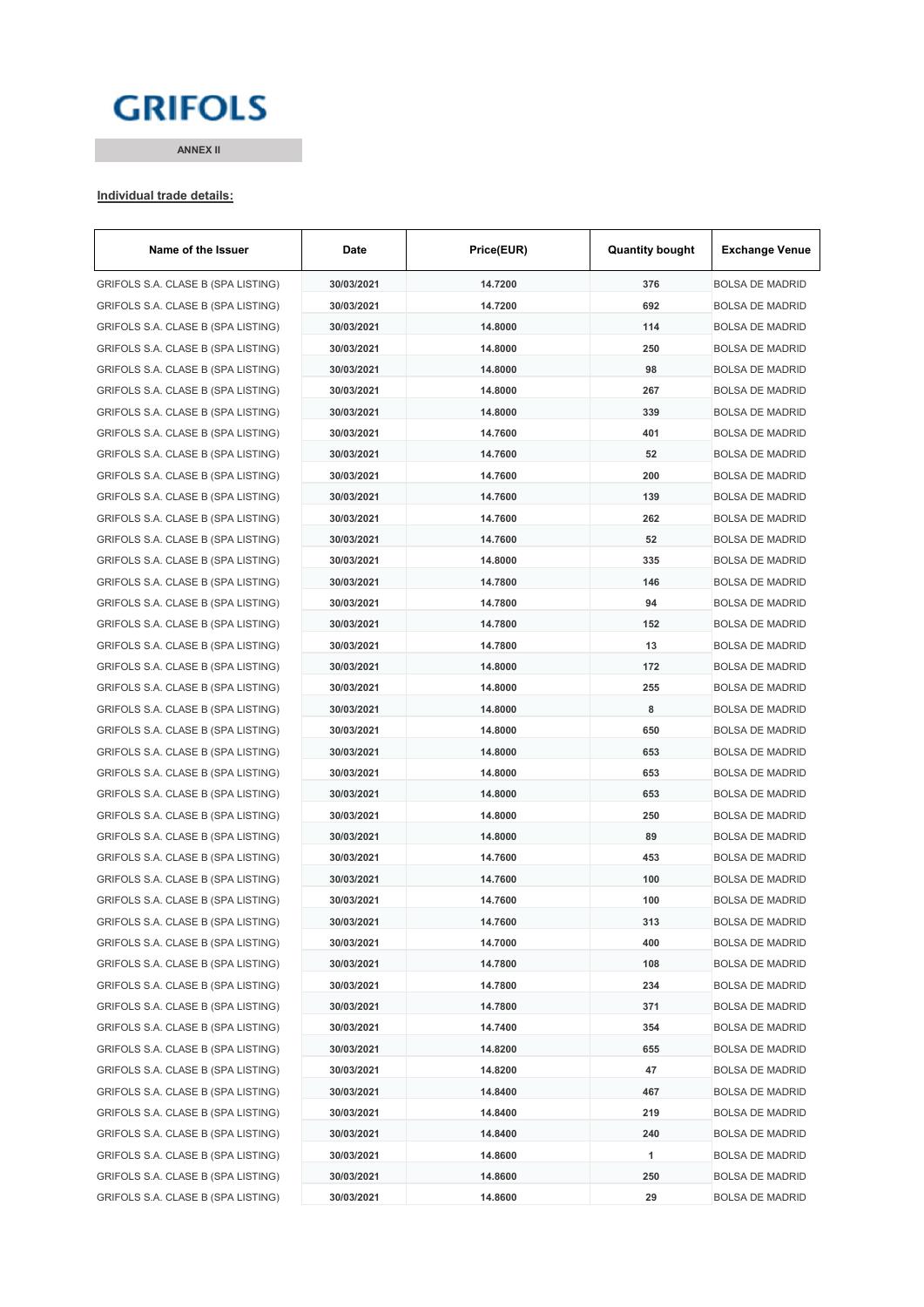| Name of the Issuer                 | Date       | Price(EUR) | <b>Quantity bought</b> | <b>Exchange Venue</b>  |
|------------------------------------|------------|------------|------------------------|------------------------|
| GRIFOLS S.A. CLASE B (SPA LISTING) | 30/03/2021 | 14.8600    | 449                    | <b>BOLSA DE MADRID</b> |
| GRIFOLS S.A. CLASE B (SPA LISTING) | 30/03/2021 | 14.8600    | 413                    | <b>BOLSA DE MADRID</b> |
| GRIFOLS S.A. CLASE B (SPA LISTING) | 30/03/2021 | 14.8600    | 355                    | <b>BOLSA DE MADRID</b> |
| GRIFOLS S.A. CLASE B (SPA LISTING) | 30/03/2021 | 14.8600    | 649                    | <b>BOLSA DE MADRID</b> |
| GRIFOLS S.A. CLASE B (SPA LISTING) | 30/03/2021 | 14.8600    | 343                    | <b>BOLSA DE MADRID</b> |
| GRIFOLS S.A. CLASE B (SPA LISTING) | 30/03/2021 | 14.8600    | 273                    | <b>BOLSA DE MADRID</b> |
| GRIFOLS S.A. CLASE B (SPA LISTING) | 30/03/2021 | 14.8600    | 101                    | <b>BOLSA DE MADRID</b> |
| GRIFOLS S.A. CLASE B (SPA LISTING) | 30/03/2021 | 14.8600    | 335                    | <b>BOLSA DE MADRID</b> |
| GRIFOLS S.A. CLASE B (SPA LISTING) | 30/03/2021 | 14.8600    | 164                    | <b>BOLSA DE MADRID</b> |
| GRIFOLS S.A. CLASE B (SPA LISTING) | 30/03/2021 | 14.8200    | 437                    | <b>BOLSA DE MADRID</b> |
| GRIFOLS S.A. CLASE B (SPA LISTING) | 30/03/2021 | 14.8200    | 77                     | <b>BOLSA DE MADRID</b> |
| GRIFOLS S.A. CLASE B (SPA LISTING) | 30/03/2021 | 14.8200    | 425                    | <b>BOLSA DE MADRID</b> |
| GRIFOLS S.A. CLASE B (SPA LISTING) | 30/03/2021 | 14.8200    | 345                    | <b>BOLSA DE MADRID</b> |
| GRIFOLS S.A. CLASE B (SPA LISTING) | 30/03/2021 | 14.8200    | 425                    | <b>BOLSA DE MADRID</b> |
| GRIFOLS S.A. CLASE B (SPA LISTING) | 30/03/2021 | 14.8200    | 98                     | <b>BOLSA DE MADRID</b> |
| GRIFOLS S.A. CLASE B (SPA LISTING) | 30/03/2021 | 14.8200    | 58                     | <b>BOLSA DE MADRID</b> |
| GRIFOLS S.A. CLASE B (SPA LISTING) | 30/03/2021 | 14.8200    | 954                    | <b>BOLSA DE MADRID</b> |
| GRIFOLS S.A. CLASE B (SPA LISTING) | 30/03/2021 | 14.8200    | 745                    | <b>BOLSA DE MADRID</b> |
| GRIFOLS S.A. CLASE B (SPA LISTING) | 30/03/2021 | 14.8200    | 171                    | <b>BOLSA DE MADRID</b> |
| GRIFOLS S.A. CLASE B (SPA LISTING) | 30/03/2021 | 14.8200    | 298                    | <b>BOLSA DE MADRID</b> |
| GRIFOLS S.A. CLASE B (SPA LISTING) | 30/03/2021 | 14.8000    | 118                    | <b>BOLSA DE MADRID</b> |
| GRIFOLS S.A. CLASE B (SPA LISTING) | 30/03/2021 | 14.8000    | 259                    | <b>BOLSA DE MADRID</b> |
| GRIFOLS S.A. CLASE B (SPA LISTING) | 30/03/2021 | 14.8000    | 353                    | <b>BOLSA DE MADRID</b> |
| GRIFOLS S.A. CLASE B (SPA LISTING) | 30/03/2021 | 14.8000    | 340                    | <b>BOLSA DE MADRID</b> |
| GRIFOLS S.A. CLASE B (SPA LISTING) | 30/03/2021 | 14.8000    | 346                    | <b>BOLSA DE MADRID</b> |
|                                    | 30/03/2021 | 14.8000    | 338                    | <b>BOLSA DE MADRID</b> |
| GRIFOLS S.A. CLASE B (SPA LISTING) | 30/03/2021 |            |                        |                        |
| GRIFOLS S.A. CLASE B (SPA LISTING) |            | 14.8000    | 122                    | <b>BOLSA DE MADRID</b> |
| GRIFOLS S.A. CLASE B (SPA LISTING) | 30/03/2021 | 14.8000    | 177                    | <b>BOLSA DE MADRID</b> |
| GRIFOLS S.A. CLASE B (SPA LISTING) | 30/03/2021 | 14.8000    | 301                    | <b>BOLSA DE MADRID</b> |
| GRIFOLS S.A. CLASE B (SPA LISTING) | 30/03/2021 | 14.8000    | 123                    | <b>BOLSA DE MADRID</b> |
| GRIFOLS S.A. CLASE B (SPA LISTING) | 30/03/2021 | 14.8000    | 104                    | <b>BOLSA DE MADRID</b> |
| GRIFOLS S.A. CLASE B (SPA LISTING) | 30/03/2021 | 14.8000    | 118                    | <b>BOLSA DE MADRID</b> |
| GRIFOLS S.A. CLASE B (SPA LISTING) | 30/03/2021 | 14.8000    | 716                    | <b>BOLSA DE MADRID</b> |
| GRIFOLS S.A. CLASE B (SPA LISTING) | 30/03/2021 | 14.8000    | 315                    | <b>BOLSA DE MADRID</b> |
| GRIFOLS S.A. CLASE B (SPA LISTING) | 30/03/2021 | 14.8000    | 90                     | <b>BOLSA DE MADRID</b> |
| GRIFOLS S.A. CLASE B (SPA LISTING) | 30/03/2021 | 14.8000    | 92                     | <b>BOLSA DE MADRID</b> |
| GRIFOLS S.A. CLASE B (SPA LISTING) | 30/03/2021 | 14.8000    | 67                     | <b>BOLSA DE MADRID</b> |
| GRIFOLS S.A. CLASE B (SPA LISTING) | 30/03/2021 | 14.8000    | 20                     | <b>BOLSA DE MADRID</b> |
| GRIFOLS S.A. CLASE B (SPA LISTING) | 30/03/2021 | 14.8000    | 86                     | <b>BOLSA DE MADRID</b> |
| GRIFOLS S.A. CLASE B (SPA LISTING) | 30/03/2021 | 14.8000    | 115                    | <b>BOLSA DE MADRID</b> |
| GRIFOLS S.A. CLASE B (SPA LISTING) | 30/03/2021 | 14.8000    | 20                     | <b>BOLSA DE MADRID</b> |
| GRIFOLS S.A. CLASE B (SPA LISTING) | 30/03/2021 | 14.8000    | 90                     | <b>BOLSA DE MADRID</b> |
| GRIFOLS S.A. CLASE B (SPA LISTING) | 30/03/2021 | 14.8000    | 217                    | <b>BOLSA DE MADRID</b> |
| GRIFOLS S.A. CLASE B (SPA LISTING) | 30/03/2021 | 14.8000    | 75                     | <b>BOLSA DE MADRID</b> |
| GRIFOLS S.A. CLASE B (SPA LISTING) | 30/03/2021 | 14.8000    | 400                    | <b>BOLSA DE MADRID</b> |
| GRIFOLS S.A. CLASE B (SPA LISTING) | 30/03/2021 | 14.8000    | 463                    | <b>BOLSA DE MADRID</b> |
| GRIFOLS S.A. CLASE B (SPA LISTING) | 30/03/2021 | 14.8000    | 161                    | <b>BOLSA DE MADRID</b> |
| GRIFOLS S.A. CLASE B (SPA LISTING) | 30/03/2021 | 14.8000    | 118                    | <b>BOLSA DE MADRID</b> |
| GRIFOLS S.A. CLASE B (SPA LISTING) | 30/03/2021 | 14.8000    | 250                    | <b>BOLSA DE MADRID</b> |
| GRIFOLS S.A. CLASE B (SPA LISTING) | 30/03/2021 | 14.8000    | 173                    | <b>BOLSA DE MADRID</b> |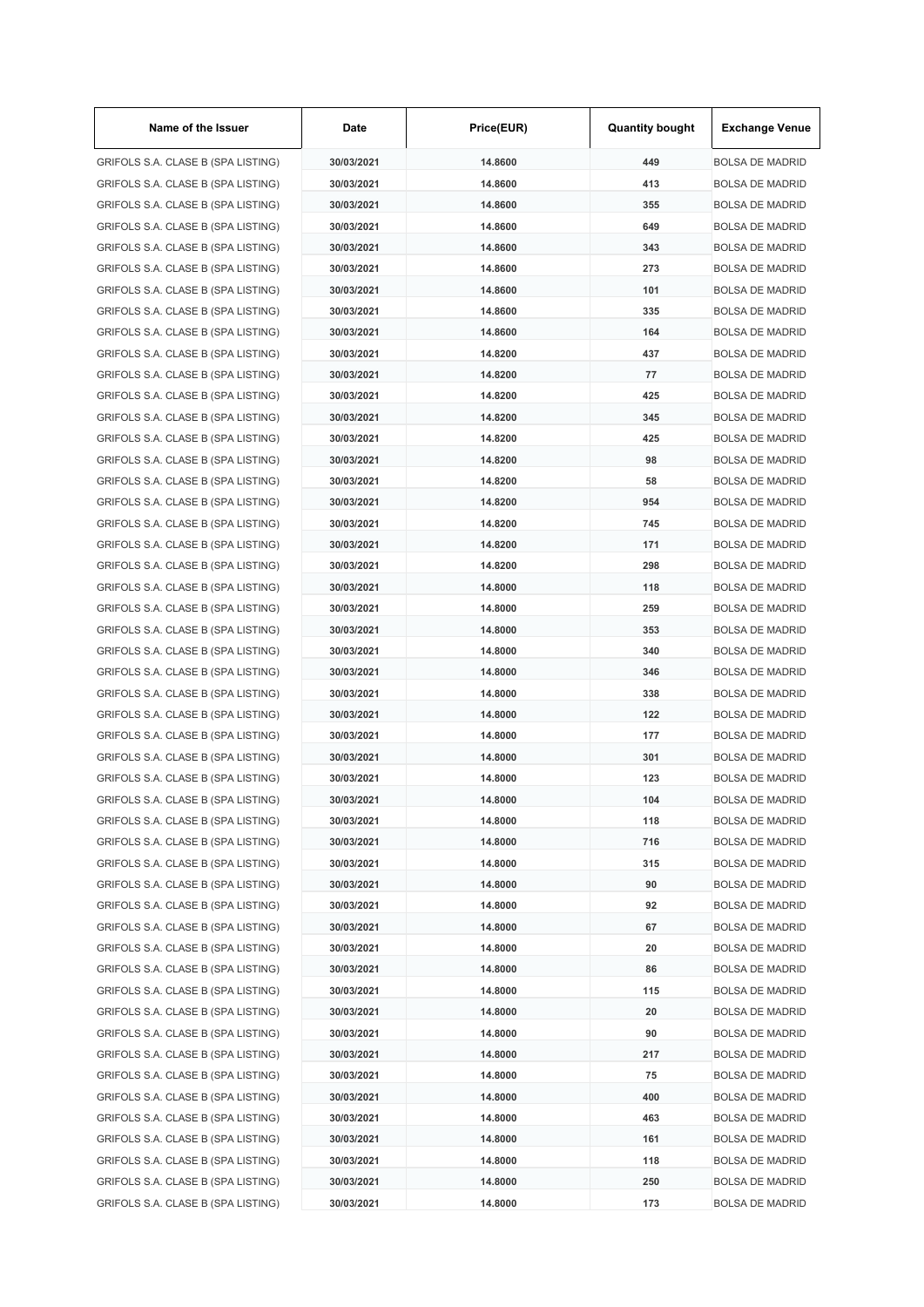| Name of the Issuer                 | Date       | Price(EUR) | <b>Quantity bought</b> | <b>Exchange Venue</b>  |
|------------------------------------|------------|------------|------------------------|------------------------|
| GRIFOLS S.A. CLASE B (SPA LISTING) | 30/03/2021 | 14.8000    | 89                     | <b>BOLSA DE MADRID</b> |
| GRIFOLS S.A. CLASE B (SPA LISTING) | 30/03/2021 | 14.8000    | 79                     | <b>BOLSA DE MADRID</b> |
| GRIFOLS S.A. CLASE B (SPA LISTING) | 30/03/2021 | 14.8000    | 348                    | <b>BOLSA DE MADRID</b> |
| GRIFOLS S.A. CLASE B (SPA LISTING) | 30/03/2021 | 14.8000    | 402                    | <b>BOLSA DE MADRID</b> |
| GRIFOLS S.A. CLASE B (SPA LISTING) | 30/03/2021 | 14.7800    | 786                    | <b>BOLSA DE MADRID</b> |
| GRIFOLS S.A. CLASE B (SPA LISTING) | 30/03/2021 | 14.7200    | 376                    | <b>BOLSA DE MADRID</b> |
| GRIFOLS S.A. CLASE B (SPA LISTING) | 30/03/2021 | 14.7400    | 82                     | <b>BOLSA DE MADRID</b> |
| GRIFOLS S.A. CLASE B (SPA LISTING) | 30/03/2021 | 14.7400    | 200                    | <b>BOLSA DE MADRID</b> |
| GRIFOLS S.A. CLASE B (SPA LISTING) | 30/03/2021 | 14.7400    | 100                    | <b>BOLSA DE MADRID</b> |
| GRIFOLS S.A. CLASE B (SPA LISTING) | 30/03/2021 | 14.7400    | 376                    | <b>BOLSA DE MADRID</b> |
| GRIFOLS S.A. CLASE B (SPA LISTING) | 30/03/2021 | 14.7000    | 341                    | <b>BOLSA DE MADRID</b> |
| GRIFOLS S.A. CLASE B (SPA LISTING) | 30/03/2021 | 14.7000    | 338                    | <b>BOLSA DE MADRID</b> |
| GRIFOLS S.A. CLASE B (SPA LISTING) | 30/03/2021 | 14.7000    | 95                     | <b>BOLSA DE MADRID</b> |
| GRIFOLS S.A. CLASE B (SPA LISTING) | 30/03/2021 | 14.7000    | 304                    | <b>BOLSA DE MADRID</b> |
| GRIFOLS S.A. CLASE B (SPA LISTING) | 30/03/2021 | 14.7000    | 52                     | <b>BOLSA DE MADRID</b> |
| GRIFOLS S.A. CLASE B (SPA LISTING) | 30/03/2021 | 14.7000    | 90                     | <b>BOLSA DE MADRID</b> |
| GRIFOLS S.A. CLASE B (SPA LISTING) | 30/03/2021 | 14.7400    | 200                    | <b>BOLSA DE MADRID</b> |
| GRIFOLS S.A. CLASE B (SPA LISTING) | 30/03/2021 | 14.7400    | 200                    | <b>BOLSA DE MADRID</b> |
| GRIFOLS S.A. CLASE B (SPA LISTING) | 30/03/2021 | 14.7400    | 109                    | <b>BOLSA DE MADRID</b> |
| GRIFOLS S.A. CLASE B (SPA LISTING) | 30/03/2021 | 14.7400    | 314                    | <b>BOLSA DE MADRID</b> |
| GRIFOLS S.A. CLASE B (SPA LISTING) | 30/03/2021 | 14.7400    | 510                    | <b>BOLSA DE MADRID</b> |
| GRIFOLS S.A. CLASE B (SPA LISTING) | 30/03/2021 | 14.7400    | 195                    | <b>BOLSA DE MADRID</b> |
| GRIFOLS S.A. CLASE B (SPA LISTING) | 30/03/2021 | 14.7400    | 156                    | <b>BOLSA DE MADRID</b> |
| GRIFOLS S.A. CLASE B (SPA LISTING) | 30/03/2021 | 14.7400    | 200                    | <b>BOLSA DE MADRID</b> |
|                                    | 30/03/2021 | 14.7400    | 67                     | <b>BOLSA DE MADRID</b> |
| GRIFOLS S.A. CLASE B (SPA LISTING) |            |            |                        |                        |
| GRIFOLS S.A. CLASE B (SPA LISTING) | 30/03/2021 | 14.6800    | 200                    | <b>BOLSA DE MADRID</b> |
| GRIFOLS S.A. CLASE B (SPA LISTING) | 30/03/2021 | 14.6800    | 150                    | <b>BOLSA DE MADRID</b> |
| GRIFOLS S.A. CLASE B (SPA LISTING) | 30/03/2021 | 14.6600    | 189                    | <b>BOLSA DE MADRID</b> |
| GRIFOLS S.A. CLASE B (SPA LISTING) | 30/03/2021 | 14.6600    | 146                    | <b>BOLSA DE MADRID</b> |
| GRIFOLS S.A. CLASE B (SPA LISTING) | 30/03/2021 | 14.6600    | 108                    | <b>BOLSA DE MADRID</b> |
| GRIFOLS S.A. CLASE B (SPA LISTING) | 30/03/2021 | 14.6600    | 137                    | <b>BOLSA DE MADRID</b> |
| GRIFOLS S.A. CLASE B (SPA LISTING) | 30/03/2021 | 14.6600    | 200                    | <b>BOLSA DE MADRID</b> |
| GRIFOLS S.A. CLASE B (SPA LISTING) | 30/03/2021 | 14.6600    | 106                    | <b>BOLSA DE MADRID</b> |
| GRIFOLS S.A. CLASE B (SPA LISTING) | 30/03/2021 | 14.6600    | 200                    | <b>BOLSA DE MADRID</b> |
| GRIFOLS S.A. CLASE B (SPA LISTING) | 30/03/2021 | 14.6600    | 86                     | <b>BOLSA DE MADRID</b> |
| GRIFOLS S.A. CLASE B (SPA LISTING) | 30/03/2021 | 14.6600    | 157                    | <b>BOLSA DE MADRID</b> |
| GRIFOLS S.A. CLASE B (SPA LISTING) | 30/03/2021 | 14.6600    | 229                    | <b>BOLSA DE MADRID</b> |
| GRIFOLS S.A. CLASE B (SPA LISTING) | 30/03/2021 | 14.6400    | 101                    | <b>BOLSA DE MADRID</b> |
| GRIFOLS S.A. CLASE B (SPA LISTING) | 30/03/2021 | 14.6400    | 169                    | <b>BOLSA DE MADRID</b> |
| GRIFOLS S.A. CLASE B (SPA LISTING) | 30/03/2021 | 14.6400    | 91                     | <b>BOLSA DE MADRID</b> |
| GRIFOLS S.A. CLASE B (SPA LISTING) | 30/03/2021 | 14.6400    | 78                     | <b>BOLSA DE MADRID</b> |
| GRIFOLS S.A. CLASE B (SPA LISTING) | 30/03/2021 | 14.6400    | 200                    | <b>BOLSA DE MADRID</b> |
| GRIFOLS S.A. CLASE B (SPA LISTING) | 30/03/2021 | 14.6400    | 70                     | <b>BOLSA DE MADRID</b> |
| GRIFOLS S.A. CLASE B (SPA LISTING) | 30/03/2021 | 14.6200    | 153                    | <b>BOLSA DE MADRID</b> |
| GRIFOLS S.A. CLASE B (SPA LISTING) | 30/03/2021 | 14.6200    | 200                    | <b>BOLSA DE MADRID</b> |
| GRIFOLS S.A. CLASE B (SPA LISTING) | 30/03/2021 | 14.5600    | 93                     | <b>BOLSA DE MADRID</b> |
| GRIFOLS S.A. CLASE B (SPA LISTING) | 30/03/2021 | 14.5600    | 246                    | <b>BOLSA DE MADRID</b> |
| GRIFOLS S.A. CLASE B (SPA LISTING) | 30/03/2021 | 14.5800    | 120                    | <b>BOLSA DE MADRID</b> |
| GRIFOLS S.A. CLASE B (SPA LISTING) | 30/03/2021 | 14.5800    | 238                    | <b>BOLSA DE MADRID</b> |
| GRIFOLS S.A. CLASE B (SPA LISTING) | 30/03/2021 | 14.5800    | 120                    | <b>BOLSA DE MADRID</b> |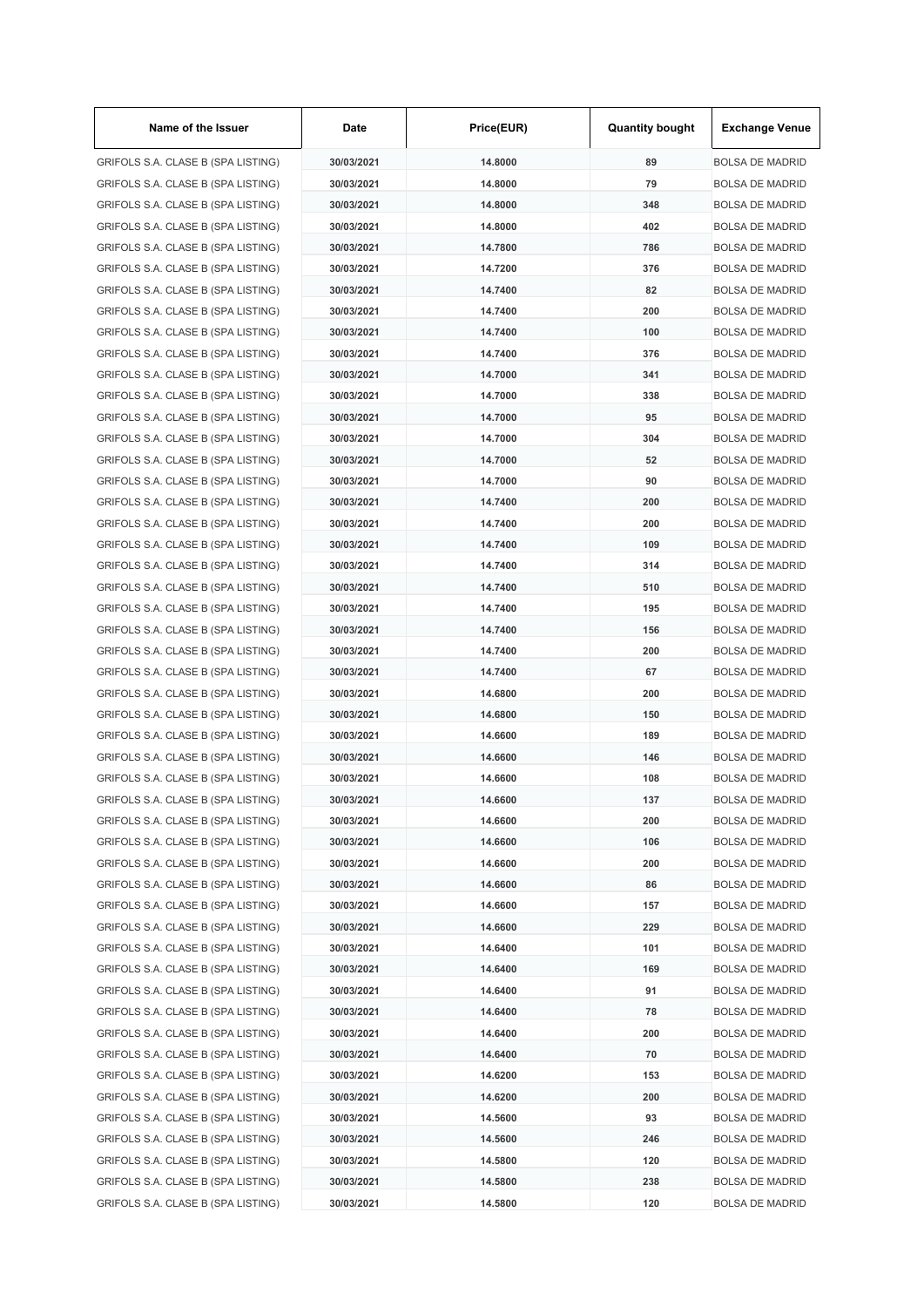| Name of the Issuer                 | Date       | Price(EUR) | <b>Quantity bought</b> | <b>Exchange Venue</b>  |
|------------------------------------|------------|------------|------------------------|------------------------|
| GRIFOLS S.A. CLASE B (SPA LISTING) | 30/03/2021 | 14.5800    | 200                    | <b>BOLSA DE MADRID</b> |
| GRIFOLS S.A. CLASE B (SPA LISTING) | 30/03/2021 | 14.5800    | 35                     | <b>BOLSA DE MADRID</b> |
| GRIFOLS S.A. CLASE B (SPA LISTING) | 30/03/2021 | 14.5400    | 200                    | <b>BOLSA DE MADRID</b> |
| GRIFOLS S.A. CLASE B (SPA LISTING) | 30/03/2021 | 14.5400    | 138                    | <b>BOLSA DE MADRID</b> |
| GRIFOLS S.A. CLASE B (SPA LISTING) | 30/03/2021 | 14.5400    | 479                    | <b>BOLSA DE MADRID</b> |
| GRIFOLS S.A. CLASE B (SPA LISTING) | 30/03/2021 | 14.5400    | 18                     | <b>BOLSA DE MADRID</b> |
| GRIFOLS S.A. CLASE B (SPA LISTING) | 30/03/2021 | 14.5400    | 200                    | <b>BOLSA DE MADRID</b> |
| GRIFOLS S.A. CLASE B (SPA LISTING) | 30/03/2021 | 14.5400    | 100                    | <b>BOLSA DE MADRID</b> |
| GRIFOLS S.A. CLASE B (SPA LISTING) | 30/03/2021 | 14.5400    | 70                     | <b>BOLSA DE MADRID</b> |
| GRIFOLS S.A. CLASE B (SPA LISTING) | 30/03/2021 | 14.5400    | 43                     | <b>BOLSA DE MADRID</b> |
| GRIFOLS S.A. CLASE B (SPA LISTING) | 30/03/2021 | 14.5400    | 80                     | <b>BOLSA DE MADRID</b> |
| GRIFOLS S.A. CLASE B (SPA LISTING) | 30/03/2021 | 14.5400    | 105                    | <b>BOLSA DE MADRID</b> |
| GRIFOLS S.A. CLASE B (SPA LISTING) | 30/03/2021 | 14.5400    | 65                     | <b>BOLSA DE MADRID</b> |
| GRIFOLS S.A. CLASE B (SPA LISTING) | 30/03/2021 | 14.5400    | 99                     | <b>BOLSA DE MADRID</b> |
| GRIFOLS S.A. CLASE B (SPA LISTING) | 30/03/2021 | 14.5400    | 96                     | <b>BOLSA DE MADRID</b> |
| GRIFOLS S.A. CLASE B (SPA LISTING) | 30/03/2021 | 14.5400    | 200                    | <b>BOLSA DE MADRID</b> |
| GRIFOLS S.A. CLASE B (SPA LISTING) | 30/03/2021 | 14.5400    | 3                      | <b>BOLSA DE MADRID</b> |
| GRIFOLS S.A. CLASE B (SPA LISTING) | 30/03/2021 | 14.5400    | 68                     | <b>BOLSA DE MADRID</b> |
| GRIFOLS S.A. CLASE B (SPA LISTING) | 30/03/2021 | 14.5200    | 694                    | <b>BOLSA DE MADRID</b> |
| GRIFOLS S.A. CLASE B (SPA LISTING) | 30/03/2021 | 14.5000    | 202                    | <b>BOLSA DE MADRID</b> |
| GRIFOLS S.A. CLASE B (SPA LISTING) | 30/03/2021 | 14.5000    | 149                    | <b>BOLSA DE MADRID</b> |
| GRIFOLS S.A. CLASE B (SPA LISTING) | 30/03/2021 | 14.4800    | 17                     | <b>BOLSA DE MADRID</b> |
| GRIFOLS S.A. CLASE B (SPA LISTING) | 30/03/2021 | 14.4800    | 100                    | <b>BOLSA DE MADRID</b> |
| GRIFOLS S.A. CLASE B (SPA LISTING) | 30/03/2021 | 14.4800    | 200                    | <b>BOLSA DE MADRID</b> |
| GRIFOLS S.A. CLASE B (SPA LISTING) | 30/03/2021 | 14.4800    | 88                     | <b>BOLSA DE MADRID</b> |
| GRIFOLS S.A. CLASE B (SPA LISTING) | 30/03/2021 | 14.4800    | 132                    | <b>BOLSA DE MADRID</b> |
|                                    |            |            | 200                    |                        |
| GRIFOLS S.A. CLASE B (SPA LISTING) | 30/03/2021 | 14.4800    | 31                     | <b>BOLSA DE MADRID</b> |
| GRIFOLS S.A. CLASE B (SPA LISTING) | 30/03/2021 | 14.4800    |                        | <b>BOLSA DE MADRID</b> |
| GRIFOLS S.A. CLASE B (SPA LISTING) | 30/03/2021 | 14.4600    | 141                    | <b>BOLSA DE MADRID</b> |
| GRIFOLS S.A. CLASE B (SPA LISTING) | 30/03/2021 | 14.4600    | 115                    | <b>BOLSA DE MADRID</b> |
| GRIFOLS S.A. CLASE B (SPA LISTING) | 30/03/2021 | 14.4600    | 83                     | <b>BOLSA DE MADRID</b> |
| GRIFOLS S.A. CLASE B (SPA LISTING) | 30/03/2021 | 14.5200    | 200                    | <b>BOLSA DE MADRID</b> |
| GRIFOLS S.A. CLASE B (SPA LISTING) | 30/03/2021 | 14.5200    | 200                    | <b>BOLSA DE MADRID</b> |
| GRIFOLS S.A. CLASE B (SPA LISTING) | 30/03/2021 | 14.5200    | 354                    | <b>BOLSA DE MADRID</b> |
| GRIFOLS S.A. CLASE B (SPA LISTING) | 30/03/2021 | 14.5200    | 218                    | <b>BOLSA DE MADRID</b> |
| GRIFOLS S.A. CLASE B (SPA LISTING) | 30/03/2021 | 14.5200    | 200                    | <b>BOLSA DE MADRID</b> |
| GRIFOLS S.A. CLASE B (SPA LISTING) | 30/03/2021 | 14.5200    | 118                    | <b>BOLSA DE MADRID</b> |
| GRIFOLS S.A. CLASE B (SPA LISTING) | 30/03/2021 | 14.5200    | 318                    | <b>BOLSA DE MADRID</b> |
| GRIFOLS S.A. CLASE B (SPA LISTING) | 30/03/2021 | 14.5000    | 275                    | <b>BOLSA DE MADRID</b> |
| GRIFOLS S.A. CLASE B (SPA LISTING) | 30/03/2021 | 14.5000    | 7                      | <b>BOLSA DE MADRID</b> |
| GRIFOLS S.A. CLASE B (SPA LISTING) | 30/03/2021 | 14.5000    | 98                     | <b>BOLSA DE MADRID</b> |
| GRIFOLS S.A. CLASE B (SPA LISTING) | 30/03/2021 | 14.5000    | 218                    | <b>BOLSA DE MADRID</b> |
| GRIFOLS S.A. CLASE B (SPA LISTING) | 30/03/2021 | 14.5000    | 809                    | <b>BOLSA DE MADRID</b> |
| GRIFOLS S.A. CLASE B (SPA LISTING) | 30/03/2021 | 14.4800    | 174                    | <b>BOLSA DE MADRID</b> |
| GRIFOLS S.A. CLASE B (SPA LISTING) | 30/03/2021 | 14.4800    | 100                    | <b>BOLSA DE MADRID</b> |
| GRIFOLS S.A. CLASE B (SPA LISTING) | 30/03/2021 | 14.4800    | 112                    | <b>BOLSA DE MADRID</b> |
| GRIFOLS S.A. CLASE B (SPA LISTING) | 30/03/2021 | 14.4400    | 714                    | <b>BOLSA DE MADRID</b> |
| GRIFOLS S.A. CLASE B (SPA LISTING) | 30/03/2021 | 14.4200    | 378                    | <b>BOLSA DE MADRID</b> |
| GRIFOLS S.A. CLASE B (SPA LISTING) | 30/03/2021 | 14.4400    | 77                     | <b>BOLSA DE MADRID</b> |
| GRIFOLS S.A. CLASE B (SPA LISTING) | 30/03/2021 | 14.4400    | 100                    | <b>BOLSA DE MADRID</b> |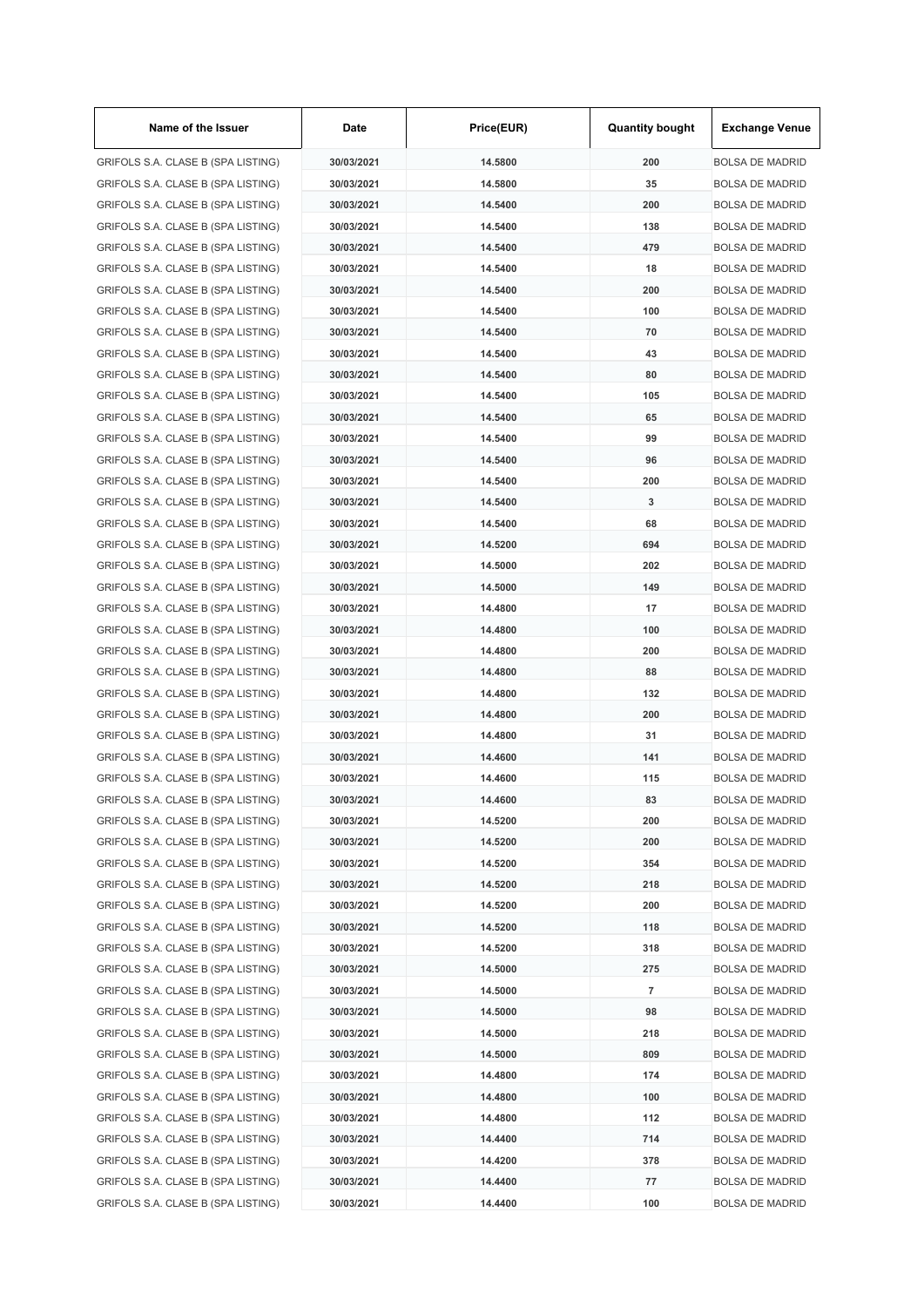| Name of the Issuer                 | Date       | Price(EUR) | <b>Quantity bought</b> | <b>Exchange Venue</b>  |
|------------------------------------|------------|------------|------------------------|------------------------|
| GRIFOLS S.A. CLASE B (SPA LISTING) | 30/03/2021 | 14.4400    | 178                    | <b>BOLSA DE MADRID</b> |
| GRIFOLS S.A. CLASE B (SPA LISTING) | 30/03/2021 | 14.4400    | 109                    | <b>BOLSA DE MADRID</b> |
| GRIFOLS S.A. CLASE B (SPA LISTING) | 30/03/2021 | 14.4400    | 100                    | <b>BOLSA DE MADRID</b> |
| GRIFOLS S.A. CLASE B (SPA LISTING) | 30/03/2021 | 14.4400    | 100                    | <b>BOLSA DE MADRID</b> |
| GRIFOLS S.A. CLASE B (SPA LISTING) | 30/03/2021 | 14.4400    | 52                     | <b>BOLSA DE MADRID</b> |
| GRIFOLS S.A. CLASE B (SPA LISTING) | 30/03/2021 | 14.4400    | 59                     | <b>BOLSA DE MADRID</b> |
| GRIFOLS S.A. CLASE B (SPA LISTING) | 30/03/2021 | 14.4400    | 100                    | <b>BOLSA DE MADRID</b> |
| GRIFOLS S.A. CLASE B (SPA LISTING) | 30/03/2021 | 14.4400    | 100                    | <b>BOLSA DE MADRID</b> |
| GRIFOLS S.A. CLASE B (SPA LISTING) | 30/03/2021 | 14.4400    | 80                     | <b>BOLSA DE MADRID</b> |
| GRIFOLS S.A. CLASE B (SPA LISTING) | 30/03/2021 | 14.4400    | 125                    | <b>BOLSA DE MADRID</b> |
| GRIFOLS S.A. CLASE B (SPA LISTING) | 30/03/2021 | 14.4400    | 100                    | <b>BOLSA DE MADRID</b> |
| GRIFOLS S.A. CLASE B (SPA LISTING) | 30/03/2021 | 14.4400    | 100                    | <b>BOLSA DE MADRID</b> |
| GRIFOLS S.A. CLASE B (SPA LISTING) | 30/03/2021 | 14.4400    | 23                     | <b>BOLSA DE MADRID</b> |
| GRIFOLS S.A. CLASE B (SPA LISTING) | 30/03/2021 | 14.4400    | 461                    | <b>BOLSA DE MADRID</b> |
| GRIFOLS S.A. CLASE B (SPA LISTING) | 30/03/2021 | 14.4600    | 333                    | <b>BOLSA DE MADRID</b> |
| GRIFOLS S.A. CLASE B (SPA LISTING) | 30/03/2021 | 14.4600    | 28                     | <b>BOLSA DE MADRID</b> |
| GRIFOLS S.A. CLASE B (SPA LISTING) | 30/03/2021 | 14.4600    | 28                     | <b>BOLSA DE MADRID</b> |
| GRIFOLS S.A. CLASE B (SPA LISTING) | 31/03/2021 | 14.5000    | 87                     | <b>BOLSA DE MADRID</b> |
| GRIFOLS S.A. CLASE B (SPA LISTING) | 31/03/2021 | 14.5600    | 322                    | <b>BOLSA DE MADRID</b> |
|                                    | 31/03/2021 | 14.5600    | 41                     | <b>BOLSA DE MADRID</b> |
| GRIFOLS S.A. CLASE B (SPA LISTING) |            |            |                        |                        |
| GRIFOLS S.A. CLASE B (SPA LISTING) | 31/03/2021 | 14.5600    | 47                     | <b>BOLSA DE MADRID</b> |
| GRIFOLS S.A. CLASE B (SPA LISTING) | 31/03/2021 | 14.5600    | 92                     | <b>BOLSA DE MADRID</b> |
| GRIFOLS S.A. CLASE B (SPA LISTING) | 31/03/2021 | 14.5600    | 337                    | <b>BOLSA DE MADRID</b> |
| GRIFOLS S.A. CLASE B (SPA LISTING) | 31/03/2021 | 14.5600    | 328                    | <b>BOLSA DE MADRID</b> |
| GRIFOLS S.A. CLASE B (SPA LISTING) | 31/03/2021 | 14.5600    | 369                    | <b>BOLSA DE MADRID</b> |
| GRIFOLS S.A. CLASE B (SPA LISTING) | 31/03/2021 | 14.5800    | 135                    | <b>BOLSA DE MADRID</b> |
| GRIFOLS S.A. CLASE B (SPA LISTING) | 31/03/2021 | 14.5800    | 100                    | <b>BOLSA DE MADRID</b> |
| GRIFOLS S.A. CLASE B (SPA LISTING) | 31/03/2021 | 14.5800    | 130                    | <b>BOLSA DE MADRID</b> |
| GRIFOLS S.A. CLASE B (SPA LISTING) | 31/03/2021 | 14.5800    | 6                      | <b>BOLSA DE MADRID</b> |
| GRIFOLS S.A. CLASE B (SPA LISTING) | 31/03/2021 | 14.5800    | 360                    | <b>BOLSA DE MADRID</b> |
| GRIFOLS S.A. CLASE B (SPA LISTING) | 31/03/2021 | 14.6000    | 93                     | <b>BOLSA DE MADRID</b> |
| GRIFOLS S.A. CLASE B (SPA LISTING) | 31/03/2021 | 14.6000    | 35                     | <b>BOLSA DE MADRID</b> |
| GRIFOLS S.A. CLASE B (SPA LISTING) | 31/03/2021 | 14.6000    | 75                     | <b>BOLSA DE MADRID</b> |
| GRIFOLS S.A. CLASE B (SPA LISTING) | 31/03/2021 | 14.6000    | 89                     | <b>BOLSA DE MADRID</b> |
| GRIFOLS S.A. CLASE B (SPA LISTING) | 31/03/2021 | 14.6000    | 89                     | <b>BOLSA DE MADRID</b> |
| GRIFOLS S.A. CLASE B (SPA LISTING) | 31/03/2021 | 14.6000    | 34                     | <b>BOLSA DE MADRID</b> |
| GRIFOLS S.A. CLASE B (SPA LISTING) | 31/03/2021 | 14.6000    | 89                     | <b>BOLSA DE MADRID</b> |
| GRIFOLS S.A. CLASE B (SPA LISTING) | 31/03/2021 | 14.6000    | 89                     | <b>BOLSA DE MADRID</b> |
| GRIFOLS S.A. CLASE B (SPA LISTING) | 31/03/2021 | 14.6000    | 121                    | <b>BOLSA DE MADRID</b> |
| GRIFOLS S.A. CLASE B (SPA LISTING) | 31/03/2021 | 14.6000    | 215                    | <b>BOLSA DE MADRID</b> |
| GRIFOLS S.A. CLASE B (SPA LISTING) | 31/03/2021 | 14.5800    | 734                    | <b>BOLSA DE MADRID</b> |
| GRIFOLS S.A. CLASE B (SPA LISTING) | 31/03/2021 | 14.5800    | 297                    | <b>BOLSA DE MADRID</b> |
| GRIFOLS S.A. CLASE B (SPA LISTING) | 31/03/2021 | 14.5800    | 336                    | <b>BOLSA DE MADRID</b> |
| GRIFOLS S.A. CLASE B (SPA LISTING) | 31/03/2021 | 14.5800    | 133                    | <b>BOLSA DE MADRID</b> |
| GRIFOLS S.A. CLASE B (SPA LISTING) | 31/03/2021 | 14.5800    | 254                    | <b>BOLSA DE MADRID</b> |
| GRIFOLS S.A. CLASE B (SPA LISTING) | 31/03/2021 | 14.5800    | 324                    | <b>BOLSA DE MADRID</b> |
| GRIFOLS S.A. CLASE B (SPA LISTING) | 31/03/2021 | 14.5800    | 4                      | <b>BOLSA DE MADRID</b> |
| GRIFOLS S.A. CLASE B (SPA LISTING) | 31/03/2021 | 14.6200    | 135                    | <b>BOLSA DE MADRID</b> |
| GRIFOLS S.A. CLASE B (SPA LISTING) | 31/03/2021 | 14.6200    | 100                    | <b>BOLSA DE MADRID</b> |
| GRIFOLS S.A. CLASE B (SPA LISTING) | 31/03/2021 | 14.6200    | 232                    | <b>BOLSA DE MADRID</b> |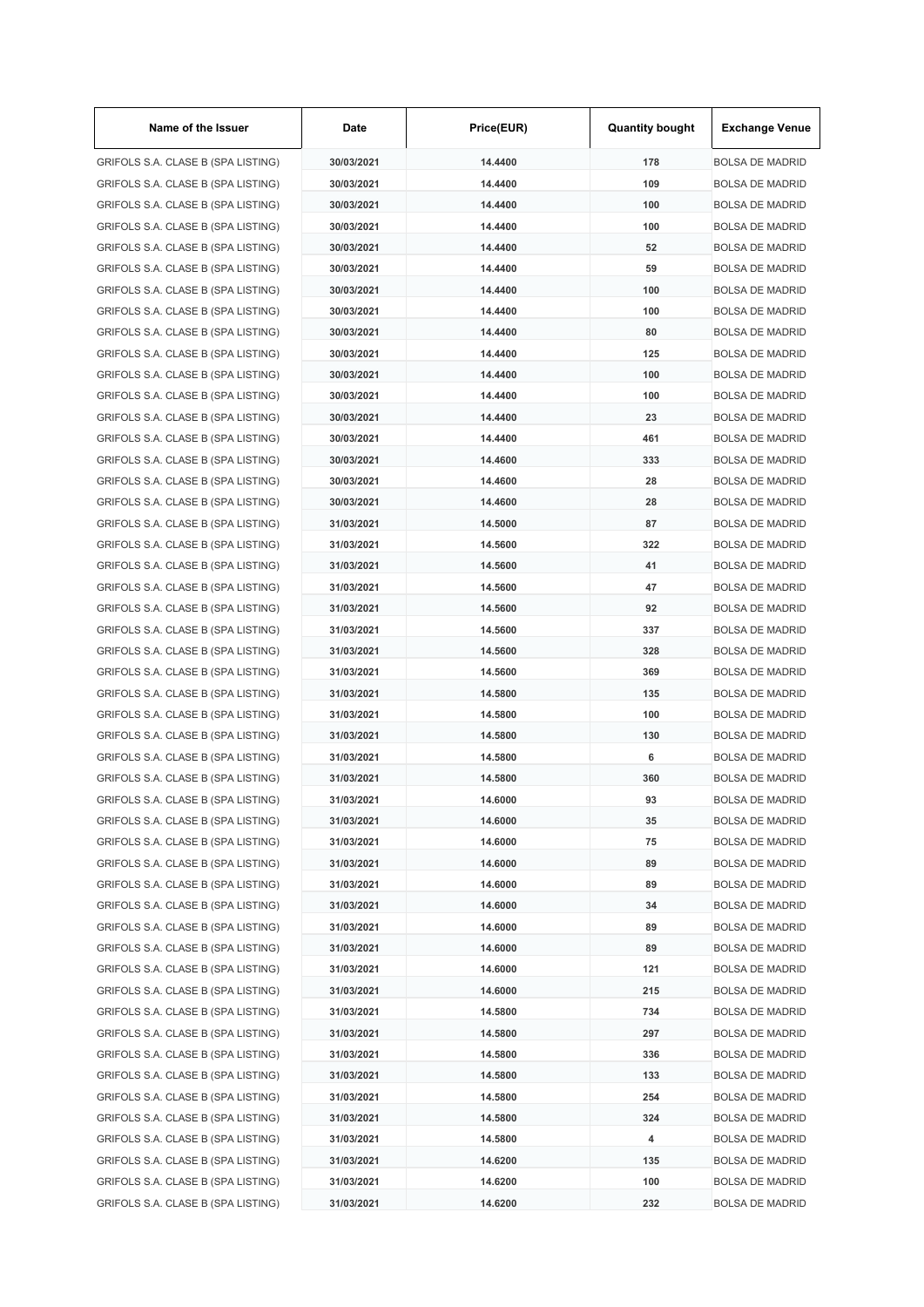| Name of the Issuer                                                       | Date                     | Price(EUR)         | <b>Quantity bought</b> | <b>Exchange Venue</b>                            |
|--------------------------------------------------------------------------|--------------------------|--------------------|------------------------|--------------------------------------------------|
| GRIFOLS S.A. CLASE B (SPA LISTING)                                       | 31/03/2021               | 14.6200            | 135                    | <b>BOLSA DE MADRID</b>                           |
| GRIFOLS S.A. CLASE B (SPA LISTING)                                       | 31/03/2021               | 14.6200            | 232                    | <b>BOLSA DE MADRID</b>                           |
| GRIFOLS S.A. CLASE B (SPA LISTING)                                       | 31/03/2021               | 14.6200            | 135                    | <b>BOLSA DE MADRID</b>                           |
| GRIFOLS S.A. CLASE B (SPA LISTING)                                       | 31/03/2021               | 14.6200            | 336                    | <b>BOLSA DE MADRID</b>                           |
| GRIFOLS S.A. CLASE B (SPA LISTING)                                       | 31/03/2021               | 14.6200            | 126                    | <b>BOLSA DE MADRID</b>                           |
| GRIFOLS S.A. CLASE B (SPA LISTING)                                       | 31/03/2021               | 14.6200            | 14                     | <b>BOLSA DE MADRID</b>                           |
| GRIFOLS S.A. CLASE B (SPA LISTING)                                       | 31/03/2021               | 14.6200            | 61                     | <b>BOLSA DE MADRID</b>                           |
| GRIFOLS S.A. CLASE B (SPA LISTING)                                       | 31/03/2021               | 14.6200            | 350                    | <b>BOLSA DE MADRID</b>                           |
| GRIFOLS S.A. CLASE B (SPA LISTING)                                       | 31/03/2021               | 14.6200            | 350                    | <b>BOLSA DE MADRID</b>                           |
| GRIFOLS S.A. CLASE B (SPA LISTING)                                       | 31/03/2021               | 14.6200            | 641                    | <b>BOLSA DE MADRID</b>                           |
| GRIFOLS S.A. CLASE B (SPA LISTING)                                       | 31/03/2021               | 14.6200            | 117                    | <b>BOLSA DE MADRID</b>                           |
| GRIFOLS S.A. CLASE B (SPA LISTING)                                       | 31/03/2021               | 14.6200            | 198                    | <b>BOLSA DE MADRID</b>                           |
| GRIFOLS S.A. CLASE B (SPA LISTING)                                       | 31/03/2021               | 14.6200            | 302                    | <b>BOLSA DE MADRID</b>                           |
| GRIFOLS S.A. CLASE B (SPA LISTING)                                       | 31/03/2021               | 14.6200            | 27                     | <b>BOLSA DE MADRID</b>                           |
| GRIFOLS S.A. CLASE B (SPA LISTING)                                       | 31/03/2021               | 14.6200            | 500                    | <b>BOLSA DE MADRID</b>                           |
| GRIFOLS S.A. CLASE B (SPA LISTING)                                       | 31/03/2021               | 14.6200            | 596                    | <b>BOLSA DE MADRID</b>                           |
| GRIFOLS S.A. CLASE B (SPA LISTING)                                       | 31/03/2021               | 14.6200            | 643                    | <b>BOLSA DE MADRID</b>                           |
| GRIFOLS S.A. CLASE B (SPA LISTING)                                       | 31/03/2021               | 14.6200            | 320                    | <b>BOLSA DE MADRID</b>                           |
| GRIFOLS S.A. CLASE B (SPA LISTING)                                       | 31/03/2021               | 14.6200            | 65                     | <b>BOLSA DE MADRID</b>                           |
| GRIFOLS S.A. CLASE B (SPA LISTING)                                       | 31/03/2021               | 14.6200            | 358                    | <b>BOLSA DE MADRID</b>                           |
| GRIFOLS S.A. CLASE B (SPA LISTING)                                       | 31/03/2021               | 14.6200            | 341                    | <b>BOLSA DE MADRID</b>                           |
| GRIFOLS S.A. CLASE B (SPA LISTING)                                       | 31/03/2021               | 14.6200            | 100                    | <b>BOLSA DE MADRID</b>                           |
| GRIFOLS S.A. CLASE B (SPA LISTING)                                       | 31/03/2021               | 14.6200            | 98                     | <b>BOLSA DE MADRID</b>                           |
| GRIFOLS S.A. CLASE B (SPA LISTING)                                       | 31/03/2021               | 14.6200            | 653                    | <b>BOLSA DE MADRID</b>                           |
| GRIFOLS S.A. CLASE B (SPA LISTING)                                       | 31/03/2021               | 14.6200            | 379                    | <b>BOLSA DE MADRID</b>                           |
| GRIFOLS S.A. CLASE B (SPA LISTING)                                       | 31/03/2021               | 14.6200            | 326                    | <b>BOLSA DE MADRID</b>                           |
| GRIFOLS S.A. CLASE B (SPA LISTING)                                       | 31/03/2021               | 14.6200            | 56                     | <b>BOLSA DE MADRID</b>                           |
| GRIFOLS S.A. CLASE B (SPA LISTING)                                       | 31/03/2021               | 14.6200            | 238                    | <b>BOLSA DE MADRID</b>                           |
| GRIFOLS S.A. CLASE B (SPA LISTING)                                       | 31/03/2021               | 14.6200            | 83                     | <b>BOLSA DE MADRID</b>                           |
| GRIFOLS S.A. CLASE B (SPA LISTING)                                       | 31/03/2021               | 14.6200            | 17                     | <b>BOLSA DE MADRID</b>                           |
| GRIFOLS S.A. CLASE B (SPA LISTING)                                       | 31/03/2021               | 14.6200            | 127                    | <b>BOLSA DE MADRID</b>                           |
| GRIFOLS S.A. CLASE B (SPA LISTING)                                       | 31/03/2021               | 14.6200            | 100                    | <b>BOLSA DE MADRID</b>                           |
| GRIFOLS S.A. CLASE B (SPA LISTING)                                       | 31/03/2021               | 14.6200            | 116                    | <b>BOLSA DE MADRID</b>                           |
| GRIFOLS S.A. CLASE B (SPA LISTING)                                       | 31/03/2021               | 14.6200            | 385                    | <b>BOLSA DE MADRID</b>                           |
|                                                                          |                          |                    |                        |                                                  |
| GRIFOLS S.A. CLASE B (SPA LISTING)<br>GRIFOLS S.A. CLASE B (SPA LISTING) | 31/03/2021<br>31/03/2021 | 14.6200<br>14.6200 | 67<br>100              | <b>BOLSA DE MADRID</b><br><b>BOLSA DE MADRID</b> |
|                                                                          |                          |                    |                        |                                                  |
| GRIFOLS S.A. CLASE B (SPA LISTING)                                       | 31/03/2021               | 14.6200            | 197                    | <b>BOLSA DE MADRID</b>                           |
| GRIFOLS S.A. CLASE B (SPA LISTING)                                       | 31/03/2021               | 14.6200            | 103                    | <b>BOLSA DE MADRID</b>                           |
| GRIFOLS S.A. CLASE B (SPA LISTING)                                       | 31/03/2021               | 14.6200            | 67                     | <b>BOLSA DE MADRID</b>                           |
| GRIFOLS S.A. CLASE B (SPA LISTING)                                       | 31/03/2021               | 14.6200            | 164                    | <b>BOLSA DE MADRID</b>                           |
| GRIFOLS S.A. CLASE B (SPA LISTING)                                       | 31/03/2021               | 14.6200            | 33                     | <b>BOLSA DE MADRID</b>                           |
| GRIFOLS S.A. CLASE B (SPA LISTING)                                       | 31/03/2021               | 14.6200            | 100                    | <b>BOLSA DE MADRID</b>                           |
| GRIFOLS S.A. CLASE B (SPA LISTING)                                       | 31/03/2021               | 14.6200            | 103                    | <b>BOLSA DE MADRID</b>                           |
| GRIFOLS S.A. CLASE B (SPA LISTING)                                       | 31/03/2021               | 14.6200            | 157                    | <b>BOLSA DE MADRID</b>                           |
| GRIFOLS S.A. CLASE B (SPA LISTING)                                       | 31/03/2021               | 14.6200            | 74                     | <b>BOLSA DE MADRID</b>                           |
| GRIFOLS S.A. CLASE B (SPA LISTING)                                       | 31/03/2021               | 14.6200            | 115                    | <b>BOLSA DE MADRID</b>                           |
| GRIFOLS S.A. CLASE B (SPA LISTING)                                       | 31/03/2021               | 14.6200            | 159                    | <b>BOLSA DE MADRID</b>                           |
| GRIFOLS S.A. CLASE B (SPA LISTING)                                       | 31/03/2021               | 14.6000            | 362                    | <b>BOLSA DE MADRID</b>                           |
| GRIFOLS S.A. CLASE B (SPA LISTING)                                       | 31/03/2021               | 14.6000            | 273                    | <b>BOLSA DE MADRID</b>                           |
| GRIFOLS S.A. CLASE B (SPA LISTING)                                       | 31/03/2021               | 14.6000            | 64                     | <b>BOLSA DE MADRID</b>                           |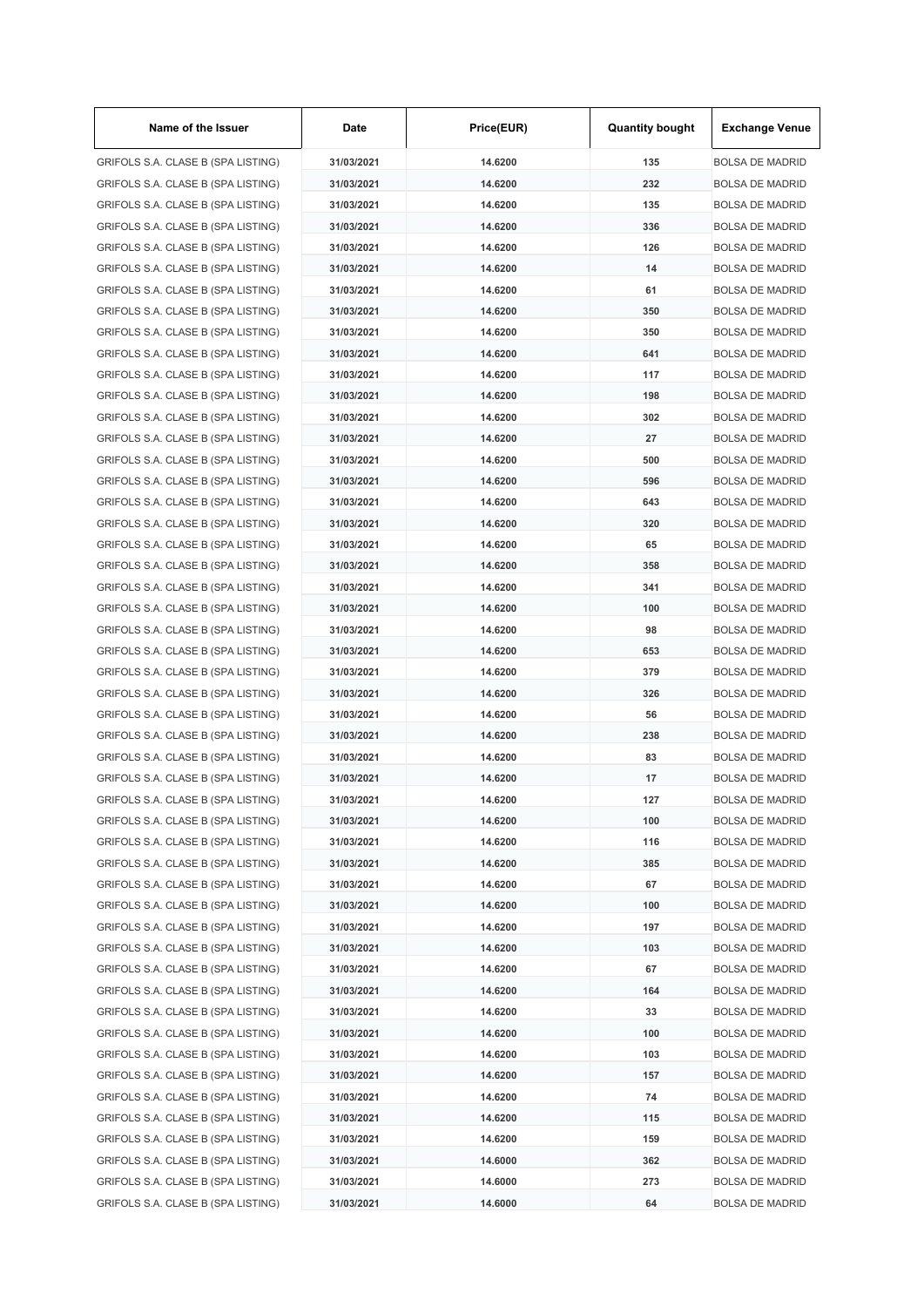| Name of the Issuer                 | Date       | Price(EUR) | <b>Quantity bought</b> | <b>Exchange Venue</b>  |
|------------------------------------|------------|------------|------------------------|------------------------|
| GRIFOLS S.A. CLASE B (SPA LISTING) | 31/03/2021 | 14.6000    | 130                    | <b>BOLSA DE MADRID</b> |
| GRIFOLS S.A. CLASE B (SPA LISTING) | 31/03/2021 | 14.6000    | 246                    | <b>BOLSA DE MADRID</b> |
| GRIFOLS S.A. CLASE B (SPA LISTING) | 31/03/2021 | 14.6000    | 347                    | <b>BOLSA DE MADRID</b> |
| GRIFOLS S.A. CLASE B (SPA LISTING) | 31/03/2021 | 14.6000    | 185                    | <b>BOLSA DE MADRID</b> |
| GRIFOLS S.A. CLASE B (SPA LISTING) | 31/03/2021 | 14.6000    | 105                    | <b>BOLSA DE MADRID</b> |
| GRIFOLS S.A. CLASE B (SPA LISTING) | 31/03/2021 | 14.6000    | 85                     | <b>BOLSA DE MADRID</b> |
| GRIFOLS S.A. CLASE B (SPA LISTING) | 31/03/2021 | 14.5600    | 301                    | <b>BOLSA DE MADRID</b> |
| GRIFOLS S.A. CLASE B (SPA LISTING) | 31/03/2021 | 14.5600    | 226                    | <b>BOLSA DE MADRID</b> |
| GRIFOLS S.A. CLASE B (SPA LISTING) | 31/03/2021 | 14.5600    | 126                    | <b>BOLSA DE MADRID</b> |
| GRIFOLS S.A. CLASE B (SPA LISTING) | 31/03/2021 | 14.5600    | 16                     | <b>BOLSA DE MADRID</b> |
| GRIFOLS S.A. CLASE B (SPA LISTING) | 31/03/2021 | 14.5600    | 88                     | <b>BOLSA DE MADRID</b> |
| GRIFOLS S.A. CLASE B (SPA LISTING) | 31/03/2021 | 14.5600    | 174                    | <b>BOLSA DE MADRID</b> |
| GRIFOLS S.A. CLASE B (SPA LISTING) | 31/03/2021 | 14.5400    | 375                    | <b>BOLSA DE MADRID</b> |
| GRIFOLS S.A. CLASE B (SPA LISTING) | 31/03/2021 | 14.5400    | 372                    | <b>BOLSA DE MADRID</b> |
| GRIFOLS S.A. CLASE B (SPA LISTING) | 31/03/2021 | 14.5400    | 363                    | <b>BOLSA DE MADRID</b> |
| GRIFOLS S.A. CLASE B (SPA LISTING) | 31/03/2021 | 14.5200    | 389                    | <b>BOLSA DE MADRID</b> |
| GRIFOLS S.A. CLASE B (SPA LISTING) | 31/03/2021 | 14.5200    | 155                    | <b>BOLSA DE MADRID</b> |
| GRIFOLS S.A. CLASE B (SPA LISTING) | 31/03/2021 | 14.5200    | 262                    | <b>BOLSA DE MADRID</b> |
|                                    | 31/03/2021 | 14.5200    | 155                    |                        |
| GRIFOLS S.A. CLASE B (SPA LISTING) |            |            |                        | <b>BOLSA DE MADRID</b> |
| GRIFOLS S.A. CLASE B (SPA LISTING) | 31/03/2021 | 14.5200    | 400                    | <b>BOLSA DE MADRID</b> |
| GRIFOLS S.A. CLASE B (SPA LISTING) | 31/03/2021 | 14.5200    | 100                    | <b>BOLSA DE MADRID</b> |
| GRIFOLS S.A. CLASE B (SPA LISTING) | 31/03/2021 | 14.5200    | 95                     | <b>BOLSA DE MADRID</b> |
| GRIFOLS S.A. CLASE B (SPA LISTING) | 31/03/2021 | 14.5000    | 400                    | <b>BOLSA DE MADRID</b> |
| GRIFOLS S.A. CLASE B (SPA LISTING) | 31/03/2021 | 14.5000    | 236                    | <b>BOLSA DE MADRID</b> |
| GRIFOLS S.A. CLASE B (SPA LISTING) | 31/03/2021 | 14.5400    | 256                    | <b>BOLSA DE MADRID</b> |
| GRIFOLS S.A. CLASE B (SPA LISTING) | 31/03/2021 | 14.5400    | 740                    | <b>BOLSA DE MADRID</b> |
| GRIFOLS S.A. CLASE B (SPA LISTING) | 31/03/2021 | 14.5800    | 744                    | <b>BOLSA DE MADRID</b> |
| GRIFOLS S.A. CLASE B (SPA LISTING) | 31/03/2021 | 14.5800    | 131                    | <b>BOLSA DE MADRID</b> |
| GRIFOLS S.A. CLASE B (SPA LISTING) | 31/03/2021 | 14.5800    | 400                    | <b>BOLSA DE MADRID</b> |
| GRIFOLS S.A. CLASE B (SPA LISTING) | 31/03/2021 | 14.5800    | 653                    | <b>BOLSA DE MADRID</b> |
| GRIFOLS S.A. CLASE B (SPA LISTING) | 31/03/2021 | 14.5800    | 700                    | <b>BOLSA DE MADRID</b> |
| GRIFOLS S.A. CLASE B (SPA LISTING) | 31/03/2021 | 14.5800    | 113                    | <b>BOLSA DE MADRID</b> |
| GRIFOLS S.A. CLASE B (SPA LISTING) | 31/03/2021 | 14.6000    | 329                    | <b>BOLSA DE MADRID</b> |
| GRIFOLS S.A. CLASE B (SPA LISTING) | 31/03/2021 | 14.6000    | 398                    | <b>BOLSA DE MADRID</b> |
| GRIFOLS S.A. CLASE B (SPA LISTING) | 31/03/2021 | 14.6000    | 91                     | <b>BOLSA DE MADRID</b> |
| GRIFOLS S.A. CLASE B (SPA LISTING) | 31/03/2021 | 14.6000    | 70                     | <b>BOLSA DE MADRID</b> |
| GRIFOLS S.A. CLASE B (SPA LISTING) | 31/03/2021 | 14.6000    | 286                    | <b>BOLSA DE MADRID</b> |
| GRIFOLS S.A. CLASE B (SPA LISTING) | 31/03/2021 | 14.6000    | 9                      | <b>BOLSA DE MADRID</b> |
| GRIFOLS S.A. CLASE B (SPA LISTING) | 31/03/2021 | 14.6000    | 342                    | <b>BOLSA DE MADRID</b> |
| GRIFOLS S.A. CLASE B (SPA LISTING) | 31/03/2021 | 14.6000    | 173                    | <b>BOLSA DE MADRID</b> |
| GRIFOLS S.A. CLASE B (SPA LISTING) | 31/03/2021 | 14.6000    | 10                     | <b>BOLSA DE MADRID</b> |
| GRIFOLS S.A. CLASE B (SPA LISTING) | 31/03/2021 | 14.6000    | 100                    | <b>BOLSA DE MADRID</b> |
| GRIFOLS S.A. CLASE B (SPA LISTING) | 31/03/2021 | 14.6200    | 583                    | <b>BOLSA DE MADRID</b> |
| GRIFOLS S.A. CLASE B (SPA LISTING) | 31/03/2021 | 14.6200    | 123                    | <b>BOLSA DE MADRID</b> |
| GRIFOLS S.A. CLASE B (SPA LISTING) | 31/03/2021 | 14.6400    | 86                     | <b>BOLSA DE MADRID</b> |
| GRIFOLS S.A. CLASE B (SPA LISTING) | 31/03/2021 | 14.6400    | 610                    | <b>BOLSA DE MADRID</b> |
| GRIFOLS S.A. CLASE B (SPA LISTING) | 31/03/2021 | 14.6200    | 379                    | <b>BOLSA DE MADRID</b> |
| GRIFOLS S.A. CLASE B (SPA LISTING) | 31/03/2021 | 14.6200    | 320                    | <b>BOLSA DE MADRID</b> |
| GRIFOLS S.A. CLASE B (SPA LISTING) | 31/03/2021 | 14.6200    | 42                     | <b>BOLSA DE MADRID</b> |
| GRIFOLS S.A. CLASE B (SPA LISTING) | 31/03/2021 | 14.6200    | 49                     | <b>BOLSA DE MADRID</b> |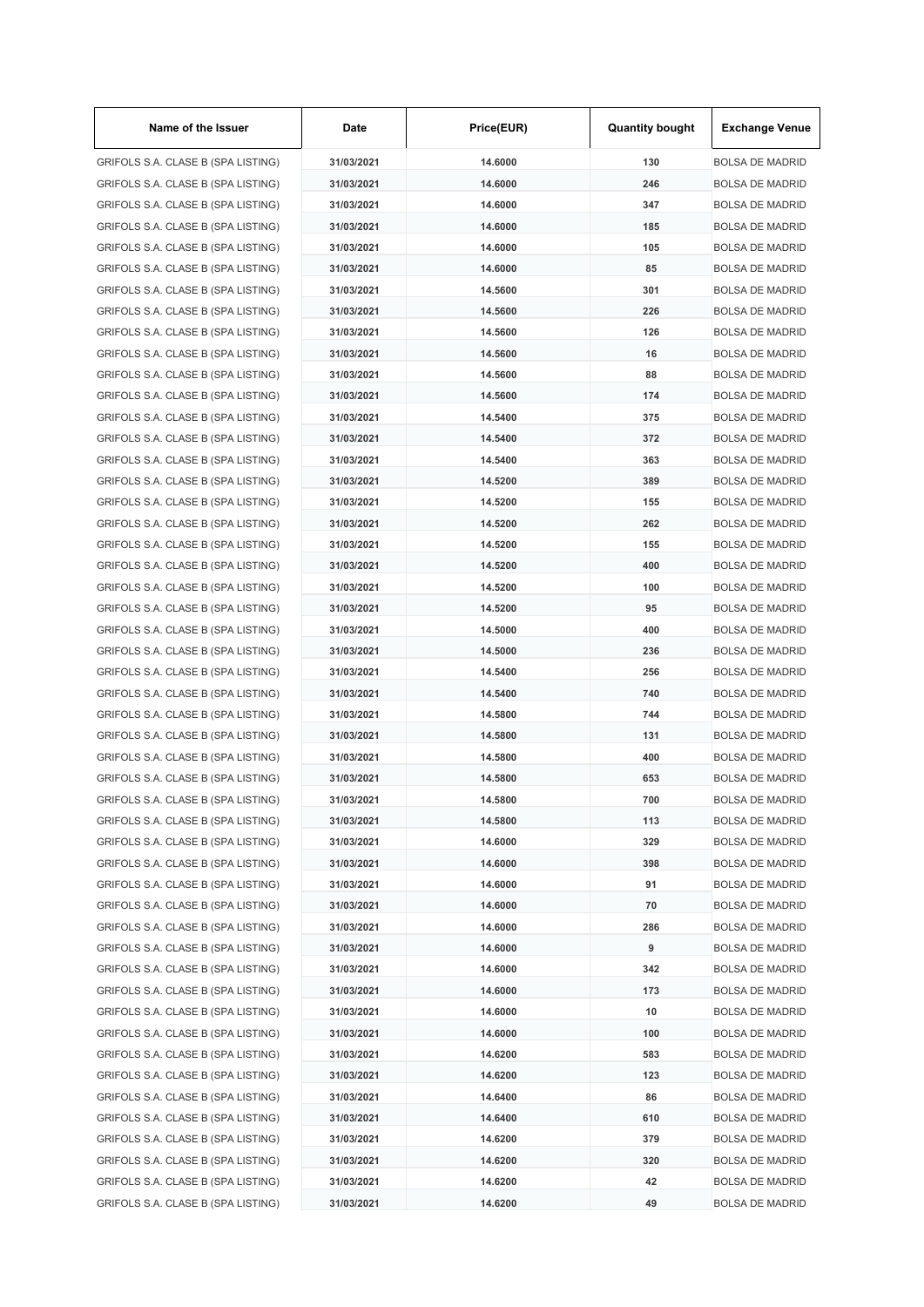| Name of the Issuer                 | Date       | Price(EUR) | <b>Quantity bought</b>  | <b>Exchange Venue</b>  |
|------------------------------------|------------|------------|-------------------------|------------------------|
| GRIFOLS S.A. CLASE B (SPA LISTING) | 31/03/2021 | 14.6200    | 316                     | <b>BOLSA DE MADRID</b> |
| GRIFOLS S.A. CLASE B (SPA LISTING) | 31/03/2021 | 14.6200    | 369                     | <b>BOLSA DE MADRID</b> |
| GRIFOLS S.A. CLASE B (SPA LISTING) | 31/03/2021 | 14.5800    | 657                     | <b>BOLSA DE MADRID</b> |
| GRIFOLS S.A. CLASE B (SPA LISTING) | 31/03/2021 | 14.5800    | 181                     | <b>BOLSA DE MADRID</b> |
| GRIFOLS S.A. CLASE B (SPA LISTING) | 31/03/2021 | 14.5200    | 335                     | <b>BOLSA DE MADRID</b> |
| GRIFOLS S.A. CLASE B (SPA LISTING) | 31/03/2021 | 14.5200    | 335                     | <b>BOLSA DE MADRID</b> |
| GRIFOLS S.A. CLASE B (SPA LISTING) | 31/03/2021 | 14.5200    | 335                     | <b>BOLSA DE MADRID</b> |
| GRIFOLS S.A. CLASE B (SPA LISTING) | 31/03/2021 | 14.4800    | 385                     | <b>BOLSA DE MADRID</b> |
| GRIFOLS S.A. CLASE B (SPA LISTING) | 31/03/2021 | 14.4800    | 375                     | <b>BOLSA DE MADRID</b> |
| GRIFOLS S.A. CLASE B (SPA LISTING) | 31/03/2021 | 14.4400    | 362                     | <b>BOLSA DE MADRID</b> |
| GRIFOLS S.A. CLASE B (SPA LISTING) | 31/03/2021 | 14.4400    | $\overline{\mathbf{2}}$ | <b>BOLSA DE MADRID</b> |
| GRIFOLS S.A. CLASE B (SPA LISTING) | 31/03/2021 | 14.4400    | 100                     | <b>BOLSA DE MADRID</b> |
| GRIFOLS S.A. CLASE B (SPA LISTING) | 31/03/2021 | 14.4400    | 200                     | <b>BOLSA DE MADRID</b> |
| GRIFOLS S.A. CLASE B (SPA LISTING) | 31/03/2021 | 14.4400    | 42                      | <b>BOLSA DE MADRID</b> |
| GRIFOLS S.A. CLASE B (SPA LISTING) | 31/03/2021 | 14.4400    | 58                      | <b>BOLSA DE MADRID</b> |
| GRIFOLS S.A. CLASE B (SPA LISTING) | 31/03/2021 | 14.4400    | 100                     | <b>BOLSA DE MADRID</b> |
| GRIFOLS S.A. CLASE B (SPA LISTING) | 31/03/2021 | 14.4400    | 189                     | <b>BOLSA DE MADRID</b> |
| GRIFOLS S.A. CLASE B (SPA LISTING) | 31/03/2021 | 14.4600    | 341                     | <b>BOLSA DE MADRID</b> |
| GRIFOLS S.A. CLASE B (SPA LISTING) | 31/03/2021 | 14.4400    | 141                     | <b>BOLSA DE MADRID</b> |
| GRIFOLS S.A. CLASE B (SPA LISTING) | 31/03/2021 | 14.4800    | 113                     | <b>BOLSA DE MADRID</b> |
| GRIFOLS S.A. CLASE B (SPA LISTING) | 31/03/2021 | 14.5000    | 75                      | <b>BOLSA DE MADRID</b> |
| GRIFOLS S.A. CLASE B (SPA LISTING) | 31/03/2021 | 14.4800    | 61                      | <b>BOLSA DE MADRID</b> |
| GRIFOLS S.A. CLASE B (SPA LISTING) | 31/03/2021 | 14.4800    | 100                     | <b>BOLSA DE MADRID</b> |
| GRIFOLS S.A. CLASE B (SPA LISTING) | 31/03/2021 | 14.4800    | 100                     | <b>BOLSA DE MADRID</b> |
| GRIFOLS S.A. CLASE B (SPA LISTING) | 31/03/2021 | 14.4800    | 79                      | <b>BOLSA DE MADRID</b> |
|                                    | 31/03/2021 | 14.4800    | 21                      | <b>BOLSA DE MADRID</b> |
| GRIFOLS S.A. CLASE B (SPA LISTING) |            |            |                         |                        |
| GRIFOLS S.A. CLASE B (SPA LISTING) | 31/03/2021 | 14.4800    | 100                     | <b>BOLSA DE MADRID</b> |
| GRIFOLS S.A. CLASE B (SPA LISTING) | 31/03/2021 | 14.4800    | 80                      | <b>BOLSA DE MADRID</b> |
| GRIFOLS S.A. CLASE B (SPA LISTING) | 31/03/2021 | 14.4800    | 100                     | <b>BOLSA DE MADRID</b> |
| GRIFOLS S.A. CLASE B (SPA LISTING) | 31/03/2021 | 14.4800    | 100                     | <b>BOLSA DE MADRID</b> |
| GRIFOLS S.A. CLASE B (SPA LISTING) | 31/03/2021 | 14.4800    | 200                     | <b>BOLSA DE MADRID</b> |
| GRIFOLS S.A. CLASE B (SPA LISTING) | 31/03/2021 | 14.4800    | 100                     | <b>BOLSA DE MADRID</b> |
| GRIFOLS S.A. CLASE B (SPA LISTING) | 31/03/2021 | 14.4800    | 227                     | <b>BOLSA DE MADRID</b> |
| GRIFOLS S.A. CLASE B (SPA LISTING) | 31/03/2021 | 14.4800    | 273                     | <b>BOLSA DE MADRID</b> |
| GRIFOLS S.A. CLASE B (SPA LISTING) | 31/03/2021 | 14.4800    | 29                      | <b>BOLSA DE MADRID</b> |
| GRIFOLS S.A. CLASE B (SPA LISTING) | 31/03/2021 | 14.4800    | 71                      | <b>BOLSA DE MADRID</b> |
| GRIFOLS S.A. CLASE B (SPA LISTING) | 31/03/2021 | 14.4800    | 284                     | <b>BOLSA DE MADRID</b> |
| GRIFOLS S.A. CLASE B (SPA LISTING) | 31/03/2021 | 14.4800    | 116                     | <b>BOLSA DE MADRID</b> |
| GRIFOLS S.A. CLASE B (SPA LISTING) | 31/03/2021 | 14.4800    | 186                     | <b>BOLSA DE MADRID</b> |
| GRIFOLS S.A. CLASE B (SPA LISTING) | 31/03/2021 | 14.4800    | 186                     | <b>BOLSA DE MADRID</b> |
| GRIFOLS S.A. CLASE B (SPA LISTING) | 31/03/2021 | 14.4800    | 17                      | <b>BOLSA DE MADRID</b> |
| GRIFOLS S.A. CLASE B (SPA LISTING) | 31/03/2021 | 14.4800    | 200                     | <b>BOLSA DE MADRID</b> |
| GRIFOLS S.A. CLASE B (SPA LISTING) | 31/03/2021 | 14.4800    | 126                     | <b>BOLSA DE MADRID</b> |
| GRIFOLS S.A. CLASE B (SPA LISTING) | 31/03/2021 | 14.4800    | 74                      | <b>BOLSA DE MADRID</b> |
| GRIFOLS S.A. CLASE B (SPA LISTING) | 31/03/2021 | 14.4800    | 100                     | <b>BOLSA DE MADRID</b> |
| GRIFOLS S.A. CLASE B (SPA LISTING) | 31/03/2021 | 14.4800    | 141                     | <b>BOLSA DE MADRID</b> |
| GRIFOLS S.A. CLASE B (SPA LISTING) | 31/03/2021 | 14.4800    | 9                       | <b>BOLSA DE MADRID</b> |
| GRIFOLS S.A. CLASE B (SPA LISTING) | 31/03/2021 | 14.4400    | 371                     | <b>BOLSA DE MADRID</b> |
| GRIFOLS S.A. CLASE B (SPA LISTING) | 31/03/2021 | 14.4800    | 275                     | <b>BOLSA DE MADRID</b> |
| GRIFOLS S.A. CLASE B (SPA LISTING) | 31/03/2021 | 14.4800    | 64                      | <b>BOLSA DE MADRID</b> |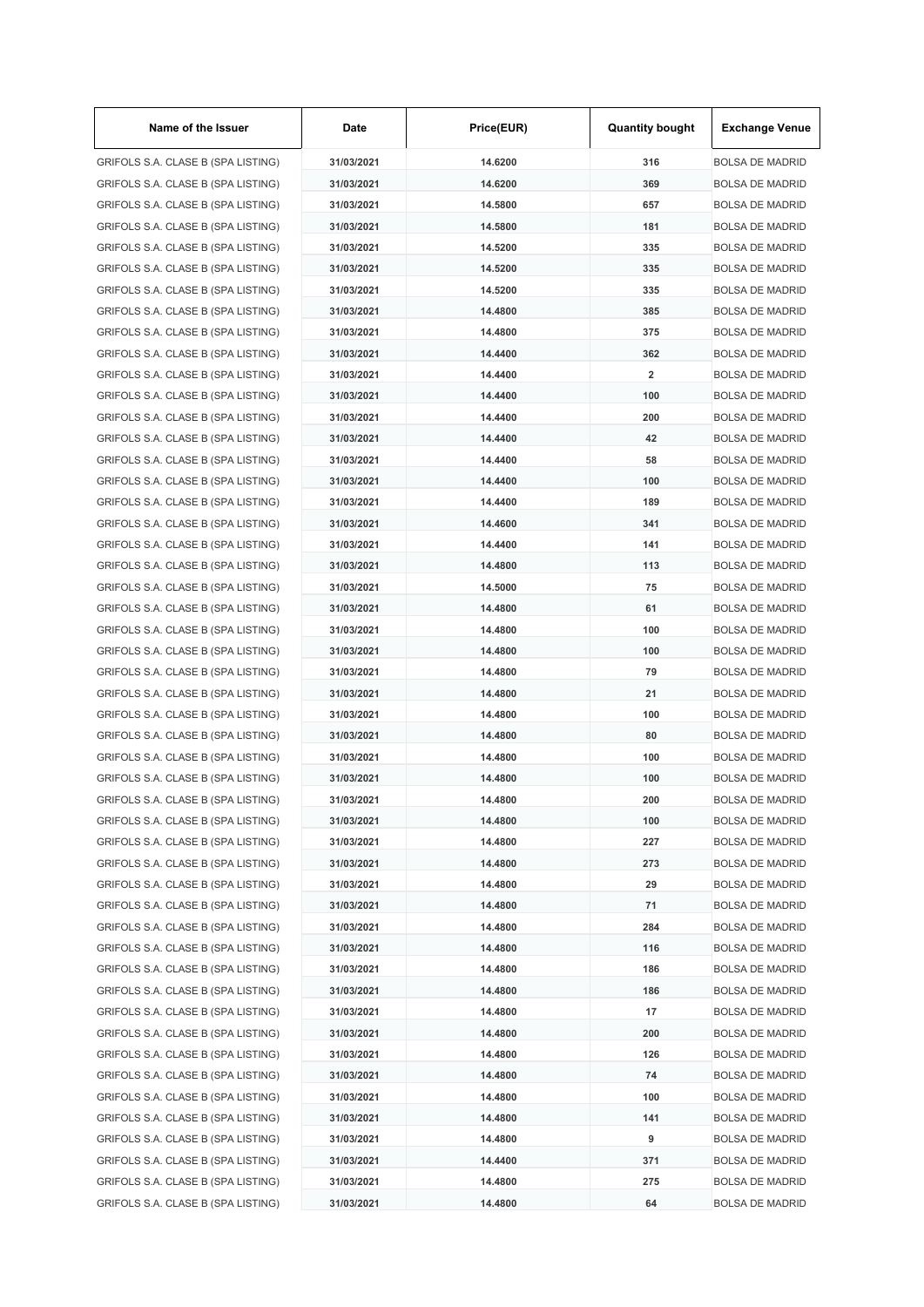| Name of the Issuer                 | Date       | Price(EUR) | <b>Quantity bought</b> | <b>Exchange Venue</b>  |
|------------------------------------|------------|------------|------------------------|------------------------|
| GRIFOLS S.A. CLASE B (SPA LISTING) | 31/03/2021 | 14.4600    | 148                    | <b>BOLSA DE MADRID</b> |
| GRIFOLS S.A. CLASE B (SPA LISTING) | 31/03/2021 | 14.4600    | 228                    | <b>BOLSA DE MADRID</b> |
| GRIFOLS S.A. CLASE B (SPA LISTING) | 31/03/2021 | 14.4600    | 117                    | <b>BOLSA DE MADRID</b> |
| GRIFOLS S.A. CLASE B (SPA LISTING) | 31/03/2021 | 14.4600    | 260                    | <b>BOLSA DE MADRID</b> |
| GRIFOLS S.A. CLASE B (SPA LISTING) | 31/03/2021 | 14.4200    | 87                     | <b>BOLSA DE MADRID</b> |
| GRIFOLS S.A. CLASE B (SPA LISTING) | 31/03/2021 | 14.4200    | 281                    | <b>BOLSA DE MADRID</b> |
| GRIFOLS S.A. CLASE B (SPA LISTING) | 31/03/2021 | 14.4600    | 100                    | <b>BOLSA DE MADRID</b> |
| GRIFOLS S.A. CLASE B (SPA LISTING) | 31/03/2021 | 14.4600    | 100                    | <b>BOLSA DE MADRID</b> |
| GRIFOLS S.A. CLASE B (SPA LISTING) | 31/03/2021 | 14.4600    | 52                     | <b>BOLSA DE MADRID</b> |
| GRIFOLS S.A. CLASE B (SPA LISTING) | 31/03/2021 | 14.4600    | 100                    | <b>BOLSA DE MADRID</b> |
| GRIFOLS S.A. CLASE B (SPA LISTING) | 31/03/2021 | 14.4600    | 26                     | <b>BOLSA DE MADRID</b> |
| GRIFOLS S.A. CLASE B (SPA LISTING) | 31/03/2021 | 14.4600    | 174                    | <b>BOLSA DE MADRID</b> |
| GRIFOLS S.A. CLASE B (SPA LISTING) | 31/03/2021 | 14.4600    | 184                    | <b>BOLSA DE MADRID</b> |
| GRIFOLS S.A. CLASE B (SPA LISTING) | 31/03/2021 | 14.4400    | 159                    | <b>BOLSA DE MADRID</b> |
| GRIFOLS S.A. CLASE B (SPA LISTING) | 31/03/2021 | 14.4400    | 199                    | <b>BOLSA DE MADRID</b> |
| GRIFOLS S.A. CLASE B (SPA LISTING) | 31/03/2021 | 14.4400    | 100                    | <b>BOLSA DE MADRID</b> |
| GRIFOLS S.A. CLASE B (SPA LISTING) | 31/03/2021 | 14.4400    | 100                    | <b>BOLSA DE MADRID</b> |
| GRIFOLS S.A. CLASE B (SPA LISTING) | 31/03/2021 | 14.4400    | 100                    | <b>BOLSA DE MADRID</b> |
| GRIFOLS S.A. CLASE B (SPA LISTING) | 31/03/2021 | 14.4400    | 53                     | <b>BOLSA DE MADRID</b> |
| GRIFOLS S.A. CLASE B (SPA LISTING) | 31/03/2021 | 14.5000    | 375                    | <b>BOLSA DE MADRID</b> |
| GRIFOLS S.A. CLASE B (SPA LISTING) | 31/03/2021 | 14.5000    | 239                    | <b>BOLSA DE MADRID</b> |
| GRIFOLS S.A. CLASE B (SPA LISTING) | 31/03/2021 | 14.5000    | 105                    | <b>BOLSA DE MADRID</b> |
| GRIFOLS S.A. CLASE B (SPA LISTING) | 31/03/2021 | 14.5000    | 3                      | <b>BOLSA DE MADRID</b> |
| GRIFOLS S.A. CLASE B (SPA LISTING) | 31/03/2021 | 14.5000    | 100                    | <b>BOLSA DE MADRID</b> |
| GRIFOLS S.A. CLASE B (SPA LISTING) | 31/03/2021 | 14.5000    | 239                    | <b>BOLSA DE MADRID</b> |
| GRIFOLS S.A. CLASE B (SPA LISTING) | 31/03/2021 | 14.5000    | 130                    | <b>BOLSA DE MADRID</b> |
| GRIFOLS S.A. CLASE B (SPA LISTING) | 31/03/2021 | 14.5000    | 70                     | <b>BOLSA DE MADRID</b> |
| GRIFOLS S.A. CLASE B (SPA LISTING) | 31/03/2021 | 14.5000    | 183                    | <b>BOLSA DE MADRID</b> |
| GRIFOLS S.A. CLASE B (SPA LISTING) | 31/03/2021 | 14.4200    | 393                    | <b>BOLSA DE MADRID</b> |
| GRIFOLS S.A. CLASE B (SPA LISTING) | 31/03/2021 | 14.4000    | 392                    | <b>BOLSA DE MADRID</b> |
| GRIFOLS S.A. CLASE B (SPA LISTING) |            | 14.4000    |                        | <b>BOLSA DE MADRID</b> |
|                                    | 31/03/2021 |            | 159                    |                        |
| GRIFOLS S.A. CLASE B (SPA LISTING) | 31/03/2021 | 14.4000    | 147                    | <b>BOLSA DE MADRID</b> |
| GRIFOLS S.A. CLASE B (SPA LISTING) | 31/03/2021 | 14.4000    | 100                    | <b>BOLSA DE MADRID</b> |
| GRIFOLS S.A. CLASE B (SPA LISTING) | 31/03/2021 | 14.4000    | 200                    | <b>BOLSA DE MADRID</b> |
| GRIFOLS S.A. CLASE B (SPA LISTING) | 31/03/2021 | 14.4000    | 6                      | <b>BOLSA DE MADRID</b> |
| GRIFOLS S.A. CLASE B (SPA LISTING) | 31/03/2021 | 14.4000    | 44                     | <b>BOLSA DE MADRID</b> |
| GRIFOLS S.A. CLASE B (SPA LISTING) | 31/03/2021 | 14.4000    | 100                    | <b>BOLSA DE MADRID</b> |
| GRIFOLS S.A. CLASE B (SPA LISTING) | 31/03/2021 | 14.4000    | 100                    | <b>BOLSA DE MADRID</b> |
| GRIFOLS S.A. CLASE B (SPA LISTING) | 31/03/2021 | 14.4000    | 162                    | <b>BOLSA DE MADRID</b> |
| GRIFOLS S.A. CLASE B (SPA LISTING) | 31/03/2021 | 14.4000    | 162                    | <b>BOLSA DE MADRID</b> |
| GRIFOLS S.A. CLASE B (SPA LISTING) | 31/03/2021 | 14.4000    | 100                    | <b>BOLSA DE MADRID</b> |
| GRIFOLS S.A. CLASE B (SPA LISTING) | 31/03/2021 | 14.4000    | 100                    | <b>BOLSA DE MADRID</b> |
| GRIFOLS S.A. CLASE B (SPA LISTING) | 31/03/2021 | 14.4000    | 100                    | <b>BOLSA DE MADRID</b> |
| GRIFOLS S.A. CLASE B (SPA LISTING) | 31/03/2021 | 14.4000    | 50                     | <b>BOLSA DE MADRID</b> |
| GRIFOLS S.A. CLASE B (SPA LISTING) | 31/03/2021 | 14.4000    | 150                    | <b>BOLSA DE MADRID</b> |
| GRIFOLS S.A. CLASE B (SPA LISTING) | 31/03/2021 | 14.4400    | 94                     | <b>BOLSA DE MADRID</b> |
| GRIFOLS S.A. CLASE B (SPA LISTING) | 31/03/2021 | 14.4400    | 17                     | <b>BOLSA DE MADRID</b> |
| GRIFOLS S.A. CLASE B (SPA LISTING) | 31/03/2021 | 14.4400    | 100                    | <b>BOLSA DE MADRID</b> |
| GRIFOLS S.A. CLASE B (SPA LISTING) | 31/03/2021 | 14.4400    | 300                    | <b>BOLSA DE MADRID</b> |
| GRIFOLS S.A. CLASE B (SPA LISTING) | 31/03/2021 | 14.4400    | 159                    | <b>BOLSA DE MADRID</b> |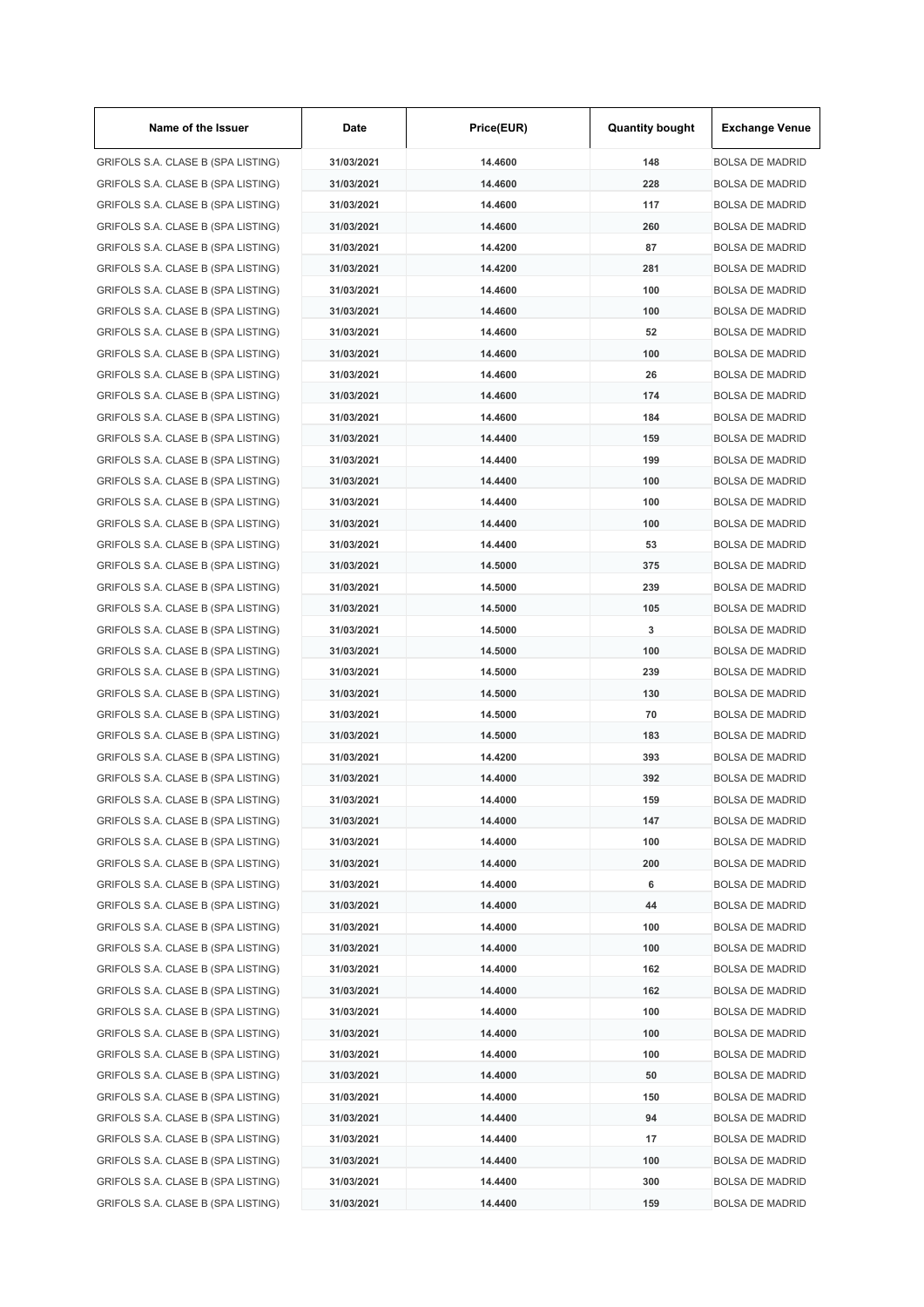| Name of the Issuer                                                       | Date                     | Price(EUR)         | <b>Quantity bought</b> | <b>Exchange Venue</b>                            |
|--------------------------------------------------------------------------|--------------------------|--------------------|------------------------|--------------------------------------------------|
| GRIFOLS S.A. CLASE B (SPA LISTING)                                       | 31/03/2021               | 14.4400            | 100                    | <b>BOLSA DE MADRID</b>                           |
| GRIFOLS S.A. CLASE B (SPA LISTING)                                       | 31/03/2021               | 14.4400            | 100                    | <b>BOLSA DE MADRID</b>                           |
| GRIFOLS S.A. CLASE B (SPA LISTING)                                       | 31/03/2021               | 14.4400            | 100                    | <b>BOLSA DE MADRID</b>                           |
| GRIFOLS S.A. CLASE B (SPA LISTING)                                       | 31/03/2021               | 14.4400            | 62                     | <b>BOLSA DE MADRID</b>                           |
| GRIFOLS S.A. CLASE B (SPA LISTING)                                       | 31/03/2021               | 14.4400            | 57                     | <b>BOLSA DE MADRID</b>                           |
| GRIFOLS S.A. CLASE B (SPA LISTING)                                       | 31/03/2021               | 14.4600            | 514                    | <b>BOLSA DE MADRID</b>                           |
| GRIFOLS S.A. CLASE B (SPA LISTING)                                       | 31/03/2021               | 14.4600            | 169                    | <b>BOLSA DE MADRID</b>                           |
|                                                                          | 31/03/2021               | 14.4400            | 131                    | <b>BOLSA DE MADRID</b>                           |
| GRIFOLS S.A. CLASE B (SPA LISTING)                                       |                          |                    |                        |                                                  |
| GRIFOLS S.A. CLASE B (SPA LISTING)                                       | 31/03/2021               | 14.4400            | 343                    | <b>BOLSA DE MADRID</b>                           |
| GRIFOLS S.A. CLASE B (SPA LISTING)                                       | 31/03/2021               | 14.4400            | 43                     | <b>BOLSA DE MADRID</b>                           |
| GRIFOLS S.A. CLASE B (SPA LISTING)                                       | 31/03/2021               | 14.4400            | 200                    | <b>BOLSA DE MADRID</b>                           |
| GRIFOLS S.A. CLASE B (SPA LISTING)                                       | 31/03/2021               | 14.4400            | 200                    | <b>BOLSA DE MADRID</b>                           |
| GRIFOLS S.A. CLASE B (SPA LISTING)                                       | 31/03/2021               | 14.4400            | 258                    | <b>BOLSA DE MADRID</b>                           |
| GRIFOLS S.A. CLASE B (SPA LISTING)                                       | 31/03/2021               | 14.4400            | 14                     | <b>BOLSA DE MADRID</b>                           |
| GRIFOLS S.A. CLASE B (SPA LISTING)                                       | 31/03/2021               | 14.4400            | 310                    | <b>BOLSA DE MADRID</b>                           |
| GRIFOLS S.A. CLASE B (SPA LISTING)                                       | 31/03/2021               | 14.4400            | 327                    | <b>BOLSA DE MADRID</b>                           |
| GRIFOLS S.A. CLASE B (SPA LISTING)                                       | 31/03/2021               | 14.4200            | 332                    | <b>BOLSA DE MADRID</b>                           |
| GRIFOLS S.A. CLASE B (SPA LISTING)                                       | 31/03/2021               | 14.4200            | 336                    | <b>BOLSA DE MADRID</b>                           |
| GRIFOLS S.A. CLASE B (SPA LISTING)                                       | 31/03/2021               | 14.4200            | 340                    | <b>BOLSA DE MADRID</b>                           |
|                                                                          |                          |                    |                        |                                                  |
| GRIFOLS S.A. CLASE B (SPA LISTING)                                       | 31/03/2021               | 14.4200            | 339                    | <b>BOLSA DE MADRID</b>                           |
| GRIFOLS S.A. CLASE B (SPA LISTING)                                       | 31/03/2021               | 14.3800            | 224                    | <b>BOLSA DE MADRID</b>                           |
| GRIFOLS S.A. CLASE B (SPA LISTING)                                       | 31/03/2021               | 14.3800            | 3                      | <b>BOLSA DE MADRID</b>                           |
| GRIFOLS S.A. CLASE B (SPA LISTING)                                       | 31/03/2021               | 14.3800            | 406                    | <b>BOLSA DE MADRID</b>                           |
| GRIFOLS S.A. CLASE B (SPA LISTING)                                       | 31/03/2021               | 14.3800            | 265                    | <b>BOLSA DE MADRID</b>                           |
| GRIFOLS S.A. CLASE B (SPA LISTING)                                       | 01/04/2021               | 14.6000            | 344                    | BOLSA DE MADRID                                  |
| GRIFOLS S.A. CLASE B (SPA LISTING)<br>GRIFOLS S.A. CLASE B (SPA LISTING) | 01/04/2021<br>01/04/2021 | 14.5500<br>14.5500 | 324<br>392             | <b>BOLSA DE MADRID</b><br><b>BOLSA DE MADRID</b> |
| GRIFOLS S.A. CLASE B (SPA LISTING)                                       | 01/04/2021               | 14.6000            | 346                    | <b>BOLSA DE MADRID</b>                           |
| GRIFOLS S.A. CLASE B (SPA LISTING)                                       | 01/04/2021               | 14.6000            | 354                    | <b>BOLSA DE MADRID</b>                           |
| GRIFOLS S.A. CLASE B (SPA LISTING)                                       | 01/04/2021               | 14.5700            | 366                    | BOLSA DE MADRID                                  |
| GRIFOLS S.A. CLASE B (SPA LISTING)                                       | 01/04/2021               | 14.6500            | 100                    | <b>BOLSA DE MADRID</b>                           |
| GRIFOLS S.A. CLASE B (SPA LISTING)                                       | 01/04/2021               | 14.6500            | 100                    | <b>BOLSA DE MADRID</b>                           |
| GRIFOLS S.A. CLASE B (SPA LISTING)                                       | 01/04/2021               | 14.6500            | 672                    | <b>BOLSA DE MADRID</b>                           |
| GRIFOLS S.A. CLASE B (SPA LISTING)<br>GRIFOLS S.A. CLASE B (SPA LISTING) | 01/04/2021<br>01/04/2021 | 14.6500<br>14.6400 | 667<br>172             | <b>BOLSA DE MADRID</b><br><b>BOLSA DE MADRID</b> |
| GRIFOLS S.A. CLASE B (SPA LISTING)                                       | 01/04/2021               | 14.6400            | 163                    | <b>BOLSA DE MADRID</b>                           |
| GRIFOLS S.A. CLASE B (SPA LISTING)                                       | 01/04/2021               | 14.7500            | 42                     | <b>BOLSA DE MADRID</b>                           |
| GRIFOLS S.A. CLASE B (SPA LISTING)                                       | 01/04/2021               | 14.7500            | 135                    | <b>BOLSA DE MADRID</b>                           |
| GRIFOLS S.A. CLASE B (SPA LISTING)                                       | 01/04/2021               | 14.7500            | 135                    | <b>BOLSA DE MADRID</b>                           |
| GRIFOLS S.A. CLASE B (SPA LISTING)                                       | 01/04/2021               | 14.7500            | 103                    | <b>BOLSA DE MADRID</b>                           |
| GRIFOLS S.A. CLASE B (SPA LISTING)<br>GRIFOLS S.A. CLASE B (SPA LISTING) | 01/04/2021<br>01/04/2021 | 14.7500<br>14.7400 | 235<br>125             | BOLSA DE MADRID<br><b>BOLSA DE MADRID</b>        |
| GRIFOLS S.A. CLASE B (SPA LISTING)                                       | 01/04/2021               | 14.7400            | 36                     | <b>BOLSA DE MADRID</b>                           |
| GRIFOLS S.A. CLASE B (SPA LISTING)                                       | 01/04/2021               | 14.7400            | 9                      | <b>BOLSA DE MADRID</b>                           |
| GRIFOLS S.A. CLASE B (SPA LISTING)                                       | 01/04/2021               | 14.7400            | 94                     | <b>BOLSA DE MADRID</b>                           |
| GRIFOLS S.A. CLASE B (SPA LISTING)                                       | 01/04/2021               | 14.7900            | 52                     | <b>BOLSA DE MADRID</b>                           |
| GRIFOLS S.A. CLASE B (SPA LISTING)                                       | 01/04/2021               | 14.7900            | 83                     | <b>BOLSA DE MADRID</b>                           |
| GRIFOLS S.A. CLASE B (SPA LISTING)                                       | 01/04/2021               | 14.7900            | 100                    | <b>BOLSA DE MADRID</b>                           |
| GRIFOLS S.A. CLASE B (SPA LISTING)<br>GRIFOLS S.A. CLASE B (SPA LISTING) | 01/04/2021<br>01/04/2021 | 14.7700<br>14.8400 | 374<br>837             | <b>BOLSA DE MADRID</b><br><b>BOLSA DE MADRID</b> |
| GRIFOLS S.A. CLASE B (SPA LISTING)                                       | 01/04/2021               | 14.8400            | 174                    | <b>BOLSA DE MADRID</b>                           |
| GRIFOLS S.A. CLASE B (SPA LISTING)                                       | 01/04/2021               | 14.8400            | 5                      | <b>BOLSA DE MADRID</b>                           |
| GRIFOLS S.A. CLASE B (SPA LISTING)                                       | 01/04/2021               | 14.8600            | 377                    | <b>BOLSA DE MADRID</b>                           |
| GRIFOLS S.A. CLASE B (SPA LISTING)                                       | 01/04/2021               | 14.8400            | 339                    | <b>BOLSA DE MADRID</b>                           |
| GRIFOLS S.A. CLASE B (SPA LISTING)                                       | 01/04/2021               | 14.8400            | 337                    | <b>BOLSA DE MADRID</b>                           |
| GRIFOLS S.A. CLASE B (SPA LISTING)                                       | 01/04/2021               | 14.8000            | 333                    | <b>BOLSA DE MADRID</b>                           |
| GRIFOLS S.A. CLASE B (SPA LISTING)                                       | 01/04/2021               | 14.8200            | 384                    | <b>BOLSA DE MADRID</b>                           |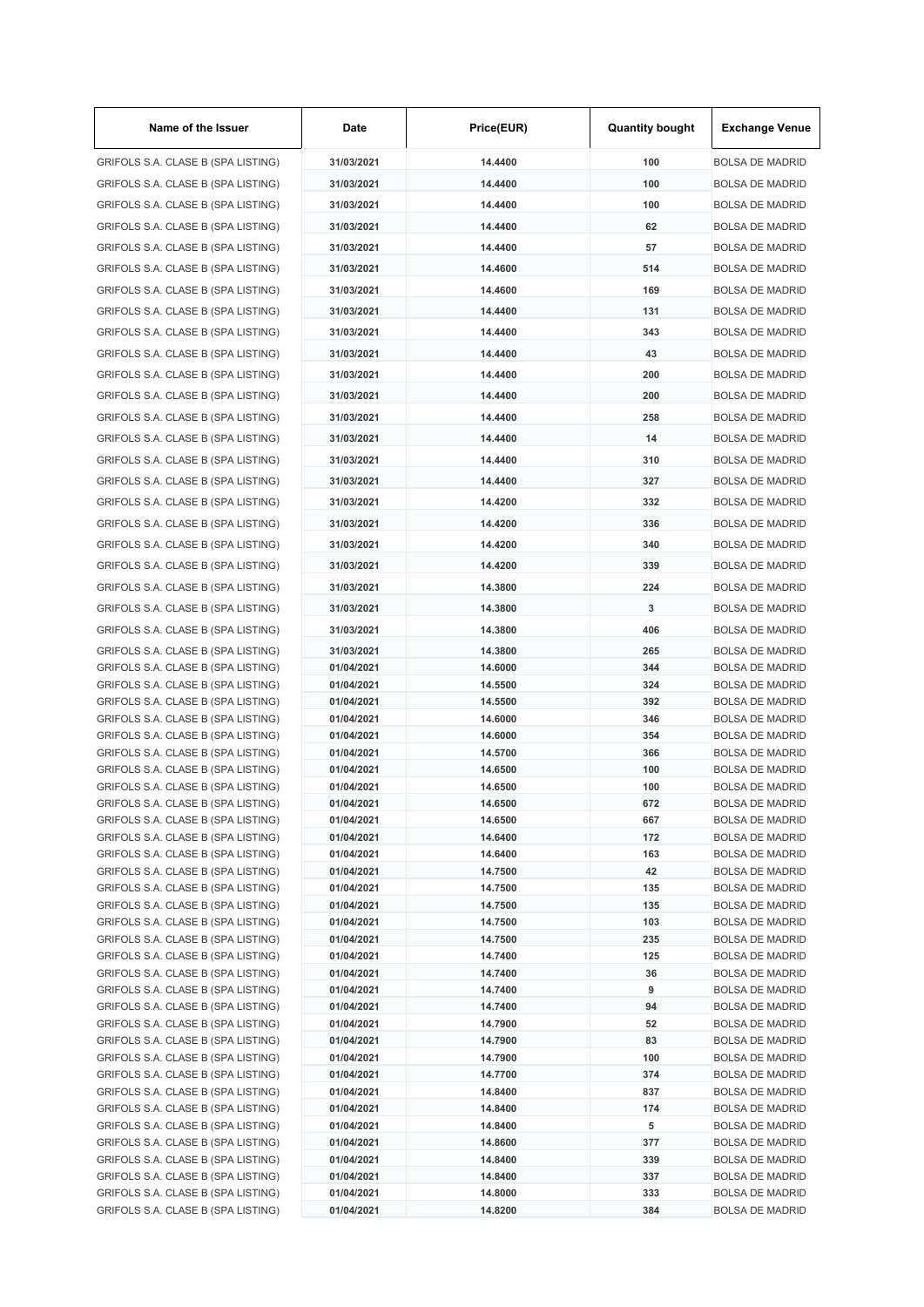| Name of the Issuer                                                       | Date                     | Price(EUR)         | <b>Quantity bought</b> | <b>Exchange Venue</b>                            |
|--------------------------------------------------------------------------|--------------------------|--------------------|------------------------|--------------------------------------------------|
| GRIFOLS S.A. CLASE B (SPA LISTING)                                       | 01/04/2021               | 14.8200            | 624                    | <b>BOLSA DE MADRID</b>                           |
| GRIFOLS S.A. CLASE B (SPA LISTING)                                       | 01/04/2021               | 14.8200            | 116                    | <b>BOLSA DE MADRID</b>                           |
| GRIFOLS S.A. CLASE B (SPA LISTING)                                       | 01/04/2021               | 14.8200            | 360                    | <b>BOLSA DE MADRID</b>                           |
| GRIFOLS S.A. CLASE B (SPA LISTING)                                       | 01/04/2021               | 14.8200            | 369                    | <b>BOLSA DE MADRID</b>                           |
| GRIFOLS S.A. CLASE B (SPA LISTING)                                       | 01/04/2021               | 14.8200            | 658                    | <b>BOLSA DE MADRID</b>                           |
| GRIFOLS S.A. CLASE B (SPA LISTING)                                       | 01/04/2021               | 14.8200            | 200                    | <b>BOLSA DE MADRID</b>                           |
| GRIFOLS S.A. CLASE B (SPA LISTING)                                       | 01/04/2021               | 14.8200            | 190                    | <b>BOLSA DE MADRID</b>                           |
| GRIFOLS S.A. CLASE B (SPA LISTING)                                       | 01/04/2021               | 14.8200            | 324                    | <b>BOLSA DE MADRID</b>                           |
| GRIFOLS S.A. CLASE B (SPA LISTING)                                       | 01/04/2021               | 14.8200            | 242                    | <b>BOLSA DE MADRID</b>                           |
| GRIFOLS S.A. CLASE B (SPA LISTING)                                       | 01/04/2021               | 14.8200            | 100                    | <b>BOLSA DE MADRID</b>                           |
| GRIFOLS S.A. CLASE B (SPA LISTING)                                       | 01/04/2021               | 14.8200            | 31                     | <b>BOLSA DE MADRID</b>                           |
| GRIFOLS S.A. CLASE B (SPA LISTING)                                       | 01/04/2021               | 14.8400            | 100                    | <b>BOLSA DE MADRID</b>                           |
| GRIFOLS S.A. CLASE B (SPA LISTING)                                       | 01/04/2021               | 14.8400            | 88                     | <b>BOLSA DE MADRID</b>                           |
| GRIFOLS S.A. CLASE B (SPA LISTING)                                       | 01/04/2021               | 14.8500            | 232                    | <b>BOLSA DE MADRID</b>                           |
| GRIFOLS S.A. CLASE B (SPA LISTING)                                       | 01/04/2021               | 14.8500            | 150                    | <b>BOLSA DE MADRID</b>                           |
| GRIFOLS S.A. CLASE B (SPA LISTING)                                       | 01/04/2021               | 14.8400            | 365                    | <b>BOLSA DE MADRID</b>                           |
| GRIFOLS S.A. CLASE B (SPA LISTING)                                       | 01/04/2021               | 14.8400            | 365                    | <b>BOLSA DE MADRID</b>                           |
| GRIFOLS S.A. CLASE B (SPA LISTING)                                       | 01/04/2021               | 14.8400            | 355                    | <b>BOLSA DE MADRID</b>                           |
| GRIFOLS S.A. CLASE B (SPA LISTING)                                       | 01/04/2021               | 14.8000            | 353                    | <b>BOLSA DE MADRID</b>                           |
| GRIFOLS S.A. CLASE B (SPA LISTING)                                       | 01/04/2021               | 14.8000            | 324                    | <b>BOLSA DE MADRID</b><br><b>BOLSA DE MADRID</b> |
| GRIFOLS S.A. CLASE B (SPA LISTING)                                       | 01/04/2021               | 14.8000            | 330                    |                                                  |
| GRIFOLS S.A. CLASE B (SPA LISTING)                                       | 01/04/2021               | 14.7800            | 370<br>327             | <b>BOLSA DE MADRID</b>                           |
| GRIFOLS S.A. CLASE B (SPA LISTING)                                       | 01/04/2021<br>01/04/2021 | 14.7800<br>14.7600 | 372                    | <b>BOLSA DE MADRID</b><br><b>BOLSA DE MADRID</b> |
| GRIFOLS S.A. CLASE B (SPA LISTING)                                       | 01/04/2021               | 14.7600            | 381                    | <b>BOLSA DE MADRID</b>                           |
| GRIFOLS S.A. CLASE B (SPA LISTING)<br>GRIFOLS S.A. CLASE B (SPA LISTING) | 01/04/2021               | 14.7400            | 368                    | <b>BOLSA DE MADRID</b>                           |
| GRIFOLS S.A. CLASE B (SPA LISTING)                                       | 01/04/2021               | 14.7400            | 354                    | <b>BOLSA DE MADRID</b>                           |
| GRIFOLS S.A. CLASE B (SPA LISTING)                                       | 01/04/2021               | 14.7600            | 355                    | <b>BOLSA DE MADRID</b>                           |
| GRIFOLS S.A. CLASE B (SPA LISTING)                                       | 01/04/2021               | 14.7600            | 352                    | <b>BOLSA DE MADRID</b>                           |
| GRIFOLS S.A. CLASE B (SPA LISTING)                                       | 01/04/2021               | 14.7600            | 337                    | <b>BOLSA DE MADRID</b>                           |
| GRIFOLS S.A. CLASE B (SPA LISTING)                                       | 01/04/2021               | 14.7600            | 343                    | <b>BOLSA DE MADRID</b>                           |
| GRIFOLS S.A. CLASE B (SPA LISTING)                                       | 01/04/2021               | 14.7600            | 6                      | <b>BOLSA DE MADRID</b>                           |
| GRIFOLS S.A. CLASE B (SPA LISTING)                                       | 01/04/2021               | 14.7600            | 349                    | <b>BOLSA DE MADRID</b>                           |
| GRIFOLS S.A. CLASE B (SPA LISTING)                                       | 01/04/2021               | 14.7600            | 79                     | <b>BOLSA DE MADRID</b>                           |
| GRIFOLS S.A. CLASE B (SPA LISTING)                                       | 01/04/2021               | 14.7600            | 282                    | <b>BOLSA DE MADRID</b>                           |
| GRIFOLS S.A. CLASE B (SPA LISTING)                                       | 01/04/2021               | 14.7700            | 354                    | <b>BOLSA DE MADRID</b>                           |
| GRIFOLS S.A. CLASE B (SPA LISTING)                                       | 01/04/2021               | 14.7800            | 154                    | <b>BOLSA DE MADRID</b>                           |
| GRIFOLS S.A. CLASE B (SPA LISTING)                                       | 01/04/2021               | 14.8000            | 316                    | <b>BOLSA DE MADRID</b>                           |
| GRIFOLS S.A. CLASE B (SPA LISTING)                                       | 01/04/2021               | 14.8000            | 100                    | <b>BOLSA DE MADRID</b>                           |
| GRIFOLS S.A. CLASE B (SPA LISTING)                                       | 01/04/2021               | 14.8000            | 282                    | <b>BOLSA DE MADRID</b>                           |
| GRIFOLS S.A. CLASE B (SPA LISTING)                                       | 01/04/2021               | 14.7800            | 113                    | <b>BOLSA DE MADRID</b>                           |
| GRIFOLS S.A. CLASE B (SPA LISTING)                                       | 01/04/2021               | 14.7800            | 182                    | <b>BOLSA DE MADRID</b>                           |
| GRIFOLS S.A. CLASE B (SPA LISTING)                                       | 01/04/2021               | 14.7800            | 83                     | <b>BOLSA DE MADRID</b>                           |
| GRIFOLS S.A. CLASE B (SPA LISTING)                                       | 01/04/2021               | 14.7800            | 124                    | <b>BOLSA DE MADRID</b>                           |
| GRIFOLS S.A. CLASE B (SPA LISTING)                                       | 01/04/2021               | 14.7800            | 23                     | <b>BOLSA DE MADRID</b>                           |
| GRIFOLS S.A. CLASE B (SPA LISTING)                                       | 01/04/2021               | 14.7800            | 58                     | <b>BOLSA DE MADRID</b>                           |
| GRIFOLS S.A. CLASE B (SPA LISTING)                                       | 01/04/2021               | 14.7800            | 269                    | <b>BOLSA DE MADRID</b>                           |
| GRIFOLS S.A. CLASE B (SPA LISTING)                                       | 01/04/2021               | 14.7800            | 369                    | <b>BOLSA DE MADRID</b>                           |
| GRIFOLS S.A. CLASE B (SPA LISTING)                                       | 01/04/2021               | 14.7800            | 336                    | <b>BOLSA DE MADRID</b>                           |
| GRIFOLS S.A. CLASE B (SPA LISTING)                                       | 01/04/2021               | 14.7400            | 41                     | <b>BOLSA DE MADRID</b>                           |
| GRIFOLS S.A. CLASE B (SPA LISTING)                                       | 01/04/2021               | 14.7400            | 53                     | <b>BOLSA DE MADRID</b>                           |
| GRIFOLS S.A. CLASE B (SPA LISTING)                                       | 01/04/2021               | 14.7400            | 267                    | <b>BOLSA DE MADRID</b>                           |
| GRIFOLS S.A. CLASE B (SPA LISTING)                                       | 01/04/2021               | 14.7400            | 352                    | <b>BOLSA DE MADRID</b>                           |
| GRIFOLS S.A. CLASE B (SPA LISTING)                                       | 01/04/2021               | 14.7300            | 83                     | <b>BOLSA DE MADRID</b>                           |
| GRIFOLS S.A. CLASE B (SPA LISTING)                                       | 01/04/2021               | 14.7300            | 160                    | <b>BOLSA DE MADRID</b>                           |
| GRIFOLS S.A. CLASE B (SPA LISTING)                                       | 01/04/2021               | 14.7300            | 40                     | <b>BOLSA DE MADRID</b>                           |
| GRIFOLS S.A. CLASE B (SPA LISTING)                                       | 01/04/2021               | 14.7300            | 10                     | <b>BOLSA DE MADRID</b>                           |
| GRIFOLS S.A. CLASE B (SPA LISTING)                                       | 01/04/2021               | 14.7300            | 59                     | <b>BOLSA DE MADRID</b>                           |
| GRIFOLS S.A. CLASE B (SPA LISTING)                                       | 01/04/2021               | 14.7300            | 342                    | <b>BOLSA DE MADRID</b>                           |
| GRIFOLS S.A. CLASE B (SPA LISTING)                                       | 01/04/2021               | 14.7300            | 334                    | <b>BOLSA DE MADRID</b>                           |
| GRIFOLS S.A. CLASE B (SPA LISTING)                                       | 01/04/2021               | 14.6700            | 200                    | <b>BOLSA DE MADRID</b>                           |
| GRIFOLS S.A. CLASE B (SPA LISTING)                                       | 01/04/2021               | 14.6700            | 181                    | <b>BOLSA DE MADRID</b>                           |
| GRIFOLS S.A. CLASE B (SPA LISTING)                                       | 01/04/2021               | 14.6100            | 9                      | <b>BOLSA DE MADRID</b>                           |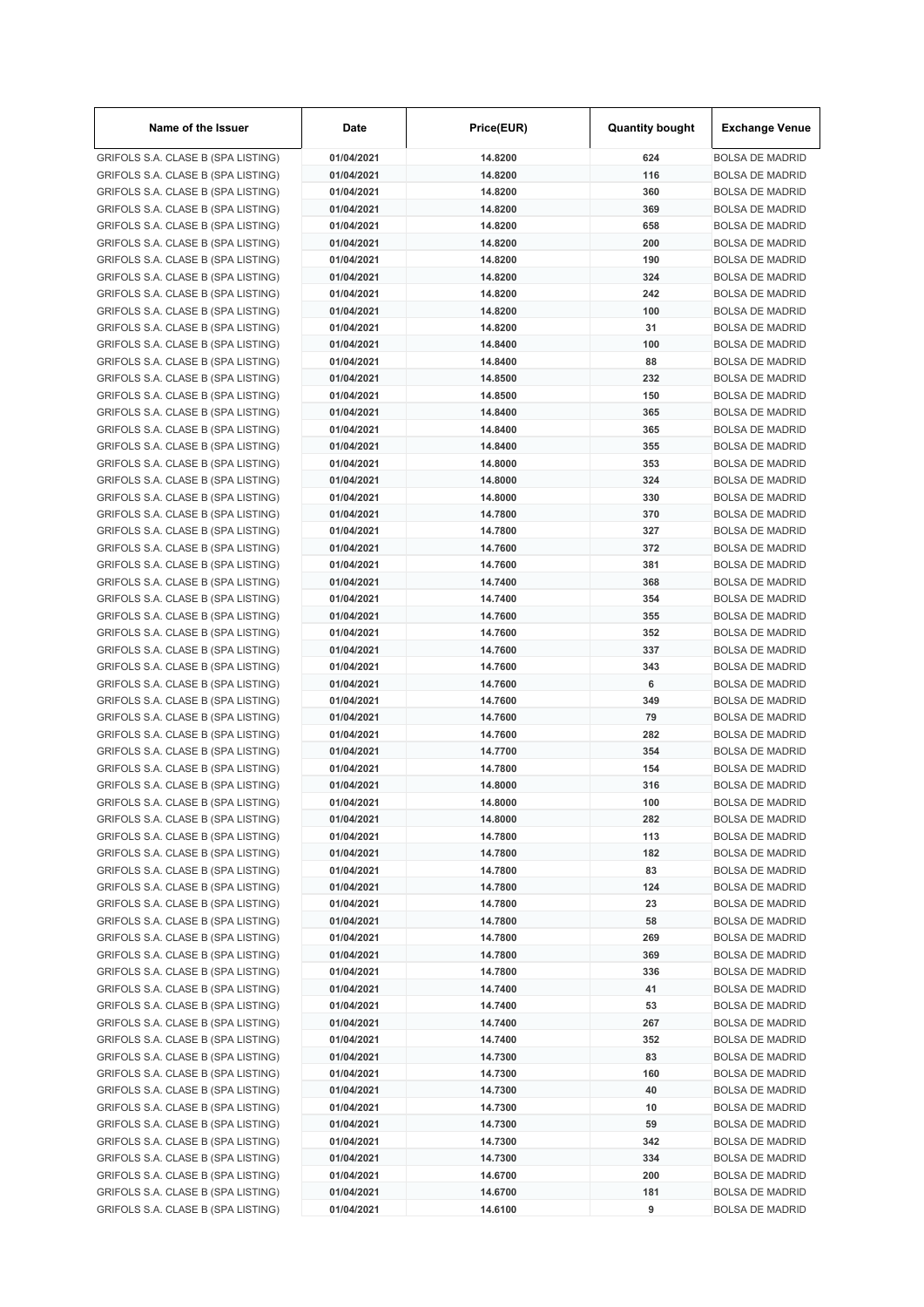| Name of the Issuer                 | Date       | Price(EUR) | <b>Quantity bought</b> | <b>Exchange Venue</b>  |
|------------------------------------|------------|------------|------------------------|------------------------|
| GRIFOLS S.A. CLASE B (SPA LISTING) | 01/04/2021 | 14.6100    | 200                    | <b>BOLSA DE MADRID</b> |
| GRIFOLS S.A. CLASE B (SPA LISTING) | 01/04/2021 | 14.5900    | 260                    | <b>BOLSA DE MADRID</b> |
| GRIFOLS S.A. CLASE B (SPA LISTING) | 01/04/2021 | 14.5900    | 54                     | <b>BOLSA DE MADRID</b> |
| GRIFOLS S.A. CLASE B (SPA LISTING) | 01/04/2021 | 14.5900    | 33                     | <b>BOLSA DE MADRID</b> |
| GRIFOLS S.A. CLASE B (SPA LISTING) | 01/04/2021 | 14.5300    | 256                    | <b>BOLSA DE MADRID</b> |
| GRIFOLS S.A. CLASE B (SPA LISTING) | 01/04/2021 | 14.5600    | 333                    | <b>BOLSA DE MADRID</b> |
| GRIFOLS S.A. CLASE B (SPA LISTING) | 01/04/2021 | 14.7300    | 100                    | <b>BOLSA DE MADRID</b> |
| GRIFOLS S.A. CLASE B (SPA LISTING) | 01/04/2021 | 14.7300    | 200                    | <b>BOLSA DE MADRID</b> |
| GRIFOLS S.A. CLASE B (SPA LISTING) | 01/04/2021 | 14.7300    | 51                     | <b>BOLSA DE MADRID</b> |
| GRIFOLS S.A. CLASE B (SPA LISTING) | 01/04/2021 | 14.7200    | 200                    | <b>BOLSA DE MADRID</b> |
| GRIFOLS S.A. CLASE B (SPA LISTING) | 01/04/2021 | 14.7200    | 53                     | <b>BOLSA DE MADRID</b> |
| GRIFOLS S.A. CLASE B (SPA LISTING) | 01/04/2021 | 14.7200    | 132                    | <b>BOLSA DE MADRID</b> |
| GRIFOLS S.A. CLASE B (SPA LISTING) | 01/04/2021 | 14.7600    | 303                    | <b>BOLSA DE MADRID</b> |
| GRIFOLS S.A. CLASE B (SPA LISTING) | 01/04/2021 | 14.7600    | 52                     | <b>BOLSA DE MADRID</b> |
| GRIFOLS S.A. CLASE B (SPA LISTING) | 01/04/2021 | 14.7300    | 313                    | <b>BOLSA DE MADRID</b> |
| GRIFOLS S.A. CLASE B (SPA LISTING) | 01/04/2021 | 14.7100    | 15                     | <b>BOLSA DE MADRID</b> |
| GRIFOLS S.A. CLASE B (SPA LISTING) | 01/04/2021 | 14.7100    | 156                    | <b>BOLSA DE MADRID</b> |
| GRIFOLS S.A. CLASE B (SPA LISTING) | 01/04/2021 | 14.7000    | 60                     | <b>BOLSA DE MADRID</b> |
| GRIFOLS S.A. CLASE B (SPA LISTING) | 01/04/2021 | 14.7000    | 260                    | <b>BOLSA DE MADRID</b> |
| GRIFOLS S.A. CLASE B (SPA LISTING) | 01/04/2021 | 14.7000    | 63                     | <b>BOLSA DE MADRID</b> |
| GRIFOLS S.A. CLASE B (SPA LISTING) | 01/04/2021 | 14.7000    | 340                    | <b>BOLSA DE MADRID</b> |
| GRIFOLS S.A. CLASE B (SPA LISTING) | 01/04/2021 | 14.7000    | 47                     | <b>BOLSA DE MADRID</b> |
| GRIFOLS S.A. CLASE B (SPA LISTING) | 01/04/2021 | 14.6900    | 346                    | <b>BOLSA DE MADRID</b> |
| GRIFOLS S.A. CLASE B (SPA LISTING) | 01/04/2021 | 14.6800    | 197                    | <b>BOLSA DE MADRID</b> |
| GRIFOLS S.A. CLASE B (SPA LISTING) | 01/04/2021 | 14.6800    | 15                     | <b>BOLSA DE MADRID</b> |
| GRIFOLS S.A. CLASE B (SPA LISTING) | 01/04/2021 | 14.6600    | 154                    | <b>BOLSA DE MADRID</b> |
| GRIFOLS S.A. CLASE B (SPA LISTING) | 01/04/2021 | 14.6600    | 193                    | <b>BOLSA DE MADRID</b> |
| GRIFOLS S.A. CLASE B (SPA LISTING) | 01/04/2021 | 14.6100    | 96                     | <b>BOLSA DE MADRID</b> |
| GRIFOLS S.A. CLASE B (SPA LISTING) | 01/04/2021 | 14.6100    | 100                    | <b>BOLSA DE MADRID</b> |
| GRIFOLS S.A. CLASE B (SPA LISTING) | 01/04/2021 | 14.6100    | 101                    | <b>BOLSA DE MADRID</b> |
| GRIFOLS S.A. CLASE B (SPA LISTING) | 01/04/2021 | 14.6400    | 80                     | <b>BOLSA DE MADRID</b> |
| GRIFOLS S.A. CLASE B (SPA LISTING) | 01/04/2021 | 14.6400    | 262                    | <b>BOLSA DE MADRID</b> |
| GRIFOLS S.A. CLASE B (SPA LISTING) | 01/04/2021 | 14.6900    | 346                    | <b>BOLSA DE MADRID</b> |
| GRIFOLS S.A. CLASE B (SPA LISTING) | 01/04/2021 | 14.6800    | 114                    | <b>BOLSA DE MADRID</b> |
| GRIFOLS S.A. CLASE B (SPA LISTING) | 01/04/2021 | 14.6800    | 12                     | <b>BOLSA DE MADRID</b> |
| GRIFOLS S.A. CLASE B (SPA LISTING) | 01/04/2021 | 14.6700    | 52                     | <b>BOLSA DE MADRID</b> |
| GRIFOLS S.A. CLASE B (SPA LISTING) | 01/04/2021 | 14.6700    | 100                    | <b>BOLSA DE MADRID</b> |
| GRIFOLS S.A. CLASE B (SPA LISTING) | 01/04/2021 | 14.6700    | 195                    | <b>BOLSA DE MADRID</b> |
| GRIFOLS S.A. CLASE B (SPA LISTING) | 01/04/2021 | 14.5800    | 17                     | <b>BOLSA DE MADRID</b> |
| GRIFOLS S.A. CLASE B (SPA LISTING) | 01/04/2021 | 14.5800    | 130                    | <b>BOLSA DE MADRID</b> |
| GRIFOLS S.A. CLASE B (SPA LISTING) | 01/04/2021 | 14.5500    | 333                    | <b>BOLSA DE MADRID</b> |
| GRIFOLS S.A. CLASE B (SPA LISTING) | 01/04/2021 | 14.5500    | 27                     | <b>BOLSA DE MADRID</b> |
| GRIFOLS S.A. CLASE B (SPA LISTING) | 01/04/2021 | 14.6400    | 100                    | <b>BOLSA DE MADRID</b> |
| GRIFOLS S.A. CLASE B (SPA LISTING) | 01/04/2021 | 14.6700    | 100                    | <b>BOLSA DE MADRID</b> |
| GRIFOLS S.A. CLASE B (SPA LISTING) | 01/04/2021 | 14.6700    | 88                     | <b>BOLSA DE MADRID</b> |
| GRIFOLS S.A. CLASE B (SPA LISTING) | 01/04/2021 | 14.6600    | 100                    | <b>BOLSA DE MADRID</b> |
| GRIFOLS S.A. CLASE B (SPA LISTING) | 01/04/2021 | 14.6600    | 200                    | <b>BOLSA DE MADRID</b> |
| GRIFOLS S.A. CLASE B (SPA LISTING) | 01/04/2021 | 14.6600    | 349                    | <b>BOLSA DE MADRID</b> |
| GRIFOLS S.A. CLASE B (SPA LISTING) | 01/04/2021 | 14.6600    | 188                    | <b>BOLSA DE MADRID</b> |
| GRIFOLS S.A. CLASE B (SPA LISTING) | 01/04/2021 | 14.6600    | 505                    | <b>BOLSA DE MADRID</b> |
| GRIFOLS S.A. CLASE B (SPA LISTING) | 01/04/2021 | 14.6600    | 100                    | <b>BOLSA DE MADRID</b> |
| GRIFOLS S.A. CLASE B (SPA LISTING) | 01/04/2021 | 14.6600    | 200                    | <b>BOLSA DE MADRID</b> |
| GRIFOLS S.A. CLASE B (SPA LISTING) | 01/04/2021 | 14.6600    | 32                     | <b>BOLSA DE MADRID</b> |
| GRIFOLS S.A. CLASE B (SPA LISTING) | 01/04/2021 | 14.6600    | 296                    | <b>BOLSA DE MADRID</b> |
| GRIFOLS S.A. CLASE B (SPA LISTING) | 01/04/2021 | 14.6300    | 142                    | <b>BOLSA DE MADRID</b> |
| GRIFOLS S.A. CLASE B (SPA LISTING) | 01/04/2021 | 14.6300    | 100                    | <b>BOLSA DE MADRID</b> |
| GRIFOLS S.A. CLASE B (SPA LISTING) | 01/04/2021 | 14.6300    | 50                     | <b>BOLSA DE MADRID</b> |
| GRIFOLS S.A. CLASE B (SPA LISTING) | 06/04/2021 | 14.3600    | 326                    | <b>BOLSA DE MADRID</b> |
| GRIFOLS S.A. CLASE B (SPA LISTING) | 06/04/2021 | 14.3100    | 100                    | <b>BOLSA DE MADRID</b> |
| GRIFOLS S.A. CLASE B (SPA LISTING) | 06/04/2021 | 14.3100    | 214                    | <b>BOLSA DE MADRID</b> |
| GRIFOLS S.A. CLASE B (SPA LISTING) | 06/04/2021 | 14.3100    | $\overline{7}$         | <b>BOLSA DE MADRID</b> |
| GRIFOLS S.A. CLASE B (SPA LISTING) | 06/04/2021 | 14.5400    | 382                    | <b>BOLSA DE MADRID</b> |
| GRIFOLS S.A. CLASE B (SPA LISTING) | 06/04/2021 | 14.4700    | 612                    | <b>BOLSA DE MADRID</b> |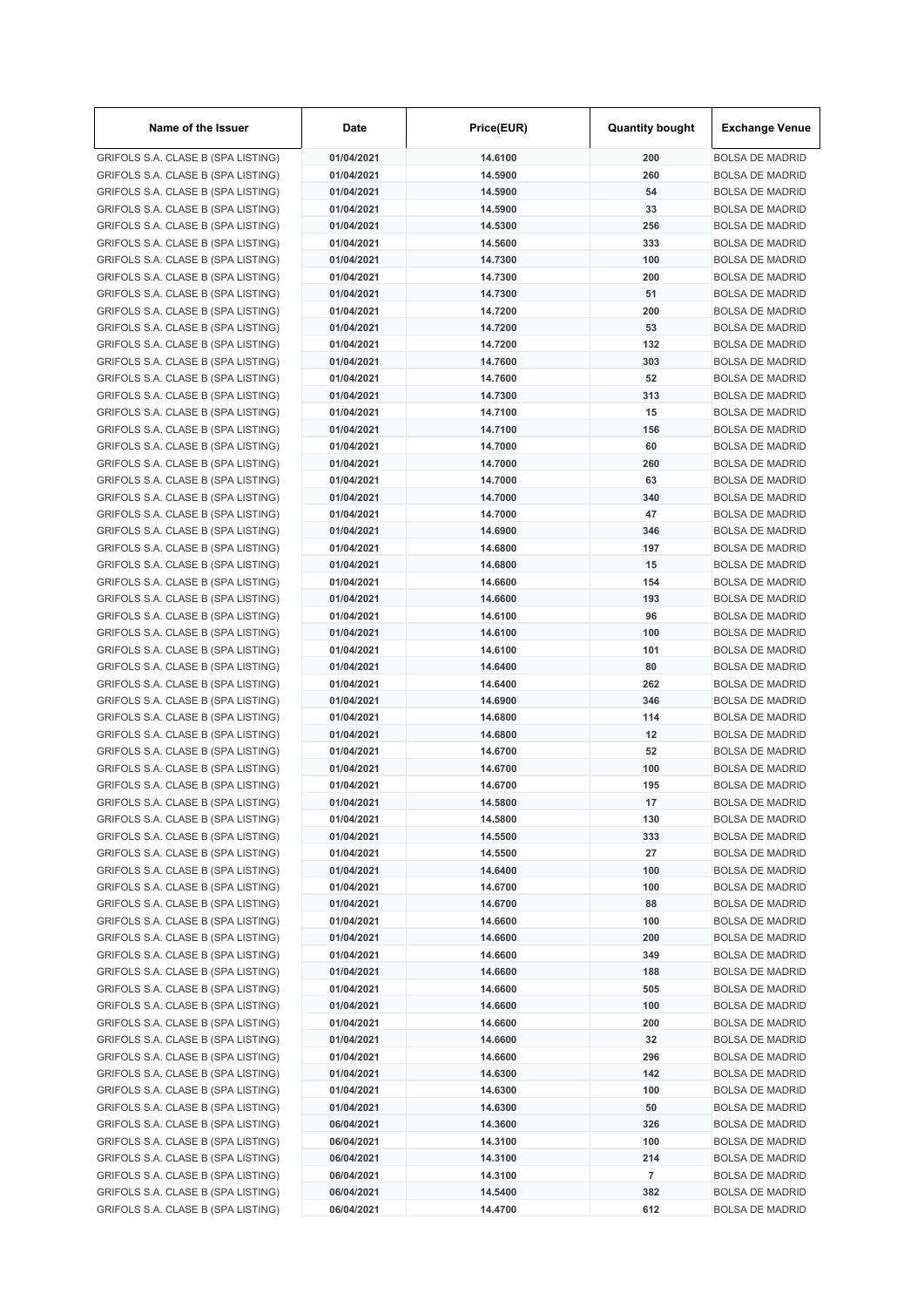| Name of the Issuer                 | Date       | Price(EUR) | <b>Quantity bought</b> | <b>Exchange Venue</b>  |
|------------------------------------|------------|------------|------------------------|------------------------|
| GRIFOLS S.A. CLASE B (SPA LISTING) | 06/04/2021 | 14.4700    | 335                    | <b>BOLSA DE MADRID</b> |
| GRIFOLS S.A. CLASE B (SPA LISTING) | 06/04/2021 | 14.4700    | 228                    | <b>BOLSA DE MADRID</b> |
| GRIFOLS S.A. CLASE B (SPA LISTING) | 06/04/2021 | 14.4500    | 188                    | <b>BOLSA DE MADRID</b> |
| GRIFOLS S.A. CLASE B (SPA LISTING) | 06/04/2021 | 14.4500    | 188                    | <b>BOLSA DE MADRID</b> |
| GRIFOLS S.A. CLASE B (SPA LISTING) | 06/04/2021 | 14.4200    | 228                    | <b>BOLSA DE MADRID</b> |
| GRIFOLS S.A. CLASE B (SPA LISTING) | 06/04/2021 | 14.4100    | 261                    | <b>BOLSA DE MADRID</b> |
| GRIFOLS S.A. CLASE B (SPA LISTING) | 06/04/2021 | 14.4100    | 80                     | <b>BOLSA DE MADRID</b> |
| GRIFOLS S.A. CLASE B (SPA LISTING) | 06/04/2021 | 14.3600    | 75                     | <b>BOLSA DE MADRID</b> |
| GRIFOLS S.A. CLASE B (SPA LISTING) | 06/04/2021 | 14.4200    | 283                    | <b>BOLSA DE MADRID</b> |
| GRIFOLS S.A. CLASE B (SPA LISTING) | 06/04/2021 | 14.4200    | 100                    | <b>BOLSA DE MADRID</b> |
| GRIFOLS S.A. CLASE B (SPA LISTING) | 06/04/2021 | 14.4200    | 100                    | <b>BOLSA DE MADRID</b> |
| GRIFOLS S.A. CLASE B (SPA LISTING) | 06/04/2021 | 14.4200    | 100                    | <b>BOLSA DE MADRID</b> |
| GRIFOLS S.A. CLASE B (SPA LISTING) | 06/04/2021 | 14.4200    | 290                    | <b>BOLSA DE MADRID</b> |
| GRIFOLS S.A. CLASE B (SPA LISTING) | 06/04/2021 | 14.4200    | 209                    | <b>BOLSA DE MADRID</b> |
| GRIFOLS S.A. CLASE B (SPA LISTING) | 06/04/2021 | 14.4200    | 209                    | <b>BOLSA DE MADRID</b> |
| GRIFOLS S.A. CLASE B (SPA LISTING) | 06/04/2021 | 14.4200    | 753                    | <b>BOLSA DE MADRID</b> |
| GRIFOLS S.A. CLASE B (SPA LISTING) | 06/04/2021 | 14.4600    | 399                    | <b>BOLSA DE MADRID</b> |
| GRIFOLS S.A. CLASE B (SPA LISTING) | 06/04/2021 | 14.4600    | 171                    | <b>BOLSA DE MADRID</b> |
| GRIFOLS S.A. CLASE B (SPA LISTING) | 06/04/2021 | 14.5400    | 5                      | <b>BOLSA DE MADRID</b> |
| GRIFOLS S.A. CLASE B (SPA LISTING) | 06/04/2021 | 14.5400    | 385                    | <b>BOLSA DE MADRID</b> |
| GRIFOLS S.A. CLASE B (SPA LISTING) | 06/04/2021 | 14.5400    | 339                    | <b>BOLSA DE MADRID</b> |
| GRIFOLS S.A. CLASE B (SPA LISTING) | 06/04/2021 | 14.5600    | 100                    | <b>BOLSA DE MADRID</b> |
| GRIFOLS S.A. CLASE B (SPA LISTING) | 06/04/2021 | 14.5600    | 99                     | <b>BOLSA DE MADRID</b> |
| GRIFOLS S.A. CLASE B (SPA LISTING) | 06/04/2021 | 14.5400    | 290                    | <b>BOLSA DE MADRID</b> |
| GRIFOLS S.A. CLASE B (SPA LISTING) | 06/04/2021 | 14.5200    | 238                    | <b>BOLSA DE MADRID</b> |
| GRIFOLS S.A. CLASE B (SPA LISTING) | 06/04/2021 | 14.5200    | 501                    | <b>BOLSA DE MADRID</b> |
| GRIFOLS S.A. CLASE B (SPA LISTING) | 06/04/2021 | 14.5200    | 197                    | <b>BOLSA DE MADRID</b> |
| GRIFOLS S.A. CLASE B (SPA LISTING) | 06/04/2021 | 14.5200    | 66                     | <b>BOLSA DE MADRID</b> |
| GRIFOLS S.A. CLASE B (SPA LISTING) | 06/04/2021 | 14.5200    | 113                    | <b>BOLSA DE MADRID</b> |
| GRIFOLS S.A. CLASE B (SPA LISTING) | 06/04/2021 | 14.5200    | 100                    | <b>BOLSA DE MADRID</b> |
| GRIFOLS S.A. CLASE B (SPA LISTING) | 06/04/2021 | 14.5200    | 245                    | <b>BOLSA DE MADRID</b> |
| GRIFOLS S.A. CLASE B (SPA LISTING) | 06/04/2021 | 14.5200    | 66                     | <b>BOLSA DE MADRID</b> |
| GRIFOLS S.A. CLASE B (SPA LISTING) | 06/04/2021 | 14.5200    | 200                    | <b>BOLSA DE MADRID</b> |
| GRIFOLS S.A. CLASE B (SPA LISTING) | 06/04/2021 | 14.5000    | 200                    | <b>BOLSA DE MADRID</b> |
| GRIFOLS S.A. CLASE B (SPA LISTING) | 06/04/2021 | 14.5000    | 55                     | <b>BOLSA DE MADRID</b> |
| GRIFOLS S.A. CLASE B (SPA LISTING) | 06/04/2021 | 14.5000    | 300                    | <b>BOLSA DE MADRID</b> |
| GRIFOLS S.A. CLASE B (SPA LISTING) | 06/04/2021 | 14.5000    | 29                     | <b>BOLSA DE MADRID</b> |
| GRIFOLS S.A. CLASE B (SPA LISTING) | 06/04/2021 | 14.5000    | 248                    | <b>BOLSA DE MADRID</b> |
| GRIFOLS S.A. CLASE B (SPA LISTING) | 06/04/2021 | 14.5300    | 128                    | <b>BOLSA DE MADRID</b> |
| GRIFOLS S.A. CLASE B (SPA LISTING) | 06/04/2021 | 14.5300    | 127                    | <b>BOLSA DE MADRID</b> |
| GRIFOLS S.A. CLASE B (SPA LISTING) | 06/04/2021 | 14.5300    | 491                    | <b>BOLSA DE MADRID</b> |
| GRIFOLS S.A. CLASE B (SPA LISTING) | 06/04/2021 | 14.5300    | 174                    | <b>BOLSA DE MADRID</b> |
| GRIFOLS S.A. CLASE B (SPA LISTING) | 06/04/2021 | 14.5300    | 174                    | <b>BOLSA DE MADRID</b> |
| GRIFOLS S.A. CLASE B (SPA LISTING) | 06/04/2021 | 14.5100    | 235                    | <b>BOLSA DE MADRID</b> |
| GRIFOLS S.A. CLASE B (SPA LISTING) | 06/04/2021 | 14.5100    | 73                     | <b>BOLSA DE MADRID</b> |
| GRIFOLS S.A. CLASE B (SPA LISTING) | 06/04/2021 | 14.5100    | 193                    | <b>BOLSA DE MADRID</b> |
| GRIFOLS S.A. CLASE B (SPA LISTING) | 06/04/2021 | 14.5100    | 510                    | <b>BOLSA DE MADRID</b> |
| GRIFOLS S.A. CLASE B (SPA LISTING) | 06/04/2021 | 14.5100    | 174                    | <b>BOLSA DE MADRID</b> |
| GRIFOLS S.A. CLASE B (SPA LISTING) | 06/04/2021 | 14.5100    | 73                     | <b>BOLSA DE MADRID</b> |
| GRIFOLS S.A. CLASE B (SPA LISTING) | 06/04/2021 | 14.5300    | 257                    | <b>BOLSA DE MADRID</b> |
| GRIFOLS S.A. CLASE B (SPA LISTING) | 06/04/2021 | 14.5300    | 300                    | <b>BOLSA DE MADRID</b> |
| GRIFOLS S.A. CLASE B (SPA LISTING) | 06/04/2021 | 14.5300    | 78                     | <b>BOLSA DE MADRID</b> |
| GRIFOLS S.A. CLASE B (SPA LISTING) | 06/04/2021 | 14.5300    | 206                    | <b>BOLSA DE MADRID</b> |
| GRIFOLS S.A. CLASE B (SPA LISTING) | 06/04/2021 | 14.5300    | 232                    | <b>BOLSA DE MADRID</b> |
| GRIFOLS S.A. CLASE B (SPA LISTING) | 06/04/2021 | 14.5300    | 100                    | <b>BOLSA DE MADRID</b> |
| GRIFOLS S.A. CLASE B (SPA LISTING) | 06/04/2021 | 14.5300    | 42                     | <b>BOLSA DE MADRID</b> |
| GRIFOLS S.A. CLASE B (SPA LISTING) | 06/04/2021 | 14.5300    | 272                    | <b>BOLSA DE MADRID</b> |
| GRIFOLS S.A. CLASE B (SPA LISTING) | 06/04/2021 | 14.5100    | 293                    | <b>BOLSA DE MADRID</b> |
| GRIFOLS S.A. CLASE B (SPA LISTING) | 06/04/2021 | 14.5100    | 195                    | <b>BOLSA DE MADRID</b> |
| GRIFOLS S.A. CLASE B (SPA LISTING) | 06/04/2021 | 14.5100    | 208                    | <b>BOLSA DE MADRID</b> |
| GRIFOLS S.A. CLASE B (SPA LISTING) | 06/04/2021 | 14.5100    | 387                    | <b>BOLSA DE MADRID</b> |
| GRIFOLS S.A. CLASE B (SPA LISTING) | 06/04/2021 | 14.5100    | 279                    | <b>BOLSA DE MADRID</b> |
| GRIFOLS S.A. CLASE B (SPA LISTING) | 06/04/2021 | 14.4700    | 263                    | <b>BOLSA DE MADRID</b> |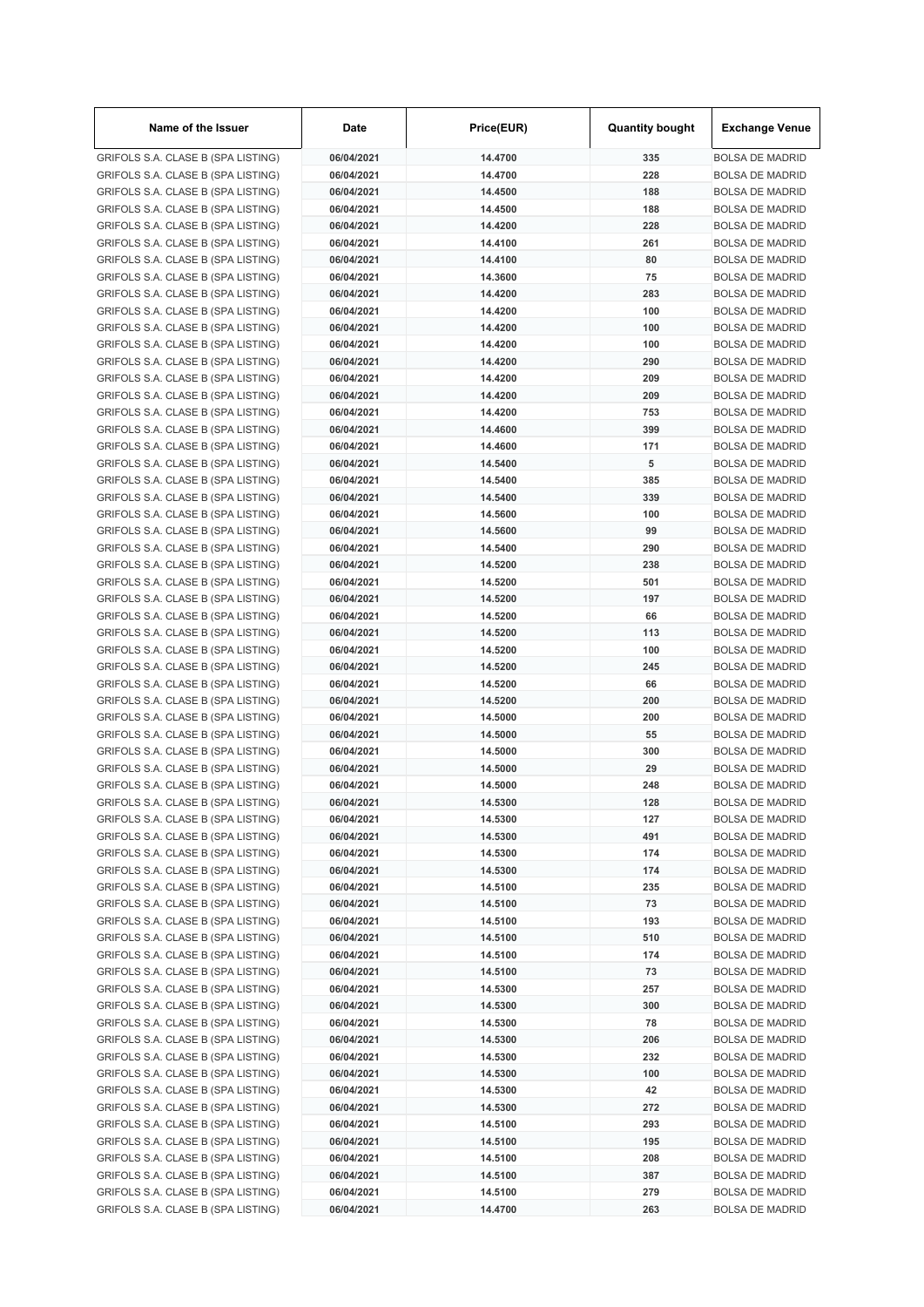| Name of the Issuer                                                       | Date                     | Price(EUR)         | <b>Quantity bought</b>  | <b>Exchange Venue</b>                            |
|--------------------------------------------------------------------------|--------------------------|--------------------|-------------------------|--------------------------------------------------|
| GRIFOLS S.A. CLASE B (SPA LISTING)                                       | 06/04/2021               | 14.4700            | 100                     | <b>BOLSA DE MADRID</b>                           |
| GRIFOLS S.A. CLASE B (SPA LISTING)                                       | 06/04/2021               | 14.4700            | 120                     | <b>BOLSA DE MADRID</b>                           |
| GRIFOLS S.A. CLASE B (SPA LISTING)                                       | 06/04/2021               | 14.4700            | 228                     | <b>BOLSA DE MADRID</b>                           |
| GRIFOLS S.A. CLASE B (SPA LISTING)                                       | 06/04/2021               | 14.4700            | 40                      | <b>BOLSA DE MADRID</b>                           |
| GRIFOLS S.A. CLASE B (SPA LISTING)                                       | 06/04/2021               | 14.4700            | 144                     | <b>BOLSA DE MADRID</b>                           |
| GRIFOLS S.A. CLASE B (SPA LISTING)                                       | 06/04/2021               | 14.4700            | 228                     | <b>BOLSA DE MADRID</b>                           |
| GRIFOLS S.A. CLASE B (SPA LISTING)                                       | 06/04/2021               | 14.4700            | 228                     | <b>BOLSA DE MADRID</b>                           |
| GRIFOLS S.A. CLASE B (SPA LISTING)                                       | 06/04/2021               | 14.4700            | 143                     | <b>BOLSA DE MADRID</b>                           |
| GRIFOLS S.A. CLASE B (SPA LISTING)                                       | 06/04/2021               | 14.4700            | 170                     | <b>BOLSA DE MADRID</b>                           |
| GRIFOLS S.A. CLASE B (SPA LISTING)                                       | 06/04/2021               | 14.4700            | 58                      | <b>BOLSA DE MADRID</b>                           |
| GRIFOLS S.A. CLASE B (SPA LISTING)                                       | 06/04/2021               | 14.4600            | 226                     | <b>BOLSA DE MADRID</b>                           |
| GRIFOLS S.A. CLASE B (SPA LISTING)                                       | 06/04/2021               | 14.4600            | 25                      | <b>BOLSA DE MADRID</b>                           |
| GRIFOLS S.A. CLASE B (SPA LISTING)                                       | 06/04/2021               | 14.4600            | 275                     | <b>BOLSA DE MADRID</b>                           |
| GRIFOLS S.A. CLASE B (SPA LISTING)                                       | 06/04/2021               | 14.4600            | 221                     | <b>BOLSA DE MADRID</b>                           |
| GRIFOLS S.A. CLASE B (SPA LISTING)                                       | 06/04/2021               | 14.4600            | 405                     | <b>BOLSA DE MADRID</b>                           |
| GRIFOLS S.A. CLASE B (SPA LISTING)                                       | 06/04/2021               | 14.4600            | 248                     | <b>BOLSA DE MADRID</b>                           |
| GRIFOLS S.A. CLASE B (SPA LISTING)                                       | 06/04/2021               | 14.4600            | 232                     | <b>BOLSA DE MADRID</b><br><b>BOLSA DE MADRID</b> |
| GRIFOLS S.A. CLASE B (SPA LISTING)<br>GRIFOLS S.A. CLASE B (SPA LISTING) | 06/04/2021<br>06/04/2021 | 14.4200<br>14.4400 | 410<br>41               | <b>BOLSA DE MADRID</b>                           |
|                                                                          | 06/04/2021               | 14.4400            | 41                      | <b>BOLSA DE MADRID</b>                           |
| GRIFOLS S.A. CLASE B (SPA LISTING)<br>GRIFOLS S.A. CLASE B (SPA LISTING) | 06/04/2021               | 14.4400            | 41                      | <b>BOLSA DE MADRID</b>                           |
| GRIFOLS S.A. CLASE B (SPA LISTING)                                       | 06/04/2021               | 14.4400            | 236                     | <b>BOLSA DE MADRID</b>                           |
| GRIFOLS S.A. CLASE B (SPA LISTING)                                       | 06/04/2021               | 14.4400            | 356                     | <b>BOLSA DE MADRID</b>                           |
| GRIFOLS S.A. CLASE B (SPA LISTING)                                       | 06/04/2021               | 14.4400            | 41                      | <b>BOLSA DE MADRID</b>                           |
| GRIFOLS S.A. CLASE B (SPA LISTING)                                       | 06/04/2021               | 14.4400            | 41                      | <b>BOLSA DE MADRID</b>                           |
| GRIFOLS S.A. CLASE B (SPA LISTING)                                       | 06/04/2021               | 14.4400            | 177                     | <b>BOLSA DE MADRID</b>                           |
| GRIFOLS S.A. CLASE B (SPA LISTING)                                       | 06/04/2021               | 14.4400            | 41                      | <b>BOLSA DE MADRID</b>                           |
| GRIFOLS S.A. CLASE B (SPA LISTING)                                       | 06/04/2021               | 14.4600            | 760                     | <b>BOLSA DE MADRID</b>                           |
| GRIFOLS S.A. CLASE B (SPA LISTING)                                       | 06/04/2021               | 14.4600            | 146                     | <b>BOLSA DE MADRID</b>                           |
| GRIFOLS S.A. CLASE B (SPA LISTING)                                       | 06/04/2021               | 14.4600            | 144                     | <b>BOLSA DE MADRID</b>                           |
| GRIFOLS S.A. CLASE B (SPA LISTING)                                       | 06/04/2021               | 14.4600            | 108                     | <b>BOLSA DE MADRID</b>                           |
| GRIFOLS S.A. CLASE B (SPA LISTING)                                       | 06/04/2021               | 14.4600            | 300                     | <b>BOLSA DE MADRID</b>                           |
| GRIFOLS S.A. CLASE B (SPA LISTING)                                       | 06/04/2021               | 14.4800            | 100                     | <b>BOLSA DE MADRID</b>                           |
| GRIFOLS S.A. CLASE B (SPA LISTING)                                       | 06/04/2021               | 14.4800            | 289                     | <b>BOLSA DE MADRID</b>                           |
| GRIFOLS S.A. CLASE B (SPA LISTING)                                       | 06/04/2021               | 14.5000            | 300                     | <b>BOLSA DE MADRID</b>                           |
| GRIFOLS S.A. CLASE B (SPA LISTING)                                       | 06/04/2021               | 14.5000            | 203                     | <b>BOLSA DE MADRID</b>                           |
| GRIFOLS S.A. CLASE B (SPA LISTING)                                       | 06/04/2021               | 14.4900            | 23                      | <b>BOLSA DE MADRID</b>                           |
| GRIFOLS S.A. CLASE B (SPA LISTING)                                       | 06/04/2021               | 14.4900            | 9                       | <b>BOLSA DE MADRID</b>                           |
| GRIFOLS S.A. CLASE B (SPA LISTING)                                       | 06/04/2021               | 14.4900            | 30                      | <b>BOLSA DE MADRID</b>                           |
| GRIFOLS S.A. CLASE B (SPA LISTING)                                       | 06/04/2021               | 14.4900            | 437                     | <b>BOLSA DE MADRID</b>                           |
| GRIFOLS S.A. CLASE B (SPA LISTING)                                       | 06/04/2021               | 14.4900            | 163                     | <b>BOLSA DE MADRID</b>                           |
| GRIFOLS S.A. CLASE B (SPA LISTING)                                       | 06/04/2021               | 14.5300            | 885                     | <b>BOLSA DE MADRID</b>                           |
| GRIFOLS S.A. CLASE B (SPA LISTING)                                       | 06/04/2021               | 14.5300            | $\overline{\mathbf{2}}$ | <b>BOLSA DE MADRID</b>                           |
| GRIFOLS S.A. CLASE B (SPA LISTING)                                       | 06/04/2021               | 14.5300            | 228                     | <b>BOLSA DE MADRID</b>                           |
| GRIFOLS S.A. CLASE B (SPA LISTING)                                       | 06/04/2021               | 14.5300            | 659                     | <b>BOLSA DE MADRID</b>                           |
| GRIFOLS S.A. CLASE B (SPA LISTING)                                       | 06/04/2021               | 14.5300            | 682                     | <b>BOLSA DE MADRID</b>                           |
| GRIFOLS S.A. CLASE B (SPA LISTING)                                       | 06/04/2021               | 14.5300            | 100                     | <b>BOLSA DE MADRID</b>                           |
| GRIFOLS S.A. CLASE B (SPA LISTING)                                       | 06/04/2021               | 14.5000            | 387                     | <b>BOLSA DE MADRID</b>                           |
| GRIFOLS S.A. CLASE B (SPA LISTING)                                       | 06/04/2021               | 14.5200            | 41                      | <b>BOLSA DE MADRID</b>                           |
| GRIFOLS S.A. CLASE B (SPA LISTING)                                       | 06/04/2021               | 14.5200            | 475                     | <b>BOLSA DE MADRID</b>                           |
| GRIFOLS S.A. CLASE B (SPA LISTING)                                       | 06/04/2021               | 14.5200            | 403                     | <b>BOLSA DE MADRID</b>                           |
| GRIFOLS S.A. CLASE B (SPA LISTING)                                       | 06/04/2021               | 14.5200            | 332                     | <b>BOLSA DE MADRID</b>                           |
| GRIFOLS S.A. CLASE B (SPA LISTING)                                       | 06/04/2021               | 14.5200            | 1,108                   | <b>BOLSA DE MADRID</b>                           |
| GRIFOLS S.A. CLASE B (SPA LISTING)                                       | 06/04/2021               | 14.5200            | 92                      | <b>BOLSA DE MADRID</b>                           |
| GRIFOLS S.A. CLASE B (SPA LISTING)                                       | 06/04/2021               | 14.5200            | 311                     | <b>BOLSA DE MADRID</b>                           |
| GRIFOLS S.A. CLASE B (SPA LISTING)                                       | 06/04/2021               | 14.5200            | 236                     | <b>BOLSA DE MADRID</b>                           |
| GRIFOLS S.A. CLASE B (SPA LISTING)                                       | 06/04/2021               | 14.5200            | 100                     | <b>BOLSA DE MADRID</b>                           |
| GRIFOLS S.A. CLASE B (SPA LISTING)                                       | 06/04/2021               | 14.5200            | 212                     | <b>BOLSA DE MADRID</b>                           |
| GRIFOLS S.A. CLASE B (SPA LISTING)                                       | 06/04/2021               | 14.5200            | 120                     | <b>BOLSA DE MADRID</b>                           |
| GRIFOLS S.A. CLASE B (SPA LISTING)                                       | 06/04/2021               | 14.5200            | 296                     | <b>BOLSA DE MADRID</b>                           |
| GRIFOLS S.A. CLASE B (SPA LISTING)                                       | 06/04/2021               | 14.5000            | 31                      | <b>BOLSA DE MADRID</b>                           |
| GRIFOLS S.A. CLASE B (SPA LISTING)                                       | 06/04/2021               | 14.5200            | 234<br>15               | <b>BOLSA DE MADRID</b>                           |
| GRIFOLS S.A. CLASE B (SPA LISTING)                                       | 06/04/2021               | 14.5000            |                         | <b>BOLSA DE MADRID</b>                           |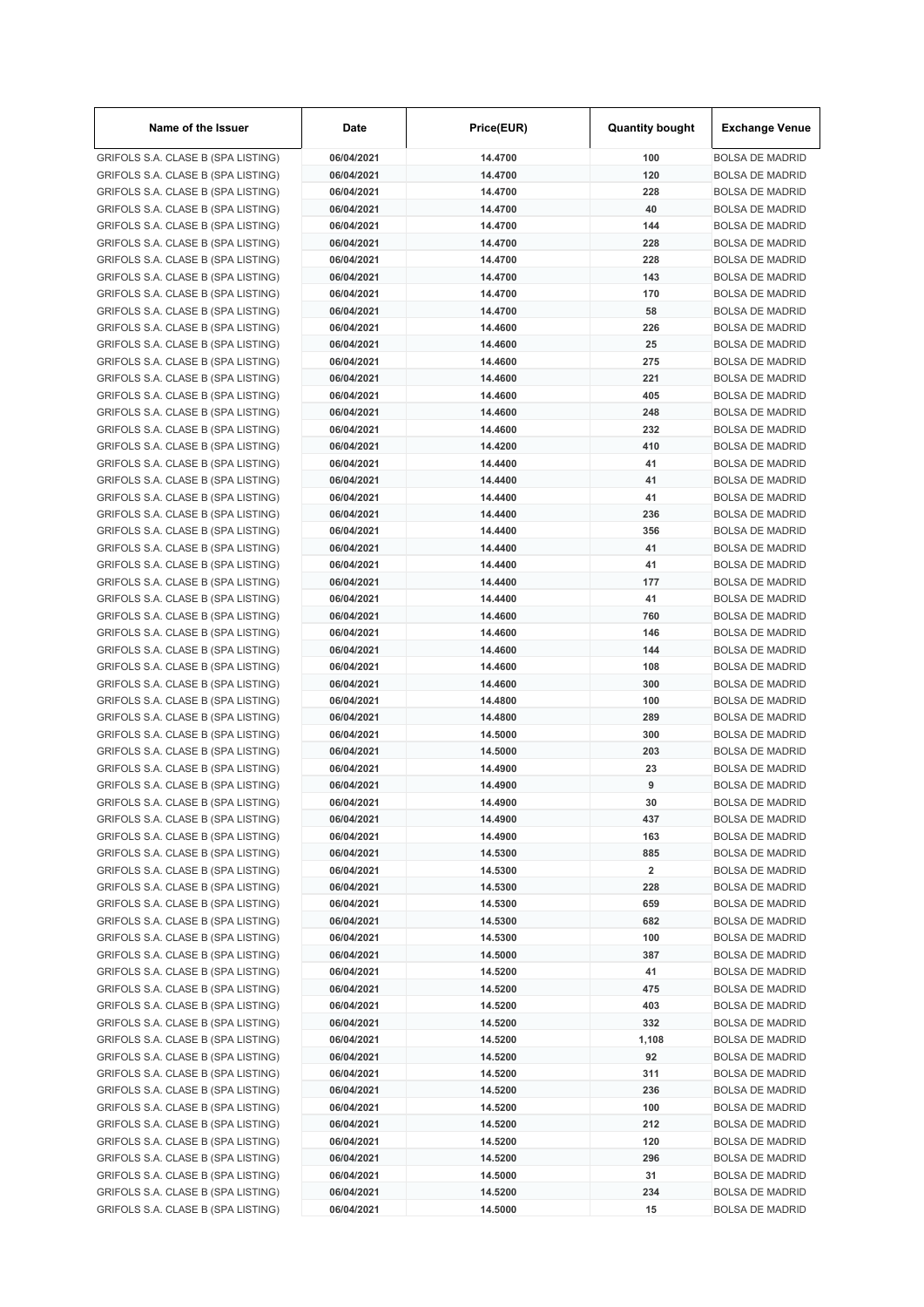| Name of the Issuer                 | Date       | Price(EUR) | <b>Quantity bought</b>  | <b>Exchange Venue</b>  |
|------------------------------------|------------|------------|-------------------------|------------------------|
| GRIFOLS S.A. CLASE B (SPA LISTING) | 06/04/2021 | 14.5400    | 287                     | <b>BOLSA DE MADRID</b> |
| GRIFOLS S.A. CLASE B (SPA LISTING) | 06/04/2021 | 14.5400    | 196                     | <b>BOLSA DE MADRID</b> |
| GRIFOLS S.A. CLASE B (SPA LISTING) | 06/04/2021 | 14.5400    | 100                     | <b>BOLSA DE MADRID</b> |
| GRIFOLS S.A. CLASE B (SPA LISTING) | 06/04/2021 | 14.5400    | 115                     | <b>BOLSA DE MADRID</b> |
| GRIFOLS S.A. CLASE B (SPA LISTING) | 06/04/2021 | 14.5400    | 100                     | <b>BOLSA DE MADRID</b> |
| GRIFOLS S.A. CLASE B (SPA LISTING) | 06/04/2021 | 14.5400    | 460                     | <b>BOLSA DE MADRID</b> |
| GRIFOLS S.A. CLASE B (SPA LISTING) | 06/04/2021 | 14.5400    | 492                     | <b>BOLSA DE MADRID</b> |
| GRIFOLS S.A. CLASE B (SPA LISTING) | 06/04/2021 | 14.5400    | 100                     | <b>BOLSA DE MADRID</b> |
| GRIFOLS S.A. CLASE B (SPA LISTING) | 06/04/2021 | 14.5400    | 304                     | <b>BOLSA DE MADRID</b> |
| GRIFOLS S.A. CLASE B (SPA LISTING) | 06/04/2021 | 14.5400    | 161                     | <b>BOLSA DE MADRID</b> |
| GRIFOLS S.A. CLASE B (SPA LISTING) | 06/04/2021 | 14.5400    | 100                     | <b>BOLSA DE MADRID</b> |
| GRIFOLS S.A. CLASE B (SPA LISTING) | 06/04/2021 | 14.5400    | 392                     | <b>BOLSA DE MADRID</b> |
| GRIFOLS S.A. CLASE B (SPA LISTING) | 06/04/2021 | 14.5400    | 715                     | <b>BOLSA DE MADRID</b> |
| GRIFOLS S.A. CLASE B (SPA LISTING) | 06/04/2021 | 14.5500    | 259                     | <b>BOLSA DE MADRID</b> |
| GRIFOLS S.A. CLASE B (SPA LISTING) | 06/04/2021 | 14.5500    | 289                     | <b>BOLSA DE MADRID</b> |
| GRIFOLS S.A. CLASE B (SPA LISTING) | 06/04/2021 | 14.5500    | 755                     | <b>BOLSA DE MADRID</b> |
| GRIFOLS S.A. CLASE B (SPA LISTING) | 06/04/2021 | 14.5500    | 27                      | <b>BOLSA DE MADRID</b> |
| GRIFOLS S.A. CLASE B (SPA LISTING) | 06/04/2021 | 14.5500    | 72                      | <b>BOLSA DE MADRID</b> |
| GRIFOLS S.A. CLASE B (SPA LISTING) | 06/04/2021 | 14.5200    | 376                     | <b>BOLSA DE MADRID</b> |
| GRIFOLS S.A. CLASE B (SPA LISTING) | 06/04/2021 | 14.5100    | 332                     | <b>BOLSA DE MADRID</b> |
| GRIFOLS S.A. CLASE B (SPA LISTING) | 06/04/2021 | 14.5100    | 348                     | <b>BOLSA DE MADRID</b> |
| GRIFOLS S.A. CLASE B (SPA LISTING) | 06/04/2021 | 14.5100    | 29                      | <b>BOLSA DE MADRID</b> |
| GRIFOLS S.A. CLASE B (SPA LISTING) | 06/04/2021 | 14.5000    | 376                     | <b>BOLSA DE MADRID</b> |
| GRIFOLS S.A. CLASE B (SPA LISTING) | 06/04/2021 | 14.4800    | 324                     | <b>BOLSA DE MADRID</b> |
| GRIFOLS S.A. CLASE B (SPA LISTING) | 06/04/2021 | 14.4800    | 332                     | <b>BOLSA DE MADRID</b> |
| GRIFOLS S.A. CLASE B (SPA LISTING) | 06/04/2021 | 14.4800    | 6                       | <b>BOLSA DE MADRID</b> |
| GRIFOLS S.A. CLASE B (SPA LISTING) | 06/04/2021 | 14.4800    | 320                     | <b>BOLSA DE MADRID</b> |
| GRIFOLS S.A. CLASE B (SPA LISTING) | 06/04/2021 | 14.4400    | 413                     | <b>BOLSA DE MADRID</b> |
| GRIFOLS S.A. CLASE B (SPA LISTING) | 06/04/2021 | 14.4400    | 100                     | <b>BOLSA DE MADRID</b> |
| GRIFOLS S.A. CLASE B (SPA LISTING) | 06/04/2021 | 14.4400    | 200                     | <b>BOLSA DE MADRID</b> |
| GRIFOLS S.A. CLASE B (SPA LISTING) | 06/04/2021 | 14.4400    | 25                      | <b>BOLSA DE MADRID</b> |
| GRIFOLS S.A. CLASE B (SPA LISTING) | 06/04/2021 | 14.4400    | $\overline{7}$          | <b>BOLSA DE MADRID</b> |
| GRIFOLS S.A. CLASE B (SPA LISTING) | 06/04/2021 | 14.4100    | 225                     | <b>BOLSA DE MADRID</b> |
| GRIFOLS S.A. CLASE B (SPA LISTING) | 06/04/2021 | 14.4100    | 57                      | <b>BOLSA DE MADRID</b> |
| GRIFOLS S.A. CLASE B (SPA LISTING) | 06/04/2021 | 14.4100    | 239                     | <b>BOLSA DE MADRID</b> |
| GRIFOLS S.A. CLASE B (SPA LISTING) | 06/04/2021 | 14.4100    | 37                      | <b>BOLSA DE MADRID</b> |
| GRIFOLS S.A. CLASE B (SPA LISTING) | 06/04/2021 | 14.4100    | 185                     | <b>BOLSA DE MADRID</b> |
| GRIFOLS S.A. CLASE B (SPA LISTING) | 06/04/2021 | 14.4100    | 137                     | <b>BOLSA DE MADRID</b> |
| GRIFOLS S.A. CLASE B (SPA LISTING) | 06/04/2021 | 14.4300    | 200                     | <b>BOLSA DE MADRID</b> |
| GRIFOLS S.A. CLASE B (SPA LISTING) | 06/04/2021 | 14.4200    | 271                     | <b>BOLSA DE MADRID</b> |
| GRIFOLS S.A. CLASE B (SPA LISTING) | 06/04/2021 | 14.4200    | 50                      | <b>BOLSA DE MADRID</b> |
| GRIFOLS S.A. CLASE B (SPA LISTING) | 06/04/2021 | 14.4200    | 15                      | <b>BOLSA DE MADRID</b> |
| GRIFOLS S.A. CLASE B (SPA LISTING) | 06/04/2021 | 14.4400    | 100                     | <b>BOLSA DE MADRID</b> |
| GRIFOLS S.A. CLASE B (SPA LISTING) | 06/04/2021 | 14.4400    | 185                     | <b>BOLSA DE MADRID</b> |
| GRIFOLS S.A. CLASE B (SPA LISTING) | 06/04/2021 | 14.4400    | 85                      | <b>BOLSA DE MADRID</b> |
| GRIFOLS S.A. CLASE B (SPA LISTING) | 06/04/2021 | 14.4200    | $\overline{\mathbf{7}}$ | <b>BOLSA DE MADRID</b> |
| GRIFOLS S.A. CLASE B (SPA LISTING) | 06/04/2021 | 14.4200    | 100                     | <b>BOLSA DE MADRID</b> |
| GRIFOLS S.A. CLASE B (SPA LISTING) | 06/04/2021 | 14.4200    | 100                     | <b>BOLSA DE MADRID</b> |
| GRIFOLS S.A. CLASE B (SPA LISTING) | 06/04/2021 | 14.4200    | 129                     | <b>BOLSA DE MADRID</b> |
| GRIFOLS S.A. CLASE B (SPA LISTING) | 06/04/2021 | 14.4200    | 28                      | <b>BOLSA DE MADRID</b> |
| GRIFOLS S.A. CLASE B (SPA LISTING) | 06/04/2021 | 14.4200    | 28                      | <b>BOLSA DE MADRID</b> |
| GRIFOLS S.A. CLASE B (SPA LISTING) | 06/04/2021 | 14.4200    | 439                     | <b>BOLSA DE MADRID</b> |
| GRIFOLS S.A. CLASE B (SPA LISTING) | 06/04/2021 | 14.4200    | 14                      | <b>BOLSA DE MADRID</b> |
| GRIFOLS S.A. CLASE B (SPA LISTING) | 06/04/2021 | 14.4200    | 100                     | <b>BOLSA DE MADRID</b> |
| GRIFOLS S.A. CLASE B (SPA LISTING) | 06/04/2021 | 14.4300    | 99                      | <b>BOLSA DE MADRID</b> |
| GRIFOLS S.A. CLASE B (SPA LISTING) | 06/04/2021 | 14.4200    | 385                     | <b>BOLSA DE MADRID</b> |
| GRIFOLS S.A. CLASE B (SPA LISTING) | 06/04/2021 | 14.4300    | 305                     | <b>BOLSA DE MADRID</b> |
| GRIFOLS S.A. CLASE B (SPA LISTING) | 06/04/2021 | 14.4300    | 379                     | <b>BOLSA DE MADRID</b> |
| GRIFOLS S.A. CLASE B (SPA LISTING) | 06/04/2021 | 14.3700    | 358                     | <b>BOLSA DE MADRID</b> |
| GRIFOLS S.A. CLASE B (SPA LISTING) | 06/04/2021 | 14.3700    | 376                     | <b>BOLSA DE MADRID</b> |
| GRIFOLS S.A. CLASE B (SPA LISTING) | 06/04/2021 | 14.3400    | 300                     | <b>BOLSA DE MADRID</b> |
| GRIFOLS S.A. CLASE B (SPA LISTING) | 06/04/2021 | 14.3400    | 91                      | <b>BOLSA DE MADRID</b> |
| GRIFOLS S.A. CLASE B (SPA LISTING) | 06/04/2021 | 14.3200    | 5                       | <b>BOLSA DE MADRID</b> |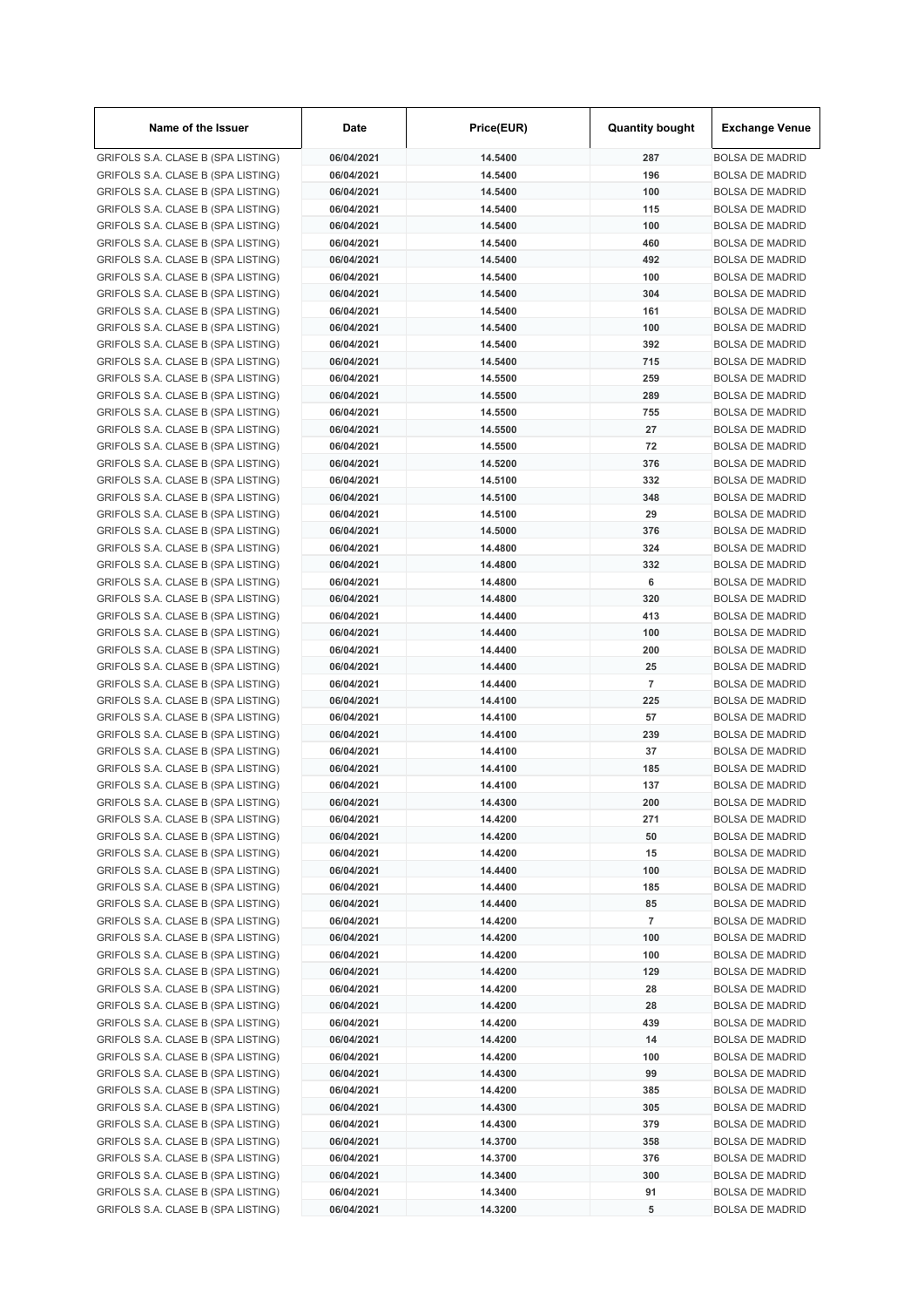| Name of the Issuer                                                       | Date                     | Price(EUR)         | <b>Quantity bought</b> | <b>Exchange Venue</b>                            |
|--------------------------------------------------------------------------|--------------------------|--------------------|------------------------|--------------------------------------------------|
| GRIFOLS S.A. CLASE B (SPA LISTING)                                       | 06/04/2021               | 14.3200            | 215                    | <b>BOLSA DE MADRID</b>                           |
| GRIFOLS S.A. CLASE B (SPA LISTING)                                       | 06/04/2021               | 14.3200            | 184                    | <b>BOLSA DE MADRID</b>                           |
| GRIFOLS S.A. CLASE B (SPA LISTING)                                       | 06/04/2021               | 14.3300            | 388                    | <b>BOLSA DE MADRID</b>                           |
| GRIFOLS S.A. CLASE B (SPA LISTING)                                       | 06/04/2021               | 14.3100            | 207                    | <b>BOLSA DE MADRID</b>                           |
| GRIFOLS S.A. CLASE B (SPA LISTING)                                       | 06/04/2021               | 14.3200            | 254                    | <b>BOLSA DE MADRID</b>                           |
| GRIFOLS S.A. CLASE B (SPA LISTING)                                       | 06/04/2021               | 14.3200            | 108                    | <b>BOLSA DE MADRID</b>                           |
| GRIFOLS S.A. CLASE B (SPA LISTING)                                       | 06/04/2021               | 14.3200            | 321                    | <b>BOLSA DE MADRID</b>                           |
| GRIFOLS S.A. CLASE B (SPA LISTING)                                       | 06/04/2021               | 14.2800            | 251                    | <b>BOLSA DE MADRID</b>                           |
| GRIFOLS S.A. CLASE B (SPA LISTING)                                       | 06/04/2021               | 14.3000            | 286                    | <b>BOLSA DE MADRID</b>                           |
| GRIFOLS S.A. CLASE B (SPA LISTING)                                       | 06/04/2021               | 14.3000            | 249                    | <b>BOLSA DE MADRID</b>                           |
| GRIFOLS S.A. CLASE B (SPA LISTING)                                       | 06/04/2021               | 14.3500            | 175                    | <b>BOLSA DE MADRID</b>                           |
| GRIFOLS S.A. CLASE B (SPA LISTING)                                       | 06/04/2021               | 14.3500            | 100                    | <b>BOLSA DE MADRID</b>                           |
| GRIFOLS S.A. CLASE B (SPA LISTING)                                       | 06/04/2021               | 14.3500            | 48                     | <b>BOLSA DE MADRID</b>                           |
| GRIFOLS S.A. CLASE B (SPA LISTING)                                       | 06/04/2021               | 14.3500            | 323                    | <b>BOLSA DE MADRID</b>                           |
| GRIFOLS S.A. CLASE B (SPA LISTING)                                       | 06/04/2021               | 14.3500            | 411                    | <b>BOLSA DE MADRID</b>                           |
| GRIFOLS S.A. CLASE B (SPA LISTING)                                       | 06/04/2021               | 14.3500            | 236                    | <b>BOLSA DE MADRID</b>                           |
| GRIFOLS S.A. CLASE B (SPA LISTING)                                       | 06/04/2021               | 14.3400            | 9                      | <b>BOLSA DE MADRID</b>                           |
| GRIFOLS S.A. CLASE B (SPA LISTING)                                       | 06/04/2021               | 14.3400            | 100                    | <b>BOLSA DE MADRID</b>                           |
| GRIFOLS S.A. CLASE B (SPA LISTING)                                       | 06/04/2021               | 14.3400            | 100                    | <b>BOLSA DE MADRID</b>                           |
| GRIFOLS S.A. CLASE B (SPA LISTING)                                       | 06/04/2021               | 14.3400<br>14.3400 | 100                    | <b>BOLSA DE MADRID</b>                           |
| GRIFOLS S.A. CLASE B (SPA LISTING)                                       | 06/04/2021               |                    | 100<br>49              | <b>BOLSA DE MADRID</b>                           |
| GRIFOLS S.A. CLASE B (SPA LISTING)                                       | 06/04/2021<br>06/04/2021 | 14.3400            | 20                     | <b>BOLSA DE MADRID</b>                           |
| GRIFOLS S.A. CLASE B (SPA LISTING)                                       | 06/04/2021               | 14.3400<br>14.3200 | 229                    | <b>BOLSA DE MADRID</b><br><b>BOLSA DE MADRID</b> |
| GRIFOLS S.A. CLASE B (SPA LISTING)                                       | 06/04/2021               | 14.3200            | 100                    | <b>BOLSA DE MADRID</b>                           |
| GRIFOLS S.A. CLASE B (SPA LISTING)<br>GRIFOLS S.A. CLASE B (SPA LISTING) | 06/04/2021               | 14.3200            | 13                     | <b>BOLSA DE MADRID</b>                           |
| GRIFOLS S.A. CLASE B (SPA LISTING)                                       | 06/04/2021               | 14.3200            | 100                    | <b>BOLSA DE MADRID</b>                           |
| GRIFOLS S.A. CLASE B (SPA LISTING)                                       | 06/04/2021               | 14.3200            | 100                    | <b>BOLSA DE MADRID</b>                           |
| GRIFOLS S.A. CLASE B (SPA LISTING)                                       | 06/04/2021               | 14.3200            | 100                    | <b>BOLSA DE MADRID</b>                           |
| GRIFOLS S.A. CLASE B (SPA LISTING)                                       | 06/04/2021               | 14.3200            | 67                     | <b>BOLSA DE MADRID</b>                           |
| GRIFOLS S.A. CLASE B (SPA LISTING)                                       | 06/04/2021               | 14.3200            | 34                     | <b>BOLSA DE MADRID</b>                           |
| GRIFOLS S.A. CLASE B (SPA LISTING)                                       | 06/04/2021               | 14.3200            | 100                    | <b>BOLSA DE MADRID</b>                           |
| GRIFOLS S.A. CLASE B (SPA LISTING)                                       | 06/04/2021               | 14.3400            | 100                    | <b>BOLSA DE MADRID</b>                           |
| GRIFOLS S.A. CLASE B (SPA LISTING)                                       | 06/04/2021               | 14.3400            | 100                    | <b>BOLSA DE MADRID</b>                           |
| GRIFOLS S.A. CLASE B (SPA LISTING)                                       | 06/04/2021               | 14.3400            | 97                     | <b>BOLSA DE MADRID</b>                           |
| GRIFOLS S.A. CLASE B (SPA LISTING)                                       | 06/04/2021               | 14.3400            | 100                    | <b>BOLSA DE MADRID</b>                           |
| GRIFOLS S.A. CLASE B (SPA LISTING)                                       | 06/04/2021               | 14.3400            | 100                    | <b>BOLSA DE MADRID</b>                           |
| GRIFOLS S.A. CLASE B (SPA LISTING)                                       | 06/04/2021               | 14.3400            | 100                    | <b>BOLSA DE MADRID</b>                           |
| GRIFOLS S.A. CLASE B (SPA LISTING)                                       | 06/04/2021               | 14.3400            | 16                     | <b>BOLSA DE MADRID</b>                           |
| GRIFOLS S.A. CLASE B (SPA LISTING)                                       | 06/04/2021               | 14.3400            | 238                    | <b>BOLSA DE MADRID</b>                           |
| GRIFOLS S.A. CLASE B (SPA LISTING)                                       | 06/04/2021               | 14.3300            | 53                     | <b>BOLSA DE MADRID</b>                           |
| GRIFOLS S.A. CLASE B (SPA LISTING)                                       | 06/04/2021               | 14.3300            | 100                    | <b>BOLSA DE MADRID</b>                           |
| GRIFOLS S.A. CLASE B (SPA LISTING)                                       | 06/04/2021               | 14.3300            | 100                    | <b>BOLSA DE MADRID</b>                           |
| GRIFOLS S.A. CLASE B (SPA LISTING)                                       | 06/04/2021               | 14.3300            | 46                     | <b>BOLSA DE MADRID</b>                           |
| GRIFOLS S.A. CLASE B (SPA LISTING)                                       | 06/04/2021               | 14.3500            | 390                    | <b>BOLSA DE MADRID</b>                           |
| GRIFOLS S.A. CLASE B (SPA LISTING)                                       | 06/04/2021               | 14.3500            | 337                    | <b>BOLSA DE MADRID</b>                           |
| GRIFOLS S.A. CLASE B (SPA LISTING)                                       | 06/04/2021               | 14.3300            | 35                     | <b>BOLSA DE MADRID</b>                           |
| GRIFOLS S.A. CLASE B (SPA LISTING)                                       | 06/04/2021               | 14.3300            | 102                    | <b>BOLSA DE MADRID</b>                           |
| GRIFOLS S.A. CLASE B (SPA LISTING)                                       | 06/04/2021               | 14.3300            | 102                    | <b>BOLSA DE MADRID</b>                           |
| GRIFOLS S.A. CLASE B (SPA LISTING)                                       | 06/04/2021               | 14.3300            | 167                    | <b>BOLSA DE MADRID</b>                           |
| GRIFOLS S.A. CLASE B (SPA LISTING)                                       | 06/04/2021               | 14.3300            | 132                    | <b>BOLSA DE MADRID</b>                           |
| GRIFOLS S.A. CLASE B (SPA LISTING)                                       | 06/04/2021               | 14.3300            | 755                    | <b>BOLSA DE MADRID</b>                           |
| GRIFOLS S.A. CLASE B (SPA LISTING)                                       | 06/04/2021               | 14.3200            | 329                    | <b>BOLSA DE MADRID</b>                           |
| GRIFOLS S.A. CLASE B (SPA LISTING)                                       | 06/04/2021               | 14.3200            | 342                    | <b>BOLSA DE MADRID</b>                           |
| GRIFOLS S.A. CLASE B (SPA LISTING)                                       | 06/04/2021               | 14.2900            | 300                    | <b>BOLSA DE MADRID</b>                           |
| GRIFOLS S.A. CLASE B (SPA LISTING)                                       | 06/04/2021               | 14.2700            | 100                    | <b>BOLSA DE MADRID</b>                           |
| GRIFOLS S.A. CLASE B (SPA LISTING)                                       | 06/04/2021               | 14.2700            | 100                    | <b>BOLSA DE MADRID</b>                           |
| GRIFOLS S.A. CLASE B (SPA LISTING)                                       | 06/04/2021               | 14.2700            | 252                    | <b>BOLSA DE MADRID</b>                           |
| GRIFOLS S.A. CLASE B (SPA LISTING)                                       | 06/04/2021               | 14.2700            | 213                    | <b>BOLSA DE MADRID</b>                           |
| GRIFOLS S.A. CLASE B (SPA LISTING)                                       | 06/04/2021               | 14.2700            | 264                    | <b>BOLSA DE MADRID</b>                           |
| GRIFOLS S.A. CLASE B (SPA LISTING)                                       | 06/04/2021               | 14.2700            | 78                     | <b>BOLSA DE MADRID</b>                           |
| GRIFOLS S.A. CLASE B (SPA LISTING)                                       | 06/04/2021               | 14.2700            | 240                    | <b>BOLSA DE MADRID</b>                           |
| GRIFOLS S.A. CLASE B (SPA LISTING)                                       | 06/04/2021               | 14.2700            | 100                    | <b>BOLSA DE MADRID</b>                           |